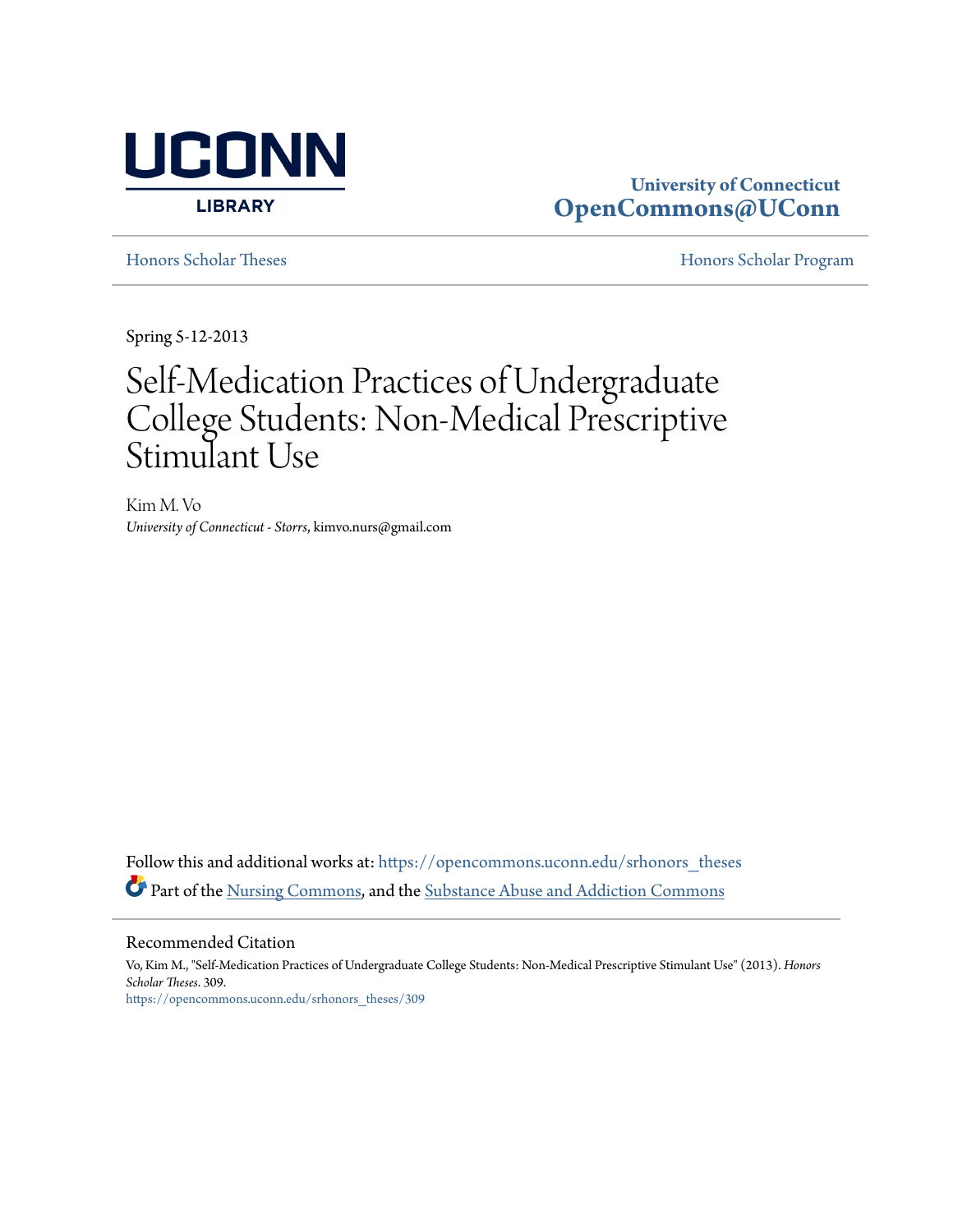Self-Medication Practices of Undergraduate College Students: Non-Medical Prescriptive Stimulant Use Kim M. Vo [Nursing Student] Heather Buck, Kara Dazkevich, Kristin Summers, & Michelle Santos

Patricia Neafsey, RD, PhD (Principal Investigator) University of Connecticut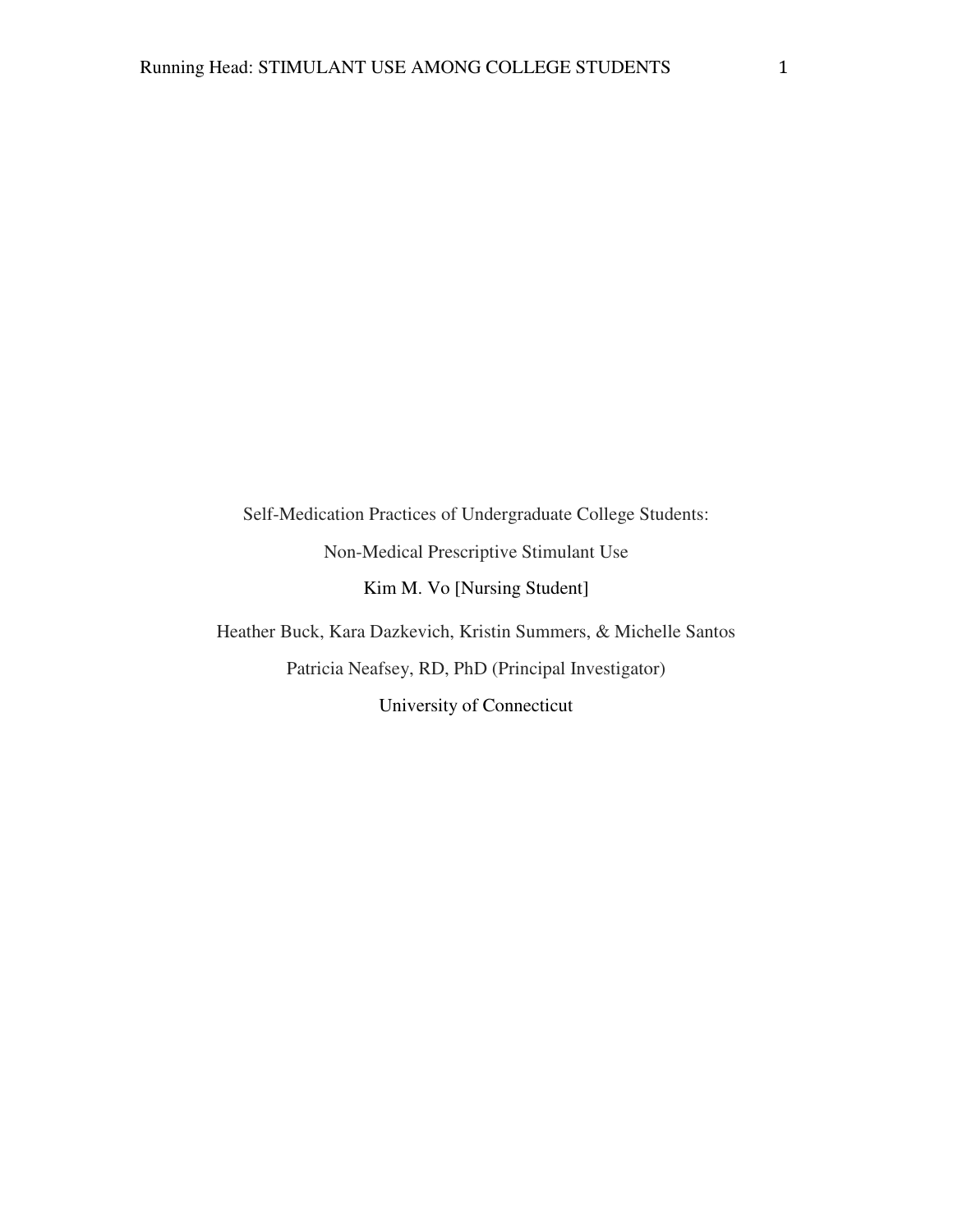#### **Abstract**:

**Purpose:** The purpose of this study was to determine self-medication practices of undergraduate students enrolled at the University of Connecticut in attempt to inform future educational efforts on drug misconceptions in order to encourage safe medication practices among incoming undergraduate students.

**Background:** Non-medical use of stimulants prescribed for attentiondeficit/hyperactivity disorder (ADHD) treatment has gained attention due to non-medical prevalence rates in U.S. colleges. Current literature investigates circumstances, demographics and motives in sample populations that increase student misuse of these prescription medications.

#### **Methods:**

*Design*: Multi-method research strategy investigating the perceived focus group coded data to the actual self-reported Adhere Tx Know My Meds ™ online survey. Analysis of the perceived versus actual data attempts to identify students awareness of stimulant use and the actual prevalence of stimulant use.

*Participants:* Undergraduate students (18+) enrolled at the University of Connecticut that voluntarily responded to participate in campus focus groups and/or to the online survey.

#### **Results:**

*Focus Group*: Of the discussed medications that were coded via a focus group communication content analysis the second most common mentioned product was the use of Adderall at 28 counts behind energy drinks at 41 counts. Students reported that they believed others used Adderall to help them: study, stay awake in general, stay awake to drink alcohol and/or suppress ones appetite.

*Survey Data*: Of the 1976 survey participants, 73 (3.7%) reported using a prescription stimulant to treat one or more of the conditions listed on the survey questionnaire. The following were self-reported conditions in which participants reported stimulant use: Enhance mental performance (83.6%), stay awake (37%), weight loss (1.4%), anxiety/depression (6.8%), pain relief (2.7%), mix with alcohol (8.2%) and/or drinking preparation (2.7%).

**Conclusions & Implications:** Perceived focus group rational use of ADHD medication was reflected in self-reported survey results. Reported stimulant use included enhancing mental performance, staying awake, weight loss and drinking preparation.

*Implications:* Results will be developed into educational awareness planning and interventions for incoming undergraduate students to encourage safe medication practice.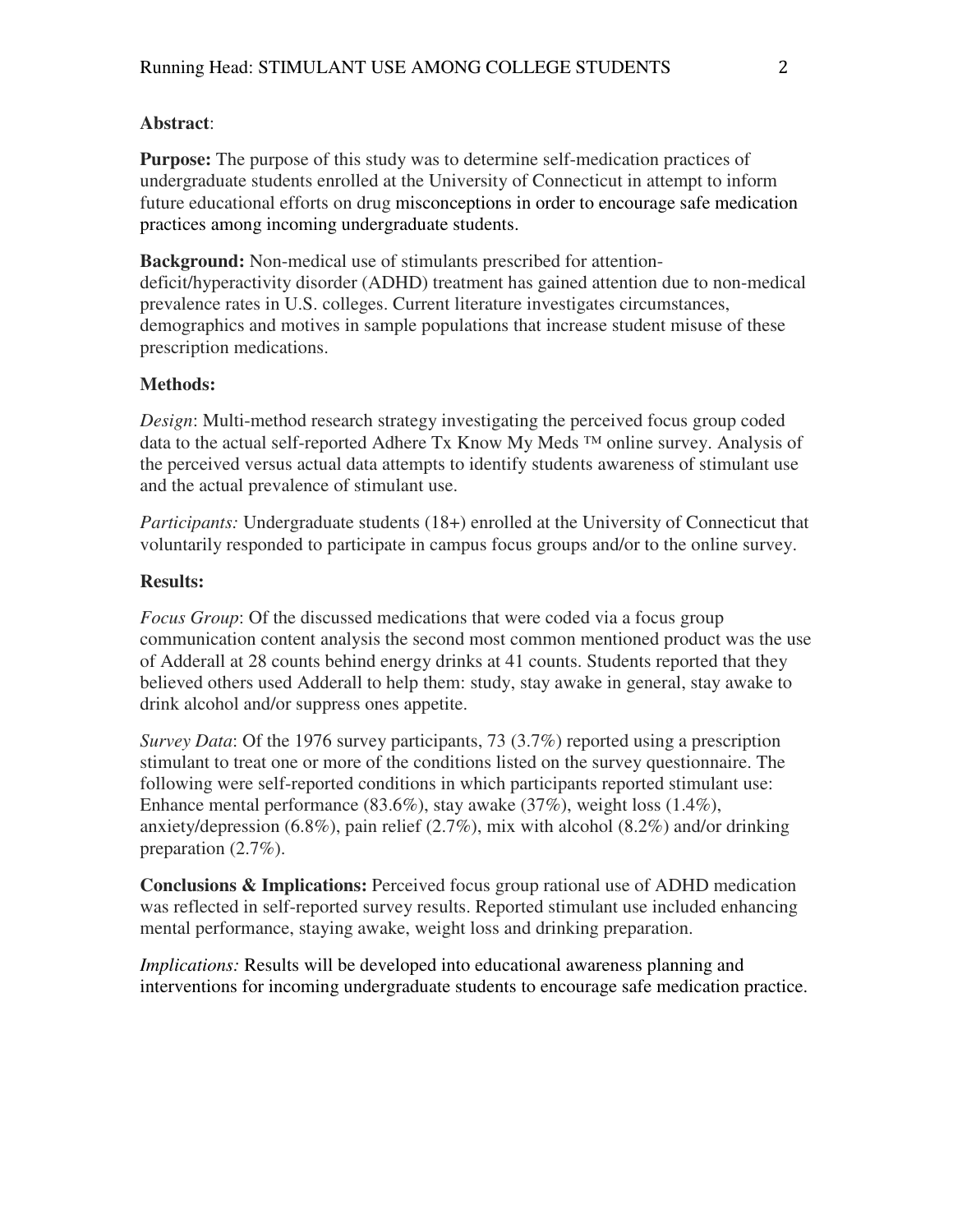#### LITERATURE REVIEW

Non-medical use of stimulants prescribed for attention-deficit/hyperactivity disorder (ADHD) treatment has gained attention due to non-medical prevalence rates in U.S. colleges ranging from zero to 25% according to a national survey (McCabe et al., 2005). Multiple research groups have surveyed the college population to determine what circumstance or characteristics in a sample population increase student's misuse of these prescription medications. The current literature attempts to answer recent discussion on stimulant use, side effects, non-prescription misuse occurrence and prevalence characteristics among college students. For future implications the three subgroups will be discussed:

1) Evaluating stimulant use and side effects

2) Investigate the use of stimulants among colleges related to characteristics that increase ones use of non-medical stimulant abuse

3) Rationale for stimulant use on U.S. college campuses.

#### **Evaluating Stimulant Use and Side Effects**

One might ask, "Are undergraduate college students well educated about the side effects of stimulants use?" DeSantis and Hane (2010) interviewed 175 students at a southeastern university to identify how students conceive ADHD stimulants and their illegal use. In fact, participants justified their drug use as being morally acceptable. Participants also positively responded to stimulants being physically harmless. This finding was also highlighted in DeSantis, Noar and Webb's (2009) study geared towards the fraternity population a year prior. Furthermore, Desantis, Noar and Webb (2010) found that students also felt as if nonmedical users have little health information about stimulants. With this notion in mind that non-prescriptive stimulant use is thought of as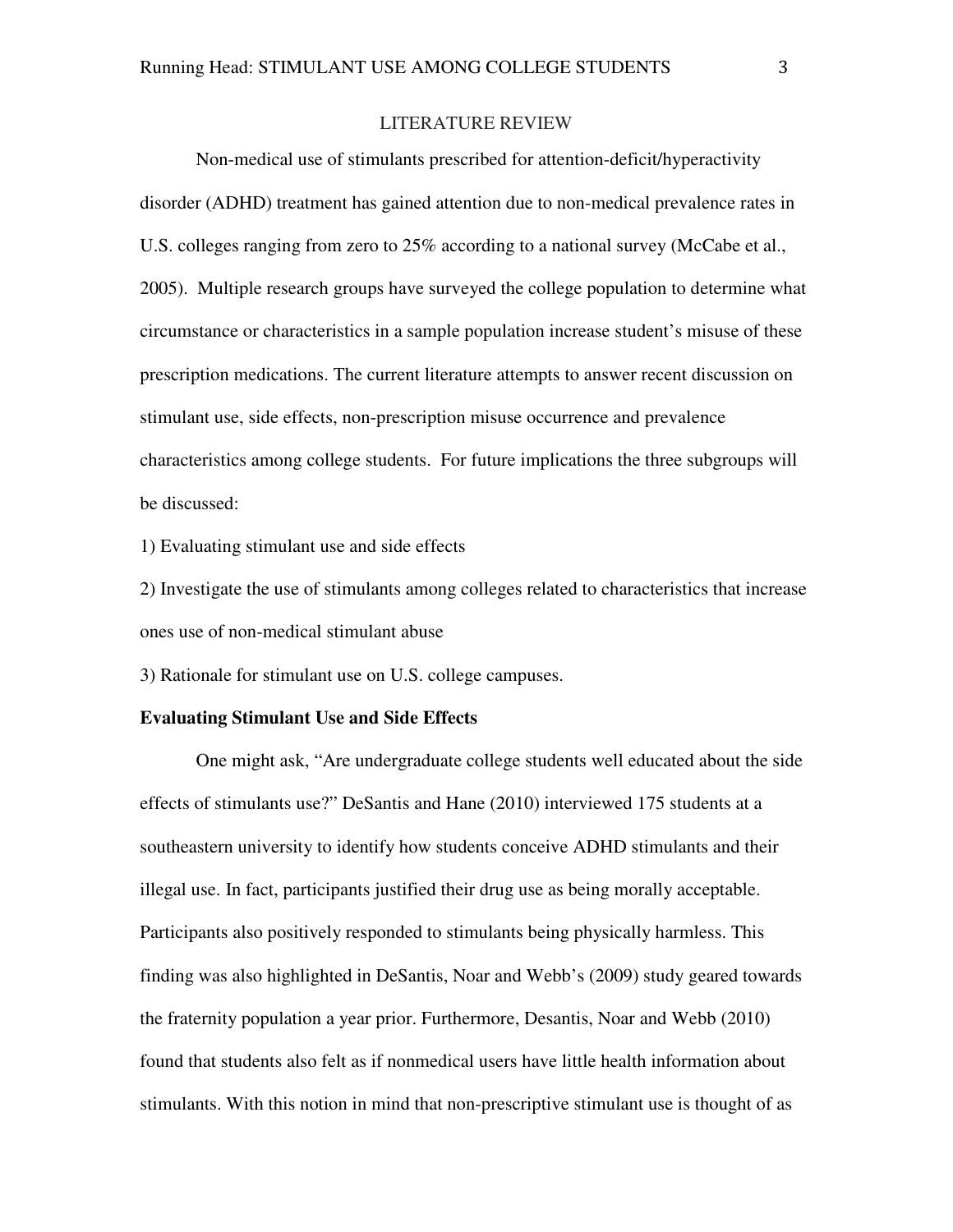"physically harmless," what attention deficit hyperactivity disorder (ADHD) and pharmacological information should students be aware of?

Attention deficit hyperactivity disorder (ADHD) is diagnosed in children who display symptoms before age 7 and have symptoms presented in at least two settings (e.g. at school and home). Symptoms presented in ADHD children include impulsiveness, inappropriate degree of inattention, fidgeting, talking excessively, being constantly "on the go" and hyperactivity. However, although "hyperactivity" is part of the disorder's name, it is not necessary a symptom found in all children diagnosed with ADHD (Varcarolis & Halter, 2010).

The treatment for ADHD for decades has been psychostimulants, which have been proven to be effective in 70% to 80% of patients with the disorder (Nazario, 2009). The stimulant drugs used to treat ADHD include: Adderall, Adderall XR, Concerta, Dexedrine, Focalin, Focalin XR, Metadate CD/ER, Methylin , Ritalin, Vyvanse and Daytrana. Of these stimulant drugs, Adderall XR, Concerta, Vyvanse and Focalin XR are not FDA approved for children. Methylphenidate (Ritalin, Methylin) is the most widely used psychostimulant because of its simplicity and safety in use (Varcarolis & Halter, 2010). In the present study, participants answered positively to taking stimulants such as Adderall, Vyvanse, Ritalin/ Methylphenidate, Concerta, and/or Dextroamphetamine. Adderall was the most common stimulant users reported taking followed by Vyvanse. The most common side effects of stimulant-based medications in patients with ADHD are decreased appetite  $(22-36%)$  resulting in weight loss  $(4-9%)$  pediatric; 11% in adults), insomnia (12-17% pediatric, 27% adults), jitteriness, xerostomia (35%) and headaches (26%). To reduce medication side effects administration times have been established.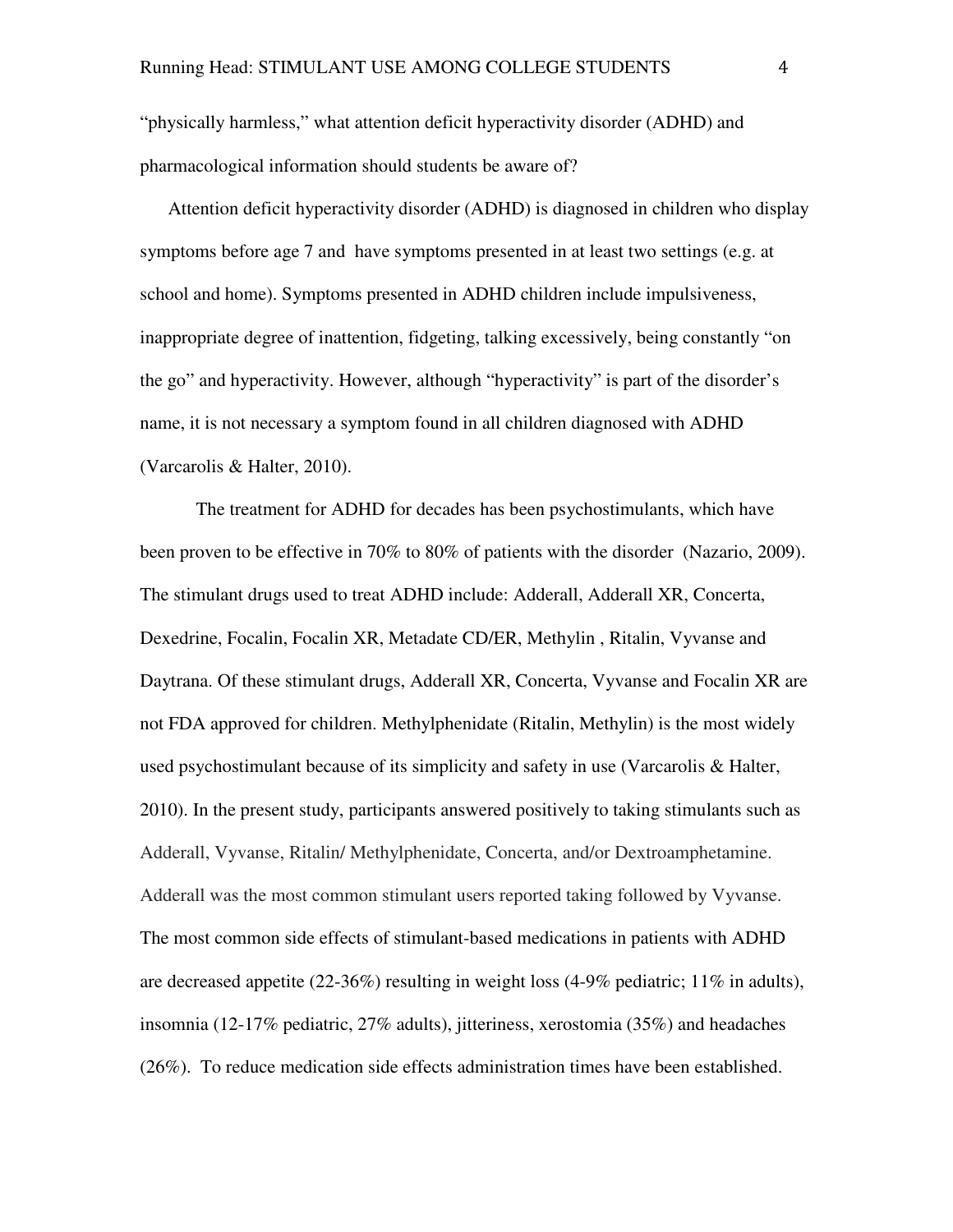Taking the stimulant after meals is recommended in the pediatric population to prevent weight loss and growth reduction related to the decreased appetite following the medication consumption. The appetite is least during the daytime making it ideal to eat a large breakfast in the morning prior to administration (Stein, 2003). To prevent symptoms such as insomnia, minimum effective dosages are essential as well as the time of administration being before 4:00pm (Varcarolis & Halter, 2010). It has been reported that the risk for stimulant-induced hypertension is 7-22% in the pediatric population (Micromedex 2.0, 2012).

Alternatives to stimulant drugs are nonstimulants such as the norepinephrine reuptake inhibitor Strattera that is approved in children, adolescents and adults. Common side effects of Strattera are increased systolic or diastolic arterial pressure, tachycardia, weight loss (7.1-29.1%), decrease in appetite (11% adult, 16% pediatric), abdominal pain (7.1%-29.1%), headaches (19% pediatric) insomnia (16% adult, <2% pediatric), erectile dysfunction (9% adult) and menopausal flushing (8% adult) (Micromedex 2.0, 2012). Nonstimulant drugs improve concentration and assist in impulse control without the risk of abuse. The downside to these medications is the slow therapeutic response that can take up to 3 weeks (Lehne, 2010). On the other hand, Strattera extended release has a duration of 24 hours compared to Ritalin's duration of 3-5 hours requiring medication administration 2-3 times a day. Once-a-day dosage of Strattera in children has been noted to be more convenient and helps avoid the potential stigma of taking medications at school (Varcarolis & Halter, 2010). Use of Strattera was not reported amongst the 73 users within this campus study.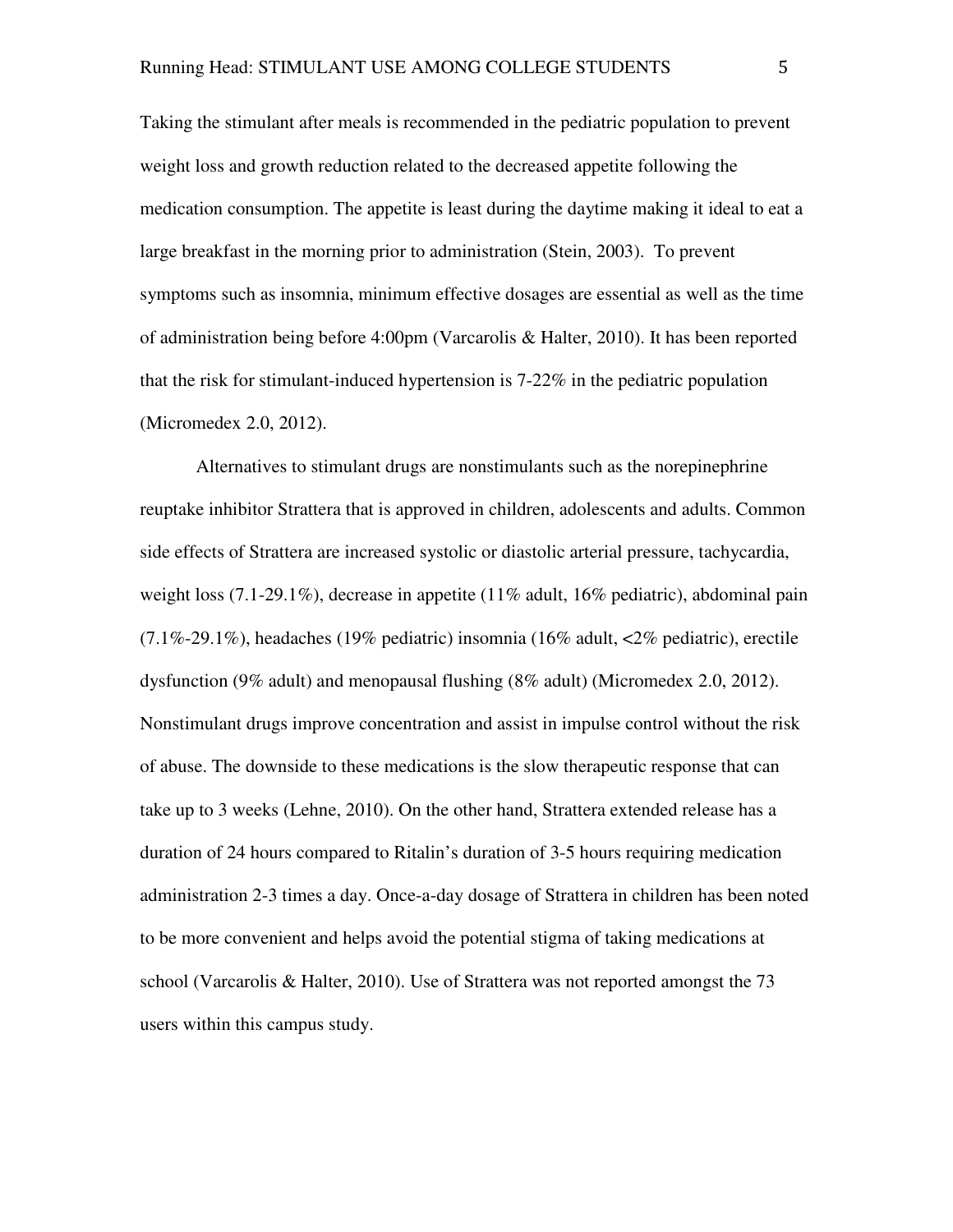Intuniv (guanfacine), a centrally acting antihypertensive, is FDA approved for children and teens between ages 6 and 17, but not adults. According to the FDA, Intuniv was shown to have an effect on decreasing the heart rate and prolonging the mean QTc in healthy adults. In addition to Intuniv's cardiac considerations, there are concerns with liver and renal clearance of the drug that has not been proven safe or effective in the adult population (FDA, 2011). In cases where stimulants and nonstimulants are ineffective, alternative medications are used to treat ADHD such as Tricyclic antidepressants (TCAs), Catapres (clonidine), Duraclon (clonidine injection), Kapvay (clonidine), Nexiclon (clonidine), and Wellbutrin (bupropion). TCAs (elavil, norpramin, pamelor, tofranil) are not significantly used in regards to psychiatrics illnesses due to their side effects and narrow therapeutic index (Varcarolis & Halter, 2010). The side effects alone have been found to make individuals nonadherent with these medications causing a high "drop out rate" at higher dosages. Side effects of TCA's include sedative effects, anticholinergic symptoms (dry mouth, blurred vision, difficulty urinating), orthostatic hypotension, lowered seizure threshold, increased risk of cardiac arrhythmias, and weight gain. TCA's also carry the risk of narrow-angle glaucoma (APA, 2010).

#### **Concurrent use of Alcohol and Stimulants**

The upcoming publication of Allen and Gabbay (2012) discusses amphetamine effects on negative emotionality and alcohol use. The theory is that alcohol can be sedative in varying amounts to some but stimulating to others. These stimulating effects are described as making one feel "excited, energetic, and talkative." The stimulating effects are discussed as being more prominent in heavy drinkers or those that have a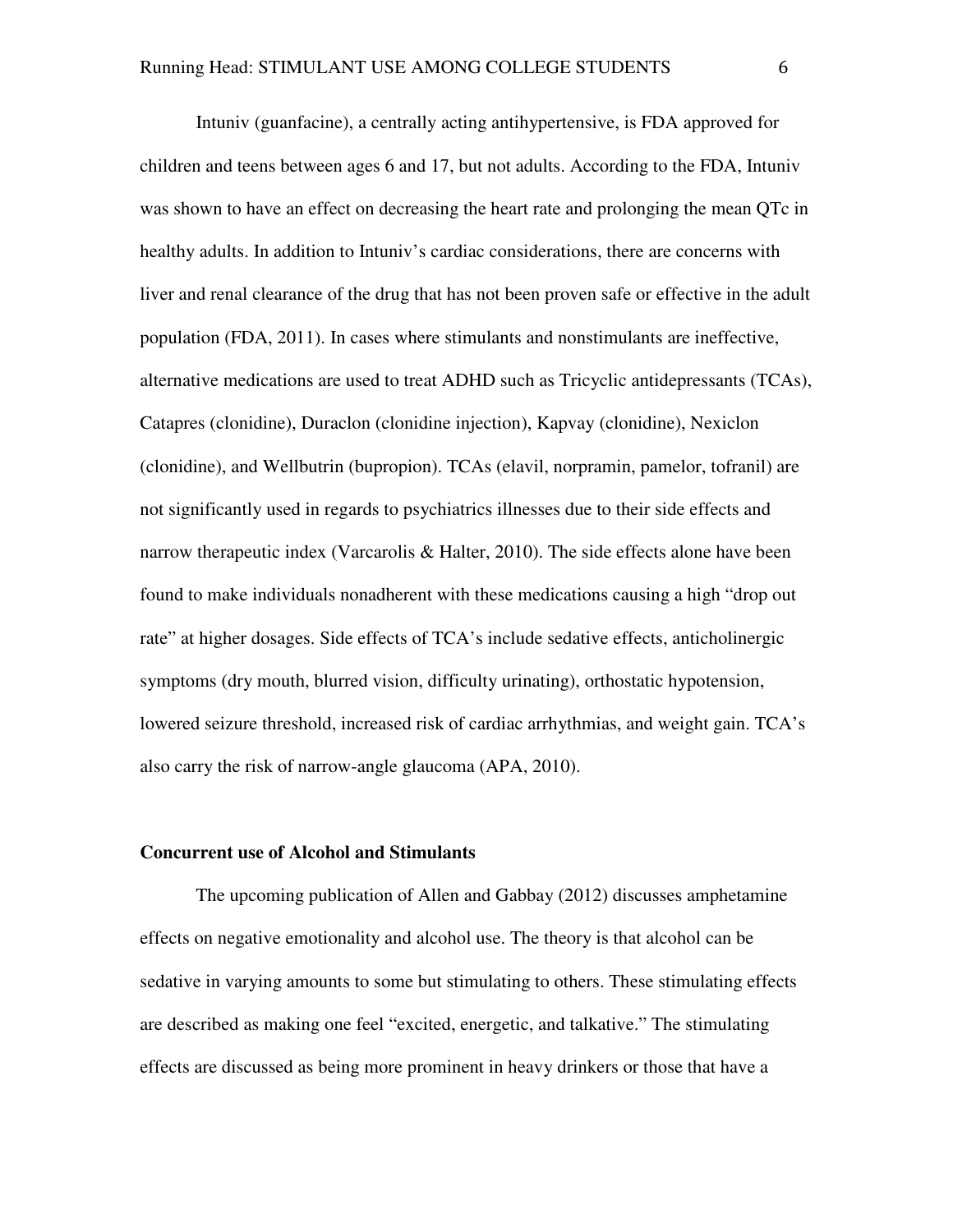family history of alcoholism. Allen and Gabbay extend the current literature on the combination of amphetamine with negative emotionality suggesting feelings of negative emotionality (the intensity in which one experiences emotion) can encourage one to act impulsively and irrationally thus making one more prone to drink excessively (Allen  $\&$ Gabbay, 2012).

 The downside to drinking while taking stimulants is the potential cardiovascular effects of combining the two. Although the mechanism of the interaction is unknown, it is reported that 30mg of intravenous methamphetamine and 1gm/kg of ethanol over 30 minutes increased the heart rate by 24 beats/minute compared to methamphetamines alone. An increase in cardiac work and myocardial oxygen consumption can result in adverse cardiovascular events (Micromedex 2.0, 2012).

 Another concern with combining stimulants with alcohol is that the stimulants mask the sedative effects of the alcohol. Typically, when one consumes alcohol one eventually feels tired from the CNS depressant effect. However, when a stimulant is added, one is more alert and prone to drink for a longer period of time. Drinking for a longer period of time puts one at risk for higher alcohol blood levels and greater CNS depressant effects. Although research on ADHD stimulant use with alcohol is still underway, other stimulant-like substances have been studied to determine guidelines for alcoholic beverage ingredients. For example, alcoholic beverages in the past that also contained caffeinated energy drinks have been banned from the market due to the stimulant masking effects (Ferreira et al., 2006).

#### **SSRIs, SNRIs and Stimulant Use**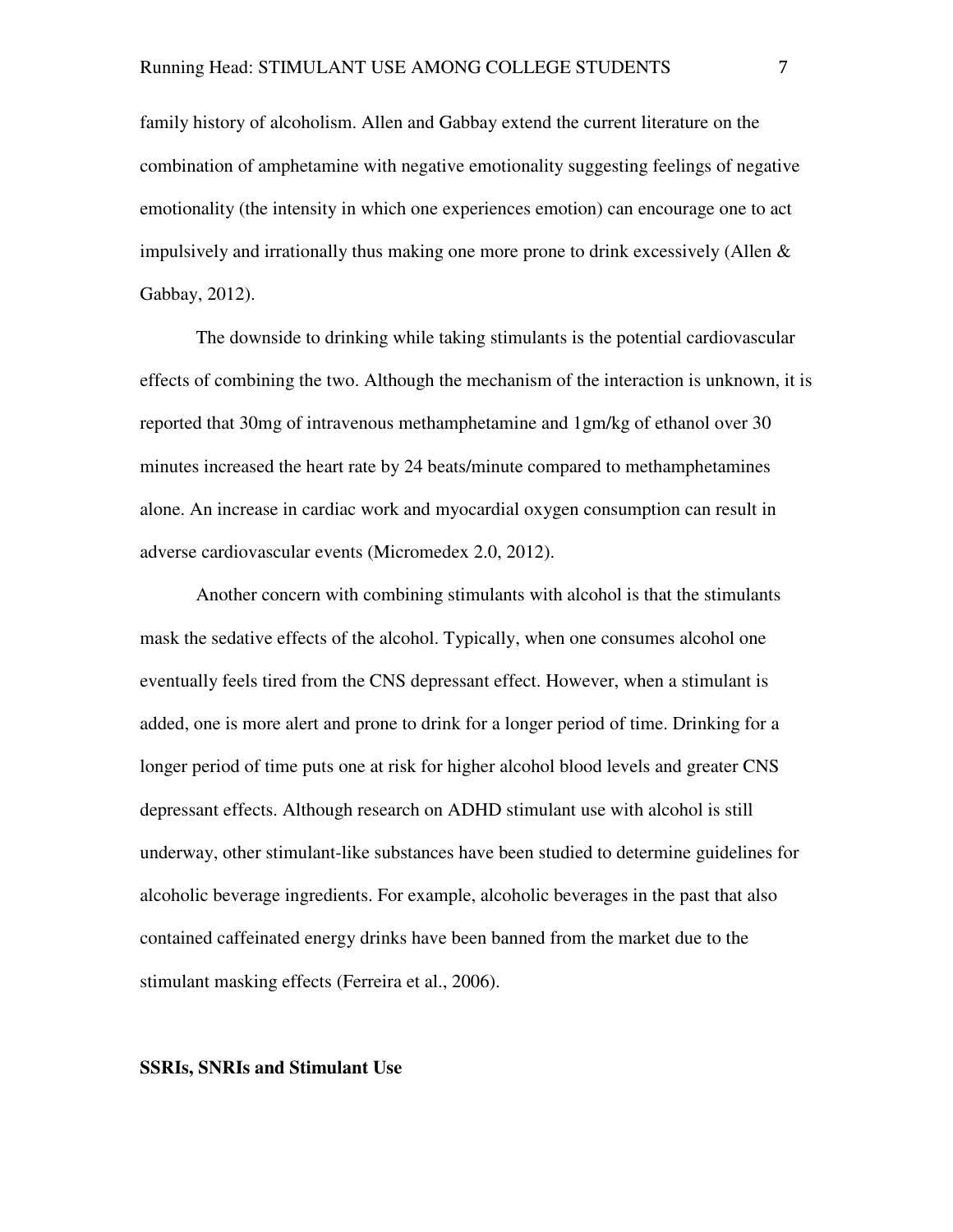Amphetamines and methylphenidates increase extracellular serotonin, norepinephrine and dopamine. The increase in serotonin in the extracellular space may potentiate the amount of serotonin available when one is concurrently taking selective serotonin reuptake inhibitors (SSRIs) or serotonin norepinephrine reuptake inhibitors (SNRIs). The risk of increased amounts of serotonin is the potentially life threatening event called serotonin syndrome. Serotonin syndrome symptoms include altered consciousness, irritability, confusion, hallucinations, coma, memory impairment, shivering, blood pressure fluctuations, hyperreflexia, myoclonus, ataxia, tremors, rigidity, and gastrointestinal symptoms such as cramping, nausea, vomiting and diarrhea (Moore, 2010). In addition to the risk of serotonin syndrome, using stimulants concurrently with SNRIs can also increase the amount of extracellular norepinephrine. High levels of norepinephrine can result in an elevated blood pressure, an elevated pulse and increased amount of anxiety (Varcarolis et al., 2010). Therefore, concurrent use of amphetamines, SSRIs and SNRIs is not advised.

#### **Population focus:**

Misuse of prescription stimulants on college campuses has gained recent attention due to the rising amount of stimulant prescriptions that came hand-in-hand with the increase in the diagnosis of attention deficit hyperactivity disorder (ADHD) in the United States. In fact, according to the National Institute of Drug Abuse, the number of stimulant prescriptions increased from 5 million in 1991 to 45 million in 2010 (National Institute of Drug Abuse, 2011). Current literature has questioned characteristics and motivation behind the use of stimulants in college settings. Multiple studies suggest higher rates of abusing stimulants for non-prescription use were higher among white males (Kroutil et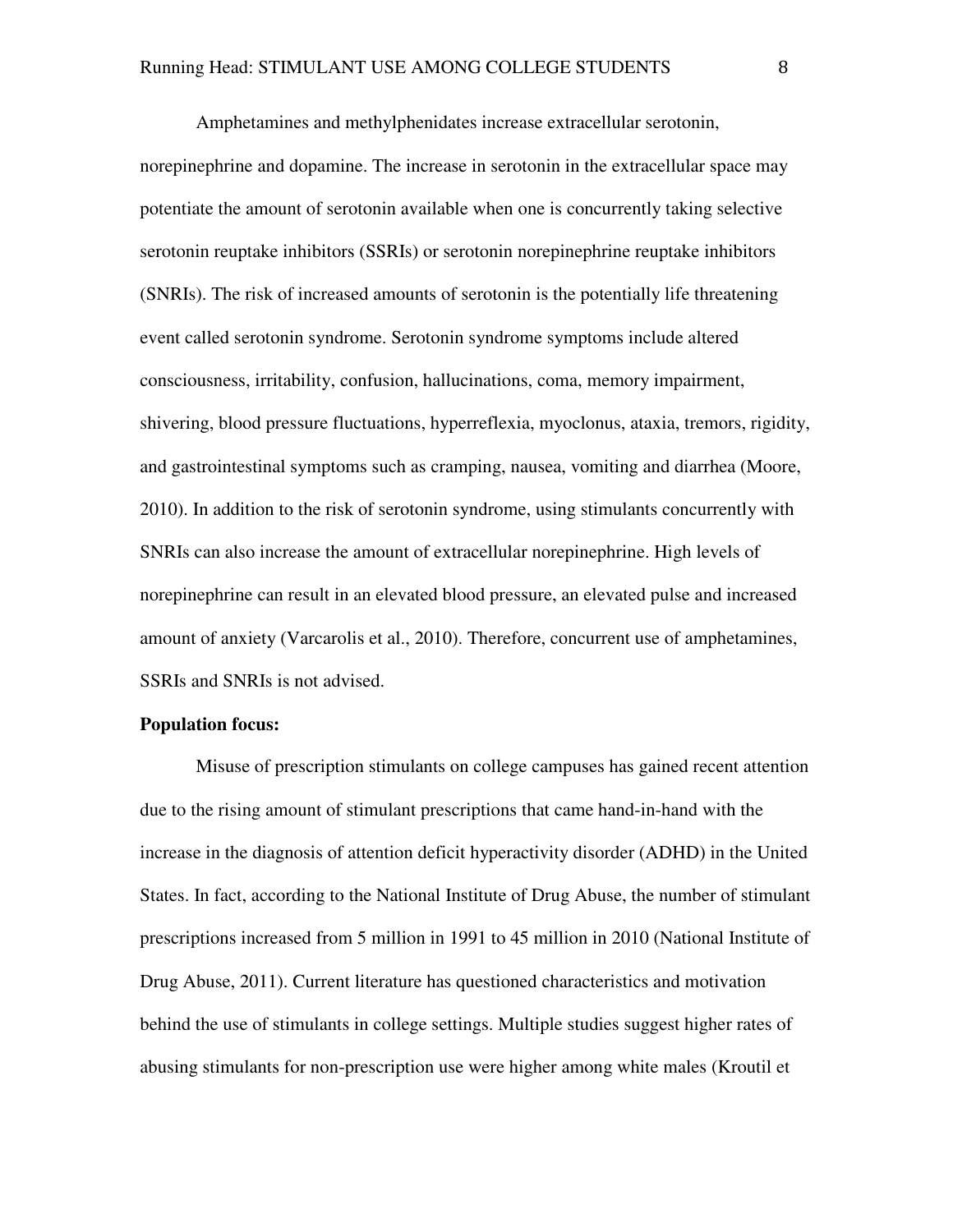al., 2006; McCabe et al., 2006) and between the ages of 18 to 25 (Kroutil et al., 2006). In contradiction, White, Becker-Blease & Grace-Bishop (2006) found similar user patterns among males and females. In regards to age, Pilkinton and Cannatella's secondary analysis of the quantitative data obtained from the National Survey of Drug Use and Health (NSDUH) of 2009 found that participants between the ages 26-34 years of age were more likely to report using stimulants non-medically. The chi square analysis found the use of stimulants to be at 10.12% for the age group of 26-34, 9.88% for ages 35-49 and 9.63% for ages 18-25. In this particular study, male whites were also among the highest to misuse the drug (9.07%) followed by white females (8.79%) (Pilkinton, Melinda, 2012).

#### **Non-Prescription Stimulant Use Literature:**

McCabe and colleagues (2005) examined the prevalence rates and correlation of non-medical prescription stimulates use among US colleges via the design of a selfadministered mailed survey containing 20 questions regarding demographics, substance use and other health behaviors. The quantitative study involved one hundred and nineteen 4-year US colleges with a representing sample of 10,904 randomly selected college students in 2011. The use of non-prescribed stimulant use was measured by the selfreported behavior to the question "how often, if ever, have you used any of the drugs listed below? Do not include anything you used under a Doctors orders." Drug items included Ritalin, Dexedrine or Adderall and were scaled on 1) never used; 2) used but not in the past 12 months; 3) used, but not in the past 30 days; and 4) used in the past 30 days. Results of this questionnaire were as follows: 6.9% reported life-time non-medical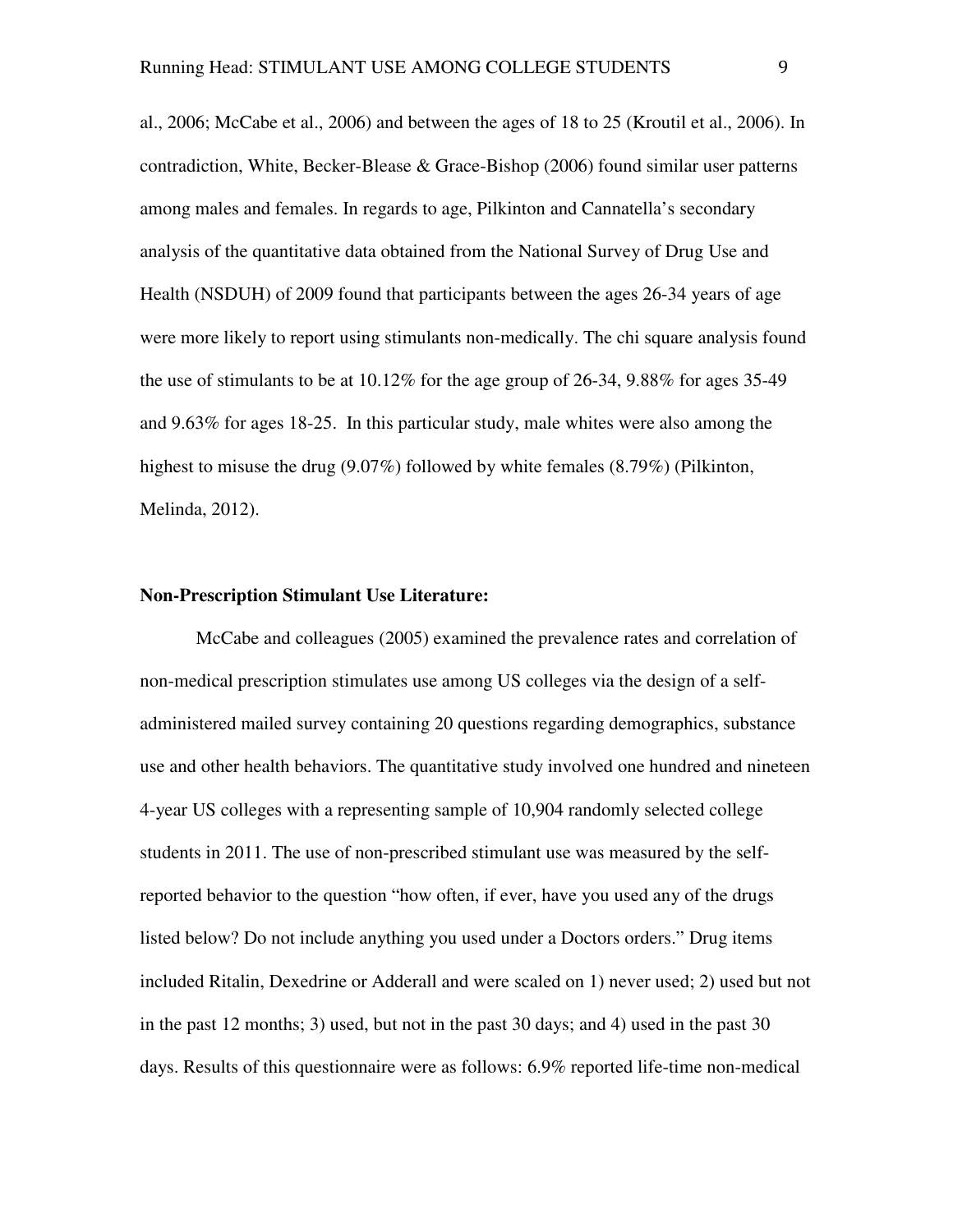use of prescription use,  $4.1\%$  reported use non-medical use in the past year and  $2.1\%$ reported in the past month. Analysis of individual college proposed that non-prescription stimulant use ranged from zero to 25%. Overall multivariate regression analysis findings indicated an increase of non-medical prescription use among college students that were male, white, were members of fraternities or sororities, attended colleges in the northeastern region of the US and colleges with high admission standards. Regardless of high admission standards, rates were also higher among students that earned lower grade point averages. Furthermore, users were more likely to report the use of marijuana, cigarettes, alcohol, ecstasy and cocaine. There is a probability that this study underestimated the amount on non-prescription use among college students due to limiting the questionnaire to three stimulants (e.g. Ritalin, Adderall and Dexedrine). McCabe and colleagues did not examine the use of other stimulants such as Concerta, Focalin, Focalin XR, Metadate CD/ER, Methylin, Vyvanse and Daytrana. Furthermore, the survey was limited to 4-year college universities so that students attending a 2-year college program were excluded from the sample population. Although results were not generalized to the entire college population and were limited to self report, the suggested increase of non-prescription stimulant use among particular demographics were comparable to other surveys.

The fraternity population in which McCabe and colleagues (2005) deemed in having an increased incidence of non-prescriptive stimulant use was investigated in another study. DeSantis, Noar and Webb (2009) used a quantitative method to investigate the use of ADHD stimulants by fraternity members. Of the 307 participants, 55% (n=170) reported nonmedical use of ADHD stimulants. The demographics of these users were high among the upperclassmen, those living off campus and those who regularly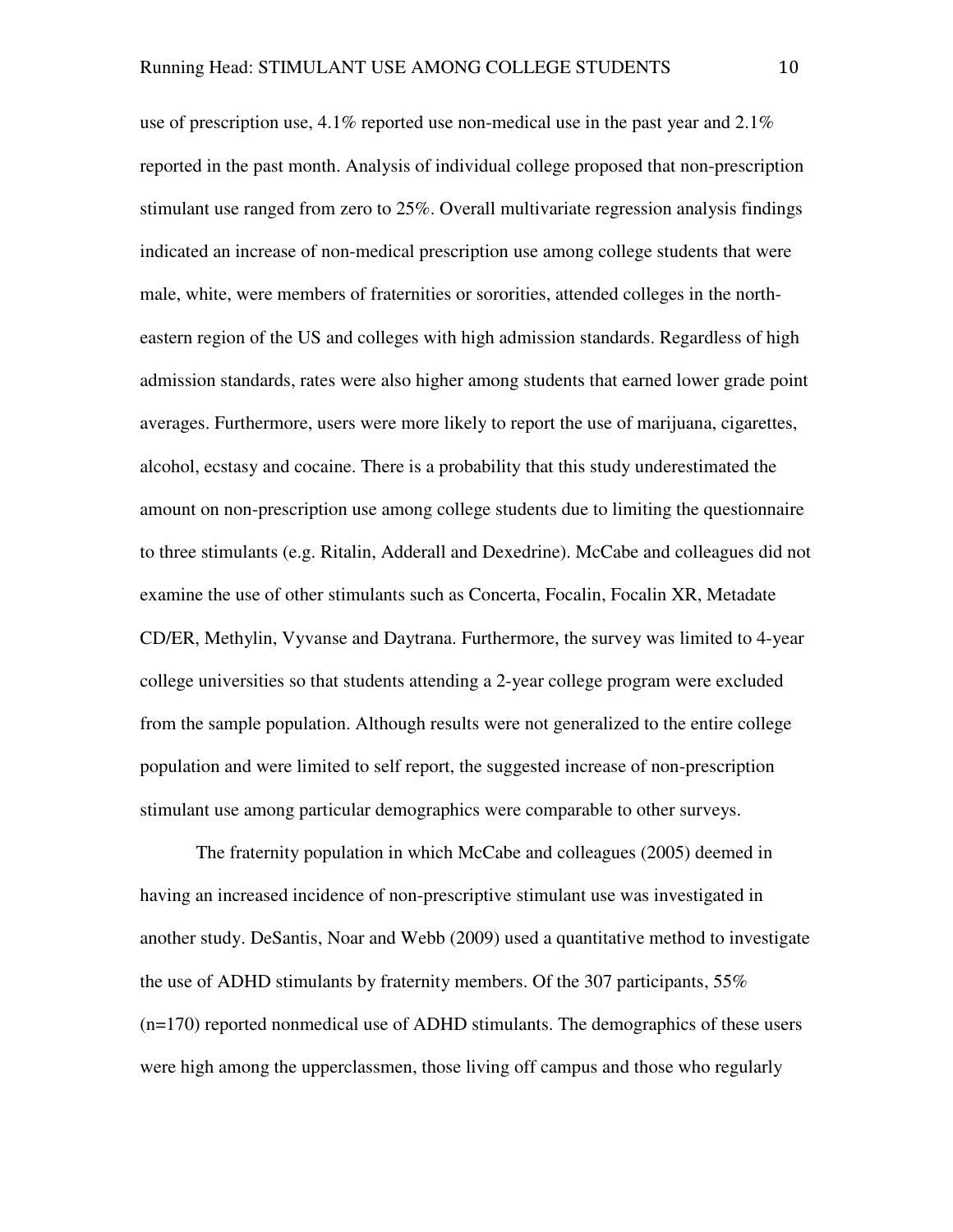smoked marijuana. The majority of fraternity members reported obtaining stimulants from friends for academic motives. These individuals also did not view ADHD stimulants as dangerous.

To follow up on the previous study, Desantis, Noar and Webb (2010) used a qualitative approach to investigate the use of ADHD stimulants by fraternity members via 79 in-depth interviews. The interviews suggested the following: 1) stimulants are easy to obtain; 2) nonmedical users have little health information about stimulants; 3) academic stress creates a context for stimulant use; and 4) a small number of prescribed users supply a majority of nonmedical users. Non-prescriptive stimulant users reported using ADHD stimulants in periods of high academic stress and suggested that it reduced fatigue, increased reading comprehension, interest, cognition and memory.

For a larger demographical population DeSantis, Webb and Noar (2008) studied 1,811 undergraduate students at a large public, southeastern university in the United States. This quantitative and qualitative methodology investigated participants from the fall 2005 through the fall of 2006. The authors administered surveys to participants and conducted 175 in-depth interviews. Results found that of the study participants 34% reported non-prescriptive stimulant use. User's also reported that stimulants were used in periods of high academic stress, and found that stimulants reduces fatigue, increased reading comprehension, interest, memory and cognition. Of the 34% users many had little information about the drug and found that obtaining the drug was easy and socially acceptable, a similar finding in previous studies (DeSantis & Hane, 2010) (Desantis, Noar and Webb, 2010).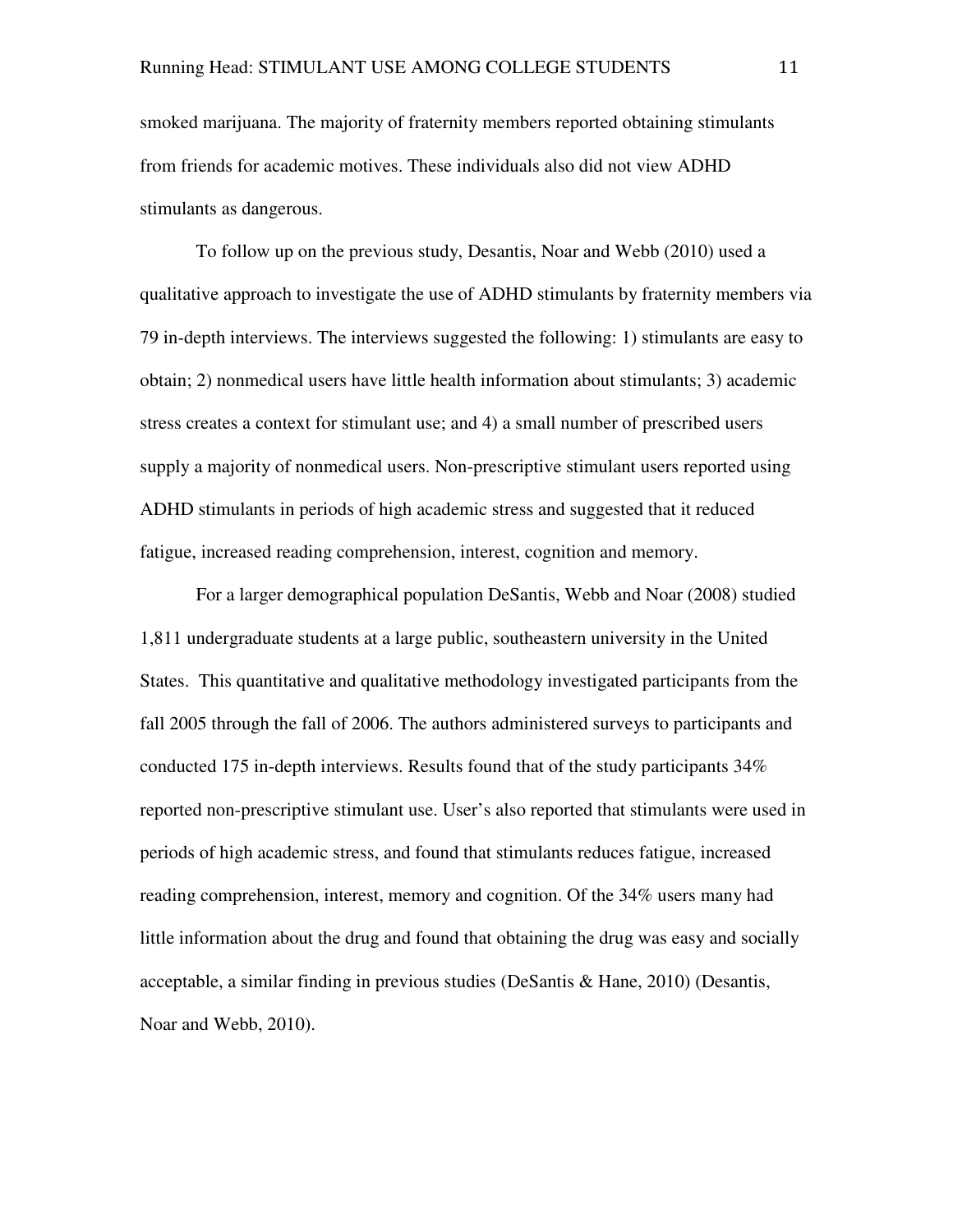Weyandt and colleagues (2009) also investigated the potential misuse of prescription stimulants (e.g. methylphenidates or amphetamines) among a random sample of 390 college students at a public university located in the northeastern region of the US. In relationship to McCabe and colleagues (2005) quantitative national study, nonprescription stimulant use was suggested to be higher in the northeast coast. Weyandt and colleague's unique study explored the relationship between psychological variables and nonmedical stimulant use. This quantitative non-experimental study revealed in the 40 item questionnaire that 7.5% of students reported non-prescription stimulant use within the past 30 days. Prevalence was highest at 9.3% for students that used stimulants but did not in the past 12 months. Results indicated that 60% of students reported knowing other students who misused stimulants and 50% of the population "agreed or strongly agreed" that stimulants were "easy to get on this campus." College users reported higher degrees of psychological distress and internal restlessness as measure by brief symptom inventory (BSI) and internal restlessness scale (IRS). Although the study doesn't find a direct correlation between the two variables, it is conferred that students experiencing higher distress levels may have a greater risk for misusing prescription stimulants. This study warrants further investigation on psychological relationships with non-prescription stimulant use.

 White, Becker-Blease & Grace-Bishop (2006) utilized an Internet survey to investigate the use, misuse and abuse of stimulant medications among a northeastern US university (The University of New Hampshire). The 29-question surveys were distributed via student e-mail addresses, 150 paper surveys within undergraduate classes, which resulted in 1,025 returned surveys in which 975 were electronic. Of the respondents 16%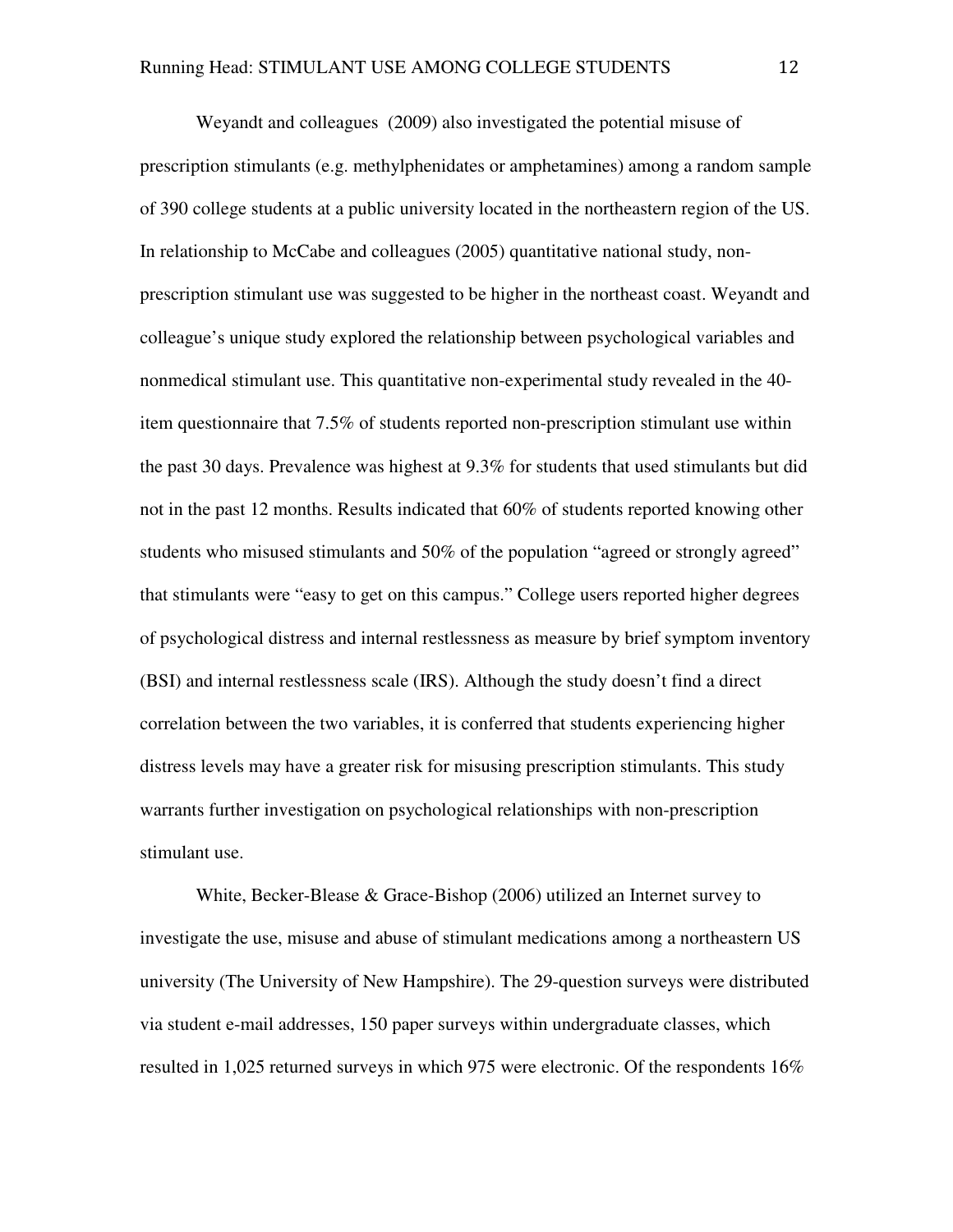reported misuse of a stimulant medications and 96% of who specified the medication reported the misuse of Ritalin. Unlike McCabe (2005) and Kroutil (2006) who found a greater incidence among males, the researchers of this quantitative study found similar correlations among females and males. Unlike other studies, this questionnaire asked users to identify the route of medication administration. Among respondents that misused stimulants 40% reported using stimulant medications intranasal. The abuse of the nasal route carries the risk of damaging the nasal mucosa and cartilage due to the stimulant's vasoconstrictive effects. Furthermore, although nasal bioavailability of amphetamines and methylphenidates is not established, one must keep in mind that other stimulants such as methamphetamines abused via the nasal passage can have a bioavailability of 79% (Harris et al., 2003). Therefore, when taking the ADHD stimulant medications other than prescribed there is a risk of potentiating the medication's side effects. In addition to the potentiated effects, the large amounts of dopamine released in the brain during stimulant abuse can produce euphoria thus increasing the risk of addiction (Diana, 2011). The rationale for abusing stimulant medication included partying, reducing hyperactivity, improving attention, and improving grades.

#### **Rationale for Stimulant Use on U.S. College Campuses:**

Rabiner and colleagues (2009) investigated college student motives and perceived consequences of non-medical use of AHDH medications via a quantitative nonexperimental study. The web-based survey population was limited to 3,407 students among one public and one private university in the southeastern US. The online questionnaire asked participants about motives, perceived events and potential adverse consequences that could result from non-medical use of ADHD medication. Results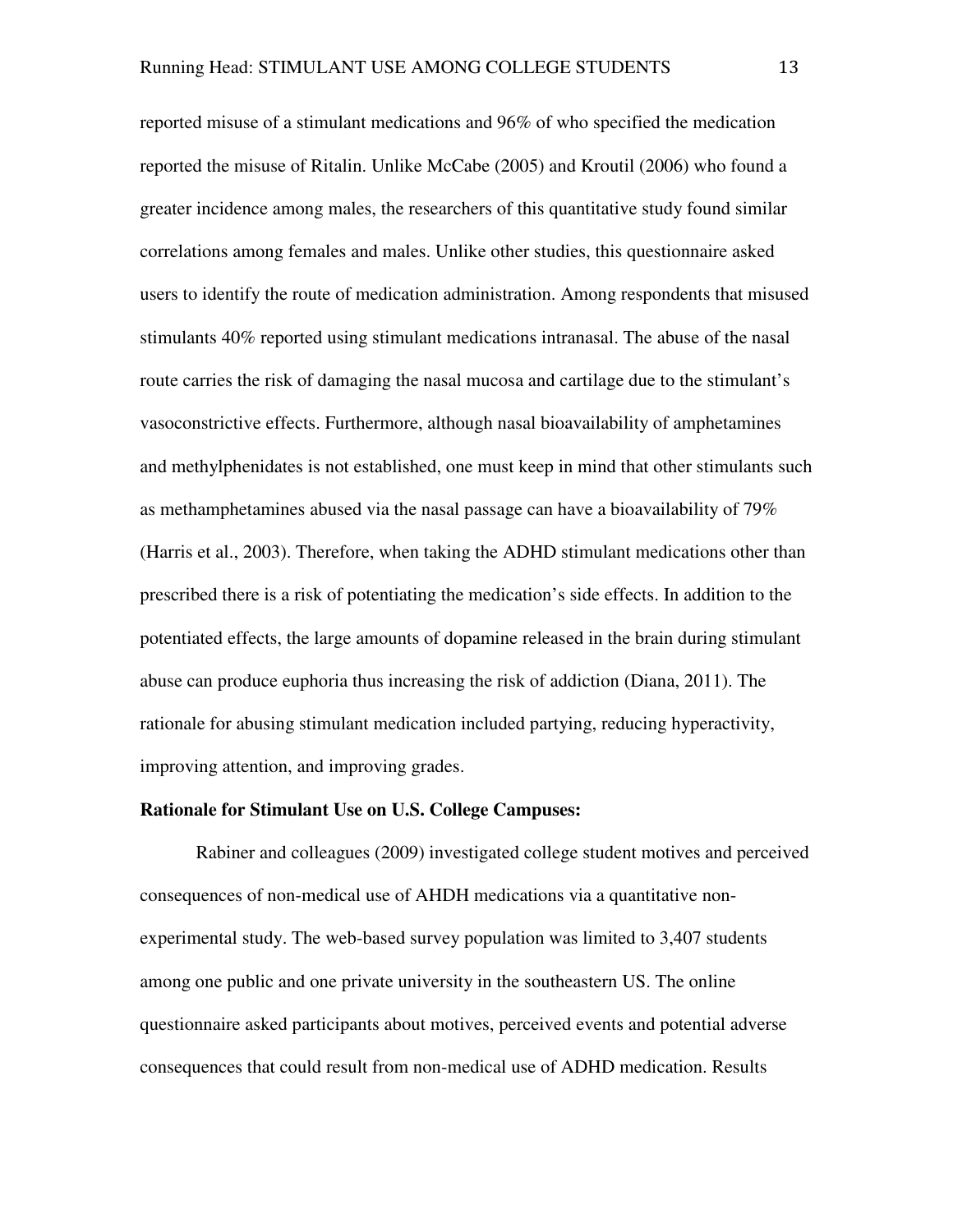suggested that 5.4% of respondents reported non-medical use of ADHD medication associated with self-reported attention difficulties. Furthermore, respondents reported the rationale for the non-prescription use of AHDH medication was for the enhancement in studying rather than for nonacademic motives. Users viewed that non-medical use was beneficial regardless of reported side effects. Similar to McCabe and colleagues (2005) self reported GPAs were lower among students using non-prescribed stimulant medications. In regards to survey reliability, the survey could not represent a diverse or larger geographical population due to the sample that included a larger recruitment percentage of white students and females, and a smaller recruitment percentage of African American participants. Furthermore, the sophomore class was overrepresented in the private college sample due to the survey invitation to all sophomores rather than a random selection of 50% of the class. The sophomore class represented 41% of the 1,744 respondents in the private college. On the other hand, in the public college population the sophomore entries were at 26% of 1,646 respondents. Therefore, of the combined private and public participants (n=3,390) the sophomore representation was at 23%, thus, the class was represented similar to that of the other classes in the overall demographic total.

Carroll, McLaughlin and Blake (2006) investigated the knowledge and patterns of nonmedical use of stimulants intended to treat ADHD among a sample of 347 undergraduate college students. The anonymous 23-question survey was distributed to a private liberal arts college in New England. Researchers found that 9.2% reported nonmedical stimulant use, 71.4% reported having peers who used non-prescribed stimulants, 44.3% knew of peers that they do not believe had ADHD but made ADHD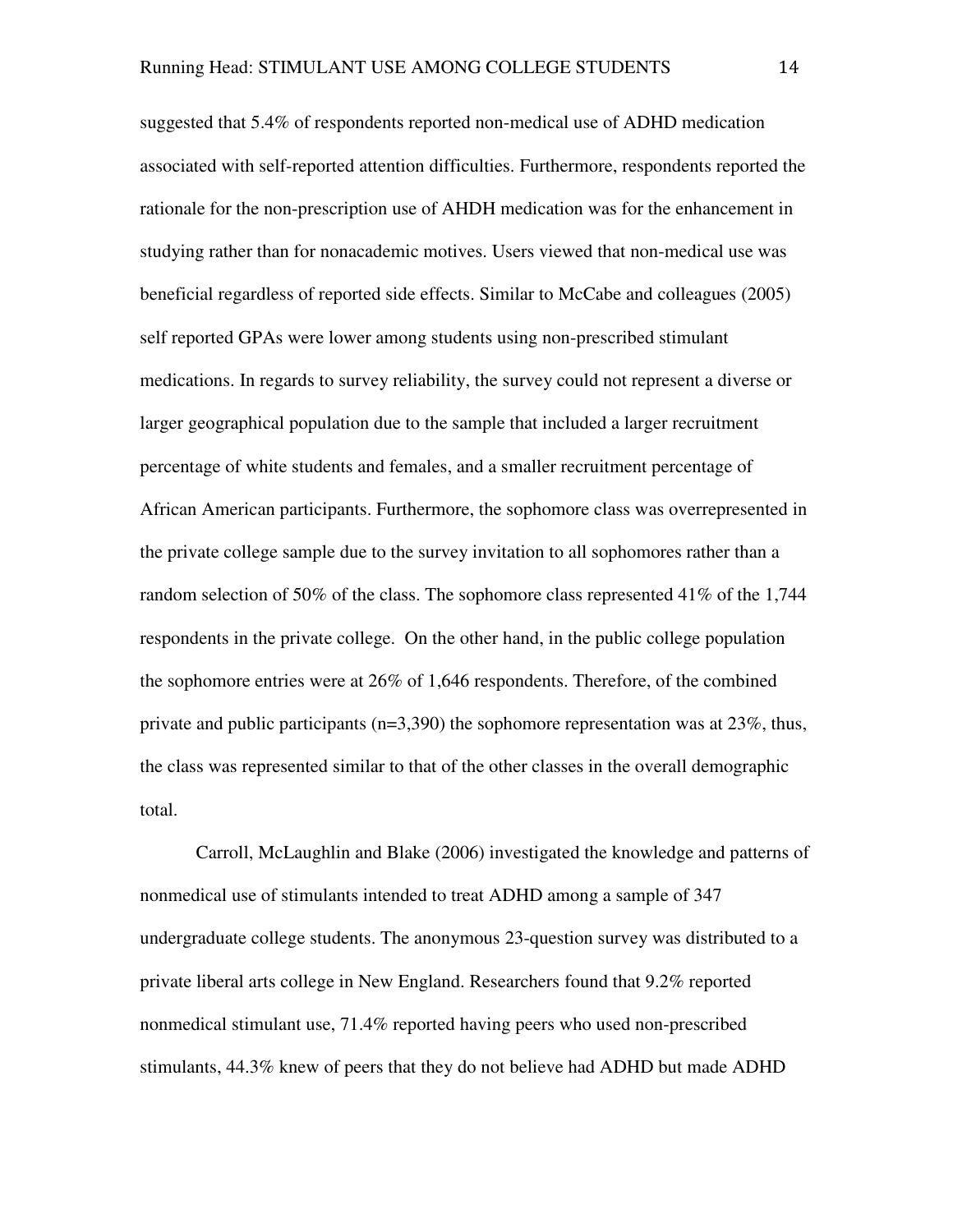medications-seeking visits to a physician, and 53% knew of people who sold stimulants to students. Researchers proposed that the use of nonmedical stimulants were due to the belief that stimulants help individuals study better, stay awake and lose weight. Unlike other studies, the investigators questioned knowledge of stimulant effects. It was concluded that nonusers who knew of peers that took non-prescribed medications knew more of the stimulant effects than those who did not have peers that used stimulants. Given this information, the researchers suggested that there is a probability that students can become tempted to the "beneficial effects" of non-medical stimulant experienced by their peers.

 The Garnier-Dykstra and colleagues (2012) longitudinal interview-conducted study examined non-medical prescription stimulant use trends including motives, routes of administration, sources, cost and risk factors. The population consisted of 1,253 individuals enrolled in a college life study at a public university in mid-Atlantic region of the US. Researchers used generalized estimating equations to examine longitudinal trends in the data that was collected during the academic years of 2004-2005 to 2008-2009. Uniquely to this study, risk factors of non-prescribed stimulant use were investigated overtime. Results showed that 61.8% of the participants were offered prescription stimulants for nonmedical use by their  $4<sup>th</sup>$  year and by the  $4<sup>th</sup>$  year 31% of participants had used non-prescription stimulants. The misuse of stimulants was reported to be due to studying (73.8% to 91.5% annually of the groups). Unlike White, Becker-Blease  $\&$ Grace-Bishop (2006) study, intranasal administration was limited to less than 17% of users. Users reported obtaining prescriptive stimulant medications primarily from friends (73.9%) for free or for \$5 or more per pill. Similar to other literature lower GPAs and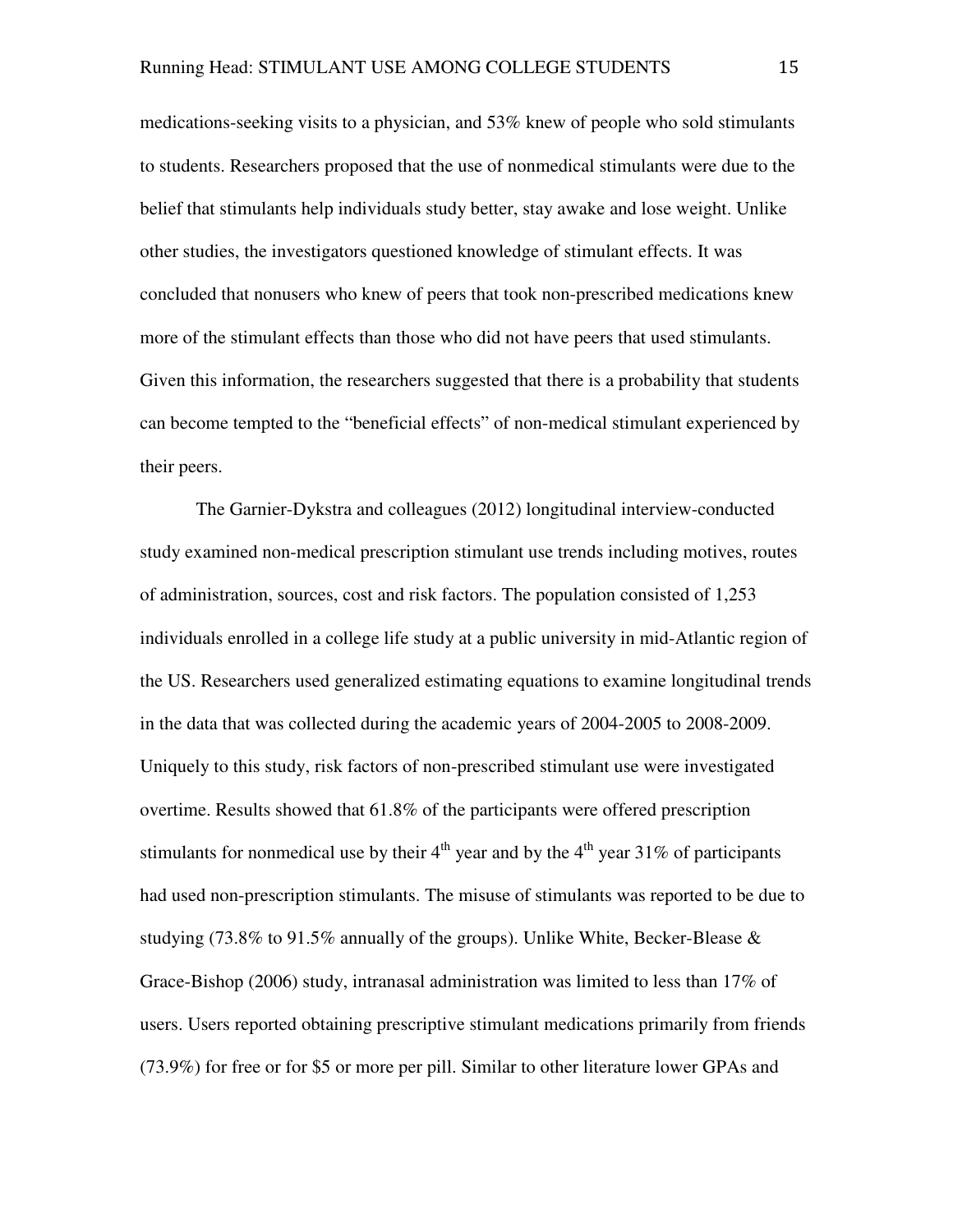alcohol use were associated with non-prescription stimulant use (McCabe et al., 2006). In regards to generalization, this study was limited to one university and had notable differences in interviewing participants between midterm and final time periods.

 Teter and colleages (2005) also investigated the prevalence and motives for illicit prescription stimulant use. A Web survey TO was administered to a random sample of 9,161 undergraduate college students. Of the survey respondents who reported illicit use of prescriptive stimulants  $8.1\%$  (n=689) reported lifetime use and  $5.4\%$  (n=458) reported past-year use. The most prevalent motives were to help concentrate, increase alertness, and to provide a high. There were no gender differences in the motives of use; however, men were more likely than woman to report non-prescriptive stimulant use. Lifetime use was reported higher for White (9.5%) and Hispanic (8.9%) students than for other racial student groups (5.8%), African Americans (2.7%) and Asians (4.9%). The use of prescriptive stimulant use positively correlated with the use of alcohol and drug use. The study suggested that the use of stimulants with alcohol and other drugs might be to counteract the depressant effects of other substances.

#### **Conclusion**

Self-report studies have shown nonmedical use of ADHD prescription stimulants. Nonmedical stimulant use ranges were as follows: zero to 25% (McCabe et al, 2005), 9.3% (Weyandt et al., 2009), 9.2% (Carroll, McLaughlin & Blake, 2006), 16% (White, Becker-Blease & Grace-Bishop, 2006) and 55% among the fraternity population according to McCabe and colleagues (2005). The actual (self-report) data can be compared to the perceptional data of Carroll, McLaughlin and Blake (2006) quantitative report. Carroll, McLaughlin and Blake investigated the knowledge and patterns of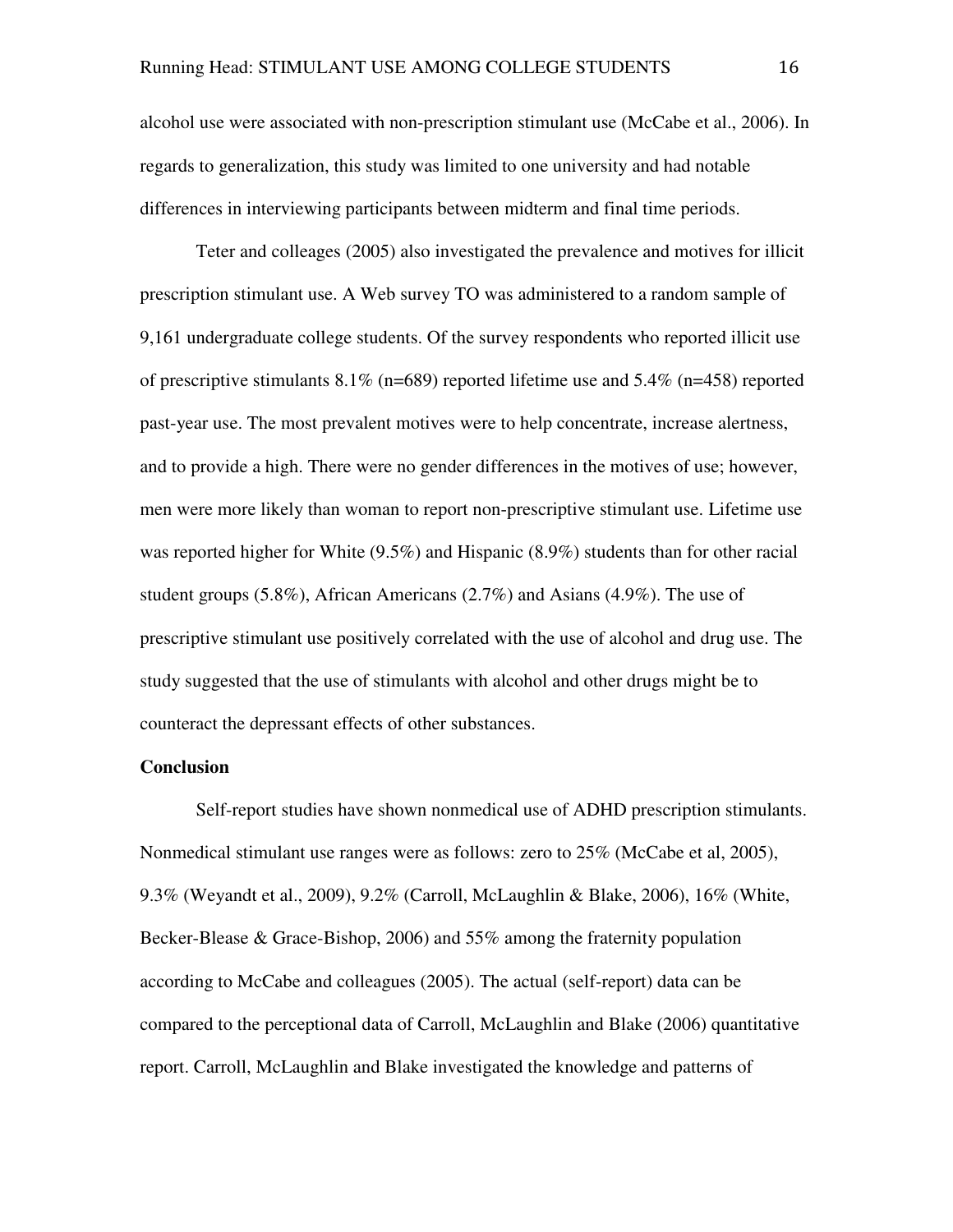nonmedical use of stimulants intended to treat ADHD and found that 71.4% reported having peers who used non-prescribed stimulants, 44.3% knew of peers that they do not believe had ADHD but made ADHD medications seeking visits to a physician, and 53% knew of people who sold stimulants to students.

 In respect to individual motives for using nonmedical ADHD prescriptions, respondents reported in Rabiner and colleagues (2009) study that misuse was solely for academic purposes and that studying benefits outweighed the risks. Garnier-Dykstra and colleagues (2012) unique longitudinal interview studied nonmedical stimulant use trends including motives, routes of administration, sources, cost and risk factors. Results showed that 61.8% of the participants were offered prescription stimulants for nonmedical use by their  $4<sup>th</sup>$  year and by the  $4<sup>th</sup>$  year 31% of participants had used nonprescription stimulants. Similar to Rabiner and colleagues (2009) the misuse of stimulants was reported to be due to studying (73.8% to 91.5% annually of the groups). Researchers hypothesized nonmedical use of ADHD medications was due to academic purposes. However, unlike other studies that focused on ADHD medication abuse to be used for studying solely, Carroll, McLaughlin and Blake (2006) reported the use of ADHD medications was to study better, stay awake and lose weight. Similarly, Teter and colleagues (2005) study of undergraduate students via a Web survey reported illicit use of prescriptive stimulants to help concentrate and increase alertness. The third motive for the use of stimulants was to provide a high, a rationale not discussed in other articles.

The literature suggests that actual data ranges (self-reported) and perceived data (peer report) conflict regarding how many college students actually use ADHD medication for nonmedical purposes. In fact, as many as 71.4% of peers reported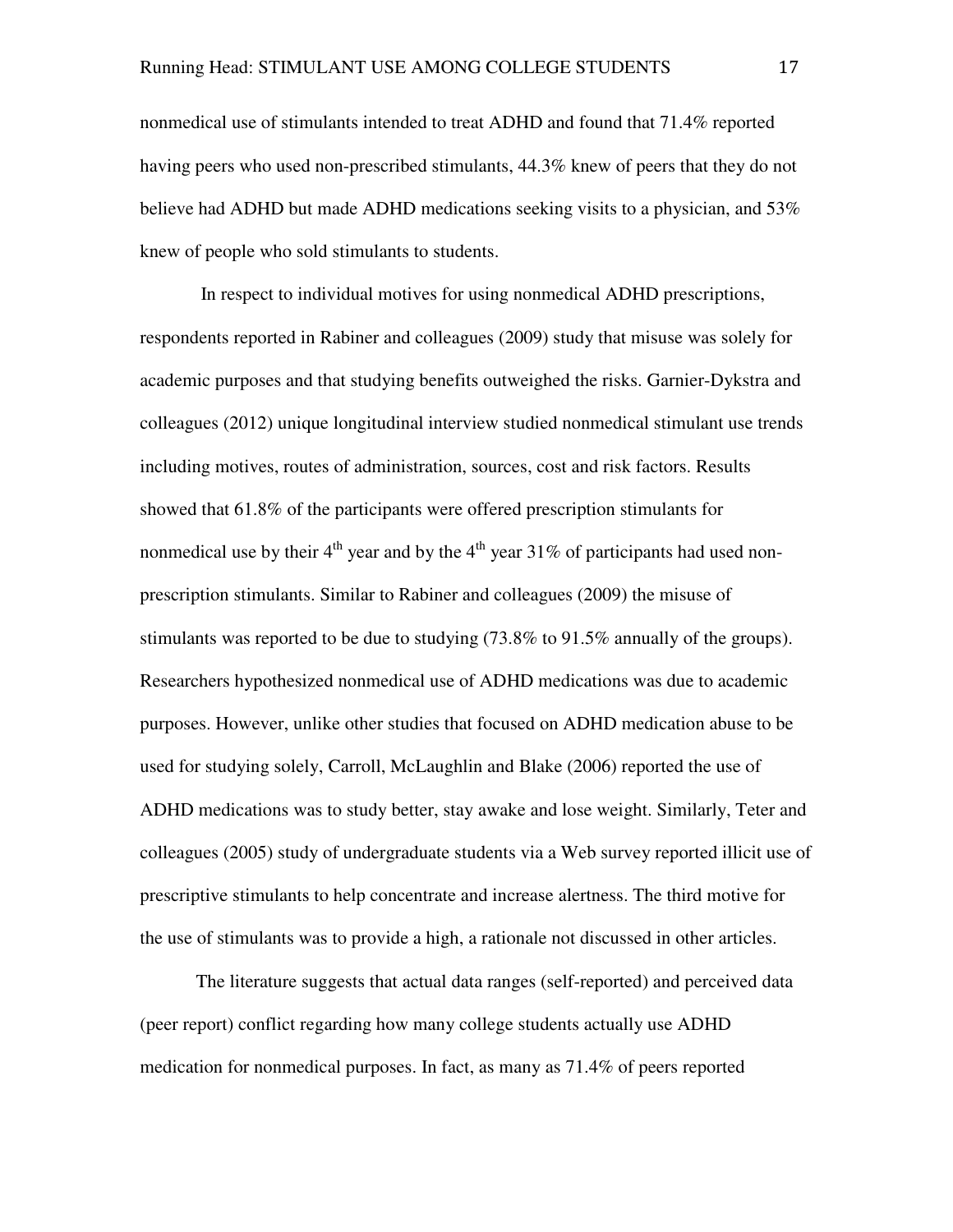knowing someone who used ADHD medication for nonmedical purposes (Carroll, McLaughlin and Blake, 2006). Evaluating the actual versus perceived data is limited due to the risk of underreport in self-report studies. Furthermore, studies cannot represent a larger geographic region. In fact, national prevalence research is limited - the McCabe and colleagues (2005) study was the only national survey designed to determine nonmedical stimulant use among the college population.

#### **METHODS**

**Design:** A multi-method research strategy was used to compare focus group perceptions of stimulant use to the actual self-reported medication use captured by the AdhereTx Know My Meds ™ online survey. Analysis of the perceived versus actual stimulant use attempts to identify student awareness of stimulant use on campus and the actual prevalence of stimulant use.

*Participants:* Inclusion criteria for participation in the study were as follows: Undergraduate students (age 18+) enrolled at the University of Connecticut, with a high school degree or equivalent (required for admission to the university), and could speak and read English (focus groups and the survey were provided in English only). Participants voluntarily responded to participate in campus focus groups and/or to the online survey.

#### *Procedure:*

The following is a general overview of the study implementation:

- Completion of a literature review
- **IRB** application submission and approval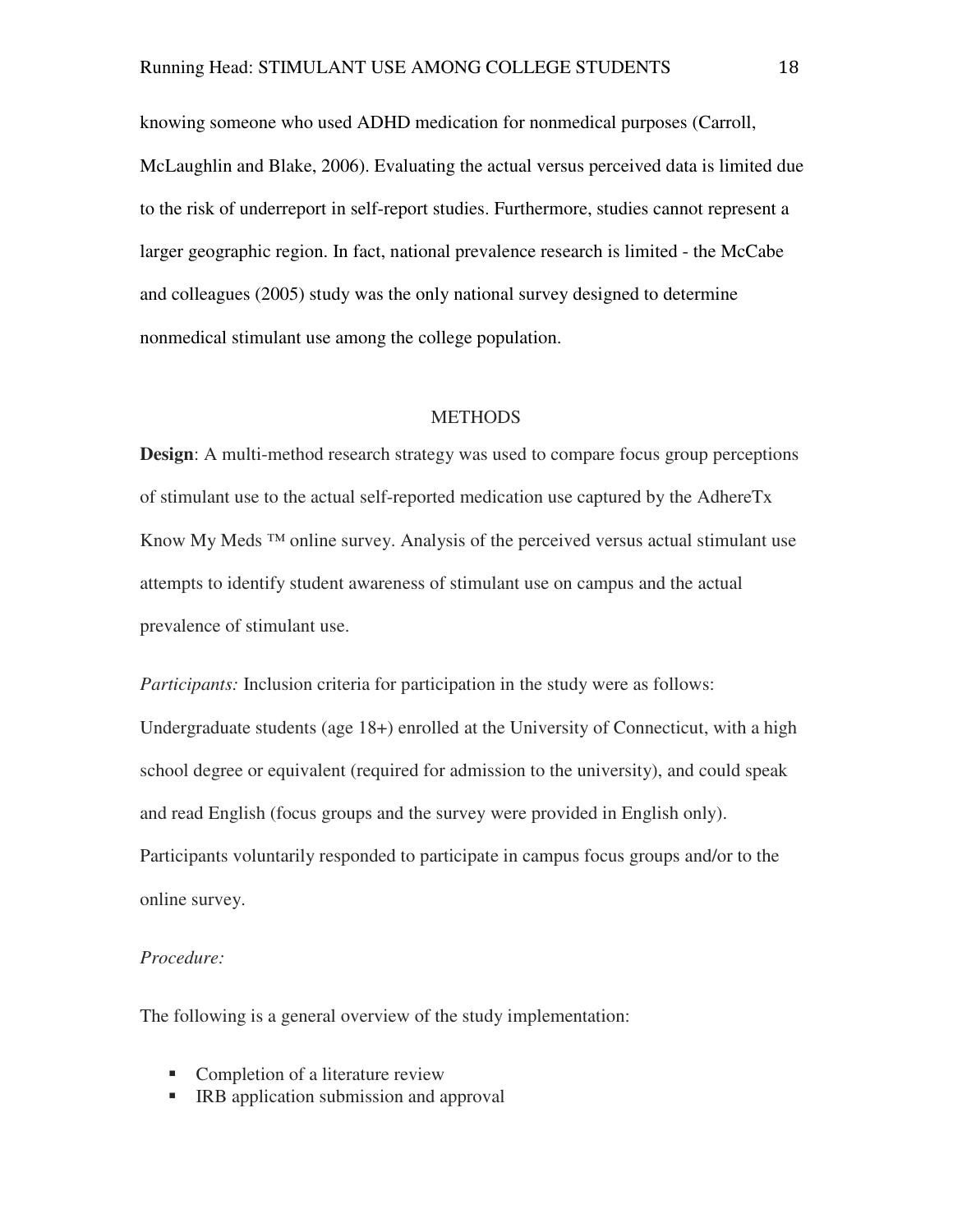- Focus groups recruited and conducted
- Focus group communication content analysis
- Adhere Tx Know My Meds<sup>™</sup> online survey database developed based on focus group results and significant findings in the literature
- Online survey trialed by undergraduate researchers
- Students recruited for AdhereTx Know My Meds <sup>™</sup> online survey via undergraduate listserv email
- Online survey open for two-week time frame
- Survey analysis following removal of incomplete surveys and unreasonable entries.
- Multi-method comparison of perceived focus group data versus actual survey data.

#### **Focus Group**

Prior to focus group recruitment, an IRB application was submitted to be inspected for study confidentiality and participant safety. To ensure that all research participant's rights and welfare was protected, the IRB application provided an in-depth explanation of the study implementation. Following the approval of the IRB application, recruitment of participants and focus groups were conducted.

*Focus Group Recruitment*: Students for the focus groups were recruited via flyer and via an UConn undergraduate listserv email during the spring semester of 2011 (Refer to Appendix A: Focus Group Flyer). The five undergraduate honors students spoke to groups of students on campus (in dining halls, general education lecture halls, residential halls, library, cultural centers, and student union common areas) to introduce the study. Two incentives were presented to students for completion of participation: a \$10 gift card to the UConn Co-op and refreshments during the focus group session. Students interested in participating in the focus groups were given a "quarter card" with the principal investigator's designated phone number and instructions to leave their first name and telephone number. An undergraduate student researcher contacted interested students to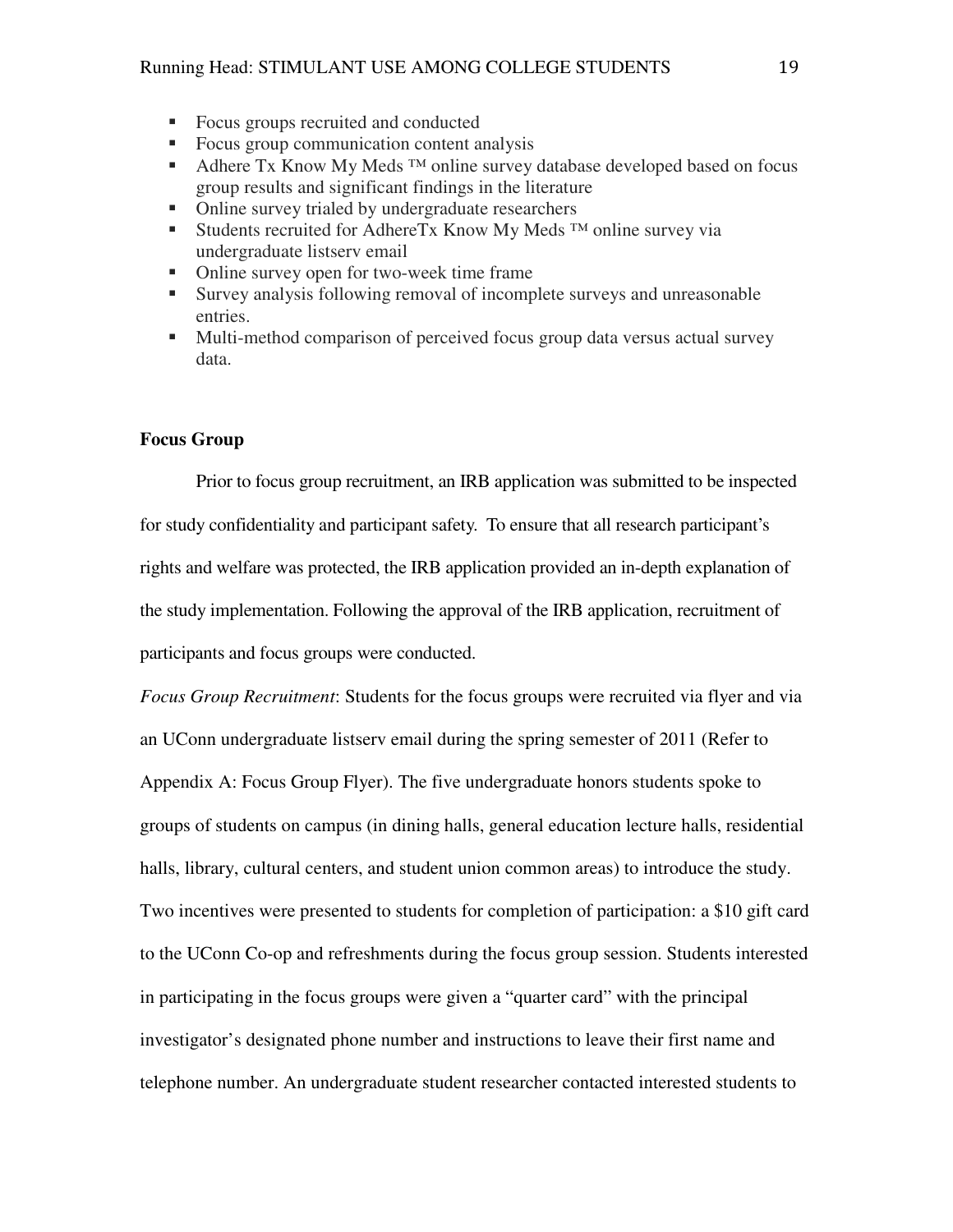make an appointment to review the consent form (See: Appendix B: Focus Group Consent Form). An undergraduate student met with each student to review the consent form in the Center for Health, Intervention, and Prevention (CHIP) building located on campus. After consent was obtained, students were scheduled to participate in one of four focus groups, occurring during the months of March and April 2011. Participant consent forms were locked in a secured office at the school of nursing with the focus group electronic recorders and the focus group notes.

Focus groups were held on campus at the CHIP building for a timeframe of forty minutes to one hour. During each session, two to three undergraduate researchers and the principal investigator were present. One of the undergraduate researchers took on the role as the facilitator of the focus group and the second and third student, if present, undertook the role of the note taker and overseer of the two electronic recorders. The facilitator read from a pre-determined script to provide fidelity of the focus group process (See: Appendix C: Focus Group Script). The facilitator sat at the end of the table and students and note takers sat to the sides (Appendix D: Focus Group Seating Arrangement) to promote conversation amongst the participants. Each participant was assigned a number as a recording identifier. Numbers ensured confidentiality, were referred to during note taking and were documented during electronic recording transcriptions. The facilitator asked participants at random a series of questions from the script. Participants were given the option to pass the question entirely or add more information after each group discussion.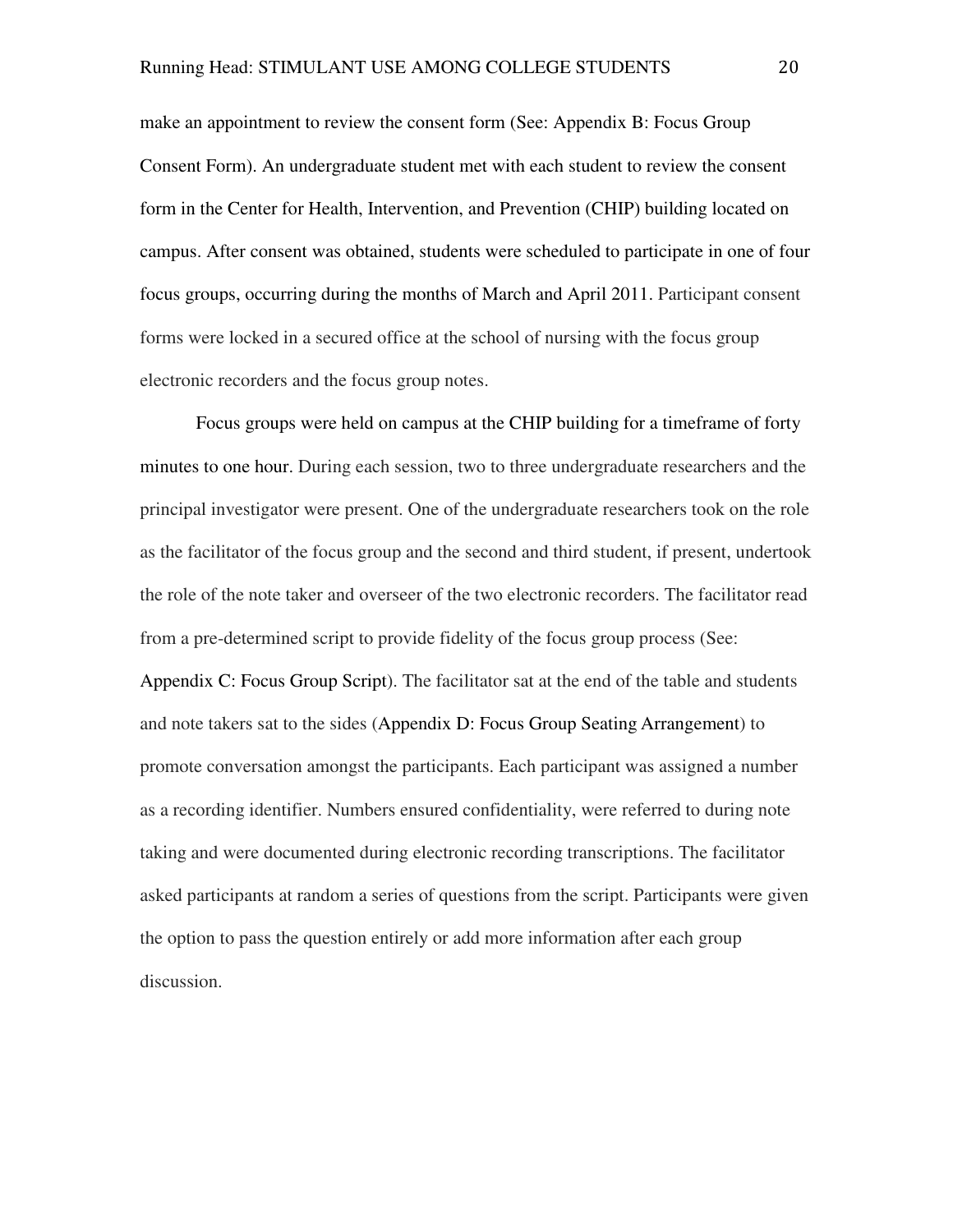*Focus group statistics:* A total of 21 undergraduate students participated in the focus groups. Four focus groups were arranged with a collection of four to seven participants in each group (See: Appendix E: Focus Group Composition). Focus group statistics were as follows: 4 freshmen (20%), 12 sophomores (60%), 2 juniors (10%) and 2 seniors (10%). Of the participants, 14 (67%) were females and 7 (33%) were males (See: Appendix F: Focus Group Characteristics).

*Focus Group Analysis:* The four focus group electronic recordings were transcribed via two undergraduate student researchers. The transcribed conversation included participant identifier numbers (1-7) to be referred to later for examination. Transcribed focus groups were then analyzed via a communication content analysis. The content analysis was broken up into focus group questions and variables (medications per group) (See: Appendix G: Focus group communication content analysis). Defining characteristics and examples of when to apply a count were established for consistency. For example, medications were counted once per participant for each question if ether of the following criteria were met: 1) When a participant stated the medication, and 2) There was mutual agreement by another participant after someone else stated the medication. Therefore, if a participant stated "Marijuana" as an answer to a question and another participant mutually agreed ("yes", "yeah", "same") the medication was counted as two distinct counts.

Following the communication content analysis of the transcription, questions were further broken down into medications mentioned per question (See: Appendix H: Focus Group Counts per Discussion Question). The rationale was to see the desired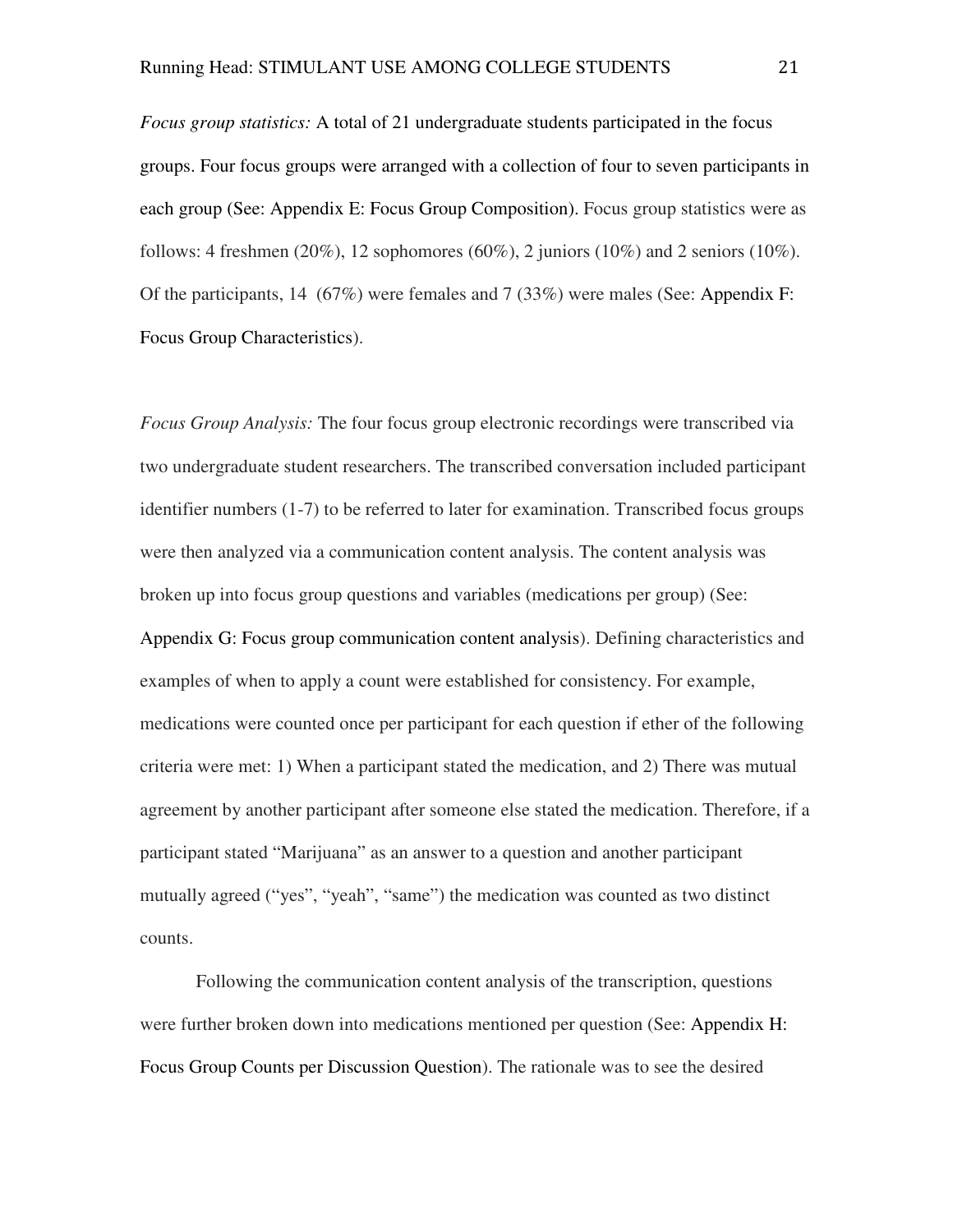outcome of each medication (stay awake, improve mental performance, alleviate colds or sinus problems, etc.). The communication content analysis was further broken down into counts for each substance to establish what focus group participants thought "others" were taking most for each desired outcome (See: Appendix I: Substance Counts per Communication Content Analysis). The top ten ranking substances stated were energy drinks, Adderall, marijuana, caffeine, alcohol, Nyquil, Advil, ibuprofen, Benadryl and Tylenol (See: Appendix J: Top ten ranking counts). All substances stated by focus group participants were added to the AdhereTx Know My Meds  $^{TM}$  online survey for future focus group comparison.

#### **Survey**:

*Survey Recruitment:* The survey email message was sent out to the undergraduate listserv during April of 2011. The email informed students of the survey, provided the survey web link, and instructed students to copy and paste the survey web address into a browser to ensure anonymity (See: Appendix K: Listserv Message for Survey). The incentive for completing this survey was a chance to win one of thirty \$25 UConn Co-op gift cards. To prevent linking the survey to the participant, participants were provided a randomly generated six-digit number that went into the drawing for the gift cards after survey completion. After the closure of the survey, thirty winning six-digit codes were chosen at random and then were announced via email to the undergraduate listserv. Winners were to present their winning six-digit number to the principal investigator at the school of nursing to receive the gift card.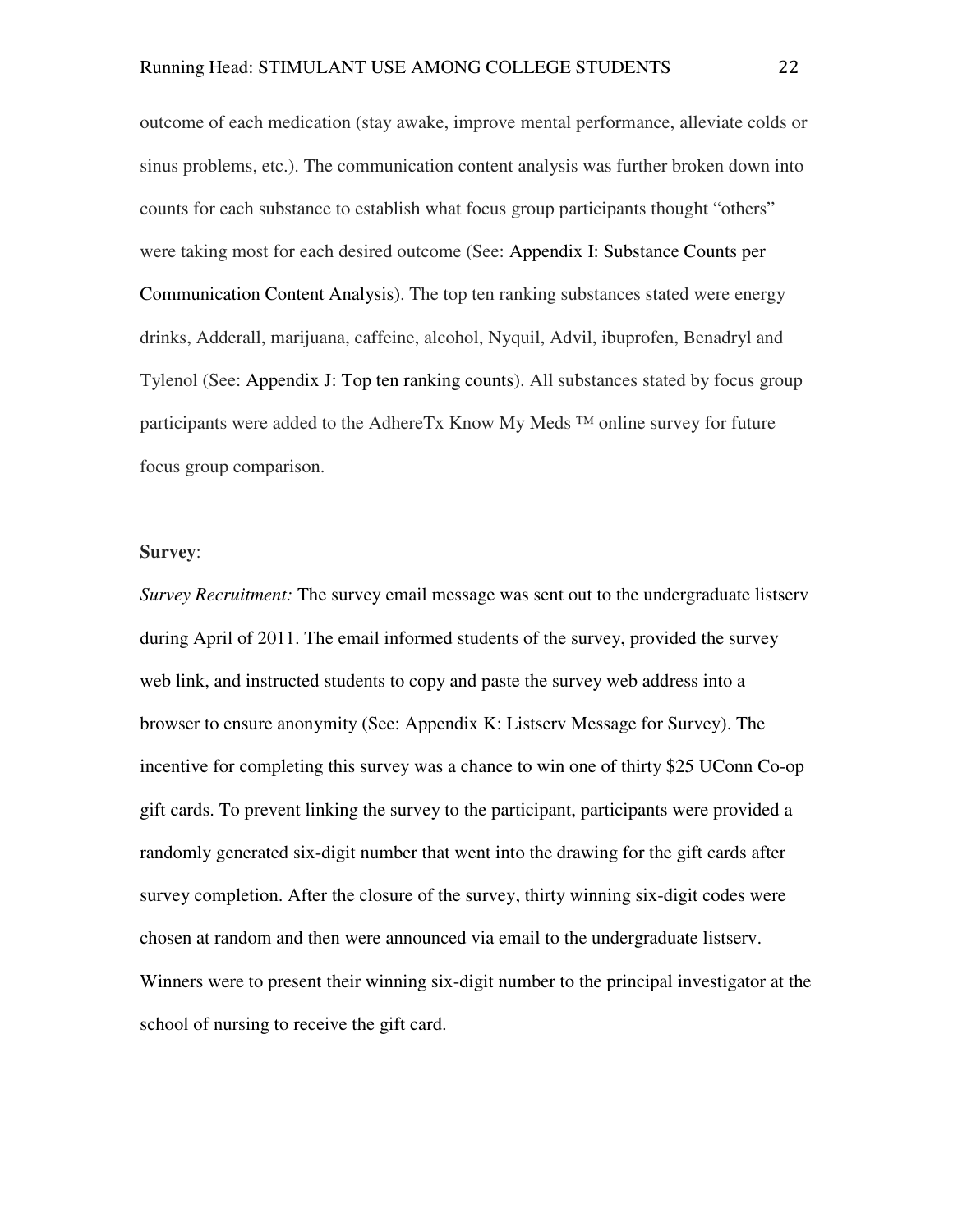*Survey Statistics*: Following removal of surveys deemed incomplete or erroneous, the final sample was *N=*1976. Of the respondents 1392 (70.4%) were females and 584 (29.6%) were male. The class standing in which participants classified themselves in was as follows: 539 freshmen (27.3%), 503 sophomores (25.5%), 476 juniors (24.1%) and 455 seniors (23.0%). Demographics such as race/ethnicity, self-health reports and current residencies were reported (See: Appendix L: Survey Sample Characteristics).

#### **Instrument Used:**

An AdhereTx Know My Meds<sup>™</sup> online survey was utilized for this research study. The survey consisted of a medication database developed for a previous medication survey, updated with the current literature as of 2011 and the focus group communication content analysis. The AdhereTx Know My Meds ™ online survey was repeatedly trialed for problems and efficiency. After all glitches of the system were removed, the survey was advertised via the same online undergraduate listserv used for the focus group collection. After the two week time period during which the survey was open, incomplete surveys were eliminated and survey data were analyzed.

The survey itself was broken up into three categories: 1) Daily living, 2) Symptoms and conditions, and 3) Medications (See: Appendix L: Survey Sample Characteristics).

1. Daily living questions asked participants about baseline characteristic data such as gender, class standing, race/ethnicity, student group memberships (sports, clubs, sororities/fraternities, etc.), residency, who do you live with, exercise in last month, where are most meals eaten, and the primary source of medical information.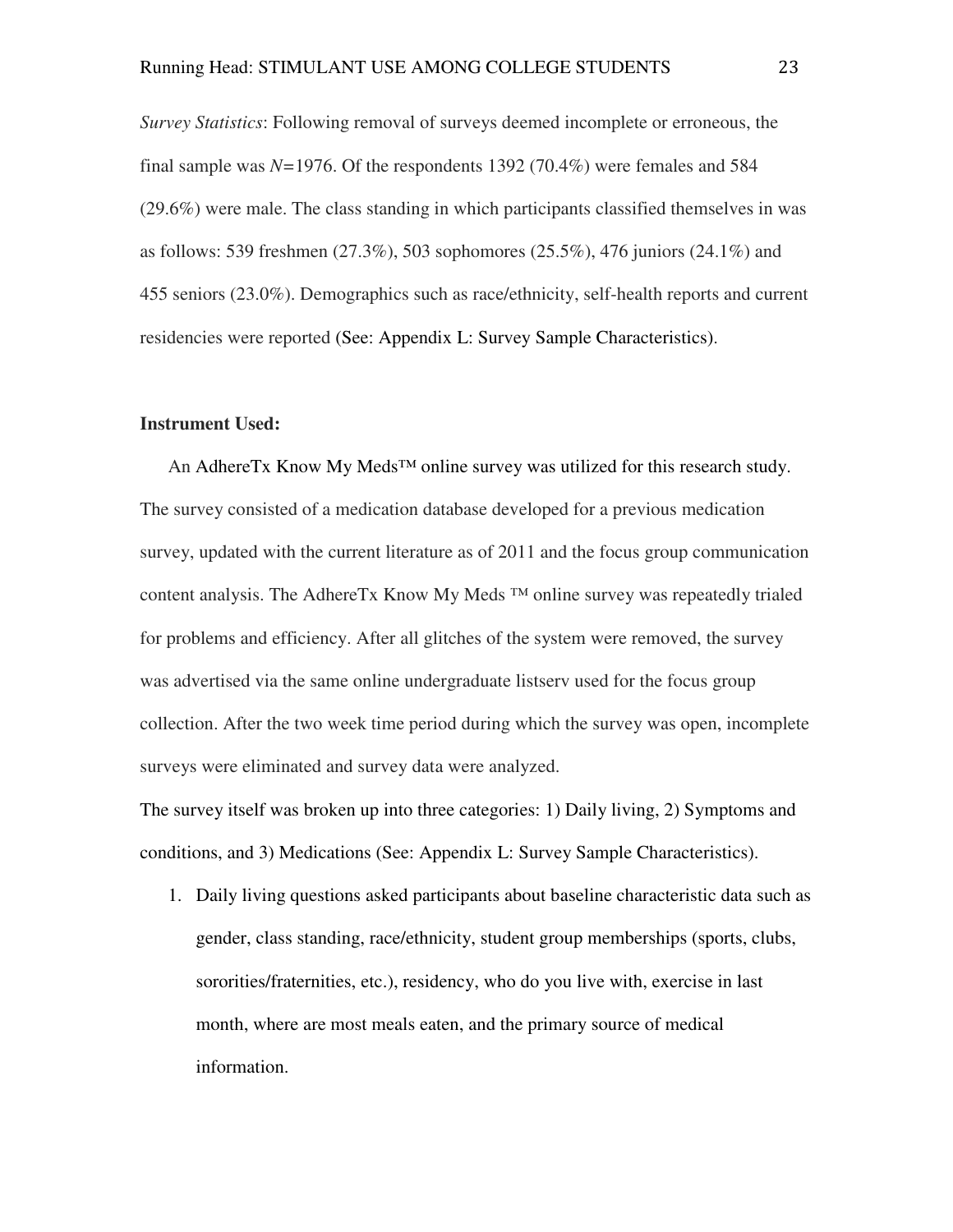- 2. The symptoms and condition category asked participants questions such as symptoms presenting in the past month, medical conditions in the past year, selfrated health (poor, fair, good, very good or excellent), smoking status, hours of sleep per night and amount of exercise over the past month.
- 3. Medication questions asked individuals if they took anything for particular conditions such as high blood pressure, high cholesterol, for eye issues, diabetes, low thyroid, depression, pain, anxiety, for cold or sinus problems, to help sleep, to stay awake, for indigestion, to supplement (vitamins, minerals, herbs), to improve sexual performance, to lose weight, to gain muscle or improve athletic performance, and if one took any other prescribed or over-the-counter medications.

 If participants answered an affirmative to any of the previous stated medication questions, they were redirected to a medication database that provided an organized A-Z dropdown list for individuals to find their medication(s). Participants were also given the option to type in their medication if the generic or brand name of their medication was not available on the database. More than one medication could be chosen for each question. For each medication chosen, the participant was directed to answer how many days a week they took the medication over the past month. On the same screen participants were to choose when and how many times they took the agent by clicking on a 24-hour period face clock. Participants were then redirected back to answer the remaining questions.

Prior to closure of the survey, participants were asked if they had wine, beer or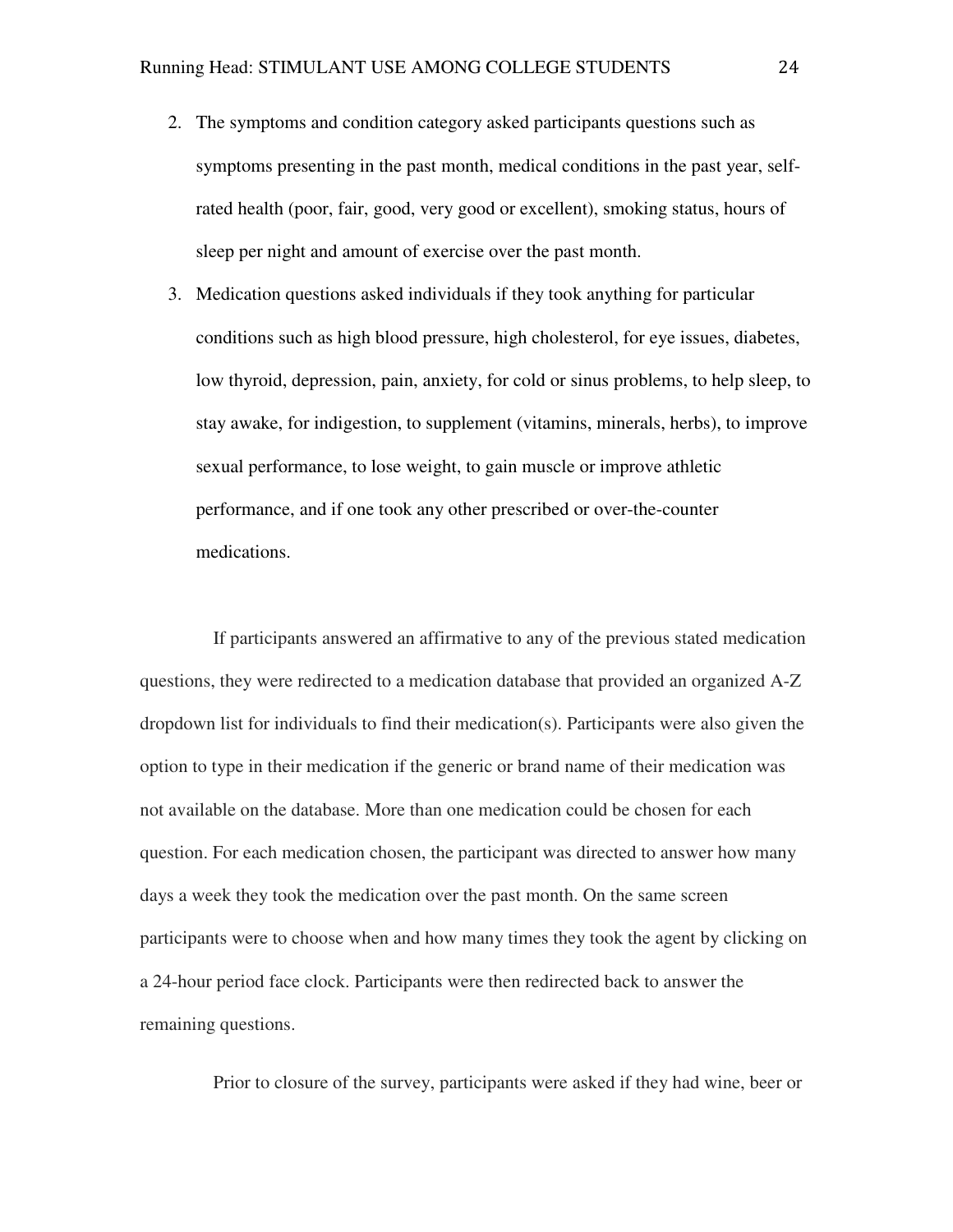liquor in the past month. If participants selected "yes" to this question, they were prompted with further questioning on the number of drinks they would have on a standard day, how many days a week they drank, did they take something to prepare for drinking, was anything mixed with the alcohol and did they take anything for a hangover. To maintain drink size consistency a standard drink reference was also displayed.

#### **Survey Analysis**

 A total of 2281 surveys were collected during the two week time period. Two hundred and eighty surveys (12% of surveys) were deemed incomplete and, therefore, eliminated. The remaining 2001 surveys were then examined for validity. Surveys were reviewed for unreasonable entries and surveys from these participants were removed accordingly. For example, participant number 2740 positively answered to taking the following medications and dosages for pain: 1 Omnaris, 7 Zyrtec, 12 Marijuana dosages, 6 ibuprofen, and 6 dosages of Vyvanase. After elimination of 25 erroneous surveys, the UConn School of Nursing graduate assistant statistician and the undergraduate researchers analyzed the remaining 1976 surveys, approximately 9% of the undergraduate population (Students, 2011).

#### RESULTS

#### **Multi-method analysis:**

 A multi-method research strategy was utilized to compare the perceived focus group coded data to the actual self-reported AdhereTx Know My Meds ™ online survey. Focus group data were coded via a communication content analysis, to determine the most prevalent medications focus group participants thought "others" were taking and for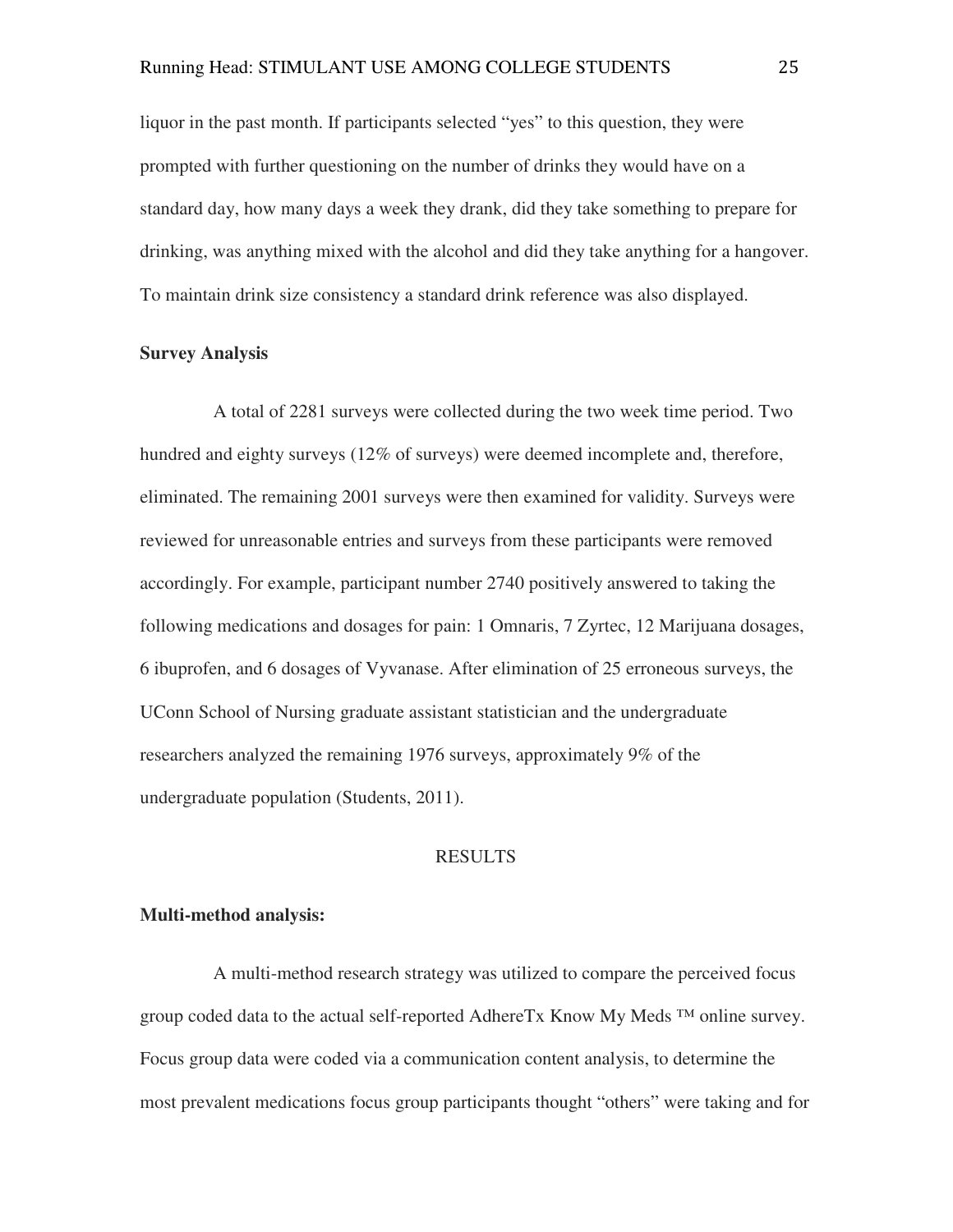rationale of use. Adderall was the second most mentioned substance that participants in the focus groups thought others were taking. Statistically, Adderall fell at 28 counts following energy drinks at 41 counts. Students reported that they believed others used Adderall: to help them study, to stay awake in general, to stay awake to drink alcohol and/or to suppress ones' appetite.

 Focus group stimulant use rationales were compared to the survey's 73 (3.7%) participants who reported using a prescription stimulant (Adderall, Vyvanse, Ritalin/ Methylphenidate, Concerta, and/or Dextroamphetamine) to treat one or more of the conditions listed on the survey questionnaire. The following were self-reported conditions in which participants reported stimulant use: 5 (6.8%) anxiety/depression, 2 (2.7%) drinking preparation, 61 (83.6%) improvement of mental performance, 1 (1.4%) to lose weight,  $6(8.2\%)$  to mix with alcohol,  $2(27\%)$  for pain relief, and/or  $27(37.0\%)$  to stay awake (See: Appendix M: Rationale of Stimulant Use). Counts per category were obtained via patient identification numbers that were extracted from the filtered survey database. Counts for each category were established based on the amount of people who answered positively to that single category. Participants could answer positively to several rationales of use. Therefore, when concluding category percentages each category was divided by the filtered amount of participants in total. The filtered list of participants exempted a participant from being counted twice if he or she answered to more than one rationale of use.

 The participants who answered positively to the use of stimulants (n=73) were further evaluated via their designated patient identification number. Each patient identifier number was analyzed from the filtered survey demographical database of the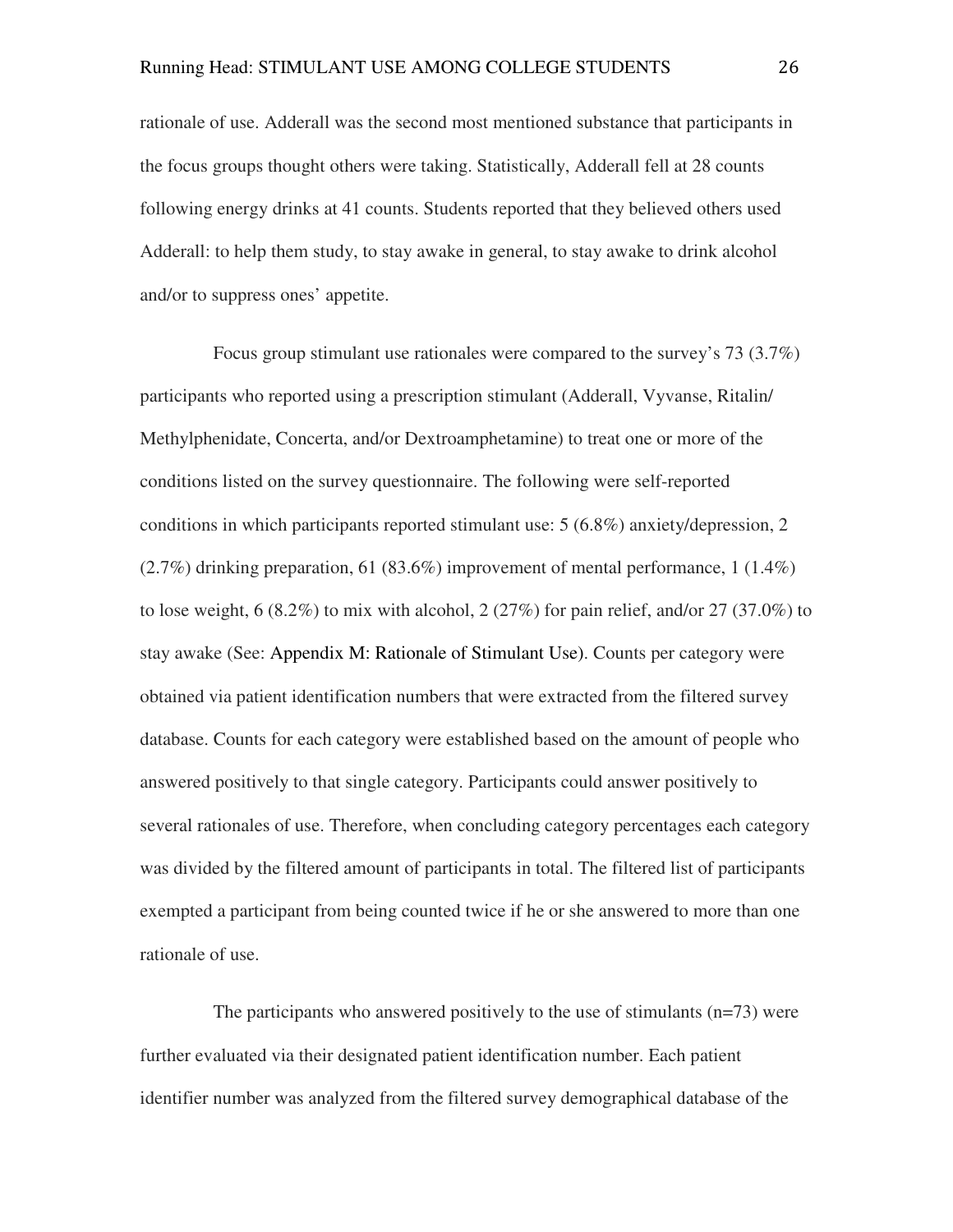1976 participants. Statistics extracted from the database included male/female, class standing, living/residency, group affiliation, race/ethnicity, self health rating, conditions in the last year, symptoms in the past month, exercise in the last month, sleep per night and/or wine, beer and liquor consumption.

 Of survey participants who reported stimulant use, 52 (71.2%) indicated that they were females and 21 (28.8%) as males. Class standing was reported as  $27 \, (37\%)$ juniors, 21 (28.8%) seniors, 16 (21.9%) sophomores and 9 (12.3%) freshmen. Of participants who answered positively to stimulant use, 35 (47.9%) stated that they lived in a dorm room, 26 (35.6%) in an off-campus apartment, 3 (4.1%) at home, 3 (4.1%) at a sorority/fraternity house, 1 (1.4%) with another adult, and 5 (6.8%) living somewhere other than what was listed under the database. Group affiliation was as follows: 22 (30.1%) no group, 20 (27.4%) pre-professional group, 15 (20.5%) sorority/fraternity house, 16 (21.8%) intramural sports team, 7 (9.6%) club sports team, 6 (8.2%) cultural center group, 3 (4.1%) division 1 sports team and 3 (4.1%) in a student music/dance group. Of participants who reported stimulant use, 64 (87.7%) identified themselves as white, 3 (4.1%) of Asian decent, 3 (4.1%) other, 2 (2.7%) Hispanic, 1 (1.4%) "more than one race." A total of 32 (43.8%) participants rated their health as good, 22 (30.1%) as average, 15 (20.5%) as fair and 4 (5.5%) as poor. "Conditions in the last year" statistics indicated 37 (50.7%) suffered from anxiety, 23 (31.5%) from depression, 2 (2.7%) from high BP, 1 (1.4%) from high cholesterol, 4 (5.5%) from an irregular heartbeat and 10 (13.7%) from asthma. Symptoms in the past year reported were: 55 (75.3%) suffered from a headache, 49 (67.1%) had difficulty sleeping, 48 (65.8%) had fatigue, 44 (60.2%) reported difficulty concentrating, 40 (54.8%) experienced a cough, 39 (53.4%) had a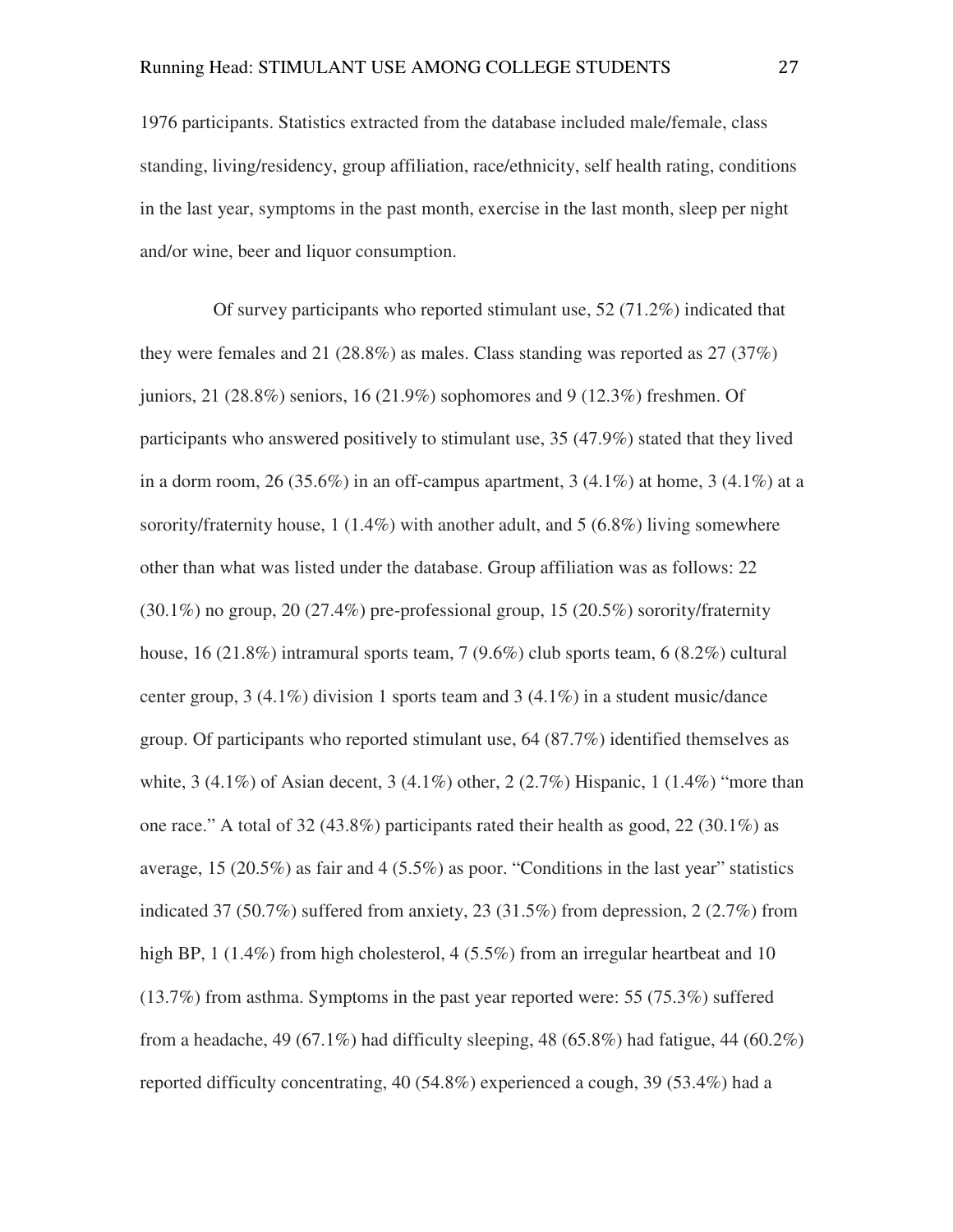cold, 36 (49.3%) reported pain, 28 (38.4%) had diarrhea and 26 (35.6%) reported depression. Of participants who reported stimulant use, 32 (43.8%) answered to exercising a few times a week,  $37 (50.7\%)$  received 7 to 8 hours of sleep and 66 (90.4%) reported positively to the consumption of wine, beer and/or liquor. For further demographics results refer to Appendix N: Stimulant Use Demographics.

 The survey statistics cannot support a significant correlation between the use of stimulants and an individual demographic variable. However, a comparison between stimulant user demographics to total survey demographics can assist in characterizing stimulant users who responded to the survey. Referring to Appendix O: Demographical Comparison, several comparative demographics can be highlighted. For example, of stimulant users 71% were seniors, though in total, seniors only represented 23% of the total survey population; another example, 35.60 % of stimulant users lived on an oncampus apartment compared to the 20.10% total survey population; 20.50% affiliated themselves with a sorority/fraternity versus the 13.60% total respondents; 87.70% white to 73.70% of total population; and 50.70% of users answering positively to an anxiety condition (more than double) in comparison to 24.10% of the total. Symptoms over the last year were as follows: Nicotine craving resulted in a 30.10% report by stimulant users compared to the 4.40% of total survey respondents (a 6.84 fold difference) and difficulty concentrating reported by 60.20% of stimulant users compared to 35.10% of the total survey respondents. Other symptoms in stimulant users compared to the total survey respondents were: fatigue 65.80% to 46.00%, depression 35.60% to 14.10%, difficulty sleeping 67.10% to 38.90%, diarrhea 38.40% to 22.90%, memory change 9.6% to 4.10%, dizziness 31.50 % to 15.80%, and unsteadiness 15.10% to 6.00% respectively.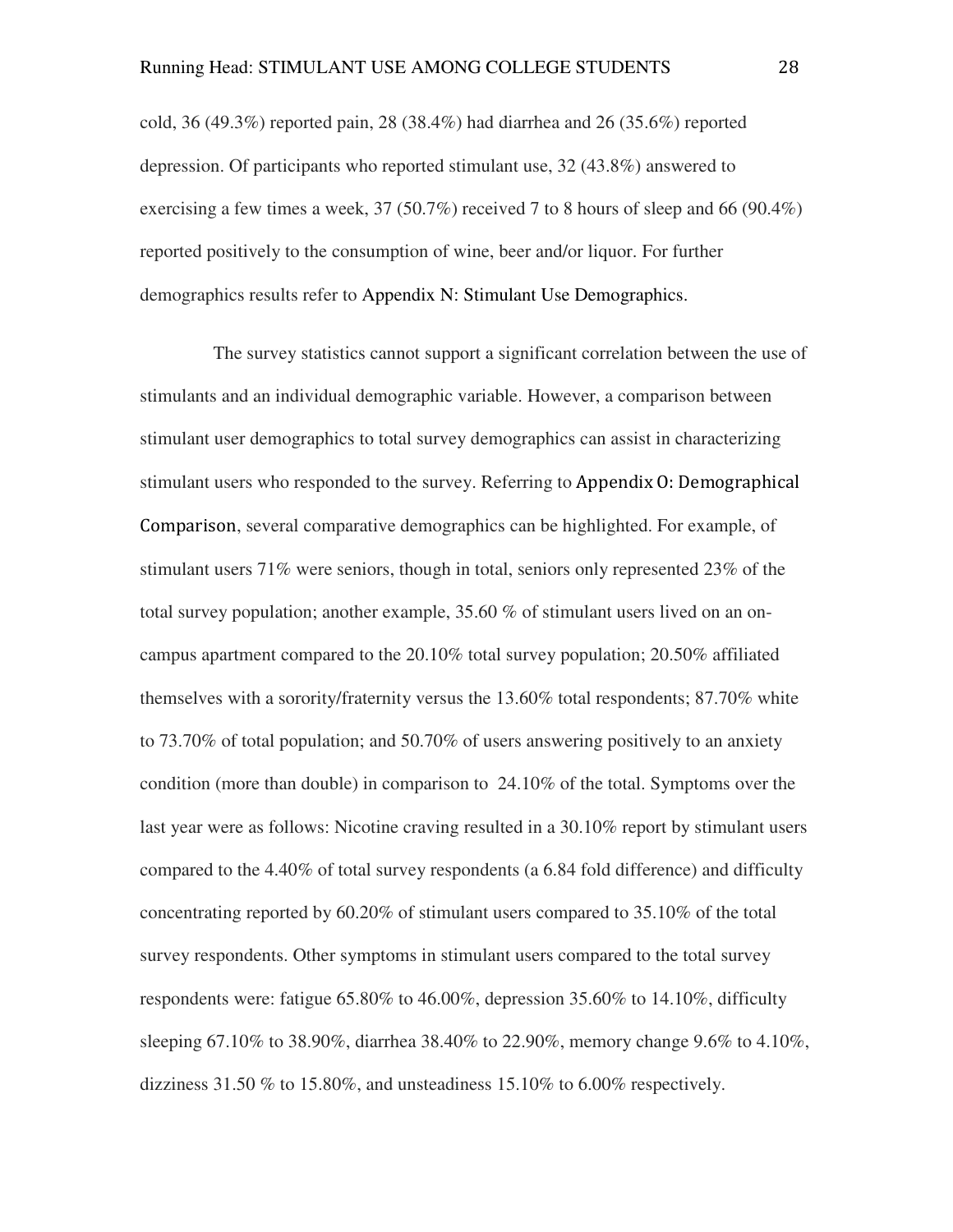Currently, literature suggests that stimulant use is highest among the white population, however, due to the similarity between the users and the actual population demographics this conclusion cannot be assumed in this survey (87.7% of users and 73.7% of total respondents reported that they were white). The following similarities in demographics suggest refutable findings in this survey: Weight loss 15.10% to 11.20% of the total survey respondents, headache of 75.30% among users to 64.50%, sleep per night of 7 to 8 hours occurring among users at 50.70% to the total 52.10%, high blood pressure at 2.70% to 2.20%, asthma at 13.70% to 12.40% among the total survey respondents, and 21.80% to 22.30% regarding intramural sport affiliation, and 70.40% of survey respondents were females compared to the 71.20% of total survey respondents that were female In the current literature stimulant use was ether similar amongst male and female or higher in the male population. These survey results cannot determine a specific gender affiliation with stimulant use. The male (28.80% stimulant user respondents to 29.60% total respondents) and female (71.20% stimulant user respondents to 70.40% total respondents) are comparable in proportions in both categories suggesting that there is no association of gender identity with stimulant use among respondents in this survey.

 Examination of the demographics helps to characterize who is more likely to use prescription or non-prescriptive stimulant medications. Conclusive data cannot be solely determined via survey and focus group data, however, can be suggestive of demographics that increase one's use of a stimulant (medically or non-medically) on a college campus. Overall, the analysis of the perceived focus group data versus actual survey data attempts to identify student's awareness of stimulant use and the actual prevalence of stimulant use.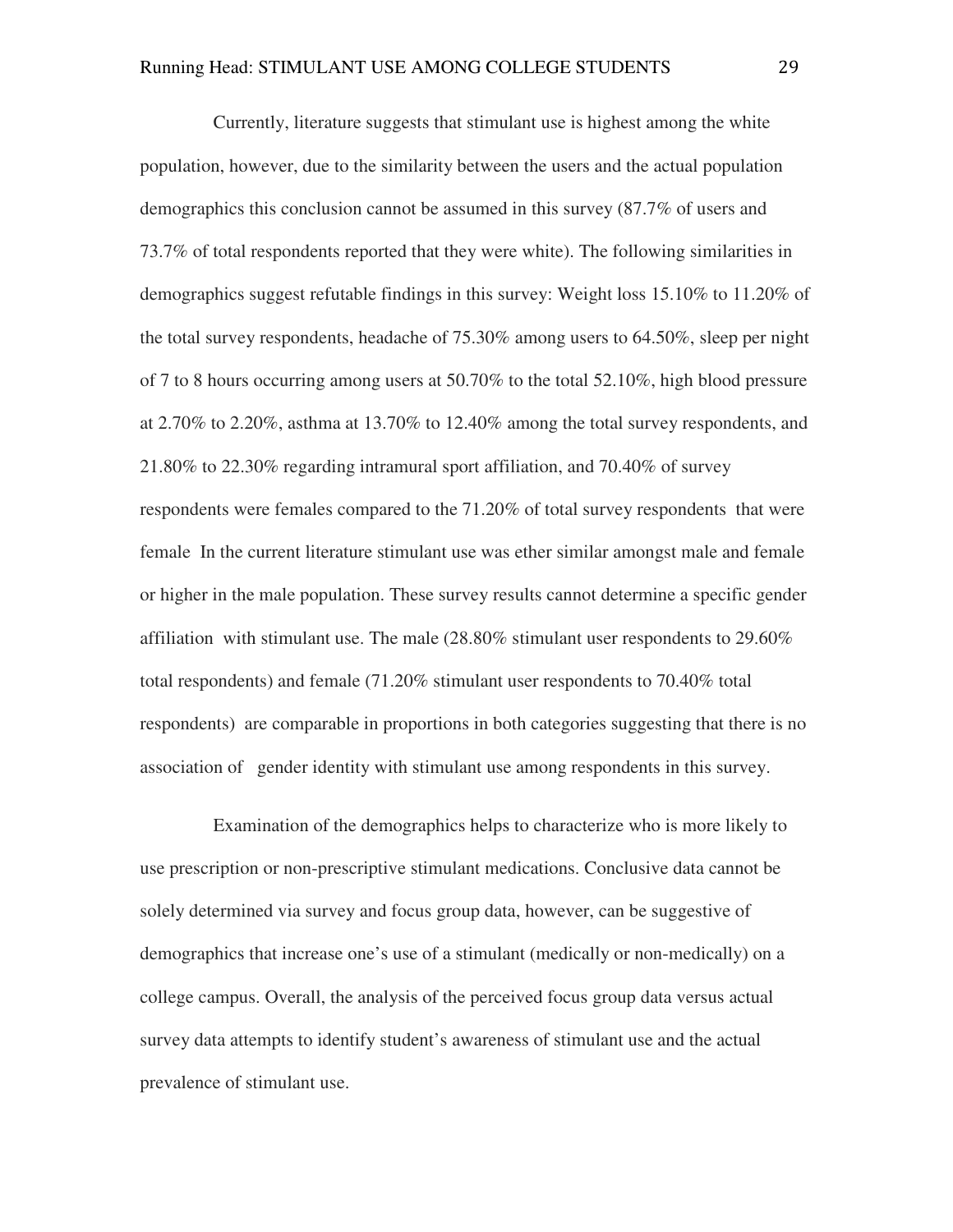#### DISCUSSION

 Documenting illegal use of substances was not an objective of this study, however, campus held focus group members repeatedly mentioned prescribed stimulants for nonmedical use on campus. After the communication content analysis of what participants thought others were taking, Adderall came up second in the number of mentions. Focus group questions were generalized towards the objective of the entire study to obtain any self-medication practices, therefore, were not specific to questions that would only pertain to stimulants. For example, one question was "Is there anything you think college students take to help gain muscle?" (See: Appendix G: Focus group communication content analysis). In the actual survey data a similar questionarre produced a positive response to stimulant use at 73 (3.7%) participants. Of these participants, the most frequent rationales for use were to improve mental performance  $(83.60\%)$  followed by to stay awake  $(37\%).$ 

The potential use of stimulants on campus for nonmedical use raises the question of safety. In regard to stimulant users, 66 (90.4%) answered "yes" to drinking "wine, beer or liqour." Concurrent use of alcohol and stimulants can cause one to drink more due to the a stimulant's ability to increase wakefulness. Therefore, an individual may not realize the depressant effects of the alcohol until larger amounts are consumed. Another safety risk is the concurrent use of SSRIs and/or SNRI's and stimulants. Of survey respondents, 31.50% of stimulant users reported suffering from depression, more than a two-fold greater percentage than the 13.30% that reported the condition in the overall survey. With SSRIs and SNRIs being a common treatment for depression, one might ask what is the safety risk of their concurrent use with stimulants? In fact, of stimulant users 10 (13.7%) also reported the use of an SSRI (e.g. Lexapro, Citalopram, Sertraline, Fluoxetine,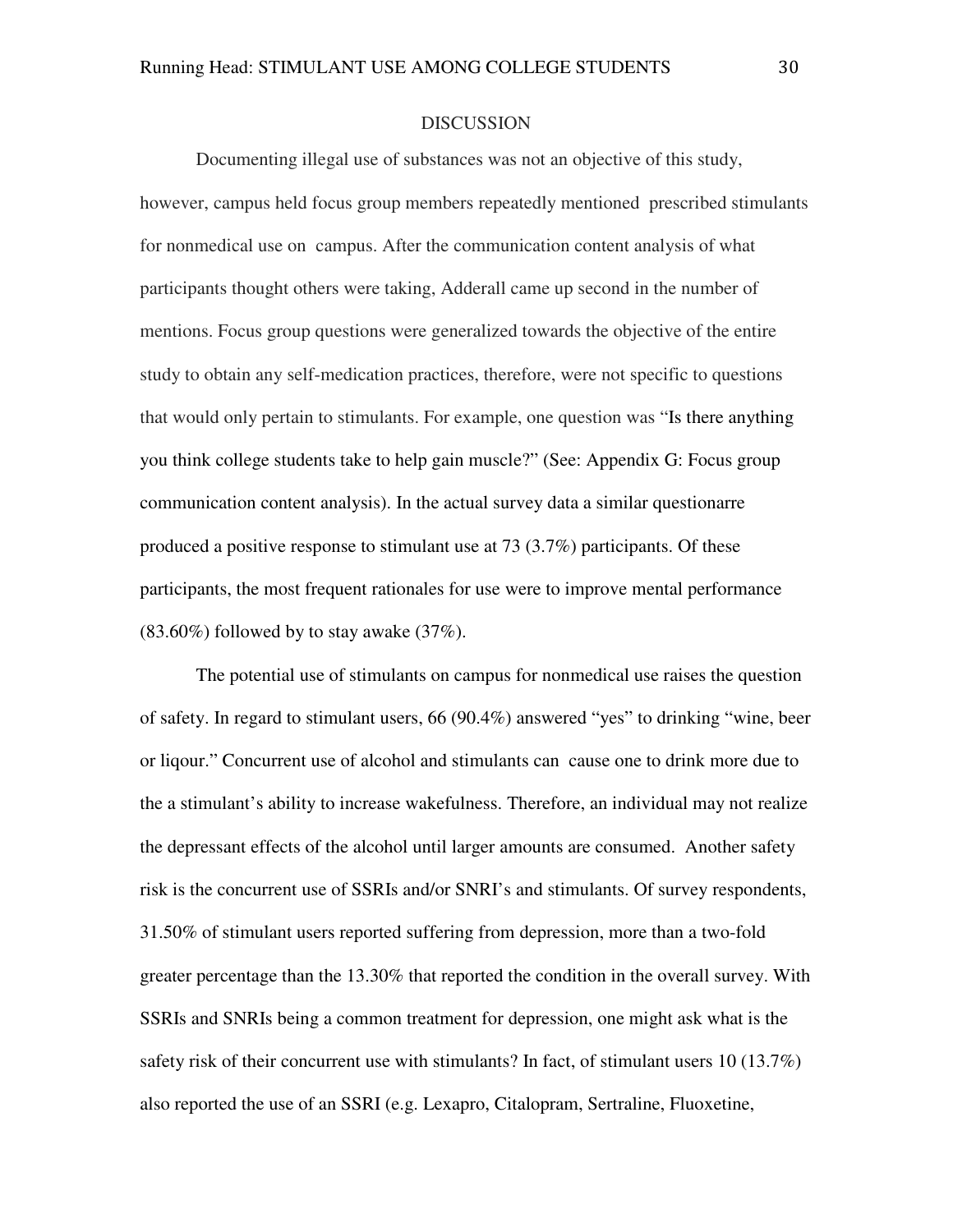Paroxetine) concurrently with stimulants. This practice increases the risk of serotonin syndrome due to amphetamine and methylphenidate effects on increasing extracellular serotonin, norepinephrine and dopamine. Only  $1(1.4\%)$  reported the use of a SNRI (e.g. Cymbalta) concurrently with a stimulant. Without adequate knowledge this participant could be at increased risk of extracellular norepinephrine, thus, increased risk of high blood pressure related issues.

 Given the potential risks and side effects of stimulant use alone or concurrently with other medications, further investigation of self-medication practices is needed. Furthermore, educational awareness planning and interventions should be set in place to encourage safe self-medication practices among incoming undergraduate students.

#### **Study Strengths and Limitations**

The current study presented with both strengths and limitations in regard to its implementation and results. Strengths of the online survey format include the availability of the survey for a 3-week time frame, volunteer response rate of 10% of the population, a broad questionnaire database to collect demographical and substance use of the large undergraduate population, and for its unique identification system that preserved anonymity. Anonymity was maintained via specific survey identifiers that could not be tracked back to the computer or person whom took the survey. Furthermore, survey prizes were selected amongst the survey participant identifiers to prevent collecting any data on participants that could occur otherwise. Survey content allowed for a comprehensive data collection and consisted of an in-depth medication list. The medication list was updated to current participant practices based on campus led focus groups. Survey respondents were also provided with reliable computer animations. For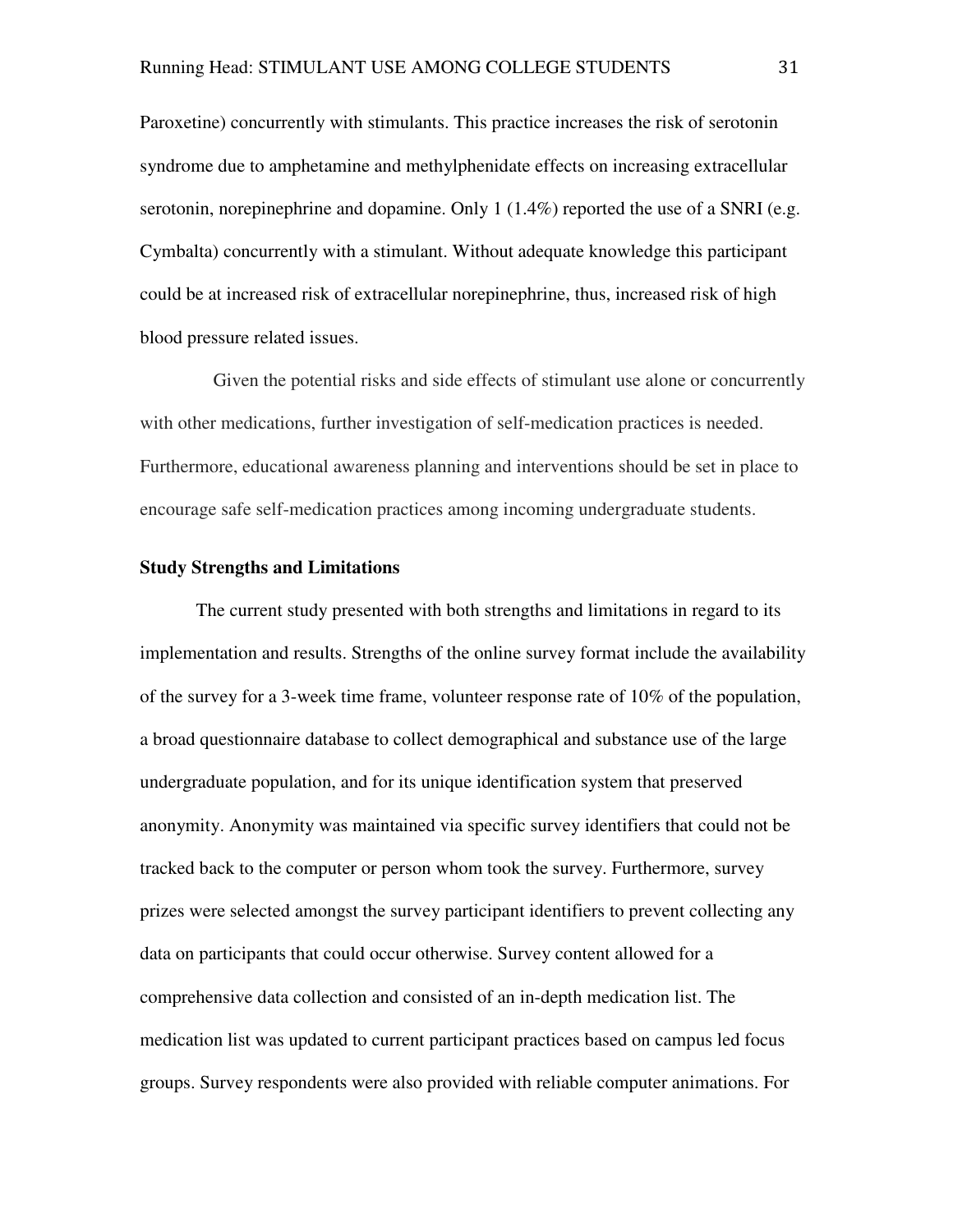example, when asking participants the amount of alcohol they consumed, participants were given animated glasses with a reference marker of how much constitutes "1 drink." In a similar sense, when participants were asked about the timing of a medication, they were given a 24-hour clock face in which they could identify multiple times of substance administration throughout the day. Participants were also able to correct previous answers prior to survey submission.

After survey submission participants could not go back into the previous survey screen via the Web address. Web address restrictions prevented completed surveys from being submitted more than once. Furthermore, participants could not copy their survey web address into an alternative browser to "pick-up" where they left off. This method prevented several same survey submissions – a practice to receive higher chances of winning one of the thirty \$25 gift cards. The limitation to this method was that study participants would have to complete the survey in one sitting.

 The online methodology, while efficient in distributing the survey to a large participant pool, potentially had several pitfalls. The current survey was only provided in an English format. The single language format could potentially result in incorrect responses or exclude participants who are not proficient in English. If participants required clarification of the survey or its content, there was no way in which they could contact the researchers. As a result, lack of clarification could result in incorrect answers, incomplete surveys or aborted survey submissions. In addition, although participants were informed of the confidential nature of the survey (and illicit drug use was not an objective of the survey), respondents may have omitted medication usage in fear of the consequences of illicit drug use.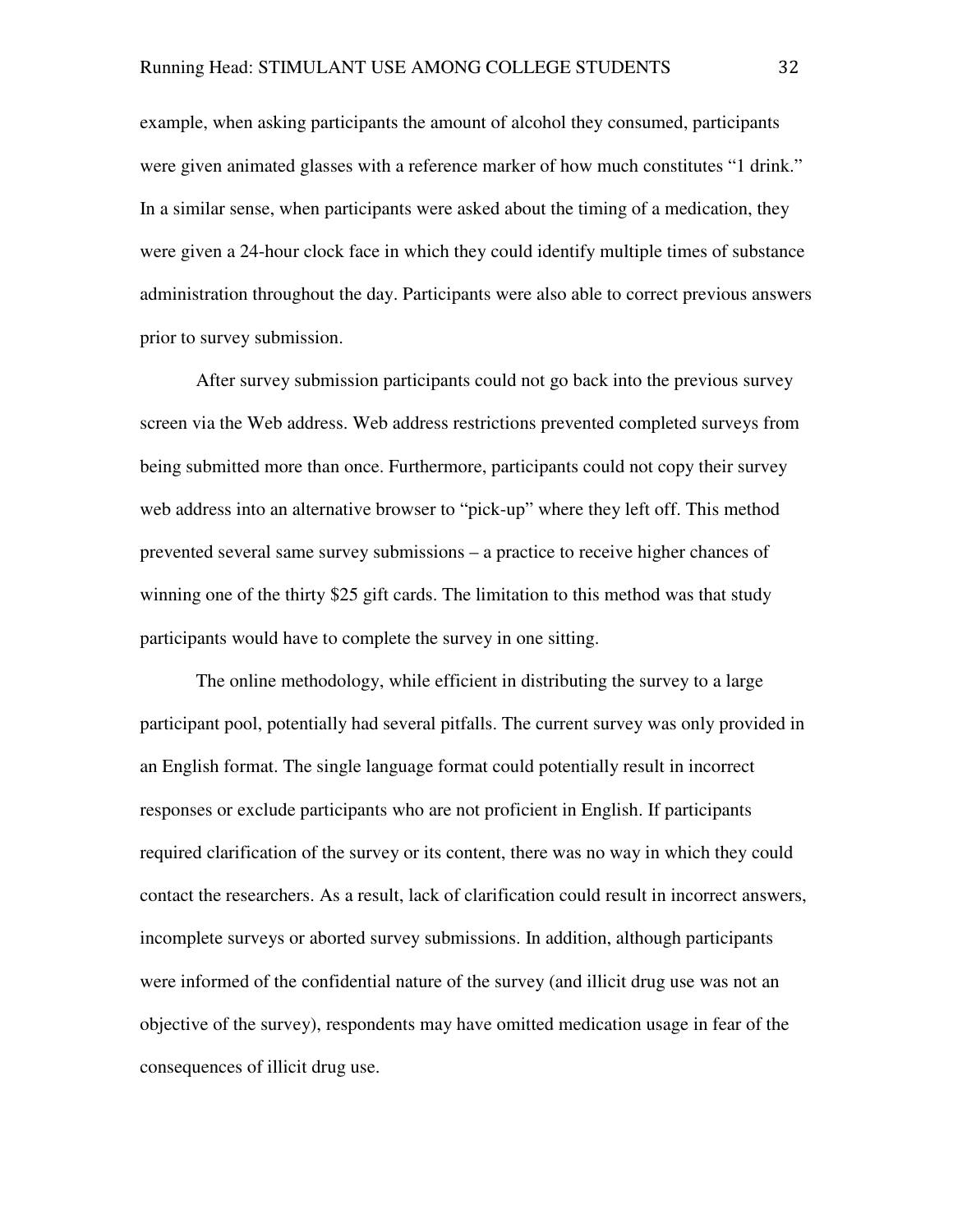Another limitation is that stimulant use was not investigated in this survey for its medical or non-medical purpose. In other words, respondents were not asked on how medications were acquired. Conclusive findings could not be made due to the lack of direct correlation between the respondents actual reported medication use. Survey demographics could only be suggestive of information when comparing indirect percentages amongst the stimulant users and the general survey population.

 The length of the survey depended on participant responses to the questionnaire. If respondents reported, "yes" to a question in the survey, then they were prompted with an additional screen. This method has two downfalls - 1) The participant may opt out of the survey if survey length accumulates 2) the participant may answer "no" to questions to prevent further prompts. Furthermore, if medications were not listed on the database participants were prompted with a free-text space. The free-text method requires additional effort and knowledge on self-medications that may result in incomplete surveys or opting out of the survey altogether.

#### **Implications**

The frequency of stimulant use among the college population varies widely in the current literature. Furthermore, there is a discrepancy between the actual number of students taking stimulants and what college students think "others" are taking. For example, in this study 73 (3.7%) of the survey participants reported positively to stimulant use (medically or non-medically). On the other hand, in the perceived focus group data, Adderall was the second highest drug reported by college students that they thought "others" were taking for specific conditions. Further national studies should investigate self-reported and peer-reported prevalence rates and motivation of use of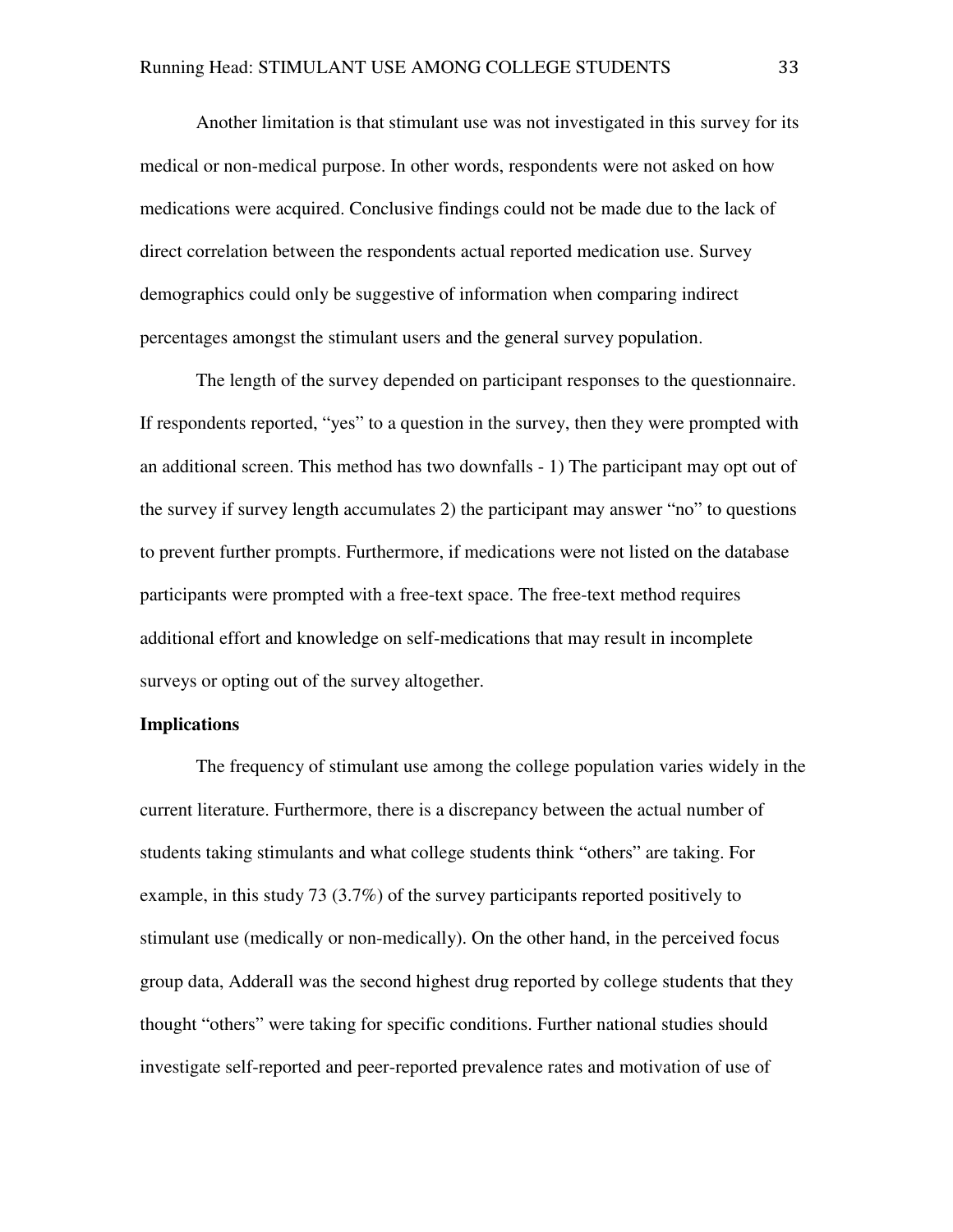ADHD stimulants for non-medical use among the college population. Knowledge on side effects of ADHD stimulants should be further evaluated in the population. Student report of non-prescriptive stimulant use as being "physically harmless" (DeSantis & Hane, 2010) (DeSantis, Noar & Webb, 2009) warrants development of educational awareness planning. Preventative measures should be set forth based on results to attempt to inform future educational efforts on drug misconceptions, thus, to encourage safe medication practices among incoming undergraduate students.

Appendix A: Focus Group Flyer



# Seeking undergraduate students for a focus group.

## **Do you know the types of over-the-counter products** *your peers* **are using to treat common health problems?**

Please share your insight with us during a focus group with 8 other undergraduate students. The information you provide will help us direct a study that investigates selfmedication habits of students. This study will help us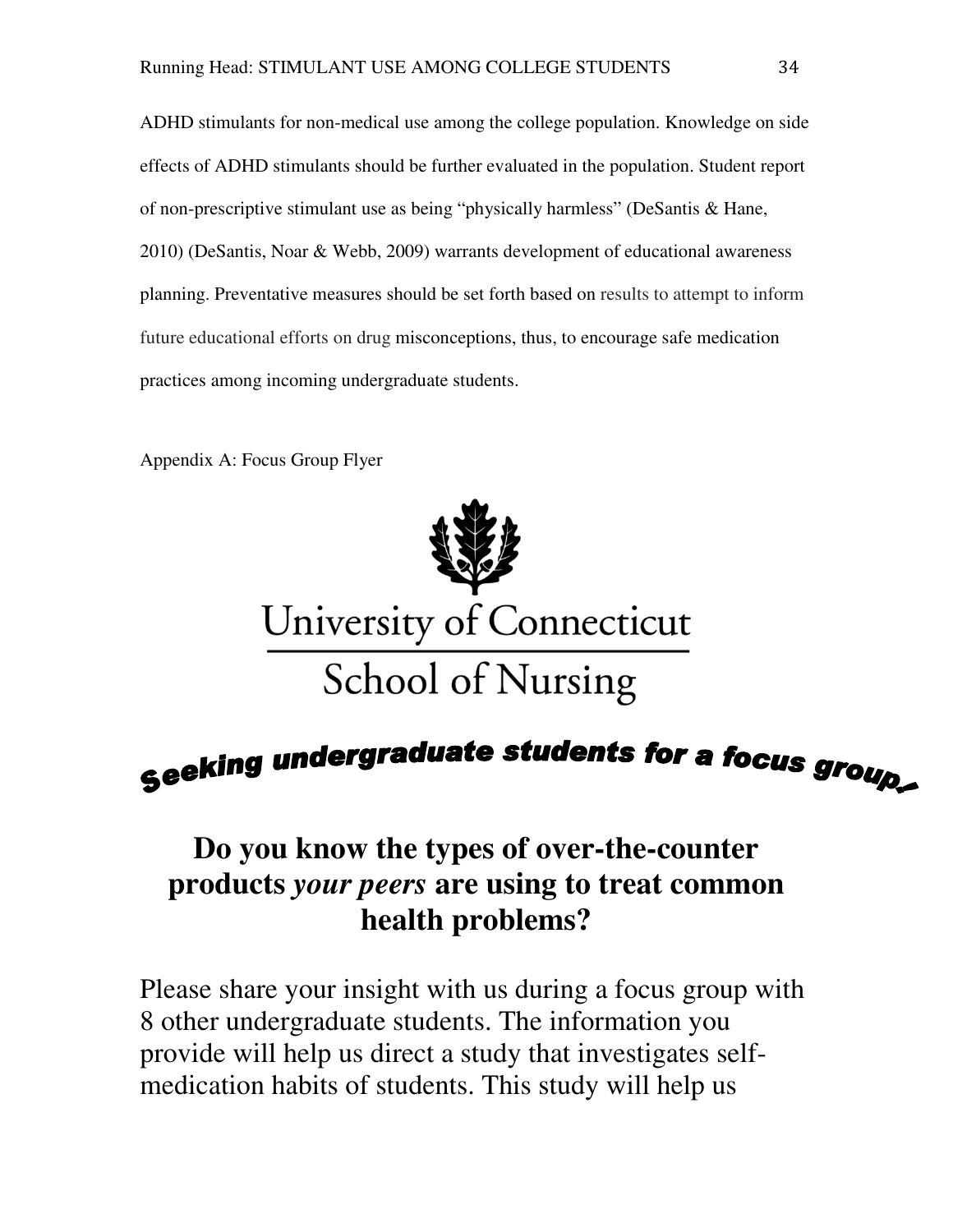provide information useful in preventing adverse selfmedication habits!

# All responses are completely confidential!

Each participant will receive a \$10 gift card to the Co-op and refreshments will be served.

Please contact Professor Patricia Neafsey, PhD, principal investigator, at

(860)-486-0508 if you are interested in participating. Leave a message with your first name and phone number. The first 50 people who respond will be eligible to participate in one of the focus groups.

Appendix B: Focus Group Consent Form

Consent Form for Participation in a **Focus Group** Research Project

**Principal Investigator:** Patricia J. Neafsey, RD, PhD, Professor School of Nursing **Student Researchers:** Heather Buck, Kara Dazkevich, Michelle Santos, Kristin Summers, Kim Vo, Janet Knecht

**Study Title:** Over the Counter Self-medication Practices by Undergraduate Students

## 1. 1. Invitation to Participate

You are invited to participate in this research study. We are developing an electronic survey to find out what over-the-counter (OTC) products undergraduate students take to self-medicate common problems.

2. Purpose

The purpose of the focus group is to help us identify specific over the counter products (medicines, nutritional supplements, tobacco and alcohol) that we should include in our database for the survey.

The electronic survey will have questions such as "Over the past month, did you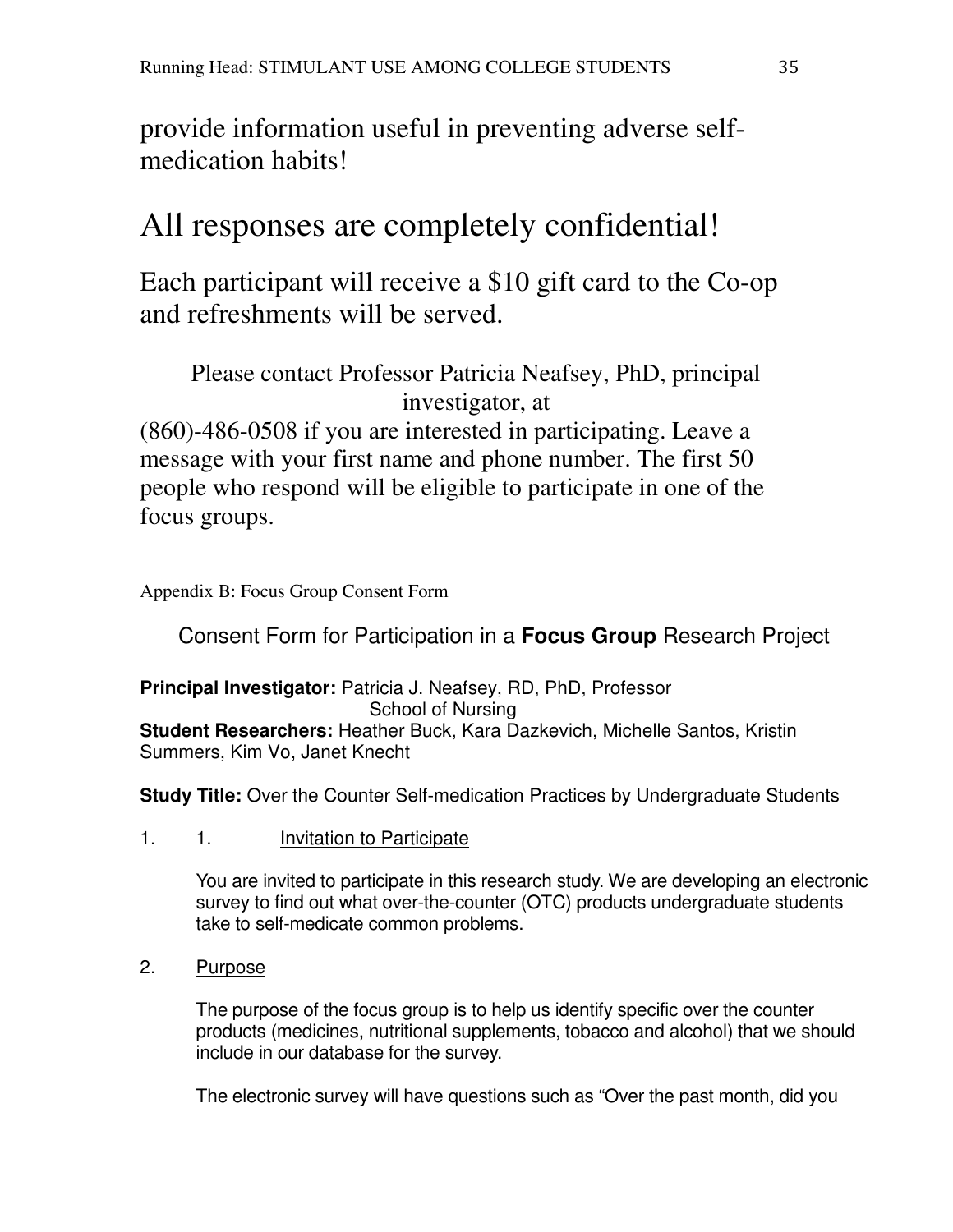take anything for pain?" If the student answers "yes," he/she will then select the name of the product from an electronic alphabetical list. The student will then be asked when (time of day) he/she took the product and how many days per week in the past month they took it.

### 3. Description of the Focus Group Procedures

You will participate in one of 5 focus groups. You will meet with 6 other undergraduates in your focus group and 3 undergraduate UConn nursing student researchers for approximately 1.5 hours. The focus group sessions will be audiotaped. One student researcher will run the group session, one will monitor the tape recorder and one will take notes. The principal investigator or graduate assistant will also be present. You will be asked your age, gender, and semester-standing. The group will be read each question on the current survey and asked "What products do you think other students use to self-medicate this problem?" You do not have to mention what you actually use for the problem.

You may ask us to stop recording at any time. You may ask us to destroy the tape at any time. The audio tapes will be transcribed to a text file for the researchers' use. The transcriptionist will not transcribe names of individuals so that the confidentiality of your responses will be protected. The audio tapes and transcriptions will be stored in a locked cabinet in Professor Patricia Neafsey's office at the University of Connecticut. A copy of each transcription will be available to each student researcher and returned to the locked file when not being analyzed.

### 4. Risks and Inconveniences

There are no risks to your health from participating in this focus group. You may find it uncomfortable to talk in front of a small group. You should not talk about the specific items/topics discussed during the focus group after the session ends. You should not talk about the people in the focus group to others who are not in the group. It is possible that someone in the group may repeat what you have said to others who are not in the focus group. The only inconvenience is committing the time to the study itself by participating in the focus group discussion.

# 5. Benefits

The focus group will help us design a survey that includes products that undergraduate students use to treat common problems. This will reduce the need for students who participate in our survey to have to type in product names that are not included in the database and reduce the time it will take to complete the survey.

# 6. Economic Considerations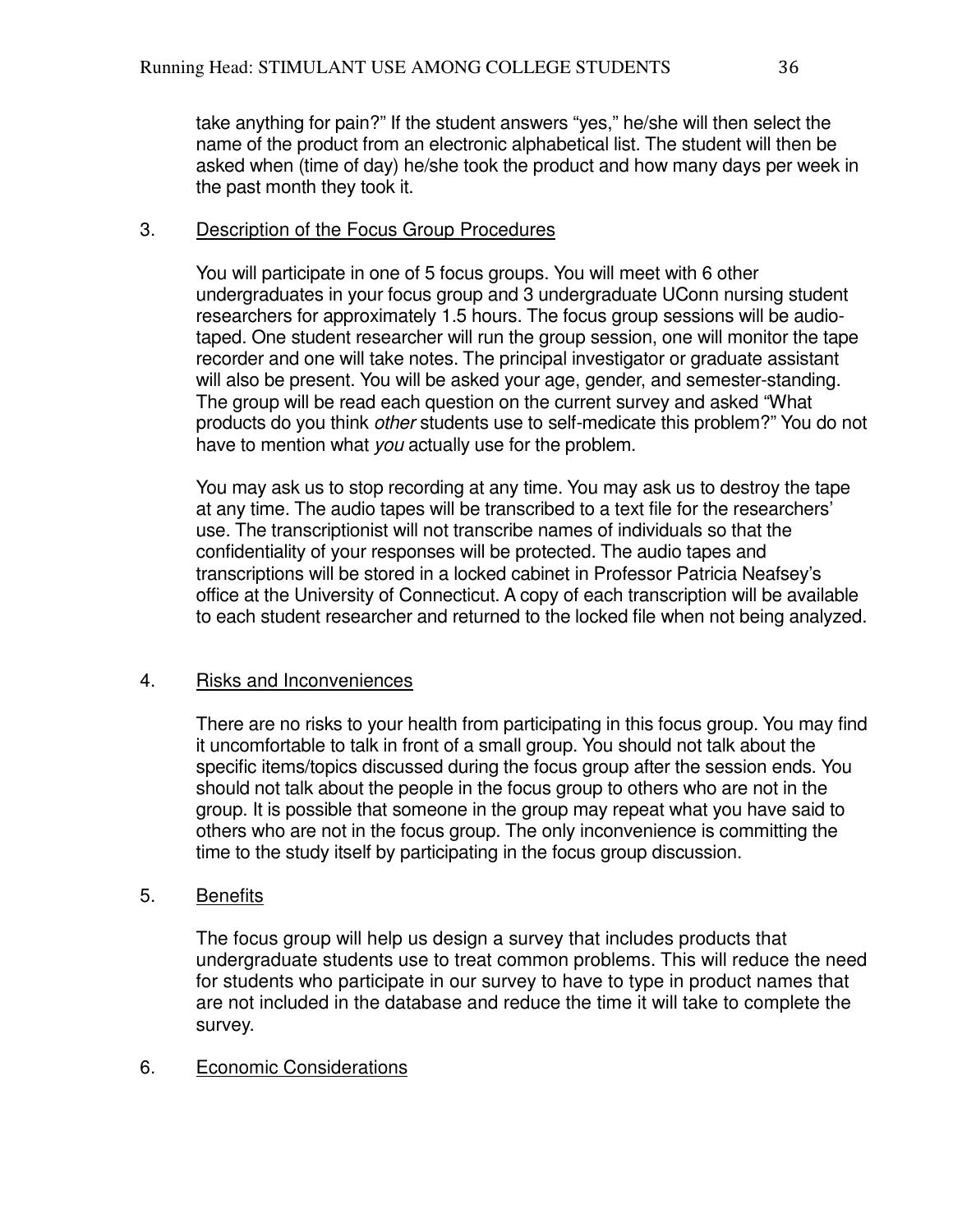You will a \$10 UConn Coop gift card to compensate you for your time participating in the focus group. Food will also be served during the focus group session.

### 7. Confidentiality

When we write about the research or talk about the study, you will not be identified. All information will be kept confidential and kept in a secure location used only by the researchers. The audio tapes will be erased after one year.

You should also know that the UConn Institutional Review Board (IRB) and the Office of Research Compliance may inspect study records as part of their auditing program, but these reviews will only focus on the researchers and not on your responses or involvement. The IRB is a group of people that reviews research studies to make sure they are safe for participants.

### 8. Voluntary Participation

You do not have to be in this study if you do not want to be. If you agree to be in the focus group, but later change your mind, you may drop out of the study at any time. There are no penalties or consequences of any kind if you decide that you do not want to participate.

### 9. Do You Have Any Questions?

Take as long as you would like before you make a decision. We will be happy to answer any questions you have about this study. If you have further questions about this project or if you have a research-related problem, you may contact the principal investigator, (Patricia J. Neafsey, 860-486-0508). If you have any questions concerning your rights as a research subject, you may contact the University of Connecticut Institutional Review Board (IRB) at 860-486-8802.

### **Authorization:**

I have read this form and decided that **I have read the structure will** 

(name of subject)

participate in the project described above. Its general purposes, the particulars of involvement and possible hazards and inconveniences have been explained to my satisfaction. My signature also indicates that I have received a copy of this consent form.

Signature:\_\_\_\_\_\_\_\_\_\_\_\_\_\_\_\_\_\_\_\_\_\_\_\_\_\_\_\_\_\_\_\_\_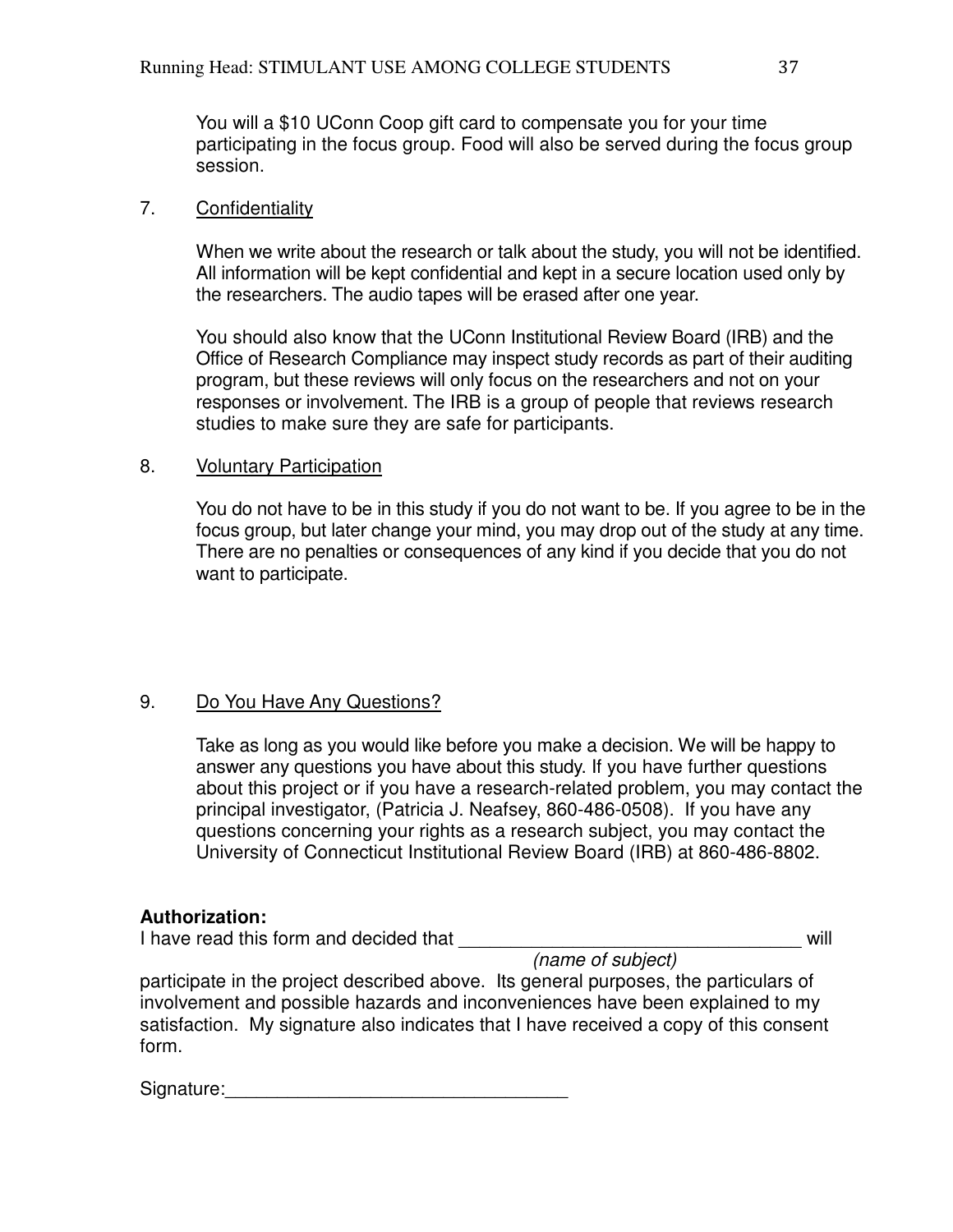| Relationship:                                |       |
|----------------------------------------------|-------|
| Date:                                        |       |
| Signature of Primary Investigator            | Phone |
| or                                           |       |
|                                              |       |
| <b>Signature of Person Obtaining Consent</b> | Phone |

Appendix C: Focus Group Script

#### **Welcome**

Thank you for making your time available to attend our focus group. I'm *name of student researcher #1.* and this is *name of student researcher #2* and *name of student researcher #3*. We are nursing honor students working on identifying and characterizing adverse self-medication behaviors among UConn undergraduates. Your participation today is very valuable to our study, because you can help us identify specific products (medicines, nutritional supplements, tobacco and alcohol) that we should include in the survey for our study. We are not interested in *your* personal behaviors. Rather we want to know what you have observed or heard of *other* students taking to self-medicate common health problems. Ultimately, your participation will enhance future educational interventions for incoming students and their parents with the aim of reducing adverse self-medication behaviors.

#### **Right to Withdraw**

It is important that you know that your participation today is strictly voluntary; you may withdraw at any time, for any reason and there will not be any consequences. Your answers will be recorded during this session for research use only. You may leave the session at any time. You may ask us to stop recording or destroy the tape at any time. The audio tapes will be transcribed to a text file for the researchers' use, however, your names will not be transcribed so that the confidentiality of your responses will be protected.

#### **Consent Form**

At this time, we would like you to review the consent form again and ask any questions or bring up any concerns that you may have at this time.

#### **Participants Introduction**

Now that you know about all of us and the study we are conducting, tell us a little about yourselves (age, semester standing and college).

#### **Discussion**

 $\sim$  We will go around the table for each question so each participant is involved  $\sim$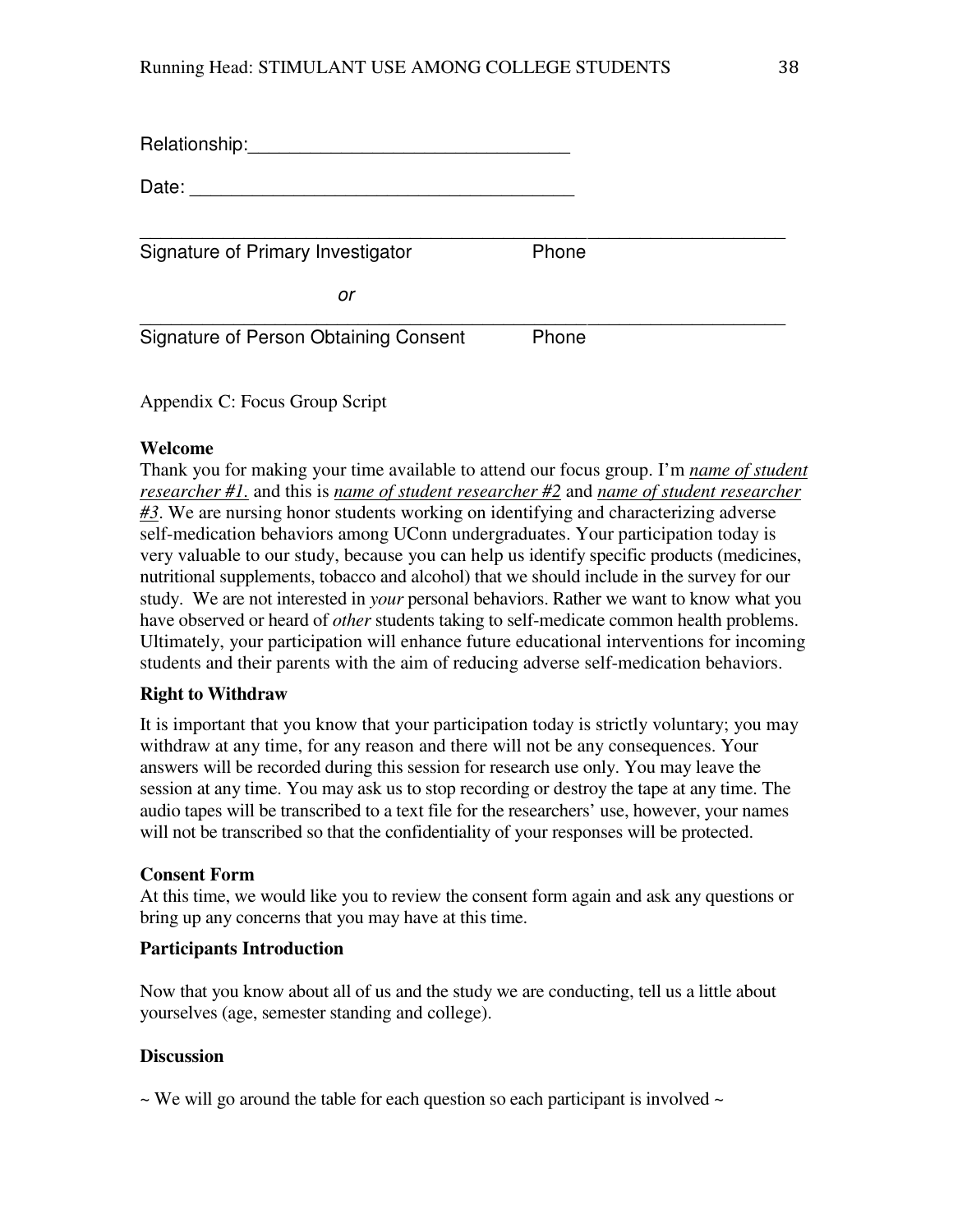- > To open this discussion I would like to know what specific products (medications, drugs, supplements, etc) came to mind when you first heard about our study? (If students give a general answer ask for specific drug names)
- > The University of Connecticut is a Division I school of athletics and many other students want to avoid the "freshmen 15" and stay healthy. What nutritional supplements do you think students may be taking to help them achieve their ideal body weight and build?
	- o Is there anything people take to help lose weight?
	- o Is there anything you think college students take to help gain muscle?
- > Now I am going to ask about a series of other common health problems. What do you think students may be taking to:
	- o Relieve stress?
	- o Help fall asleep?
	- o Stay awake?
	- o Improve mental performance?
	- o Improve sexual performance?
	- o Alleviate colds or sinus problems?
		- **Prevent sickness or "catching a cold"**
	- o Prevent or treat allergies or asthma?
	- o Treat stomach issues or for indigestion or gas?
	- o Relieve anxiety or depression?
	- o Reduce pain or a headache?
	- o Relieve dry eyes?
- > Alcohol is substance consumed by many college students.
	- o Are there any products that you think students may be taking *before* they drink alcohol?
	- o Are there any products that you think students may be mixing with alcohol?
	- o What are the most common products or strategies college students use to "get rid of" or relieve a hangover?
- > Are there any additional comments you would like to share that would improve our study?

#### **Closing Remarks**

Thank you for participating. Your input is greatly appreciated.

#### **Additional information (during discussion):**

• **Focus group leader will reflect back a summary of what was heard.**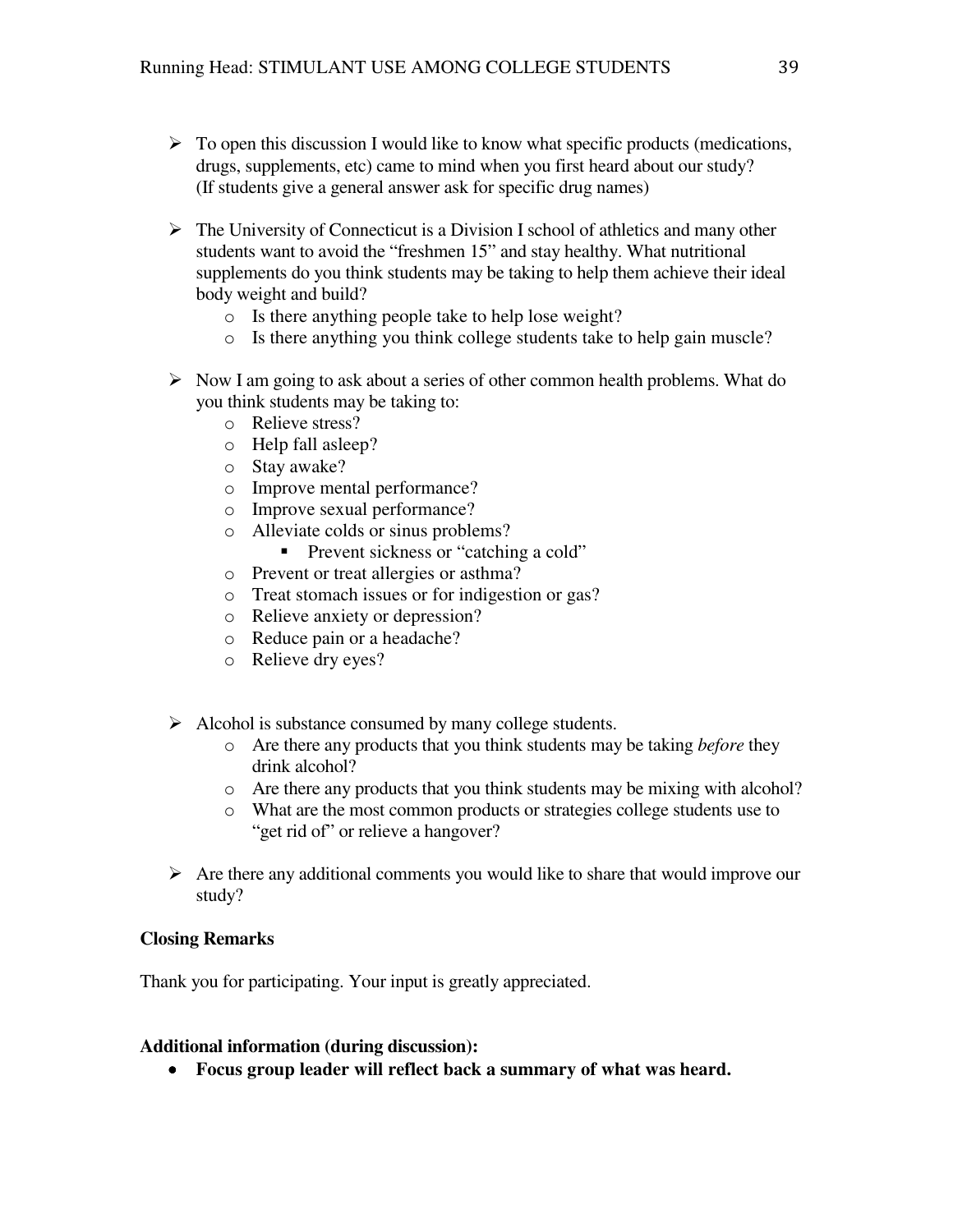• **Even participation will be ensured. If one or two people are dominating th the**  Even participation will be ensured. If one or two people are dominating the<br>meeting, then others will be called on. A round- table approach will be used (going in one direction around the table) giving each person a minute to **answer the question.** 

Appendix D: Focus Group Seating Arrangement

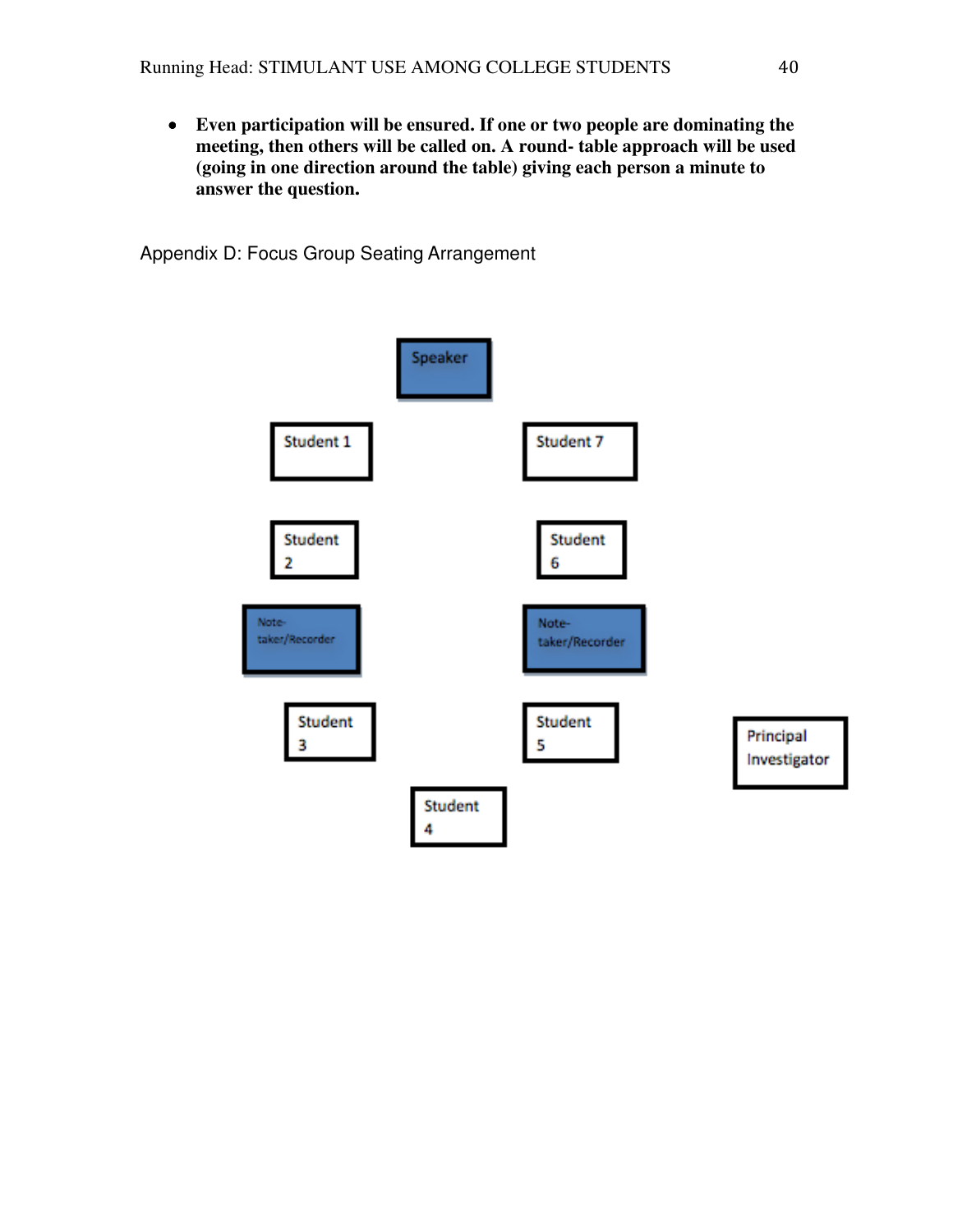|               | Group #1 $(3/24/11)$ | Group #2 $(3/25/11)$ | Group #3 $(3/31/11)$ | Group #4 $(4/1/11)$ |
|---------------|----------------------|----------------------|----------------------|---------------------|
| Participant 1 | Female/Senior        | Female/Senior        | Female/Sophomore     | Female/Sophomore    |
| Participant 2 | Male/Freshman        | Male/Freshman        | Female/Sophomore     | Female/Sophomore    |
| Participant 3 | Female/Sophomore     | Female/Sophomore     | Female/Junior        | Female/Sophomore    |
| Participant 4 | Female/Sophomore     | Female/Sophomore     | Female/Sophomore     | Male/Junior         |
| Participant 5 | Male/Freshman        | Male/Freshman        | N/A                  | Female/Junior       |
| Participant 6 | N/A                  | N/A                  | N/A                  | Male/Sophomore      |
| Participant 7 | N/A                  | N/A                  | N/A                  | Male/Sophomore      |

# Appendix E: Focus Group Composition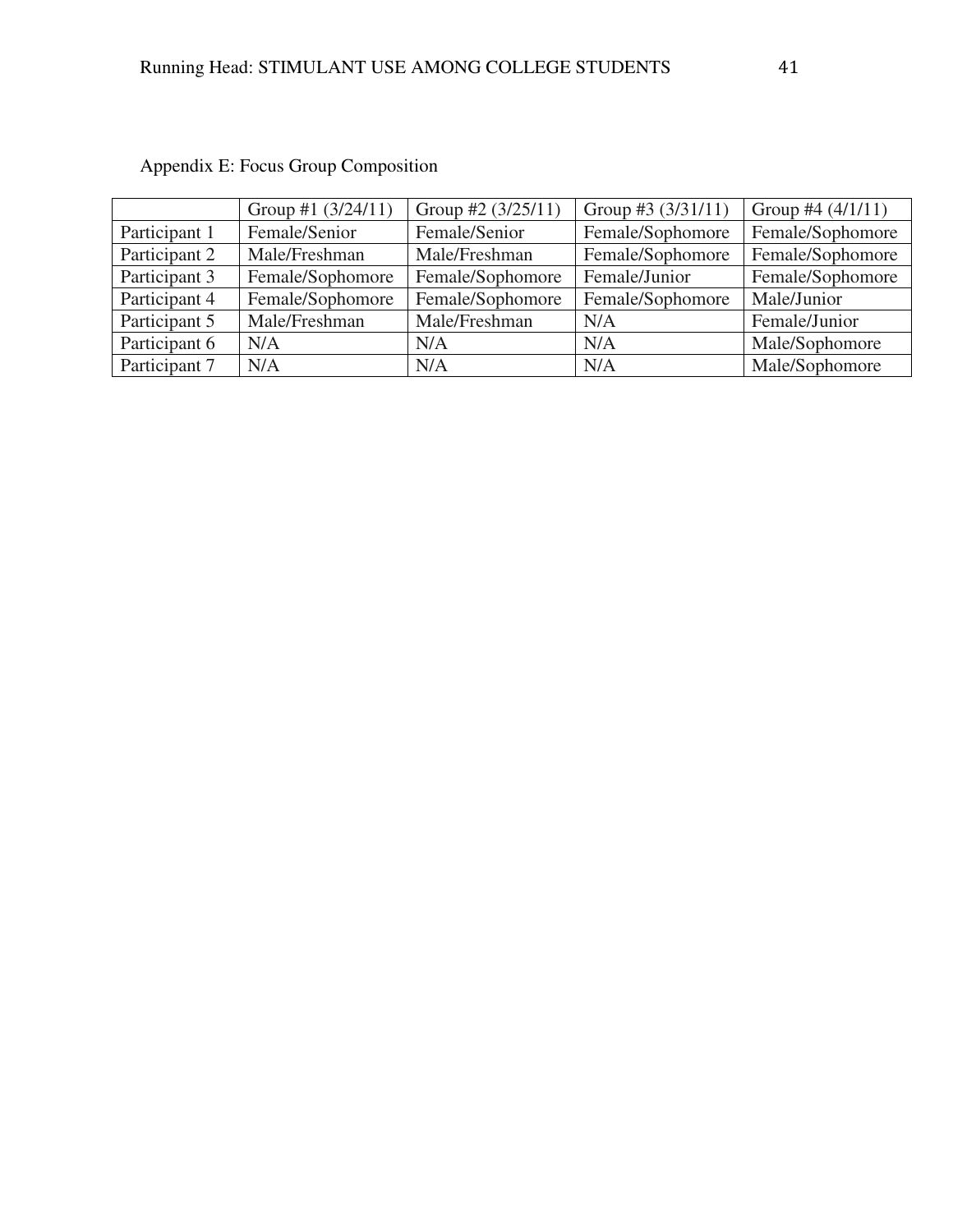| Gender                |           |            |
|-----------------------|-----------|------------|
|                       | Female    | 14 $(67%)$ |
|                       | Male      | 7(33%)     |
| <b>Class Standing</b> |           |            |
|                       |           |            |
|                       | Freshman  | 4(19%)     |
|                       | Sophomore | 12(57%)    |
|                       | Junior    | 3(14%)     |

Appendix F: Focus Group Characteristics

Appendix G: Focus group communication content analysis

|                            | <b>Variable</b>       |                   |                 |
|----------------------------|-----------------------|-------------------|-----------------|
|                            | S                     |                   |                 |
|                            | (medica               |                   |                 |
|                            | tion/tot              |                   |                 |
|                            | al                    |                   |                 |
|                            | count)                |                   |                 |
|                            | <b>Key color:</b>     |                   |                 |
|                            | <b>◆ Focus</b>        | <b>Definition</b> |                 |
|                            | group 1               | (Definitions of   |                 |
|                            | $\blacklozenge$ Focus | each              |                 |
|                            | group 2               | individual self-  |                 |
|                            | $\triangle$ Focus     | medication        |                 |
|                            | group 3               | practice apply    |                 |
| <b>Focus Group</b>         | $\triangle$ Focus     | throughout        |                 |
| <b>Discussion Question</b> | group 4               | count)            | <b>Examples</b> |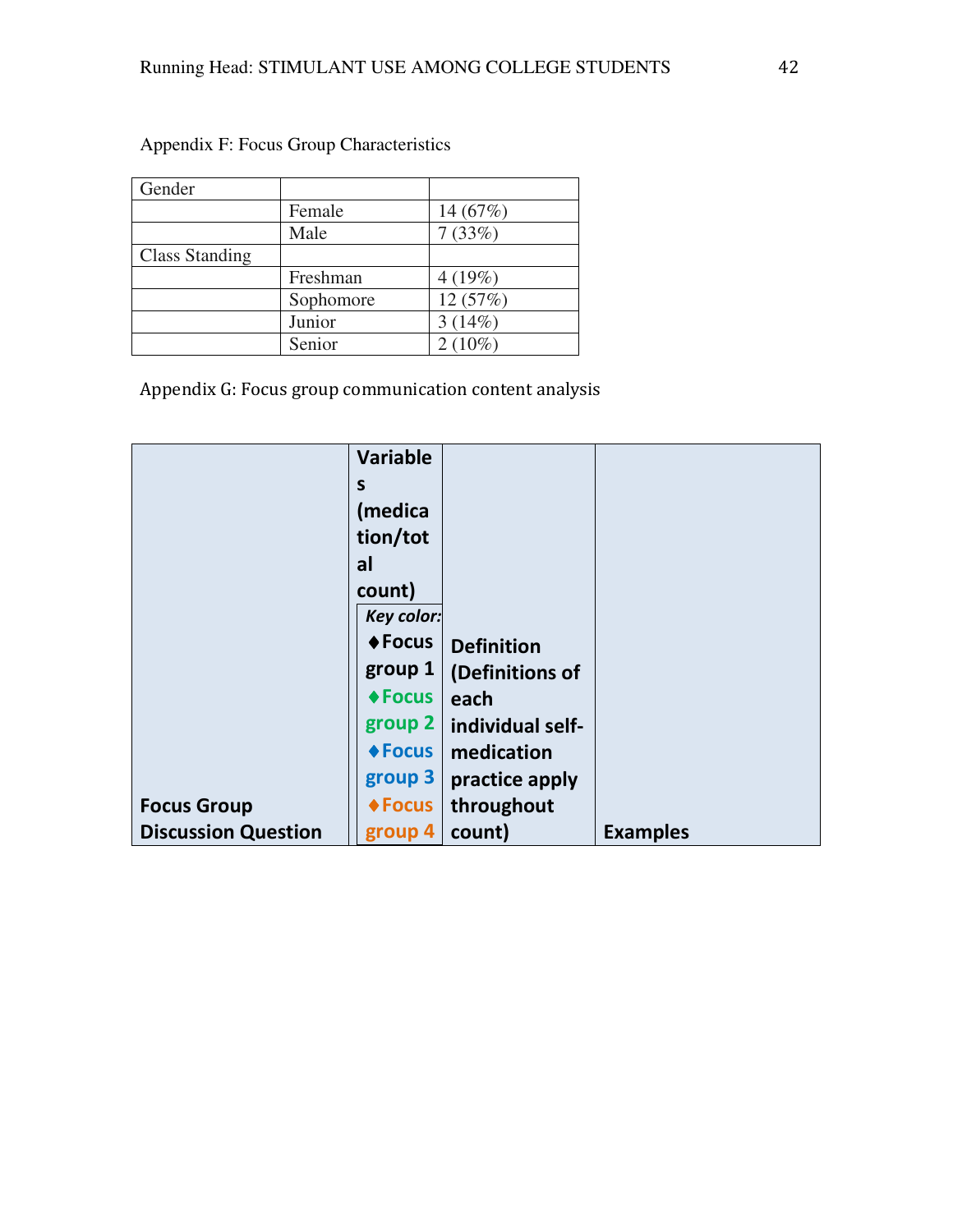| What specific products<br>(medications, drugs,<br>supplements, etc) came<br>to mind when you first<br>heard about our study? | Adderall<br>$\overline{2}$<br>3<br>5 | Medications<br>were counted<br>once per<br>participant for<br>each question.<br>Counts included:<br>1) when a<br>participant stated<br>the medication 2)<br>mutual<br>agreement within<br>the group after<br>someone else<br>stated the<br>medication.<br>One of the counts<br>is from<br>participant 3 who<br>stated she agreed<br>with everything<br>that was said<br>before. In this<br>case mutual<br>agreement was<br>reached. | 1: Adderall<br>Kim: Adderall?<br>$1:$ yea<br>Kim: okay<br>2: same Adderall<br>1: the first thing I thought<br>of was Adderall<br><b>Kim:</b> Adderall, okay<br>3: Yea, I thought of<br>Adderall and just like<br><b>Ibuprofen</b><br>Kim: Ibuprofen and<br><b>Adderall</b><br>$3:$ yea<br><b>Kim</b> : okay<br>4: um I thought of Advil uh<br>Adderall and then uh<br>Viagra |
|------------------------------------------------------------------------------------------------------------------------------|--------------------------------------|-------------------------------------------------------------------------------------------------------------------------------------------------------------------------------------------------------------------------------------------------------------------------------------------------------------------------------------------------------------------------------------------------------------------------------------|------------------------------------------------------------------------------------------------------------------------------------------------------------------------------------------------------------------------------------------------------------------------------------------------------------------------------------------------------------------------------|
|                                                                                                                              | Sleep<br>Medicatio<br>n <sub>2</sub> | When "sleep<br>medication" was<br>mentioned<br>without a specific<br>drug name it was<br>placed in this<br>category.<br>One of the counts<br>is from<br>participant 3 who<br>stated she agreed<br>with everything<br>that was said<br>before. In this<br>case mutual<br>agreement was<br>reached.                                                                                                                                   | Participant 5: um sleep<br>medication<br><b>Michelle:</b> And what about<br>sleeping one?<br><b>Participant 5: sleeping</b><br>ones just typical over the<br>counter CVS brand sleep<br>medication.<br><b>Michelle</b> : just like the<br>generic?<br>Participant 5: generic<br>brand                                                                                        |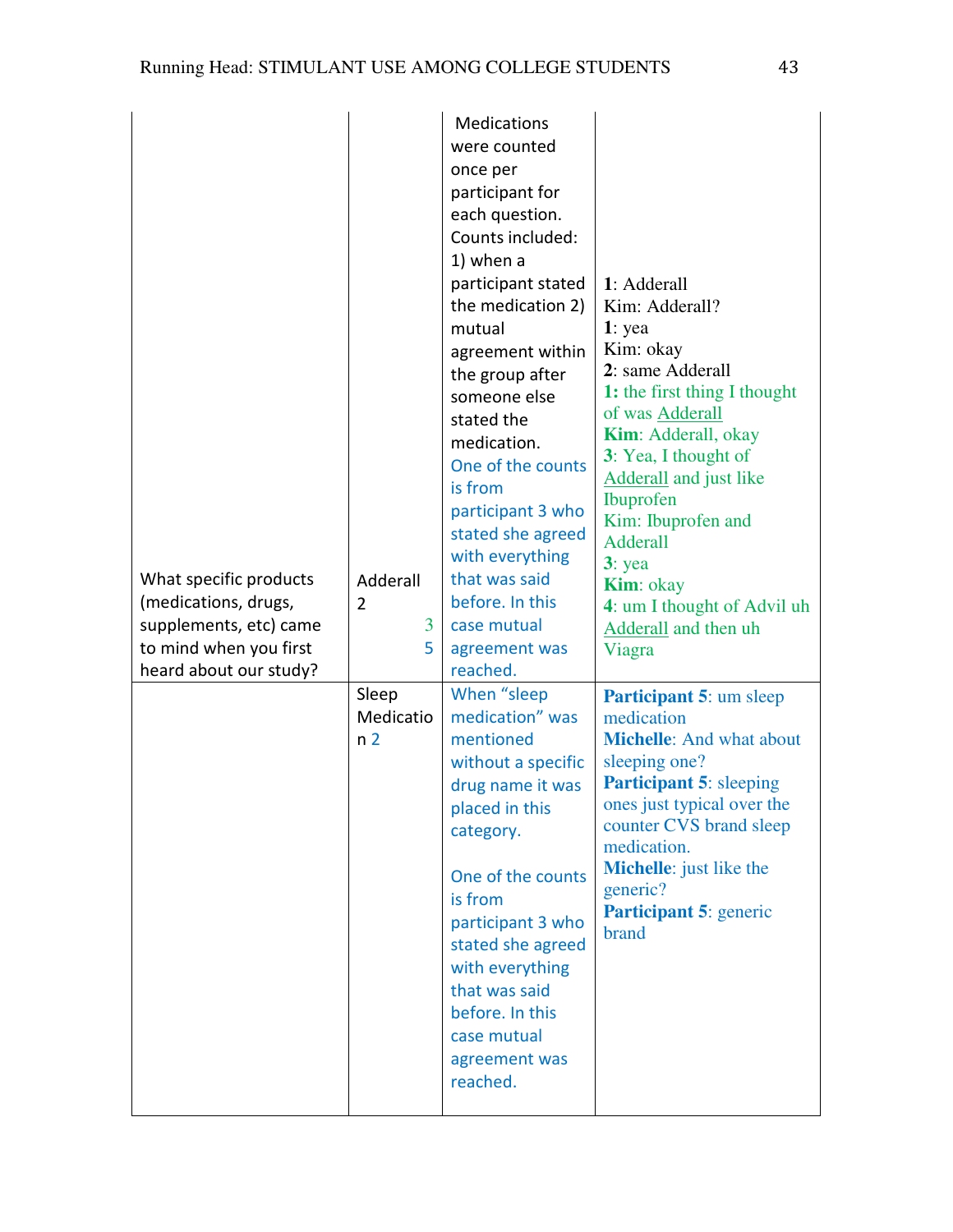| <b>NSAIDs:</b><br>Advil 1, 1,<br>2<br>Ibuprofen<br>2, 2, 4<br>Aspirin 0,<br>13<br>Naproxen<br>$\overline{2}$ | One of the<br>counts for<br>Aspirin,<br>Naproxen, Advil,<br>and Ibuproen<br>come from<br>participant 3 who<br>stated she agreed<br>with everything<br>that was said<br>before. In this<br>case mutual<br>agreement was<br>reached. | 3: I was thinking just Advil<br>2: Um I just thought of like<br>overuse of Tylenol and<br><b>Ibuprofens and Aspirins</b><br><b>Kim</b> : okay<br>3: Yea, I thought of<br>Adderall and just like<br><b>Ibuprofen</b><br><b>Kim:</b> Ibuprofen and<br>Adderall<br>$3:$ yea<br><b>Kim</b> : okay<br>4: Um I thought of Advil<br>uh Adderall and then uh<br>Viagra |
|--------------------------------------------------------------------------------------------------------------|------------------------------------------------------------------------------------------------------------------------------------------------------------------------------------------------------------------------------------|----------------------------------------------------------------------------------------------------------------------------------------------------------------------------------------------------------------------------------------------------------------------------------------------------------------------------------------------------------------|
| Aceitamin<br>ophen 2<br>Tylenol 0,<br>1                                                                      | One of the counts<br>for<br>aceitominophen<br>is from<br>participant 3 who<br>stated she agreed<br>with everything<br>that was said<br>before. In this                                                                             | 2: Um I just thought of like<br>overuse of Tylenol and<br><b>Ibuprofens_and Aspirins</b><br><b>Kim</b> : okay                                                                                                                                                                                                                                                  |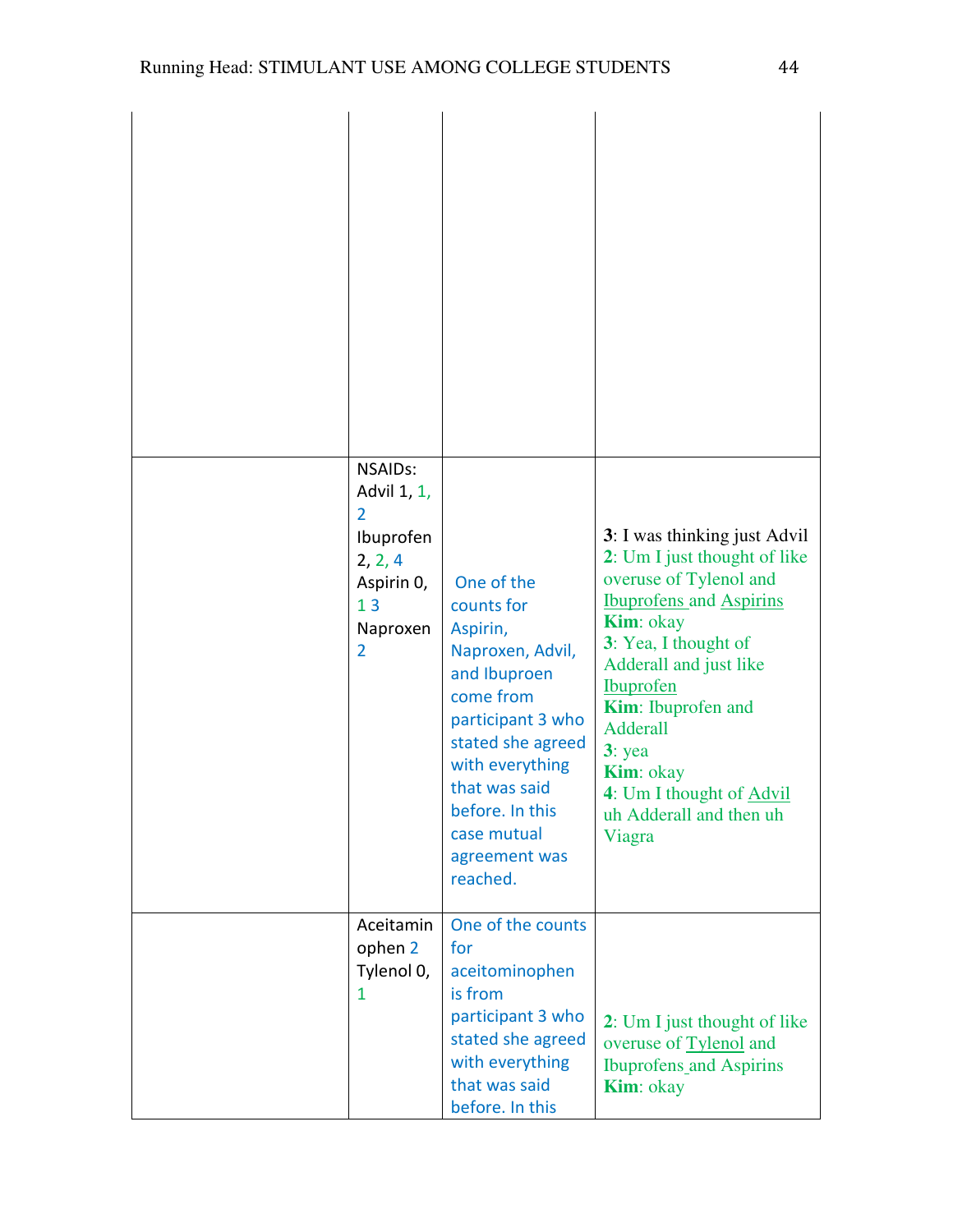|                                        | case mutual<br>agreement was<br>reached.                                                                                    |                                                                                                                                                                                                                                                                                                                                                               |
|----------------------------------------|-----------------------------------------------------------------------------------------------------------------------------|---------------------------------------------------------------------------------------------------------------------------------------------------------------------------------------------------------------------------------------------------------------------------------------------------------------------------------------------------------------|
| <b>VIAGRA:</b><br>0, 1                 |                                                                                                                             | 4: Um I thought of Advil<br>uh Adderall and then uh<br><b>Viagra</b>                                                                                                                                                                                                                                                                                          |
| Weed 1                                 |                                                                                                                             |                                                                                                                                                                                                                                                                                                                                                               |
| Jaeguer 1                              |                                                                                                                             |                                                                                                                                                                                                                                                                                                                                                               |
| Ginseng:<br>0, 1                       |                                                                                                                             | 1: I thought of ginseng,<br>because I know people that<br>take that                                                                                                                                                                                                                                                                                           |
| Creatine<br>1, 2                       |                                                                                                                             | 4: um I was thinking of<br>like ibuprofen and also like<br>nutritional substances like<br>creatine and I know that<br>some people take that<br>4: I was thinking of um it's<br>like they put it for like<br>protein it's like guys who<br>wanna bulk up it's like not<br>whey protein but it's like<br>another.<br>3: Creatine<br>4: Yea, creatine, that's it |
| Sudafed<br>1                           |                                                                                                                             | <b>5</b> : I thought of Sudafed cuz<br>I remember in health class<br>a couple years ago they<br>said that you could make<br>meth out of it somehow.                                                                                                                                                                                                           |
| Anxiety<br>Medicatio<br>n <sub>1</sub> | <b>Counts were</b><br>placed in this<br>category when<br>the participant<br>didn't state a<br>specific anxiety<br>medicine. | 2: Anxiety medication                                                                                                                                                                                                                                                                                                                                         |
| Pepto<br><b>Bismol 1</b>               |                                                                                                                             |                                                                                                                                                                                                                                                                                                                                                               |
| Robitussi                              |                                                                                                                             |                                                                                                                                                                                                                                                                                                                                                               |
| n <sub>1</sub>                         |                                                                                                                             |                                                                                                                                                                                                                                                                                                                                                               |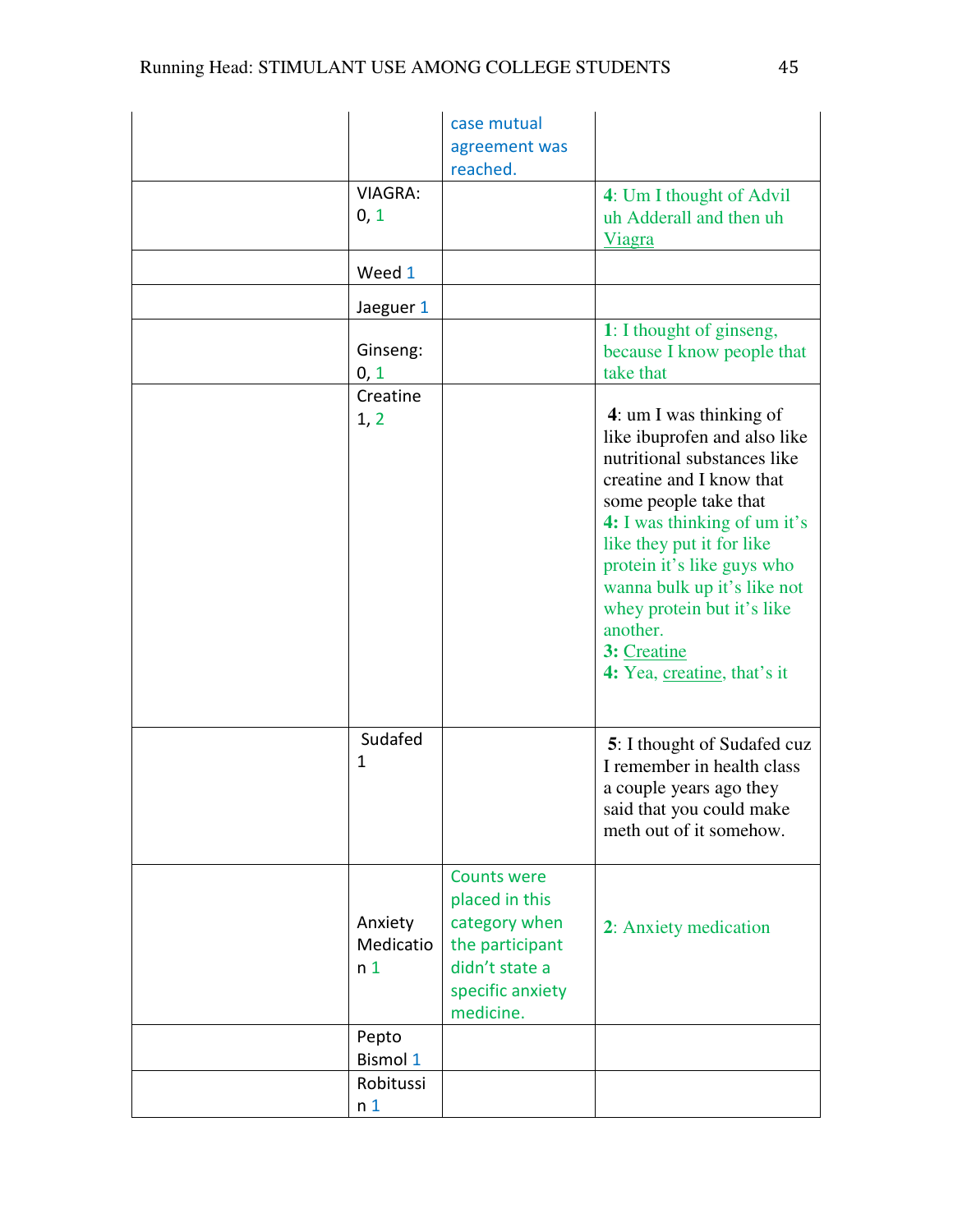| Nyquil 3                    | One of the counts<br>is from<br>participant 3 who<br>stated she agreed<br>with everything<br>that was said<br>before. In this<br>case mutual<br>agreement was<br>reached.                                                                                                                      |                                                                                                                                                                                                                                                                                                                                                                                |
|-----------------------------|------------------------------------------------------------------------------------------------------------------------------------------------------------------------------------------------------------------------------------------------------------------------------------------------|--------------------------------------------------------------------------------------------------------------------------------------------------------------------------------------------------------------------------------------------------------------------------------------------------------------------------------------------------------------------------------|
| Cough<br>Drops <sub>2</sub> | <b>Counts were</b><br>included here if<br>the participant<br>couldn't name a<br>specific brand of<br>cough drops.<br>One of the counts<br>is from<br>participant 3 who<br>stated she agreed<br>with everything<br>that was said<br>before. In this<br>case mutual<br>agreement was<br>reached. | <b>Participant 4: uh I would</b><br>say sleeping medications<br>again like a Nyquil sort of<br>thing. Um adderall<br>definitely. Uh advil<br>headaches and like um<br>would you consider a<br>cough drop medicine like I<br>guess so.<br><b>Michelle:</b> Any specific<br>brands at all?<br><b>Michelle:</b> Cough drops?<br><b>Participant 4: not that I</b><br>would know of |
| Keystone<br>1               |                                                                                                                                                                                                                                                                                                |                                                                                                                                                                                                                                                                                                                                                                                |
| Caffeine1                   |                                                                                                                                                                                                                                                                                                |                                                                                                                                                                                                                                                                                                                                                                                |
| Jungle                      |                                                                                                                                                                                                                                                                                                |                                                                                                                                                                                                                                                                                                                                                                                |
| Juice 1<br>For Lokos        |                                                                                                                                                                                                                                                                                                |                                                                                                                                                                                                                                                                                                                                                                                |
| 1                           |                                                                                                                                                                                                                                                                                                |                                                                                                                                                                                                                                                                                                                                                                                |
| Smoking<br>Cigarettes<br>2  | A second count<br>was included<br>because<br>participant 2<br>agreed with what<br>participant 1 said.                                                                                                                                                                                          | <b>Participant 1: Well</b><br>smoking as well if you're<br>going tobacco it says in<br>here so definitely a lot of<br>college students smoke.<br>And chew a lot of them do.                                                                                                                                                                                                    |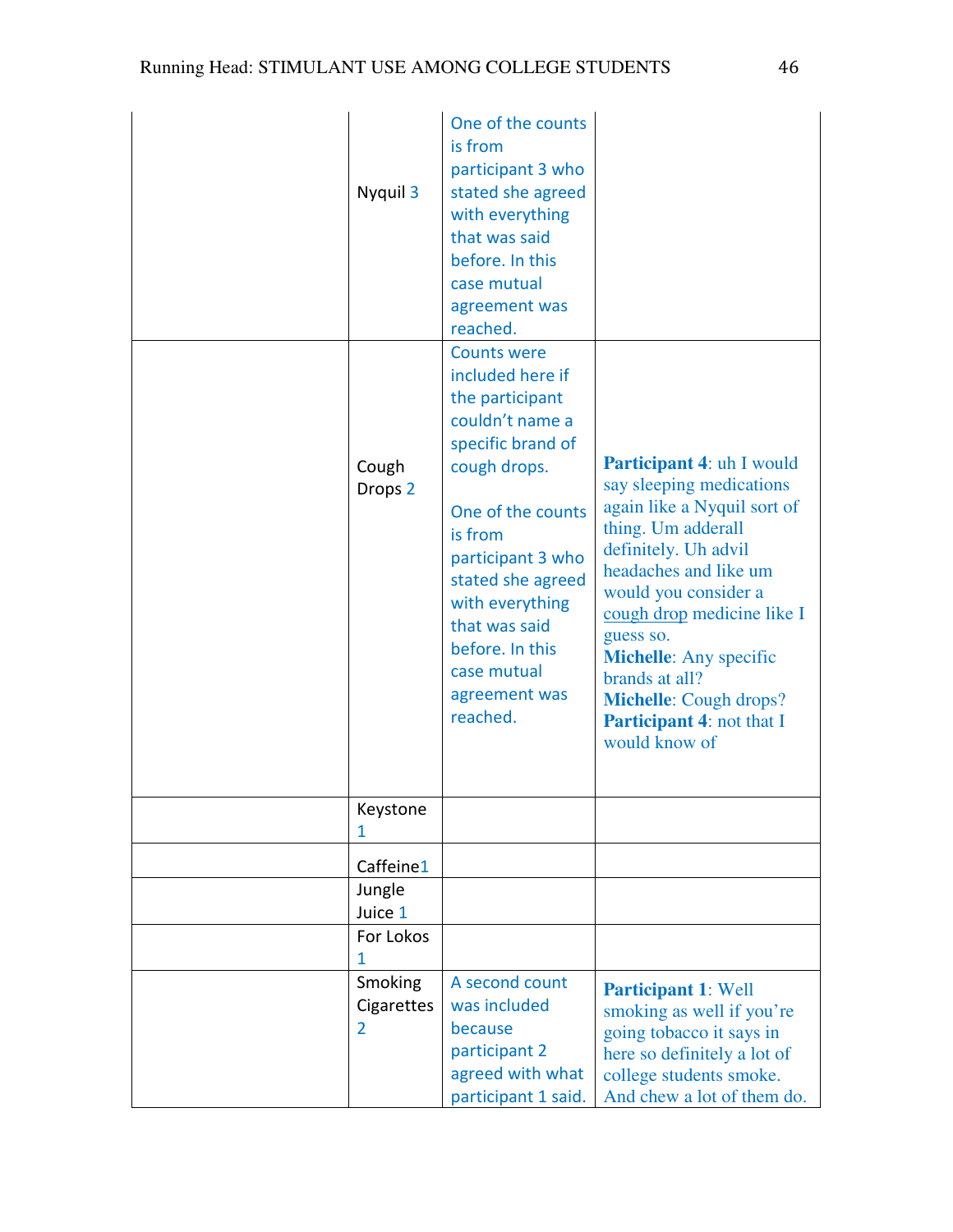|                                                                                                                                                                                                                                                                                                                                                                                                         |                                 | <b>Mutual</b><br>agreement was<br>reached.                                                                                                          | I don't anyways<br>Participant 2: yeah                                                                                                                                                                                                                                                                                                                                                                                                                                                                                                                  |
|---------------------------------------------------------------------------------------------------------------------------------------------------------------------------------------------------------------------------------------------------------------------------------------------------------------------------------------------------------------------------------------------------------|---------------------------------|-----------------------------------------------------------------------------------------------------------------------------------------------------|---------------------------------------------------------------------------------------------------------------------------------------------------------------------------------------------------------------------------------------------------------------------------------------------------------------------------------------------------------------------------------------------------------------------------------------------------------------------------------------------------------------------------------------------------------|
|                                                                                                                                                                                                                                                                                                                                                                                                         | Chewing<br>Tobacco <sub>2</sub> | A second count<br>was included<br>because<br>participant 2<br>agreed with what<br>participant 1 said.<br><b>Mutual</b><br>agreement was<br>reached. | <b>Participant 1: Well</b><br>smoking as well if you're<br>going tobacco it says in<br>here so definitely a lot of<br>college students smoke.<br>And chew a lot of them do.<br>I don't anyways<br>Participant 2: yeah                                                                                                                                                                                                                                                                                                                                   |
| The University of<br>Connecticut is a Division I<br>school of athletics and<br>many other students<br>want to avoid the<br>"freshmen 15" and stay<br>healthy. What nutritional<br>supplements do you think<br>students may be taking to<br>help them achieve their<br>ideal body weight and<br>build?<br>Note: in the third focus<br>group Michelle also<br>included that people use<br>to lose weight. | Steroid 1,<br>1                 | Rules above<br>apply. Also,<br>medication was<br>counted for when<br>stated regardless<br>known self<br>medication<br>practices.                    | $2:$ umI don't know, I<br>uhh would like to think it's<br>only just protein but uh I<br>mean there are have been<br>like several top schools that<br>are caught with kids using<br>steroids and trainers<br>allowing that to happen so<br>Kim: okay, so do you think<br>that's really dominant on<br>the UConn campus?<br>2: not sure<br>3: just to like they think<br>they're like trying to be<br>like healthy if they take a<br>multivitamin. And um I<br>have heard of some people<br>taking steroids but I don't<br>know specific names of<br>them |
|                                                                                                                                                                                                                                                                                                                                                                                                         | Benefiber                       |                                                                                                                                                     |                                                                                                                                                                                                                                                                                                                                                                                                                                                                                                                                                         |
|                                                                                                                                                                                                                                                                                                                                                                                                         | 1<br>Alli <sub>1</sub>          |                                                                                                                                                     |                                                                                                                                                                                                                                                                                                                                                                                                                                                                                                                                                         |
|                                                                                                                                                                                                                                                                                                                                                                                                         | Metamuc                         |                                                                                                                                                     |                                                                                                                                                                                                                                                                                                                                                                                                                                                                                                                                                         |
|                                                                                                                                                                                                                                                                                                                                                                                                         | $i$   1                         |                                                                                                                                                     |                                                                                                                                                                                                                                                                                                                                                                                                                                                                                                                                                         |
|                                                                                                                                                                                                                                                                                                                                                                                                         | Fiber 1                         |                                                                                                                                                     |                                                                                                                                                                                                                                                                                                                                                                                                                                                                                                                                                         |
|                                                                                                                                                                                                                                                                                                                                                                                                         | Wheat                           |                                                                                                                                                     |                                                                                                                                                                                                                                                                                                                                                                                                                                                                                                                                                         |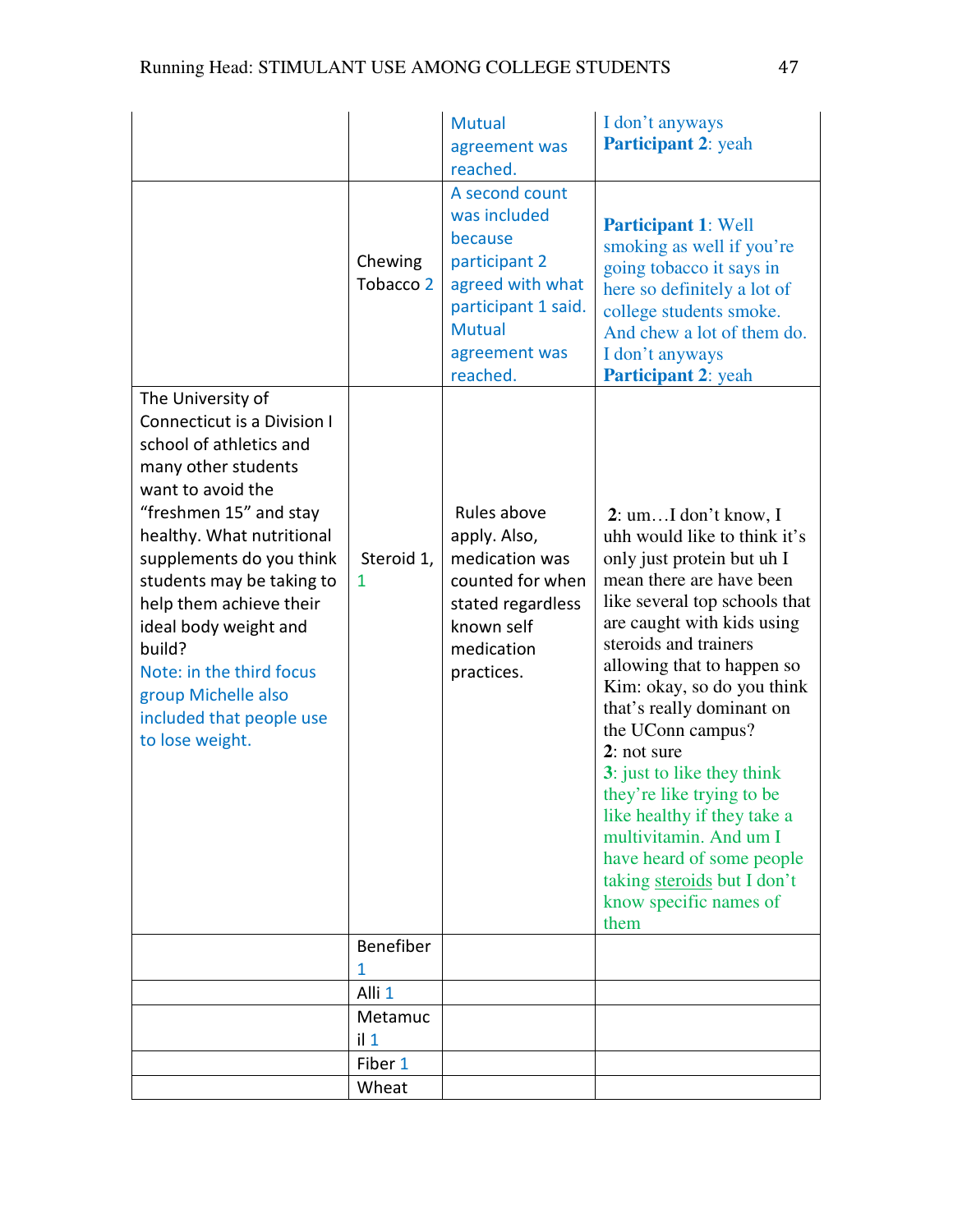| Protein 2                                        |                                                                                                                           |                                                                                                                                                                                                                                                                                                                                                        |
|--------------------------------------------------|---------------------------------------------------------------------------------------------------------------------------|--------------------------------------------------------------------------------------------------------------------------------------------------------------------------------------------------------------------------------------------------------------------------------------------------------------------------------------------------------|
| Hydroxyc                                         |                                                                                                                           |                                                                                                                                                                                                                                                                                                                                                        |
| ut <sub>1</sub>                                  |                                                                                                                           |                                                                                                                                                                                                                                                                                                                                                        |
| Flax Seed                                        |                                                                                                                           |                                                                                                                                                                                                                                                                                                                                                        |
| 1                                                |                                                                                                                           | P1: Yeah I mean I can't say                                                                                                                                                                                                                                                                                                                            |
| Athedrop<br>rogec 1                              | NOTE: unknown<br>drug and<br>questionable<br>spelling                                                                     | our athletes but a lot of<br>athletes like athedroprogec<br>$(9:50)$ like athedrin<br>products stuff like that.<br>Like just Black market<br>stuff                                                                                                                                                                                                     |
| Protein 1                                        | When the<br>general term<br>"protein" was<br>used it was<br>counted here.<br>The type of<br>protein was not<br>specified. | <b>P7</b> : um I know like some<br>people I know that do like<br>wrestling or whatever they<br>like try to like spit all day<br>to like dehydrate<br>themselves so they don't<br>take like a medication but<br>that's like one of the things<br>they do. And like a lot of<br>guys I know use like<br>protein to get bigger not to<br>lose weight. but |
| Diet<br>suppleme<br>nt pills 1<br>$\overline{2}$ |                                                                                                                           | 3: I know a lot of girls that<br>like take those stupid diet<br>supplement pills like as<br>seen of TV and stuff and I<br>think that like that is more<br>prevalent in college age<br>Kim: okay, do you know<br>any specific names? Or just<br>the ones that<br>3: I have no idea                                                                      |
| Dot Fit 1                                        | Dot Fit was<br>included in its<br>own category<br>even though it is<br>a type of diet<br>supplement.                      | 2: Um I also have heard of<br>a supplement called DotFit<br>which has like therm<br>accelerators um I think it's<br>a fat repel there's a ton of<br>different things<br>Kim: Okay, DotFit<br>2: DotFit, yea                                                                                                                                            |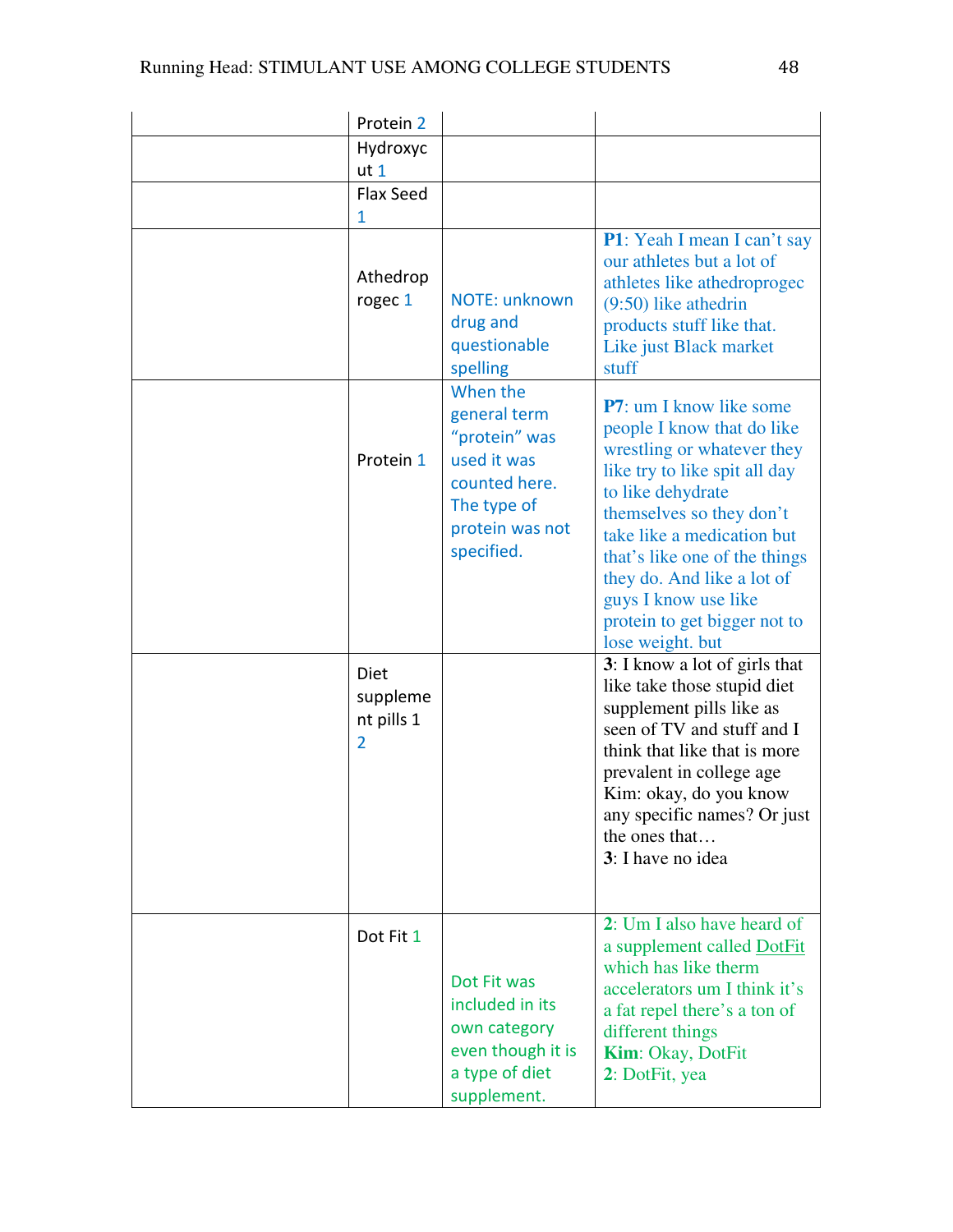| Adderall<br>1        |                                                                                                                                                                                                                                                                              | 4: Um I know that even<br>though some students will<br>use Adderall to um help<br>focus on studying there are<br>some girls that I've come<br>across that have said "oh<br>I'm taking it because it<br>suppresses my appetite and<br>doesn't make me hungry"                                                                                                                                                                                     |
|----------------------|------------------------------------------------------------------------------------------------------------------------------------------------------------------------------------------------------------------------------------------------------------------------------|--------------------------------------------------------------------------------------------------------------------------------------------------------------------------------------------------------------------------------------------------------------------------------------------------------------------------------------------------------------------------------------------------------------------------------------------------|
| Creatine<br>1, 1     | Above rules<br>apply.<br>Supplements<br>were counted for<br>when stated but<br>stores were not<br>included when<br>vaguely stated<br>and do not<br>belong to a type<br>of self-med<br>practice:<br>nutritional<br>supplement,<br>NSAID, over-the-<br>counter, and<br>herbal. | 5:um I'm thinking that if<br>they really wanna get big<br>and the working out just<br>isn't doing enough for them<br>they might also use like<br>creatine and all those other<br>things that they see in like<br>GNC like bottles.<br>4: Um to like lose weight I<br>just like just basically like<br>she said multivitamins and<br>then like the creating I said<br>beforehand but other than<br>that like I feel like people<br>just don't eat |
| Laxatives<br>12      |                                                                                                                                                                                                                                                                              | 1: laxatives                                                                                                                                                                                                                                                                                                                                                                                                                                     |
| Whey<br>Protein, 1   |                                                                                                                                                                                                                                                                              | 2: umm I know people like<br>taking supplements of<br>whey protein by mostly<br>protein shakes<br>Kim: okay                                                                                                                                                                                                                                                                                                                                      |
| Multivita<br>min: 32 |                                                                                                                                                                                                                                                                              | 3: Um, uh I mean I think a<br>lot of people take like<br>multivitamins um<br>4: Um to like lose weight I<br>just like just basically like                                                                                                                                                                                                                                                                                                        |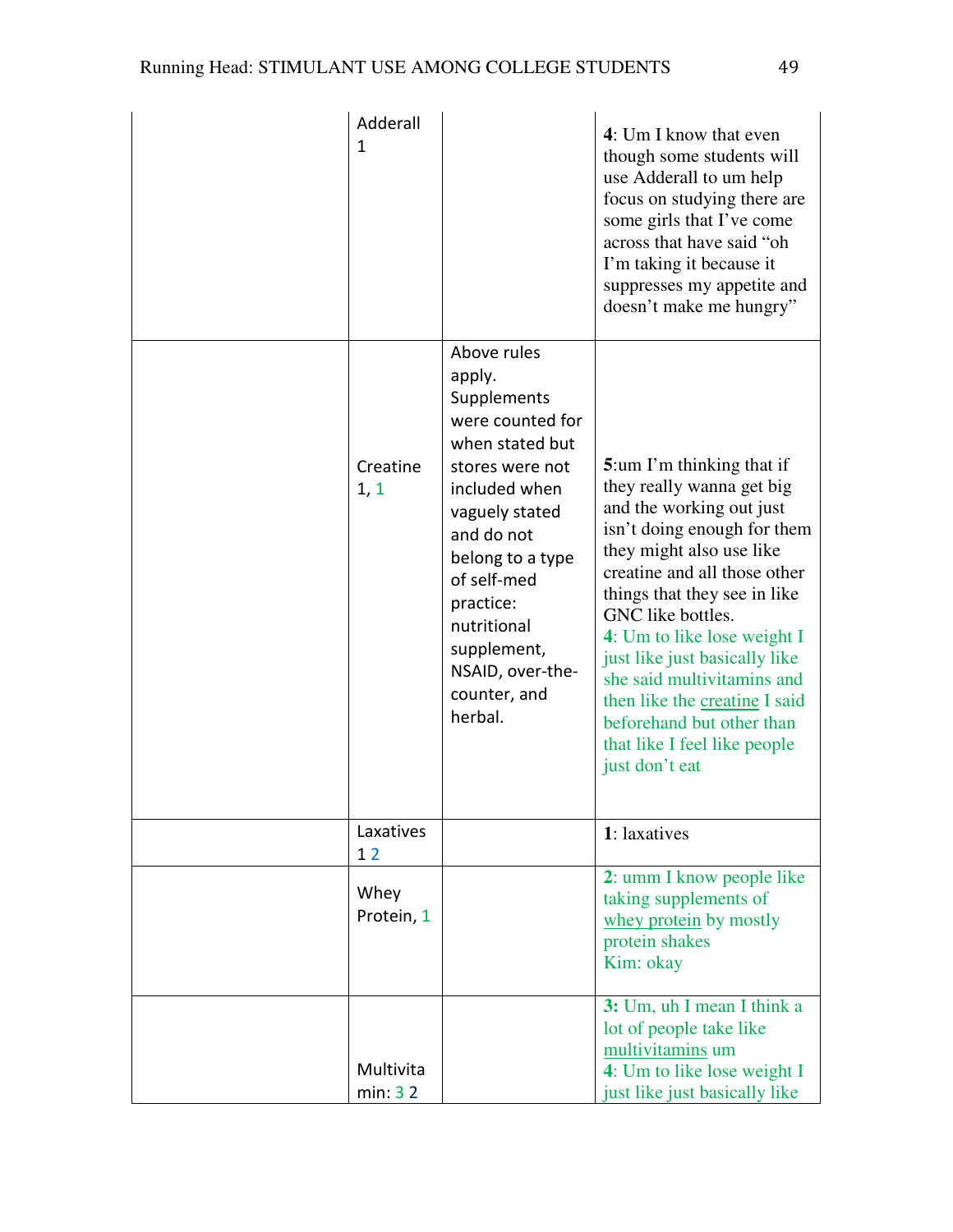|                                                       |                             | she said multivitamins and<br>then like the creatine I said<br>beforehand but other than<br>that like I feel like people<br>just don't eat<br>1: yea I definitely know the<br>multivitamin and fish oil<br>like for the whole healthy<br>approach but then exactly<br>what 4 said about not<br>eating and like drinking<br>coffee instead or things like<br>with a lot of caffeine just to<br>like keep going |
|-------------------------------------------------------|-----------------------------|---------------------------------------------------------------------------------------------------------------------------------------------------------------------------------------------------------------------------------------------------------------------------------------------------------------------------------------------------------------------------------------------------------------|
|                                                       | Fish Oil: 1                 | 1: yea I definitely know the<br>multivitamin and fish oil<br>like for the whole healthy<br>approach but then exactly<br>what 4 said about not<br>eating and like drinking<br>coffee instead or things like<br>with a lot of caffeine just to<br>like keep going                                                                                                                                               |
|                                                       | Caffeine:<br>2              | 1: yea I definitely know the<br>multivitamin and fish oil<br>like for the whole healthy<br>approach but then exactly<br>what 4 said about not<br>eating and like drinking<br>coffee instead or things like<br>with a lot of caffeine just to<br>like keep going<br>4: Definitely a lot of<br>caffeine                                                                                                         |
|                                                       | Hard<br>Alcohol 1           | 4: well um I don't like um<br>I also think a lot of people I<br>think people concentrate on<br>the hard alcohol because<br>the beer in known to give<br>you more calories.                                                                                                                                                                                                                                    |
| Is there anything people<br>take to help lose weight? | Hydroxyc<br>ut <sub>1</sub> | 1: Um I know people take<br>like hydroxycut, like                                                                                                                                                                                                                                                                                                                                                             |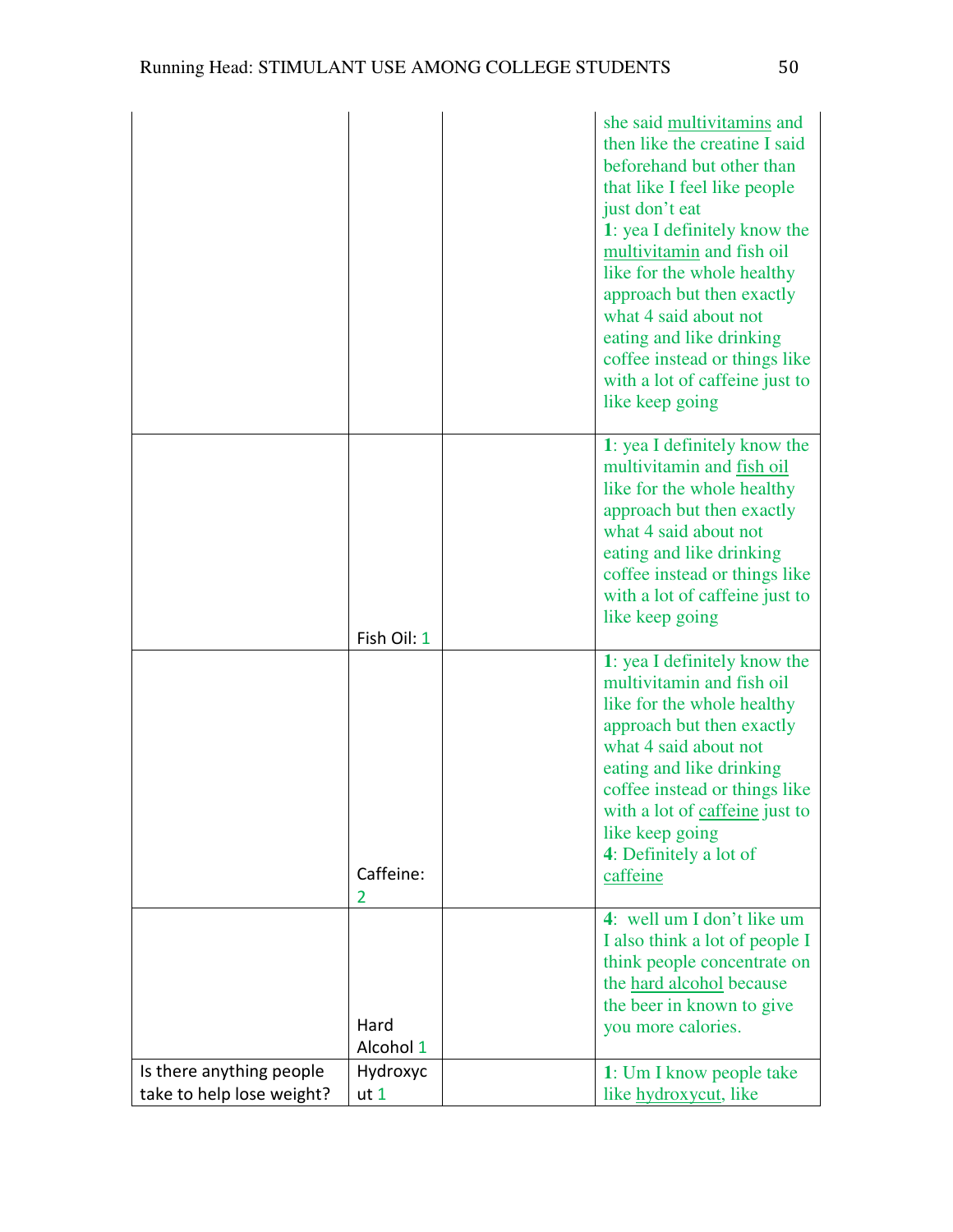|                                                                              |                            |                                                                | specifically, yea, because<br>it's always like on TVs.                                                                                                                                                                                                                                         |
|------------------------------------------------------------------------------|----------------------------|----------------------------------------------------------------|------------------------------------------------------------------------------------------------------------------------------------------------------------------------------------------------------------------------------------------------------------------------------------------------|
|                                                                              | Diet Pills<br>1            |                                                                | 3: Yeah actually she<br>reminded me I have heard<br>of other people taking like<br>diet pills<br><b>Kim:</b> diet pills<br>3: I don't know exactly<br>which ones but yea<br><b>Kim:</b> But you think it's<br>common on campus?<br>3: Yea, amongst girls, more<br>common among females,<br>yea |
|                                                                              | Adderall<br>1              |                                                                | 1: I uh actually I know<br>people who have taken<br>Adderall to lose weight<br>because it like suppresses<br>your appetite                                                                                                                                                                     |
|                                                                              | Smoking<br>cigarettes<br>1 |                                                                | 3: what about like, like<br>smoking cigarettes?<br>3: I don't know I just think<br>some people do that to lose<br>weight                                                                                                                                                                       |
|                                                                              | Sorbitol 1                 |                                                                | 4: She was having diarrhea<br>because she was eating so<br>much gum a day to like<br>make sure she didn't like<br>eat food<br><b>Kim</b> : So it was like gum<br>with laxatives in it<br>$4:$ yea<br>Dr. Neafsey: It's sorbital<br>4: Yea exactly, sorbitol                                    |
|                                                                              | Laxatives<br>1             |                                                                | 1: I think that laxatives too<br>are just used like in general                                                                                                                                                                                                                                 |
| Is there anything you<br>think college students<br>take to help gain muscle? | Protein<br>powders<br>11   | Supplements<br>that would stated<br>as "mixed" were<br>counted | 4: just a lot of um protein<br>powder substances I see<br>like people mixing their<br>energy drinks at the gym                                                                                                                                                                                 |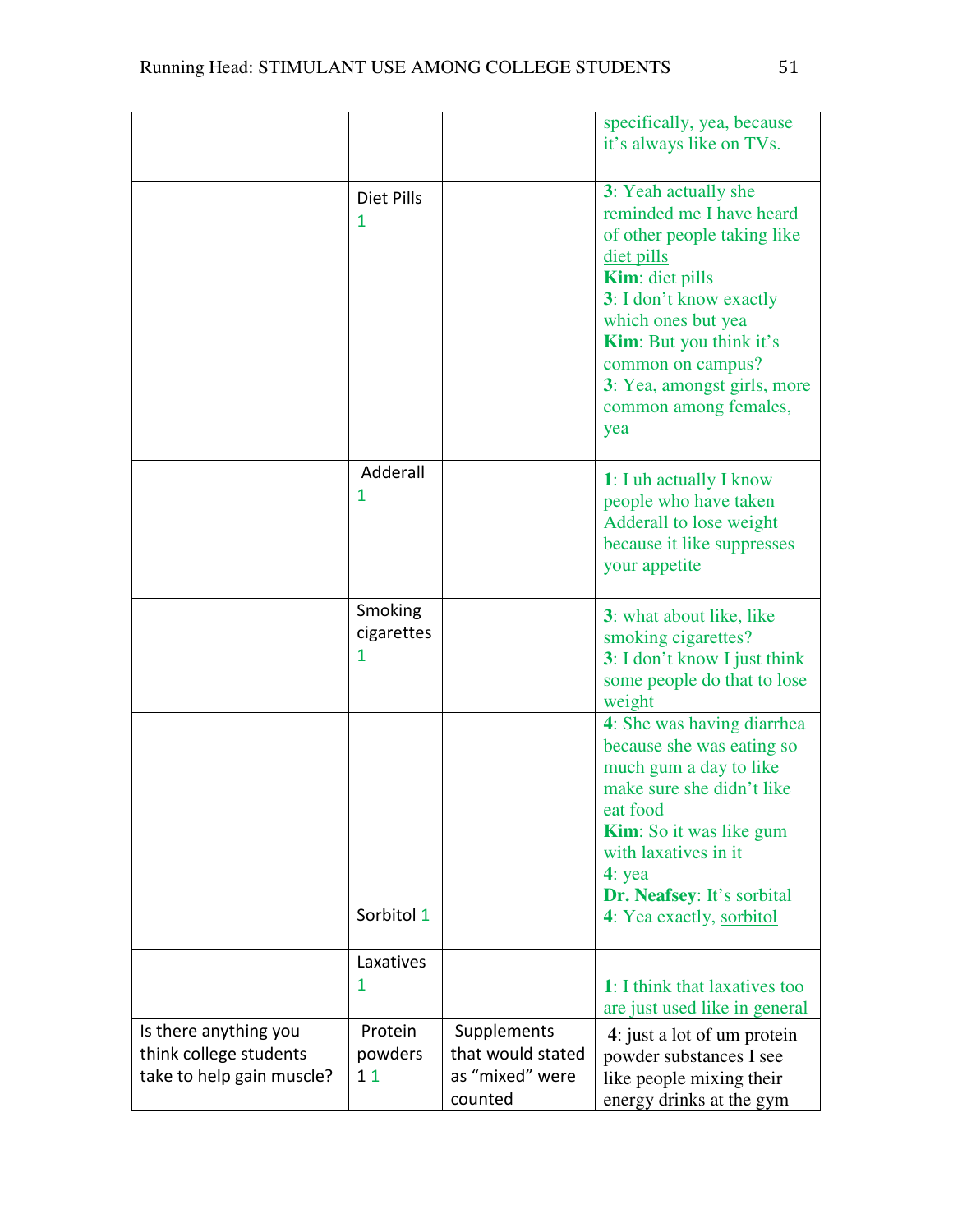|                    | separately at<br>individual<br>variables.                                                                                                        | 3: um yea well I mentioned<br>that I do think some people<br>take steroids uh I don't<br>know specific names of<br>them um I mean not so<br>much supplements but I<br>think a lot of people do like<br>protein shakes or like<br>protein bars. |
|--------------------|--------------------------------------------------------------------------------------------------------------------------------------------------|------------------------------------------------------------------------------------------------------------------------------------------------------------------------------------------------------------------------------------------------|
|                    | <b>Mutual</b><br>agreement was                                                                                                                   |                                                                                                                                                                                                                                                |
| Muscle<br>Milk 3   | reached because<br>participant 3<br>agreed with<br>participant 5.<br><b>Mutual</b><br>agreement was<br>reached again.<br>Participant 7<br>stated | Participant 3: basically<br>what number 5 said.<br>Participant 7: "Um I don't<br>know. Probably what<br>everyone else said. There's<br>not anything that I can<br>think of."                                                                   |
| Wheat<br>Protein 2 | <b>Mutual</b><br>agreement was<br>reached because<br>participant 3<br>agreed with<br>participant 5<br>("basically what<br>number 5 said")        | Participant 7: "Um I don't<br>know. Probably what<br>everyone else said. There's<br>not anything that I can<br>think of."                                                                                                                      |
| Protein 5          | <b>Mutual</b><br>agreement<br>reached with<br>participant 7                                                                                      |                                                                                                                                                                                                                                                |
| Protein<br>bars 1  |                                                                                                                                                  | 3: um yea well I mentioned<br>that I do think some people<br>take steroids uh I don't<br>know specific names of<br>them um I mean not so<br>much supplements but I                                                                             |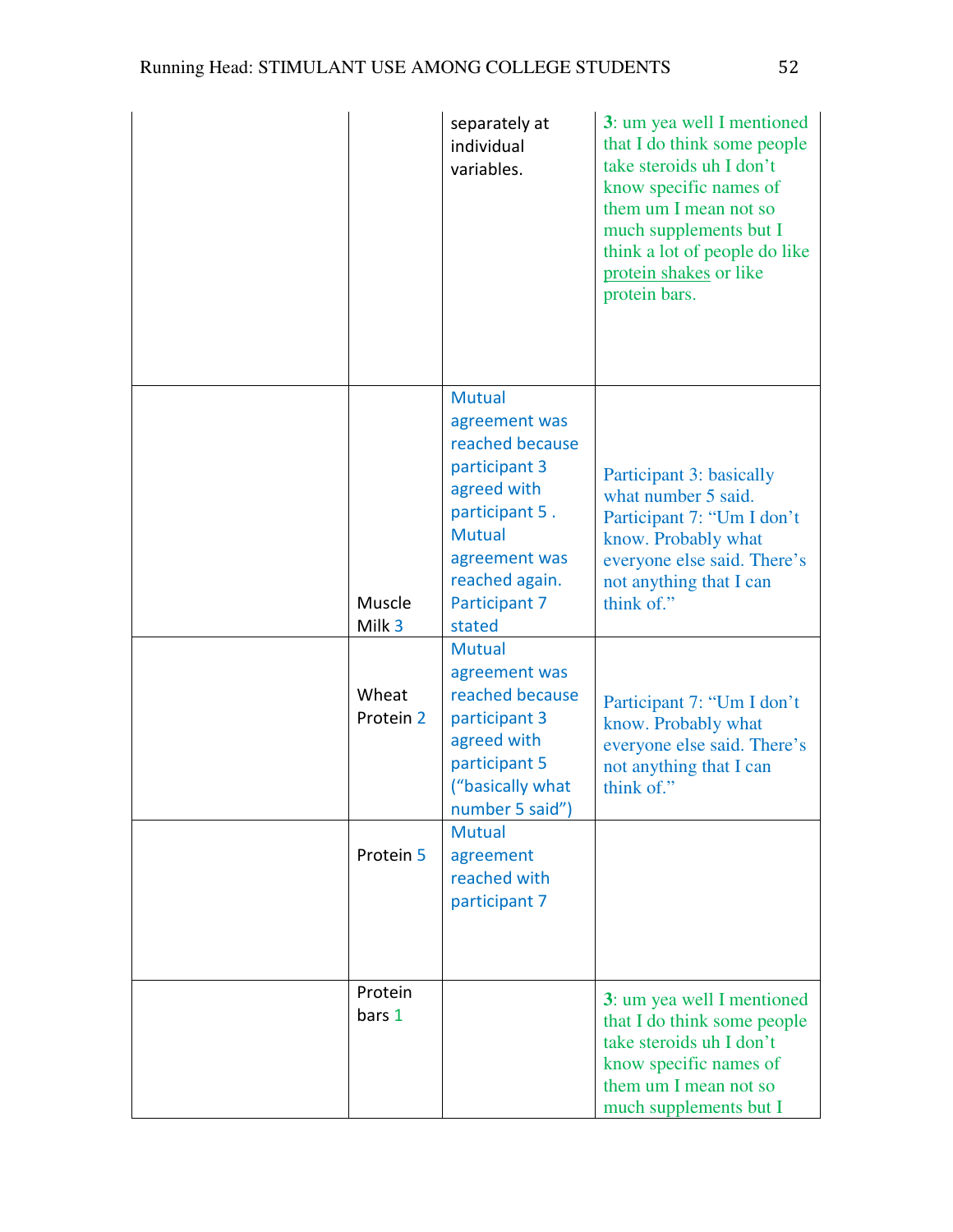|                             |                                                                                                                                                                                        | think a lot of people do like<br>protein shakes or like<br>protein bars.<br><b>Kim:</b> Okay, do you know<br>like specific bars or protein<br>bars people take?<br>3: um Powerbar comes to<br>mind<br>2: uh as for the protein bars<br>it's mostly just what's<br>available here                                                                                                                                                                                                                                                                                                                            |
|-----------------------------|----------------------------------------------------------------------------------------------------------------------------------------------------------------------------------------|-------------------------------------------------------------------------------------------------------------------------------------------------------------------------------------------------------------------------------------------------------------------------------------------------------------------------------------------------------------------------------------------------------------------------------------------------------------------------------------------------------------------------------------------------------------------------------------------------------------|
| <b>Steroids</b><br>1, 4     | Mutual<br>agreement<br>reached with<br>participant 7.<br>They stated, "Um<br>I don't know.<br>Probably what<br>everyone else<br>said. There's not<br>anything that I<br>can think of." | 3: um yea well I mentioned<br>that I do think some people<br>take steroids uh I don't<br>know specific names of<br>them um I mean not so<br>much supplements but I<br>think a lot of people do like<br>protein shakes or like<br>protein bars.                                                                                                                                                                                                                                                                                                                                                              |
| Cachable<br>en <sub>1</sub> | Spelling is<br>unknown.<br>According to<br>participant 1<br>Cachableen is a<br>type of steroid.                                                                                        | <b>P1</b> : yeah I don't I want to<br>say it's like it's probably<br>like a derivative or<br>something probably like a<br>cachableen or something<br>like that but I mean I don't<br>know. It's like its different<br>everywhere. Everyone uses<br>different things. It just<br>depends what you're trying<br>to do. You have a kid that<br>is trying to run track and he<br>knows he needs thighs and<br>like you're going do<br>something for his lower<br>body. Someone needs like<br>upper body. It's just<br>different types. I can't<br>really say what kids really<br>use. It's not like a universal |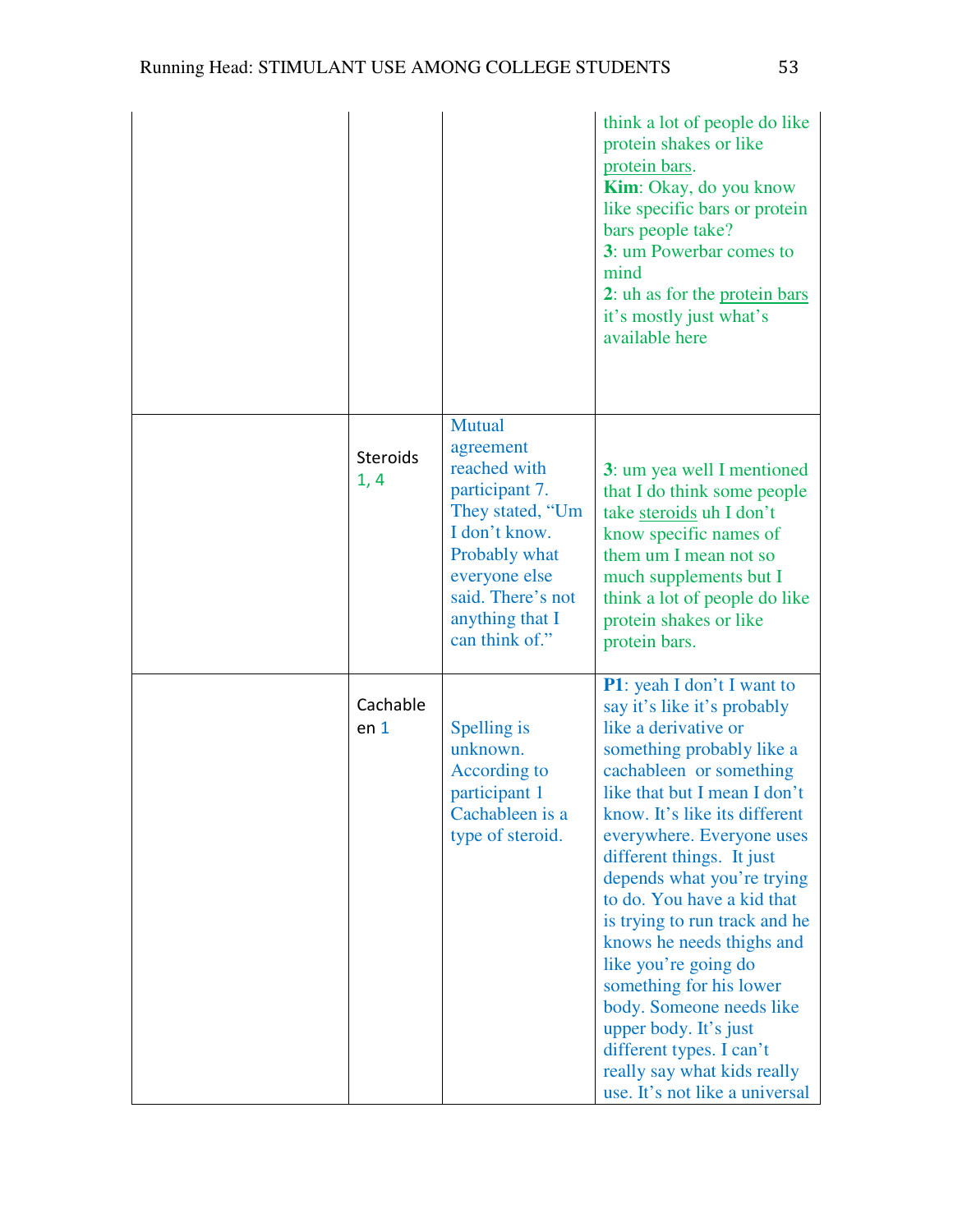|                           |                  |                       | thing or anything.                    |
|---------------------------|------------------|-----------------------|---------------------------------------|
|                           |                  |                       | 4: Just like the whey                 |
|                           |                  |                       | protein or the wheatuh                |
|                           |                  |                       | w-h-e-y I don't know how              |
|                           |                  |                       | to pronounce it                       |
|                           | Whey 2           |                       | 2: Um I have just seen the            |
|                           |                  |                       | whey protein the muscle               |
|                           |                  |                       | milk brand                            |
|                           | Energy           |                       |                                       |
|                           | drinks 1         |                       |                                       |
|                           |                  | <b>Medication was</b> |                                       |
| What do you think         |                  | counted for when      | 3: Umm pain medications?              |
| students may be taking to | Pain             | stated regardless     | Maybe?                                |
| relieve stress?           | medicatio        | known self            | 4: I think a lot of people            |
|                           | ns 1 1           | medication            | take um like Advil if                 |
|                           |                  | practices.            | they're like stressed out             |
|                           |                  |                       | and they need to sleep                |
|                           |                  |                       | they'll take like Advil               |
|                           |                  |                       |                                       |
|                           | Adderall<br>1    |                       | 4: Um Adderall, a lot of<br>Adderall. |
|                           | Keystone         |                       |                                       |
|                           | 2                |                       |                                       |
|                           | Smirnoff         |                       |                                       |
|                           | 1                |                       |                                       |
|                           | <b>Mikes</b>     |                       |                                       |
|                           | Hard             |                       |                                       |
|                           | Lemonad          |                       |                                       |
|                           | e <sub>1</sub>   |                       |                                       |
|                           | Ativan 1         |                       |                                       |
|                           | Old              |                       |                                       |
|                           | English 1        |                       |                                       |
|                           | Colt 45:         |                       |                                       |
|                           | Smoking          |                       |                                       |
|                           | Cigarrette       |                       |                                       |
|                           | s <sub>1</sub>   |                       |                                       |
|                           | <b>Brunettes</b> |                       |                                       |
|                           | 1                |                       |                                       |
|                           | Jungle           |                       |                                       |
|                           | Juice 1          |                       |                                       |
|                           | Ever clear       |                       |                                       |
|                           | 1                |                       |                                       |
|                           | Grain            |                       |                                       |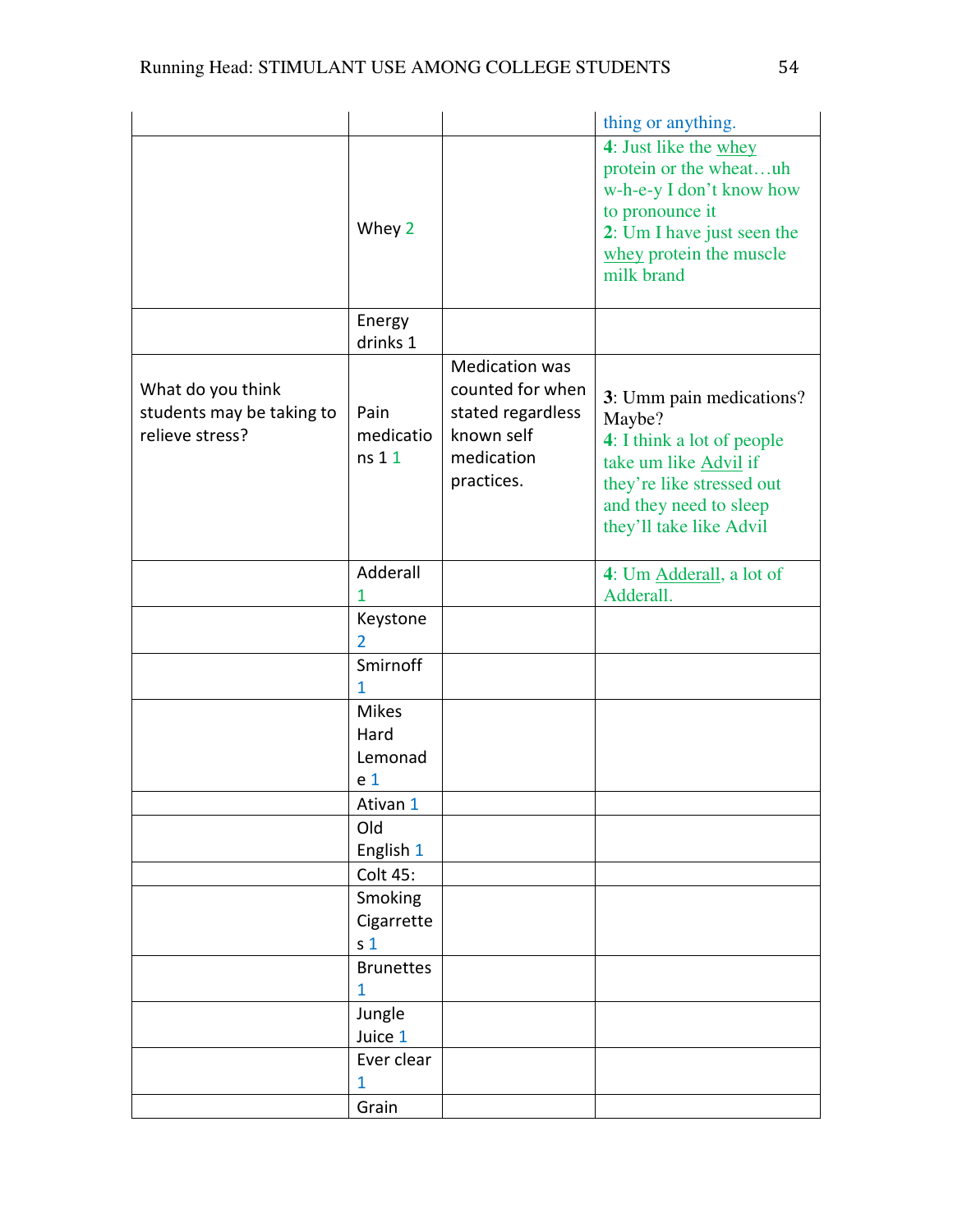| alcohol 1                   |                                                                                                                                                                                                                                                                                   |
|-----------------------------|-----------------------------------------------------------------------------------------------------------------------------------------------------------------------------------------------------------------------------------------------------------------------------------|
| Sleeping<br>pills 1         | 5: um maybe if they're like<br>too stressed to sleep or<br>something they might take<br>like sleeping pills                                                                                                                                                                       |
| Melatoni<br>n <sub>2</sub>  | 1: Benadryl, if they want to<br>get a good nights sleep, I<br>also know someone who's<br>taking melatonin<br>Kim: Melatonin, Benadryl,<br>okay, any other ideas?<br>2: I've just heard of<br>Melatonin as well<br>~melatonin counted twice<br>because 1 and 1 agreed.             |
| Benadryl<br>1               | 1: Benadryl, if they want to<br>get a good nights sleep, I<br>also know someone who's<br>taking melatonin                                                                                                                                                                         |
| Marijuan<br>a <sub>14</sub> | 2: I would say alcohol,<br>marijuana is definitely used<br>I know of a person that<br>thinks that they have it<br>under control with mixing<br>their anxiety medication<br>with marijuana in a certain<br>way                                                                     |
| Nyquil 2                    | 4: I think a lot of people<br>take um like Advil if<br>they're like stressed out<br>and they need to sleep<br>they'll take like Advil or<br>what's that cold medicine<br>1: Robitussin?<br>4: No<br>2: Nyquil?<br>4: Yea Nyquil a lot<br>~counted twice because 2<br>and 4 agreed |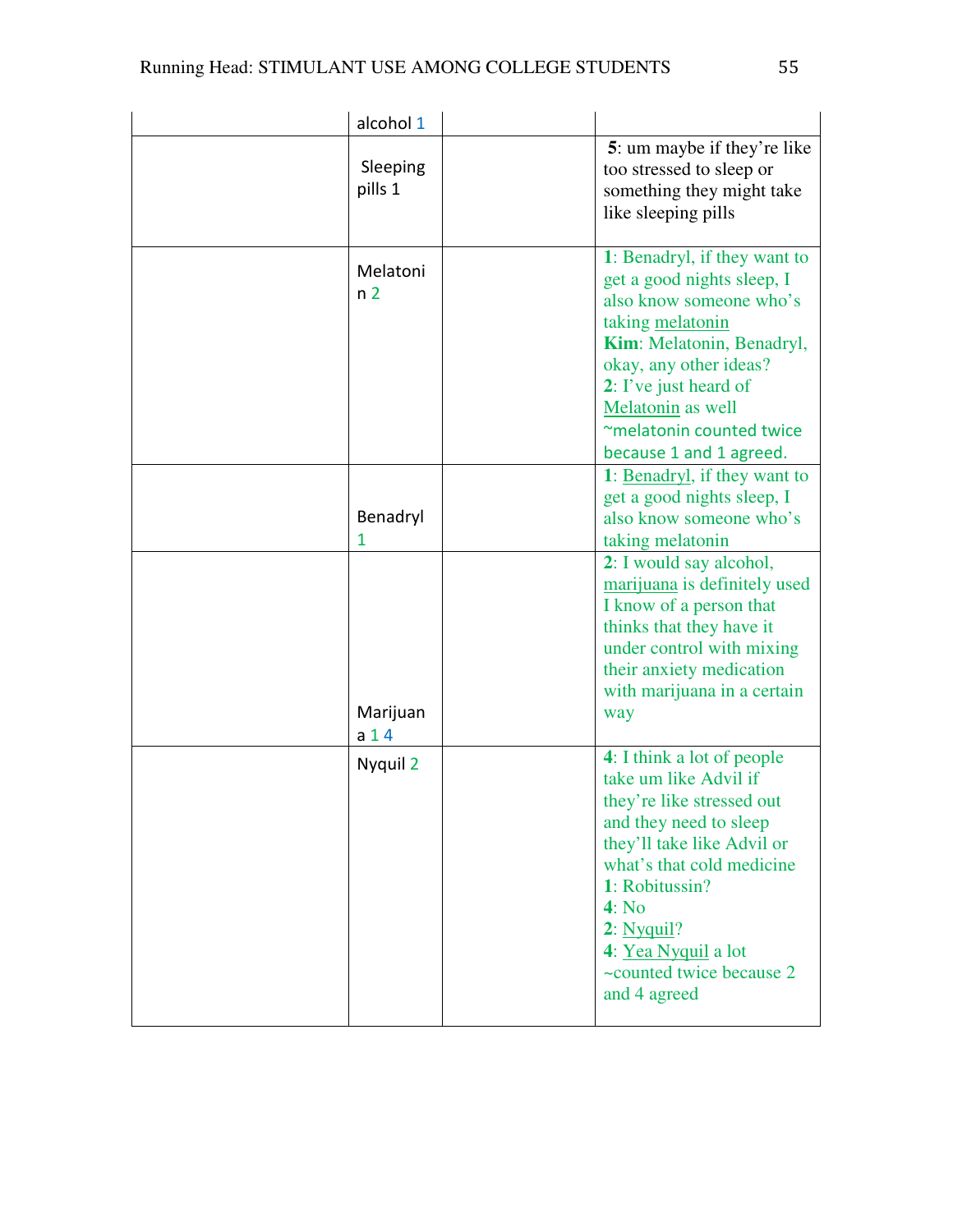|                                  | Count included if<br>medication<br>category was<br>stated but<br>specific<br>medication was<br>unknown.                                                                                                                                                        |                                                                                                                                                                                                                                                                                                                                                                                                                                                                                                                                                                                                                                                                                                                                                                                                                                                                                                                                                  |
|----------------------------------|----------------------------------------------------------------------------------------------------------------------------------------------------------------------------------------------------------------------------------------------------------------|--------------------------------------------------------------------------------------------------------------------------------------------------------------------------------------------------------------------------------------------------------------------------------------------------------------------------------------------------------------------------------------------------------------------------------------------------------------------------------------------------------------------------------------------------------------------------------------------------------------------------------------------------------------------------------------------------------------------------------------------------------------------------------------------------------------------------------------------------------------------------------------------------------------------------------------------------|
| Anxiety<br>medicatio<br>ns 1 3 1 | If the same<br>person said<br>anxiety<br>medication on<br>two different<br>occasions I only<br>counted it once.<br>In this instance<br>participant 2 said<br>anxiety<br>medication is<br>mixed with<br>marijuana and<br>used alone. I only<br>counted it once. | 3: I know a lot of girls that<br>are on like anxiety<br>medicines like I don't<br>know the specific like<br>brand or anything<br>4: I know like for um as<br>people who are like who<br>are like actually like um<br>like who have gone to like<br>actual doctors like they'll<br>like for like anxiety they<br>get a lot of um Prozac like I<br>know a few people who are<br>on Prozac.<br>2: I would say alcohol,<br>marijuana is definitely used<br>I know of a person that<br>thinks that they have it<br>under control with mixing<br>their anxiety medication<br>with marijuana in a certain<br>way<br>2: um and then just a lot of<br>people are prescribed like<br>the <u>anxiety</u> medications,<br>Lexapro is one that I've<br>heard a lot of. I don't know<br>if it would be misuse or um<br>people that need a certain<br>one may forget to take it<br>and then take someone<br>else's regardless of whether<br>it's the same brand |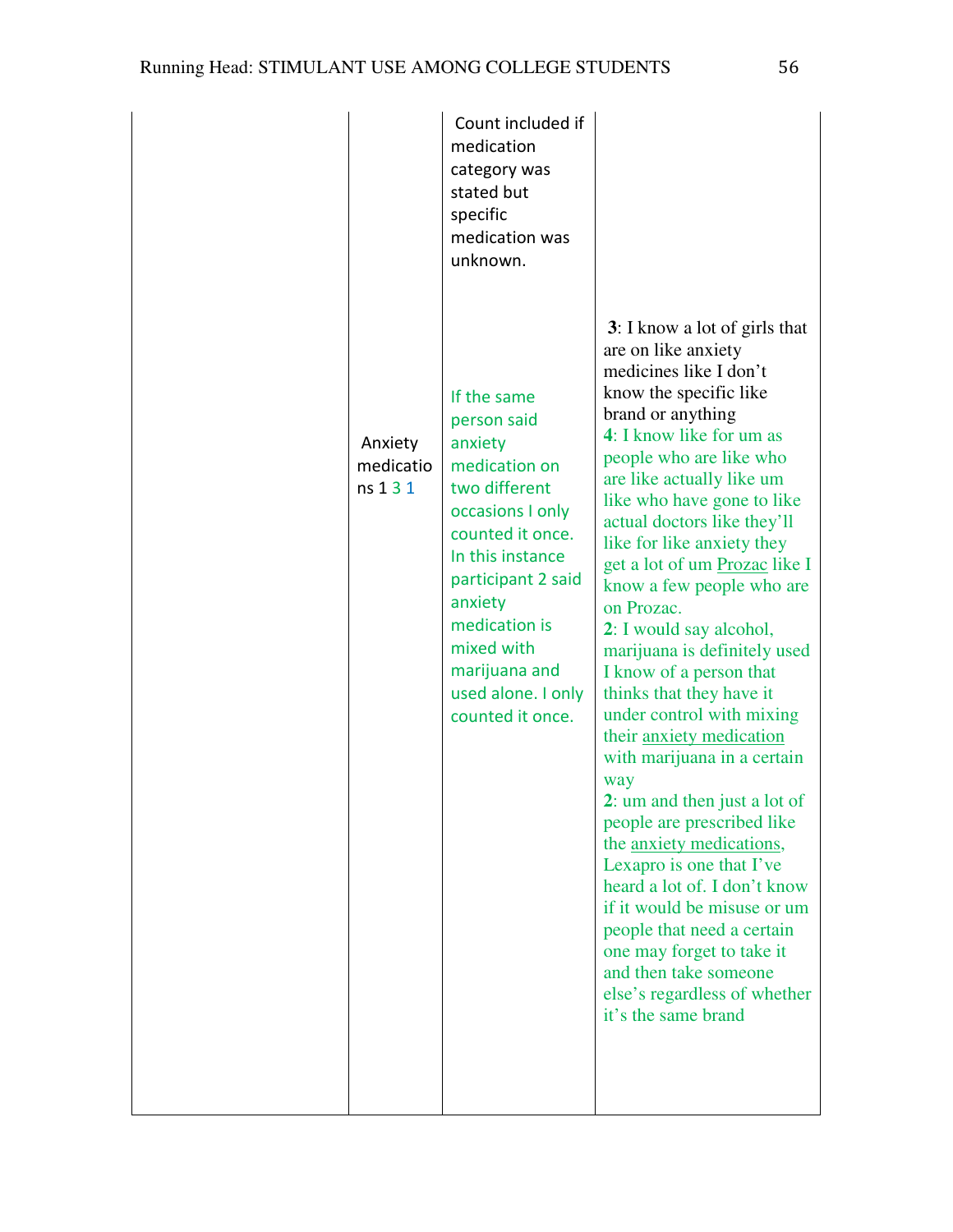| Alcohol 2<br>$\overline{2}$ |                                                                                 | 1: Um for stress a lot of<br>people drink they're like<br>"oh I'm gonna relieve<br>stress on the weekends"<br>and just get really drunk<br><b>Kim</b> : okay<br>1: so alcohol, any type of<br>alcohol<br>2: I would say alcohol,<br>marijuana is definitely used<br>I know of a person that<br>thinks that they have it<br>under control with mixing<br>their anxiety medication<br>with marijuana in a certain<br>way |
|-----------------------------|---------------------------------------------------------------------------------|------------------------------------------------------------------------------------------------------------------------------------------------------------------------------------------------------------------------------------------------------------------------------------------------------------------------------------------------------------------------------------------------------------------------|
| Dubra 2                     | Note: Dubra is a<br>type of alcohol. It<br>was included in a<br>separate count. | 4: I know a lot of kids<br>drink Dubra which is<br>fucked up. It's kind of like<br>the cheap alternative to a<br>lot of people.                                                                                                                                                                                                                                                                                        |
| Hard<br>Alcohol 2           |                                                                                 |                                                                                                                                                                                                                                                                                                                                                                                                                        |
| Energy<br>Drinks 1          | Participant<br>mentioned that<br>energy drinks can                              | <b>P2</b> : mm well a lot of people<br>do energy drinks just to<br>like keep the little energy                                                                                                                                                                                                                                                                                                                         |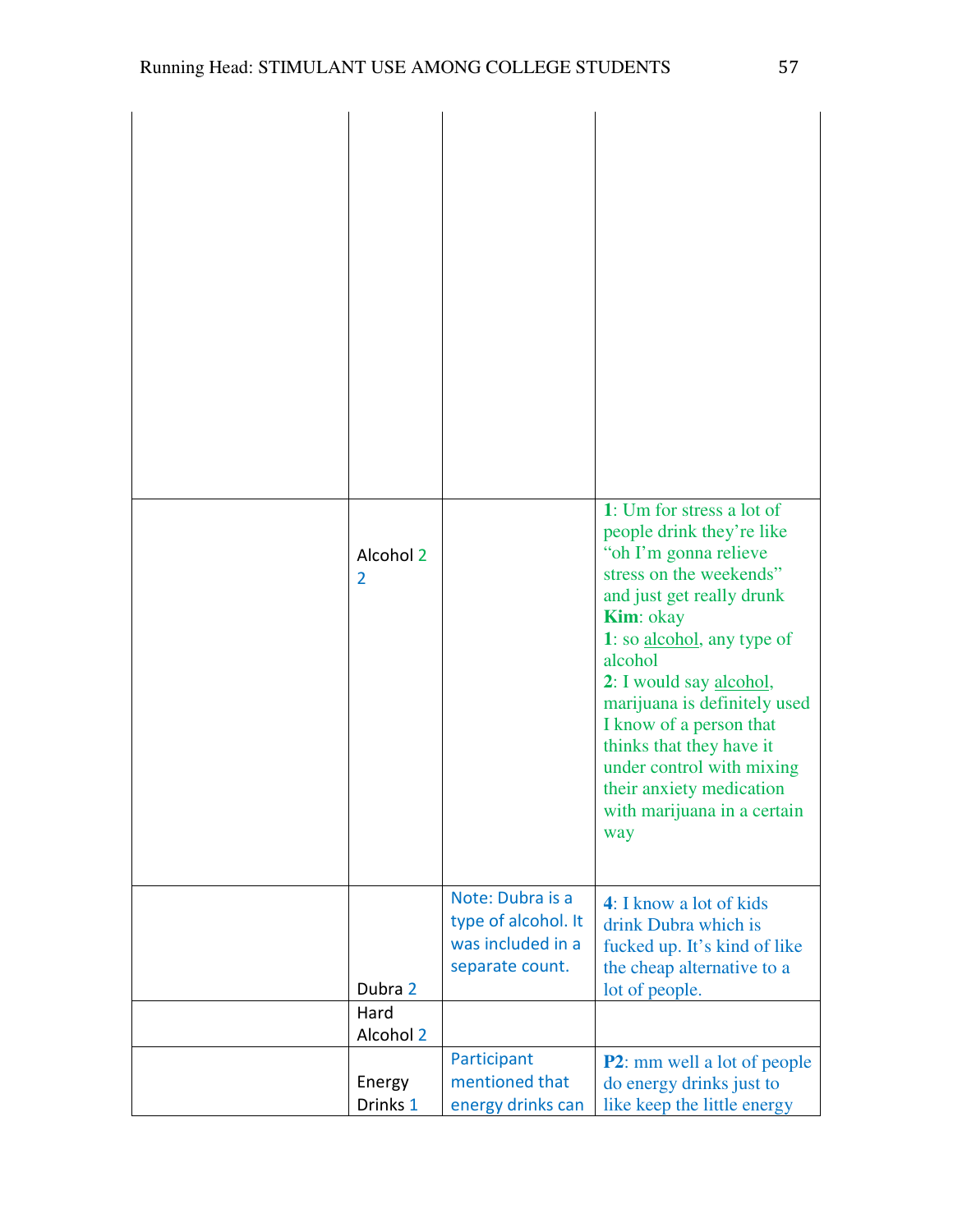|                   |                                          | be mixed with<br>hard liquor                                                                                                              | boost with depending<br>which you want to mix it<br>with vodka or anything<br>else.                                                                                                                                                                                                                                                                |
|-------------------|------------------------------------------|-------------------------------------------------------------------------------------------------------------------------------------------|----------------------------------------------------------------------------------------------------------------------------------------------------------------------------------------------------------------------------------------------------------------------------------------------------------------------------------------------------|
|                   | Jack<br>Daniels 1                        | Specific type of<br>hard liquor<br>mentioned.                                                                                             |                                                                                                                                                                                                                                                                                                                                                    |
|                   | Ecstacy 1                                | Also mentioned<br>that it was mixed<br>with drinking.                                                                                     | 4: Like mixed ecstasy with<br>drinking and a lot of<br>drinking                                                                                                                                                                                                                                                                                    |
| Help fall asleep? | Tylenol<br><b>PM41</b>                   | Count included if<br>one participant<br>stated a<br>medication and<br>another<br>participant<br>shared verbal<br>agreement (ex.<br>"yeah) | 4: umm definitely $\Gamma$ ve<br>heard of like Tylenol PM<br>and Nyquilpeople using<br>that umm<br>Kim: okay<br>4: I guess it has like<br>something that does help<br>them sleep in it but<br><b>Kim:</b> okay so Tylenol and<br>Nyquil<br>5: Yeah also like those<br>other like specific sleeping<br>pills like Unisom or just<br>taking benadryl |
|                   | Nyquil 41<br>4                           |                                                                                                                                           | 2: I guess Nyquil on<br>occasion, but sometimes<br>that starts out with a cold<br>and then they just continue<br>taking it                                                                                                                                                                                                                         |
|                   | Unisom 1                                 |                                                                                                                                           |                                                                                                                                                                                                                                                                                                                                                    |
|                   | Lunesta 1                                |                                                                                                                                           |                                                                                                                                                                                                                                                                                                                                                    |
|                   | Ambien 1                                 |                                                                                                                                           |                                                                                                                                                                                                                                                                                                                                                    |
|                   | Sleeping<br>medicatio<br>ns <sub>1</sub> | <b>Counts were</b><br>placed here if<br>participant didn't<br>know the name<br>of a specific<br>sleeping                                  |                                                                                                                                                                                                                                                                                                                                                    |
|                   |                                          | medication.                                                                                                                               |                                                                                                                                                                                                                                                                                                                                                    |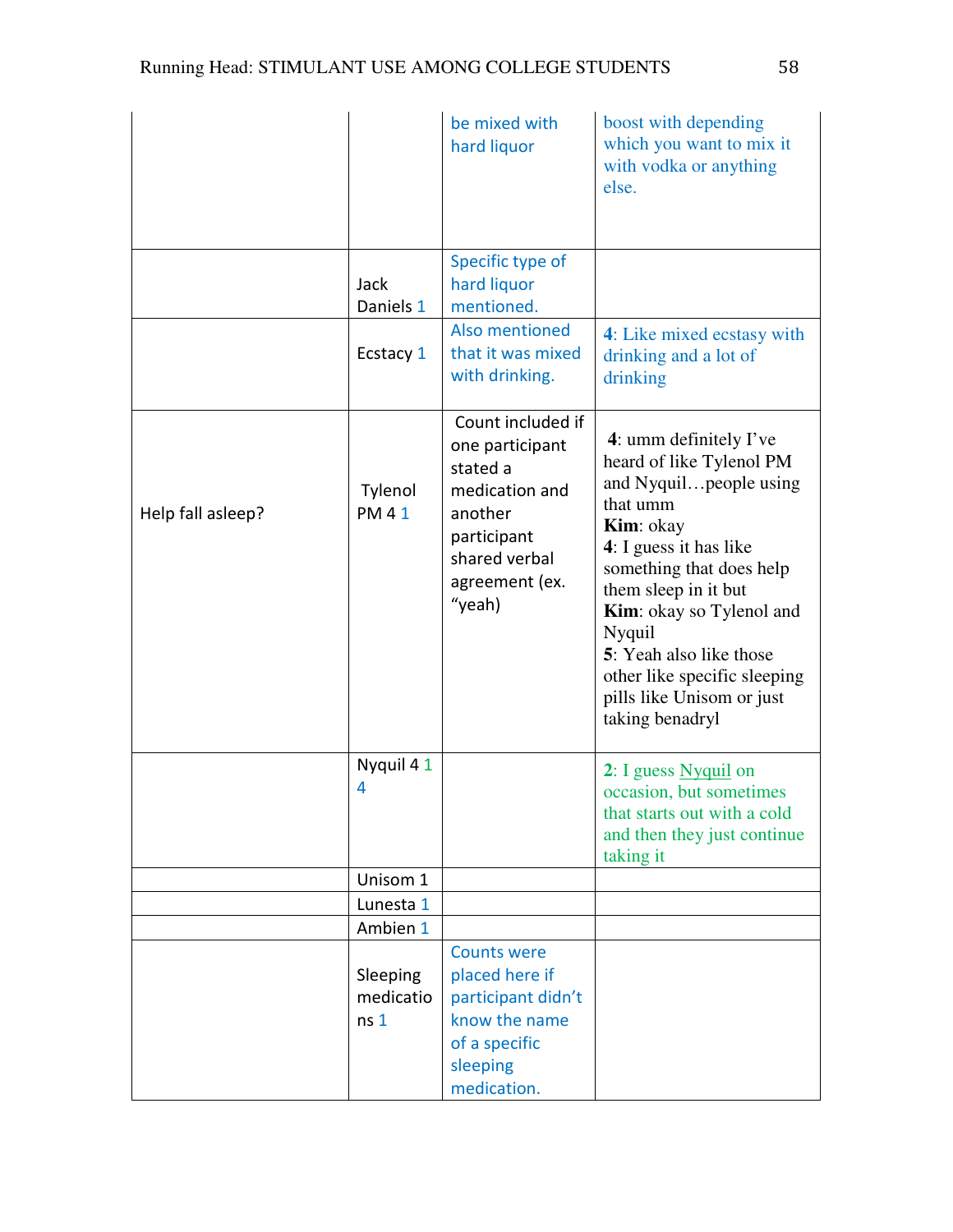|             | Benadryl<br>111            |               | 1: Benadryl, Melatonin<br>P5: um I know one<br>individual who has a<br>nightly routine of taking<br>um a little extra Benadryl<br>and a glass of whiskey and<br>he cannot fall asleep any<br>other way. Um so it is very<br>unhealthy but                                                                                                                                                                   |
|-------------|----------------------------|---------------|-------------------------------------------------------------------------------------------------------------------------------------------------------------------------------------------------------------------------------------------------------------------------------------------------------------------------------------------------------------------------------------------------------------|
|             | Whisky 1                   |               | <b>P5</b> : um I know one<br>individual who has a<br>nightly routine of taking<br>um a little extra Benadryl<br>and a glass of whiskey and<br>he cannot fall asleep any<br>other way. Um so it is very<br>unhealthy but                                                                                                                                                                                     |
|             | Tea 2                      |               | 4: green tea<br>2: It's called sleepy-time<br>Celestial tea                                                                                                                                                                                                                                                                                                                                                 |
|             | Melatoni<br>n <sub>1</sub> |               | 1: Benadryl, Melatonin                                                                                                                                                                                                                                                                                                                                                                                      |
|             | Weed 3                     |               |                                                                                                                                                                                                                                                                                                                                                                                                             |
|             | Marijuan<br>a <sub>1</sub> |               | P7: oh and um. I do know<br>of some people. Um You<br>know the humidifiers<br>during the winter time? Um<br>well um some people will<br>put um marijuana right<br>where the steam comes out<br>so that then its kind of like<br>calms the whole room<br>down. Quote in quote.<br><b>P3</b> : I think a lot of people<br>use alcohol as a way to fall<br>asleep too just because<br>sometimes it takes their |
|             | Alcohol 2                  |               | minds off from things and<br>then that way they're not<br>restless when they are<br>trying to sleep.                                                                                                                                                                                                                                                                                                        |
| Stay awake? | Adderall                   | Mutual        | 5: um I've heard of                                                                                                                                                                                                                                                                                                                                                                                         |
|             | 212                        | agreement was | Adderall and also you                                                                                                                                                                                                                                                                                                                                                                                       |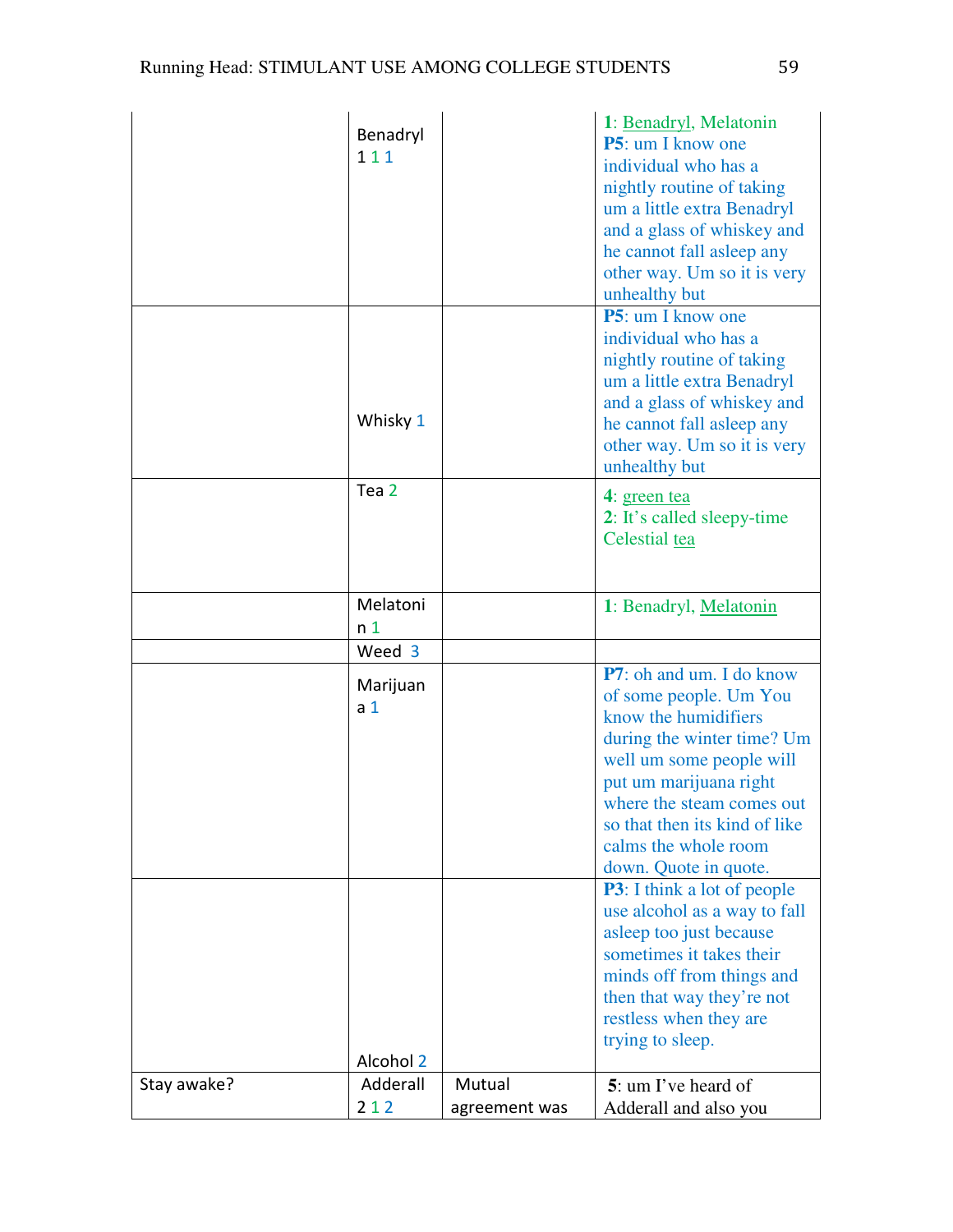|                        | counted for (ex<br>"Same thing").<br>One count per<br>participant: If<br>mutual<br>agreement was<br>established and<br>then participant<br>mentions the<br>medication again,<br>that medication<br>will only receive<br>one point for that<br>participant. | always see people drinking<br>like Monsters or those<br>energy shots.<br><b>Kim</b> : okay, energy shots<br>and Monsters. Uh number<br>1?<br>1: same thing.<br><b>Kim</b> : same thing?<br>1: lots of Adderall.<br>4: Well then that just<br>makes me think of like the<br>exact opposite like to stay<br>up I feel like people take<br>Adderall to like stay to<br>make sure they stay up and<br>like study, everyone takes<br><b>Adderall</b> |
|------------------------|------------------------------------------------------------------------------------------------------------------------------------------------------------------------------------------------------------------------------------------------------------|-------------------------------------------------------------------------------------------------------------------------------------------------------------------------------------------------------------------------------------------------------------------------------------------------------------------------------------------------------------------------------------------------------------------------------------------------|
| Monster<br>34          |                                                                                                                                                                                                                                                            | 4: Um I've heard of people<br>even using caffeine pills to<br>stay awake                                                                                                                                                                                                                                                                                                                                                                        |
| Energy<br>shots 3      | Count included<br>when "energy<br>drinks" were<br>stated. Count did<br>not extend to<br>specific types<br>when participant<br>stated "all those<br>energy drinks"                                                                                          | 3: Red Bull and all those<br>energy drinks<br>Ex: In this case the count<br>went towards energy<br>drinks. Regardless of the<br>"all" phrase the count did<br>not extend to Monster<br>drinks.                                                                                                                                                                                                                                                  |
| 5 hour<br>energy<br>12 | Energy shots<br>were counted<br>separately from<br>specific brands<br>mentioned                                                                                                                                                                            | 2: yeah um Monsters, those<br>5 hour energy's um                                                                                                                                                                                                                                                                                                                                                                                                |
| Caffeine<br>pills 1    |                                                                                                                                                                                                                                                            |                                                                                                                                                                                                                                                                                                                                                                                                                                                 |
| Tea 1                  |                                                                                                                                                                                                                                                            |                                                                                                                                                                                                                                                                                                                                                                                                                                                 |
| Amp 1                  |                                                                                                                                                                                                                                                            |                                                                                                                                                                                                                                                                                                                                                                                                                                                 |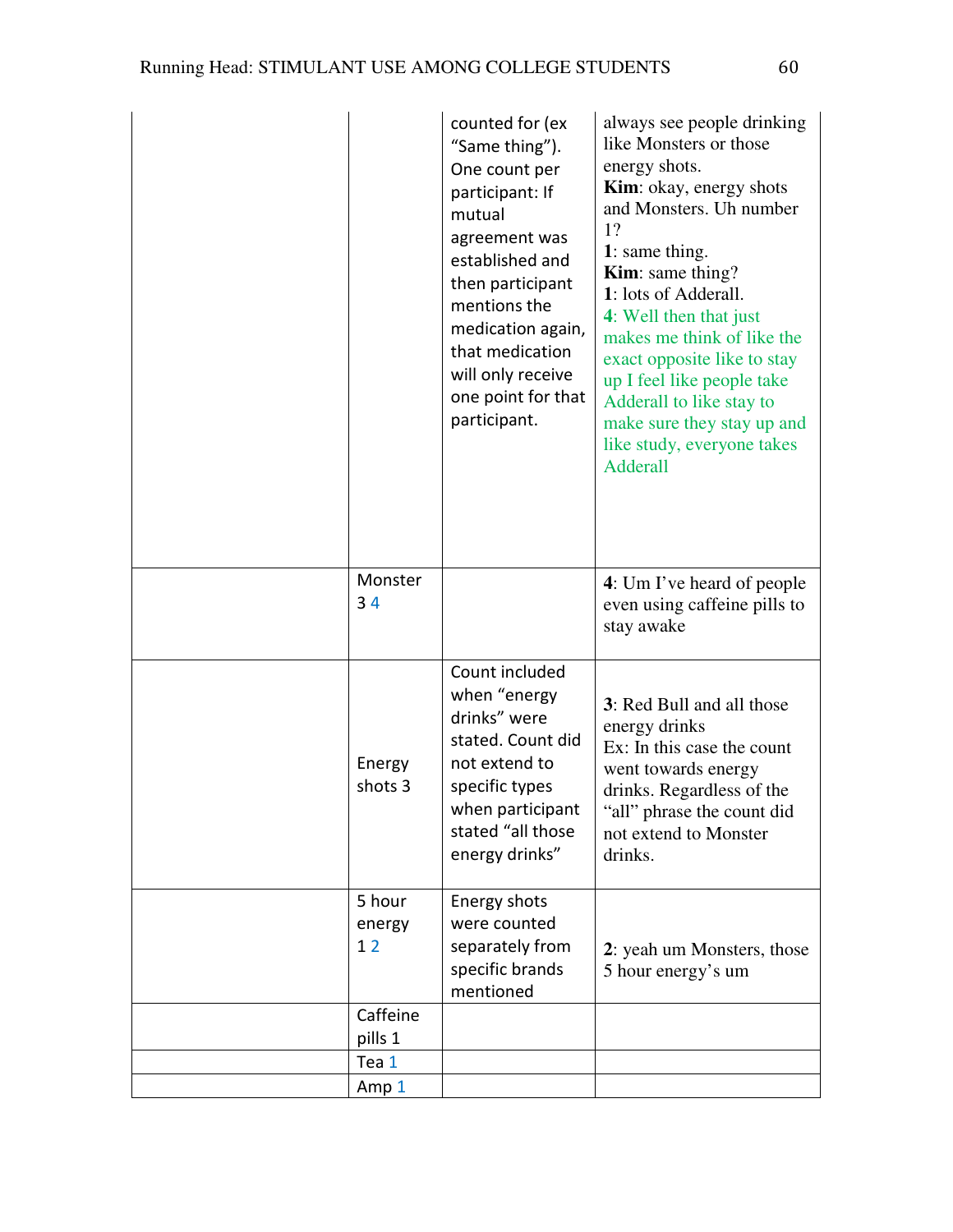|                | Caffeinat                                  |                                                                                                                                               |                                                                                                                                                                                                                    |
|----------------|--------------------------------------------|-----------------------------------------------------------------------------------------------------------------------------------------------|--------------------------------------------------------------------------------------------------------------------------------------------------------------------------------------------------------------------|
|                | ed Soda 1<br>Red Bull 1                    |                                                                                                                                               |                                                                                                                                                                                                                    |
|                | 13                                         |                                                                                                                                               |                                                                                                                                                                                                                    |
|                | Energy<br>drinks 12<br>5                   | Energy drinks<br>were counted<br>separately from<br>specific types.<br>If substances<br>were mixed they<br>were each<br>counted<br>separately | 3: Red Bull and all those<br>energy drinks<br>1: energy drinks, any type<br>of energy drink<br>$3:$ yea<br>1: I see those all over<br>campus<br>1: um people mix like<br>alcohol and energy drinks<br>all the time |
|                | Alcohol 1<br>1                             | Alcohol was put<br>in a separate<br>category even<br>though it was<br>stated to be<br>taken with<br>energy drinks by<br>participant 1         | 1: um people mix like<br>alcohol and energy drinks<br>all the time                                                                                                                                                 |
|                | Coffee 14                                  |                                                                                                                                               | 4: Coffee *laughs*                                                                                                                                                                                                 |
|                | Zanies 1                                   |                                                                                                                                               |                                                                                                                                                                                                                    |
|                | Vitamin<br><b>B12</b><br>suppleme<br>nts 1 |                                                                                                                                               |                                                                                                                                                                                                                    |
|                | Ecstasy 1                                  |                                                                                                                                               |                                                                                                                                                                                                                    |
|                | Cocaine 1                                  |                                                                                                                                               |                                                                                                                                                                                                                    |
|                | Caffeine 2<br>1                            |                                                                                                                                               | 4: To stay awake I know<br>people will do like caffeine<br>and adderall and I know<br>it's not like good for them<br>that's a lot of like<br>2: Just excess caffeine                                               |
| Improve mental | Adderall                                   |                                                                                                                                               | 3: All I can think of is                                                                                                                                                                                           |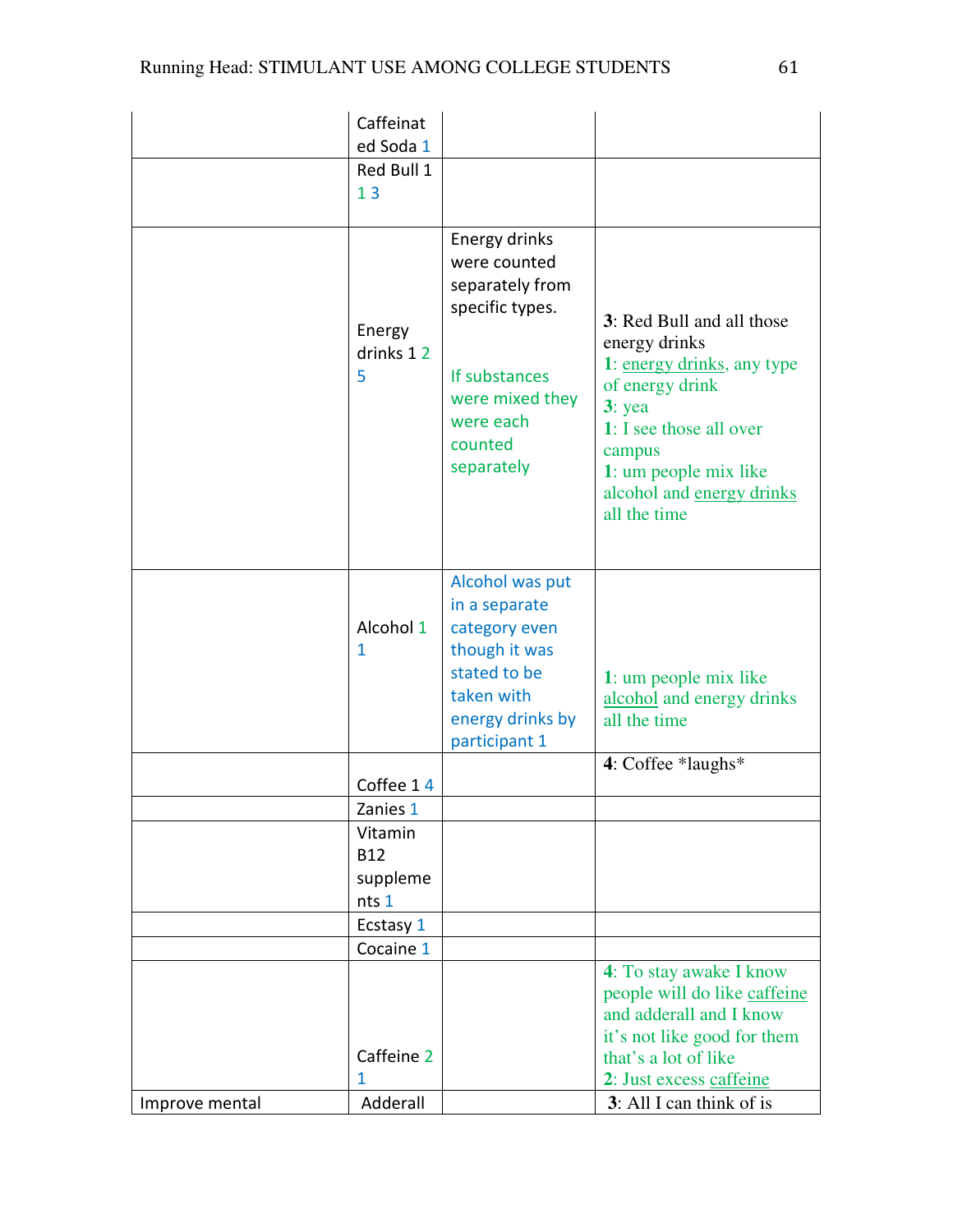| performance? | 216              | Adderall                                                     |
|--------------|------------------|--------------------------------------------------------------|
|              |                  | 2: People say Adderall                                       |
|              | <b>Ritalin 3</b> |                                                              |
|              |                  | <b>P5</b> : um focus formula is                              |
|              |                  | one of them but it's in a                                    |
|              |                  | capsule. Um there's <b>Zipfizz</b><br>um which is one of the |
|              | Zipfizz 1        | drink powders. Yeah.                                         |
|              |                  | <b>P5</b> : um I agree Adderall,                             |
|              |                  | Ritalin. Um There's also                                     |
|              |                  | there's supplements sold at                                  |
|              |                  | vitamin stores called focus<br>formula and um other          |
|              |                  | vitamin B derived pills or                                   |
|              | Vitamin B        | powders for drinks that um                                   |
|              | 1                | help stimulate the brain                                     |
|              |                  | illogically.                                                 |
|              |                  | P5: um I agree Adderall,<br>Ritalin. Um There's also         |
|              | Focus            | there's supplements sold at                                  |
|              | Formula 1        | vitamin stores called focus                                  |
|              |                  | formula and um other                                         |
|              |                  | vitamin B derived pills or<br>powders for drinks that um     |
|              |                  | help stimulate the brain                                     |
|              |                  | illogically.                                                 |
|              |                  | <b>P6</b> : um I feel like I heard of                        |
|              |                  | something called like<br>Ritalin but um I don't              |
|              |                  | know some people I know                                      |
|              |                  | drink lots of water because                                  |
|              |                  | they feel like it clears their                               |
|              | Water 1          | mind.                                                        |
|              | Caffeine 1       | 4: Adderall and then<br>Caffeine sometimes                   |
|              | 1                |                                                              |
|              |                  | 1: well I know that people                                   |
|              | Ginseng 1        | take like Ginseng and they                                   |
|              |                  | do their vitamins too<br>because they think it helps         |
|              |                  | them be healthy                                              |
|              |                  |                                                              |
|              | Anti-            |                                                              |
|              | anxiety          |                                                              |
|              | medicatio        |                                                              |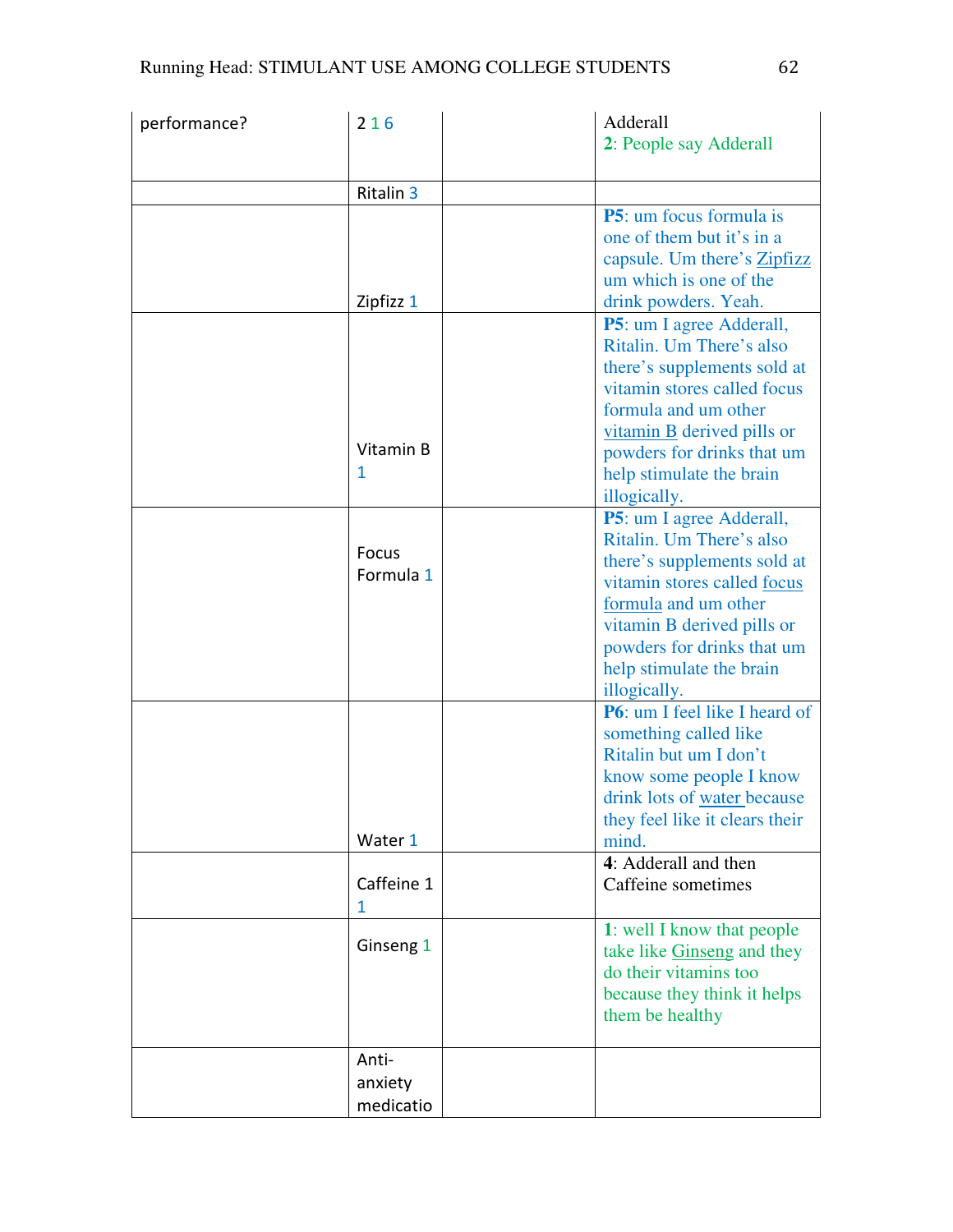|                                | ns <sub>1</sub>                           |                                                                                                                                                   |                                                                                                                                                                                                                                                                                                                                                   |
|--------------------------------|-------------------------------------------|---------------------------------------------------------------------------------------------------------------------------------------------------|---------------------------------------------------------------------------------------------------------------------------------------------------------------------------------------------------------------------------------------------------------------------------------------------------------------------------------------------------|
|                                | Symbalta<br>1                             |                                                                                                                                                   |                                                                                                                                                                                                                                                                                                                                                   |
|                                | Lexapro 1                                 |                                                                                                                                                   |                                                                                                                                                                                                                                                                                                                                                   |
|                                | Multivita<br>min 1                        |                                                                                                                                                   | 1: well I know that people<br>take like Ginseng and they<br>do their vitamins too<br>because they think it helps<br>them be healthy                                                                                                                                                                                                               |
|                                | ADD<br>medicatio<br>ns <sub>1</sub>       | Count only<br>included when<br>participant did<br>not know specific<br>type of ADD<br>medication.<br>Adderall count<br>was counted<br>separately. | 5: yea ya know the usual<br>ADD medications that<br>people take                                                                                                                                                                                                                                                                                   |
|                                | Phuldan<br>(Possibly<br>Focalin??<br>?) 1 | Participant did<br>not know the<br>exact name of<br>the medication<br>but knew it was<br>similar to<br>Adderall.                                  |                                                                                                                                                                                                                                                                                                                                                   |
| improve sexual<br>performance? | Viagra 1<br>11                            | Viagra was<br>counted for<br>regardless of<br>other participant<br>disagreement.                                                                  | 3: Viagra *laughs*<br>Kim: okay, Viagra<br>4: Um, I don't really hear<br>of that many people like<br>using drugs like Viagra our<br>age<br>4: I definitely said the<br>Viagra like I know like<br>even not like there's an<br>issue but just like to like<br>see how like or like they<br>like it's like this new thing<br>I guess just to try it |
|                                | Alcohol 2<br>13                           |                                                                                                                                                   | 1: Some people say like<br>alcohol like I've known<br>people that say like "Oh I'll<br>drink so I can have sex                                                                                                                                                                                                                                    |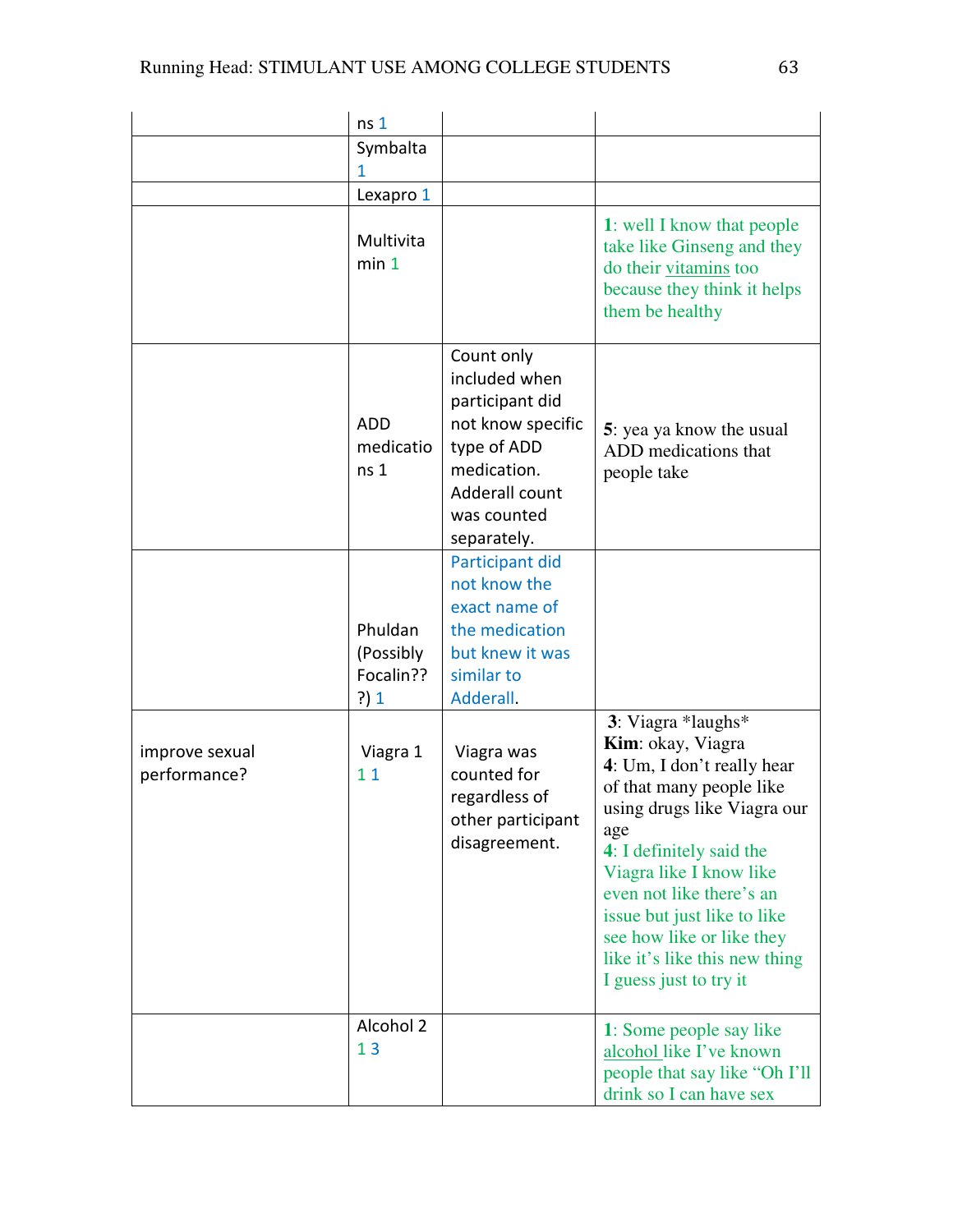|                                       |                                         |                                                                                                                | later"                                                                                                                                                                                                                                                                                                                                                                                                                                                              |
|---------------------------------------|-----------------------------------------|----------------------------------------------------------------------------------------------------------------|---------------------------------------------------------------------------------------------------------------------------------------------------------------------------------------------------------------------------------------------------------------------------------------------------------------------------------------------------------------------------------------------------------------------------------------------------------------------|
|                                       |                                         |                                                                                                                |                                                                                                                                                                                                                                                                                                                                                                                                                                                                     |
|                                       | Ecstasy 4                               |                                                                                                                |                                                                                                                                                                                                                                                                                                                                                                                                                                                                     |
|                                       | Molly 1                                 |                                                                                                                |                                                                                                                                                                                                                                                                                                                                                                                                                                                                     |
|                                       | Valvetro/                               | Spelling unknown                                                                                               |                                                                                                                                                                                                                                                                                                                                                                                                                                                                     |
|                                       | $a$ ?? 1<br><b>KY Fire</b><br>and Ice 2 | <b>Mutual</b><br>agreement<br>present                                                                          | <b>P5</b> : um I don't know if you<br>will consider um the<br>product. I don't know what<br>it's called but its like the<br>commercial its icy and the<br>n its hot it's a KY product.<br>I don't know what it is but<br><b>P6</b> : Fire and ice<br><b>P5</b> : fire and ice! That's it!                                                                                                                                                                           |
|                                       | Marijuan<br>a <sub>31</sub>             | Marijuana was<br>counted for for<br>each mutual<br>agreement (ex<br>"yeah") after<br>medication was<br>stated. | 3: I've heard of like using<br>marijuana<br>$4:$ yea<br>$1:$ yea                                                                                                                                                                                                                                                                                                                                                                                                    |
| Alleviate colds or sinus<br>problems? | Mucinex<br>11                           |                                                                                                                | 2: um, mucinex, um people<br>still use Airborne whether I<br>don't know if that's effects<br>or notthe little tablets<br>that you put into your drink                                                                                                                                                                                                                                                                                                               |
|                                       | Advil 1                                 |                                                                                                                |                                                                                                                                                                                                                                                                                                                                                                                                                                                                     |
|                                       | Antibiotic<br>s <sub>2</sub>            |                                                                                                                | 2: and I also know um uh<br>the use of a Z-pak I think<br>that Azithromycin's the<br>name for it, but uh like<br>people that like have been<br>prescribed a Z-pak for<br>travels or something will<br>just leave it at in their dorm<br>so that when they think<br>they get a strep throat<br>they'll just take it<br>regardless and just not go<br>to the infirmary and just<br>kinda treat themselves and<br>see where it goes.<br>4: um not for this is like for |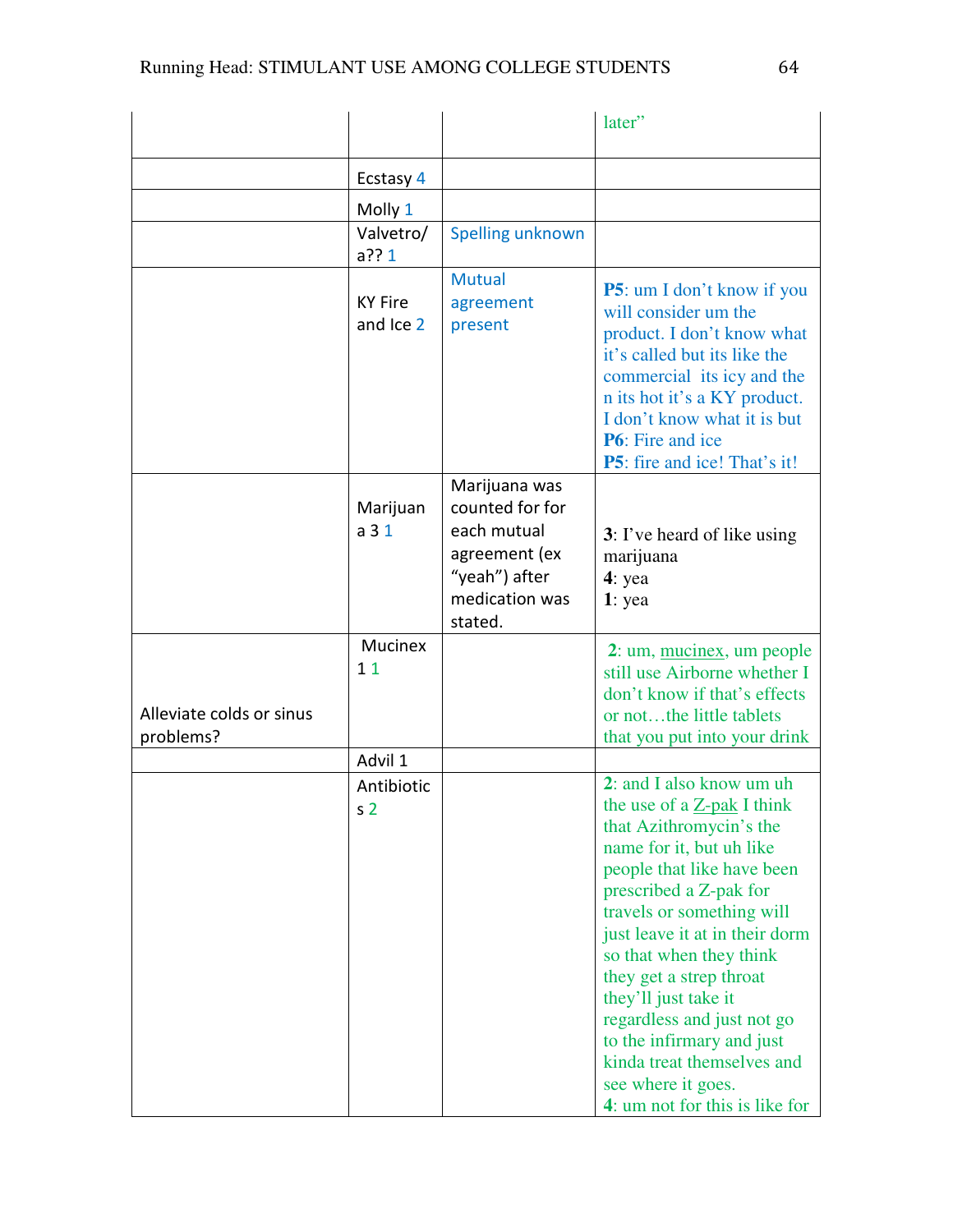|                                |                                                                                                                                                           | the treatment in which I<br>completely forgot about but<br>um people always take like<br>antibiotics like they'll have<br>antibiotics and take it and<br>like even if it's like a cold<br>and you know it's a virus<br>and it's not gonna help you                                       |
|--------------------------------|-----------------------------------------------------------------------------------------------------------------------------------------------------------|------------------------------------------------------------------------------------------------------------------------------------------------------------------------------------------------------------------------------------------------------------------------------------------|
| Airborne<br>1                  |                                                                                                                                                           | 2: um, mucinex, um people<br>still use Airborne whether I<br>don't know if that's effects<br>or notthe little tablets<br>that you put into your drink                                                                                                                                    |
| Claritin 1                     |                                                                                                                                                           | 1: and I know what you<br>said about people like<br>mixing it they'll mix like<br>the Tylenol cold with like<br>the Benadryl with like<br>Claritin and with like<br>Nyquil and Sudafed and all<br>at the same time like                                                                  |
| Advil cold<br>and sinus<br>1   | Advil count was<br>separate from<br>specific types of<br>Advil.                                                                                           | 3: uh Mucinex and like<br>Advil, Advil cold and<br>sinus, um Motrin, um yea                                                                                                                                                                                                              |
| Tylenol<br>cold and<br>sinus 1 |                                                                                                                                                           | 1: and I know what you<br>said about people like<br>mixing it they'll mix like<br>the Tylenol cold with like<br>the Benadryl with like<br>Claritin and with like<br>Nyquil and Sudafed and all<br>at the same time like                                                                  |
| Motrin 1                       |                                                                                                                                                           |                                                                                                                                                                                                                                                                                          |
| Dayquil 2<br>2                 | Count was not<br>included to<br>previous<br>medications<br>when there was<br>no key words to<br>mutual<br>agreement (ex<br>"yeah," "agree").<br>Count was | 3: uh Mucinex and like<br>Advil, Advil cold and<br>sinus, um Motrin, um yea<br><b>Kim</b> : okay<br>4: um that covers a lot of<br>them I guess uh, Dayquil<br>Ex: In this case there was<br>no mutual agreement.<br>$\overline{4}$ : um that covers a lot of<br>them I guess uh, Dayquil |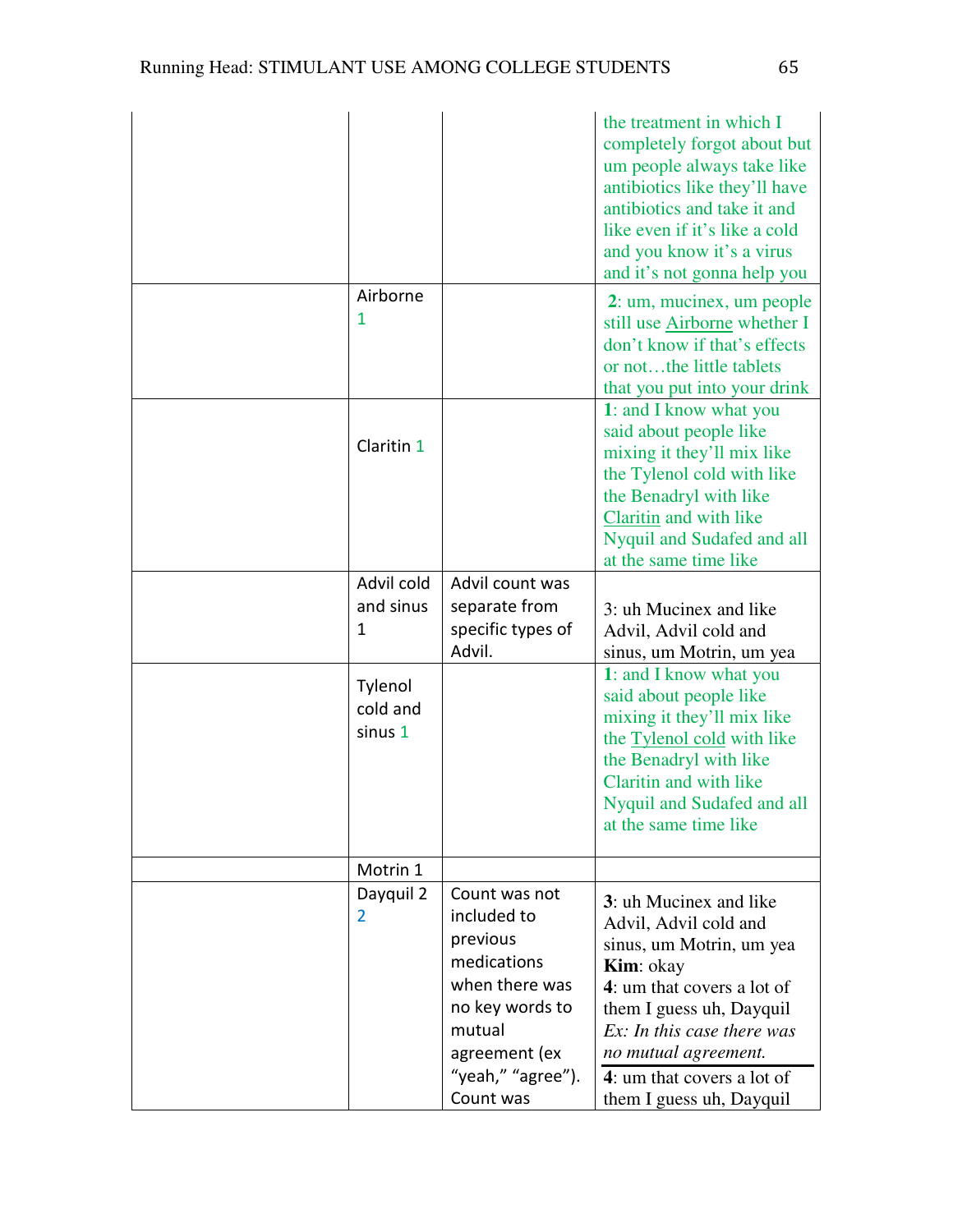|                                         | included when<br>mutual<br>agreement<br>phrases were<br>said. | <b>Kim:</b> Dayquil<br>5: yea Sudafed, Nyquil<br>Ex: mutual agreement<br>phrase ("yea") was used.<br>In this case, count was<br><i>included to previous</i><br>medication that was<br>"agreed to" (Dayquil)                                                                                                                                                                                                                                                                                                        |
|-----------------------------------------|---------------------------------------------------------------|--------------------------------------------------------------------------------------------------------------------------------------------------------------------------------------------------------------------------------------------------------------------------------------------------------------------------------------------------------------------------------------------------------------------------------------------------------------------------------------------------------------------|
| Nyquil 14<br>4                          |                                                               | 3: Sure, actually, I have a<br>cold, yea I mean what is<br>there Nyquil I mean I<br>think a lot of people take<br>cold medicine<br>~participant 4 mentioned<br>Nyquil later as well<br>$\sim$ participant 1 mentioned<br>Nyquil as well<br>2: um I know a few people<br>that over uh misuse um<br>Nyquil like they'd rather<br>their treatment is to take it<br>to like knock themselves<br>out for 24 hours and they<br>think like when they wake<br>up and they're fine that it's<br>gone and they're fine so uh |
| Chorosep<br>tic spray<br>$\overline{2}$ | <b>Mutual</b><br>agreement is<br>present                      | <b>P7</b> : um to like to try to like<br>prevent it I know like<br>people that use like<br>airborne a lot. Um and like<br>try to load up a lot like on<br>their vitamin C like their<br>have like 5 oranges and<br>like 3 glasses of orange<br>juice and like um like and<br>once they like have it like<br>Nyquil to fall asleep when<br>they are sick. Um yeah and                                                                                                                                               |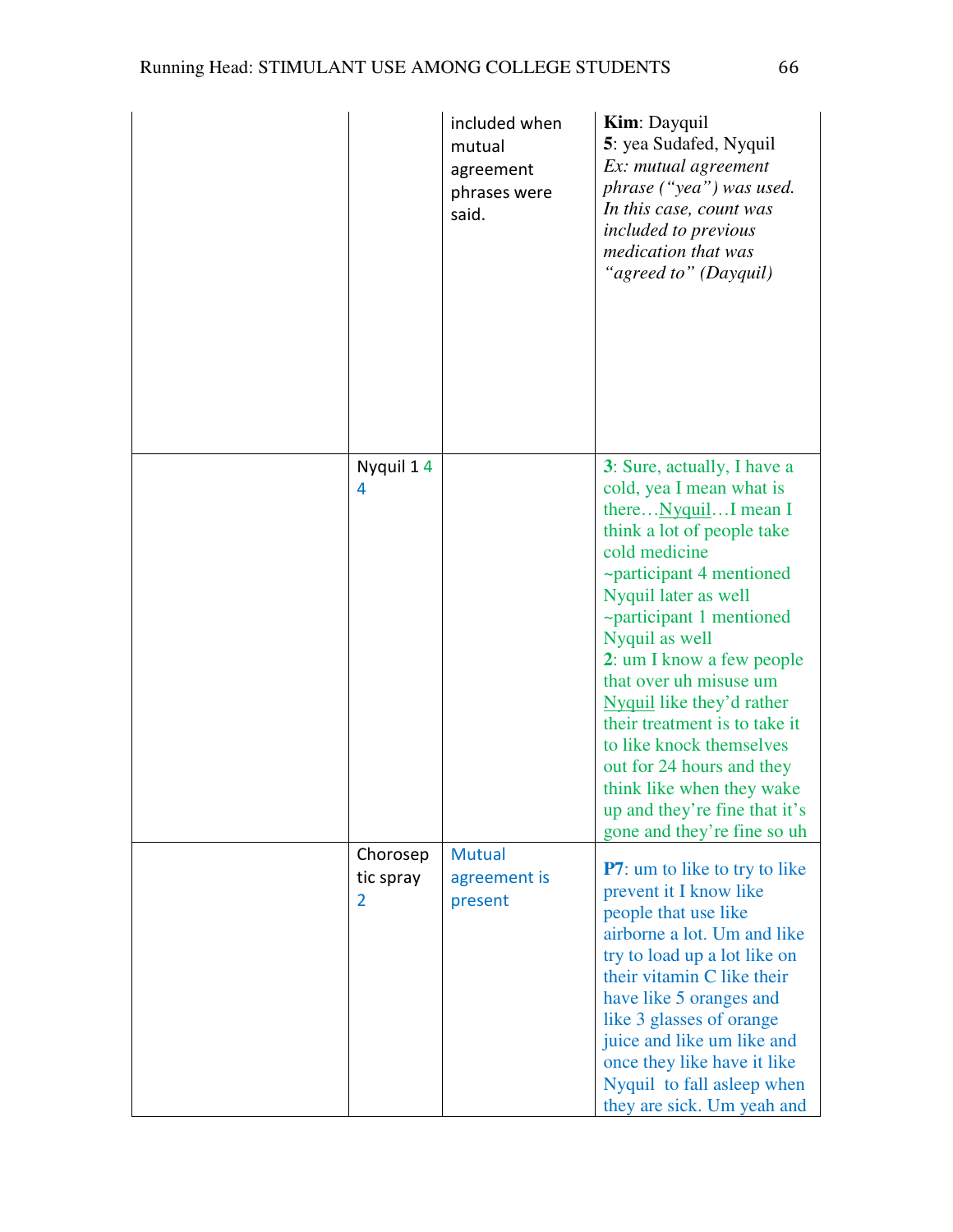|                            |                                                              | cough drops and stuff like<br>that. Um Like those sprays<br>for like the back of their<br>throat. I don't know what<br>they are called. $(33:15)$<br><b>P6</b> : Chloraseptin? Is that it?<br>For the sore throat?<br>P7: yeah yeah yeah<br><b>P2</b> : I would definitely say |
|----------------------------|--------------------------------------------------------------|--------------------------------------------------------------------------------------------------------------------------------------------------------------------------------------------------------------------------------------------------------------------------------|
| Aspirin 1                  |                                                              | Nyquil. And some people<br>might take aspirin but just<br>for like the headache<br>effects.                                                                                                                                                                                    |
| Vitamin D<br>1             |                                                              |                                                                                                                                                                                                                                                                                |
| Sudafed 1<br>2             |                                                              | 3: and I also thought of<br>Sudafed I kinda forgot<br>about that one<br>~Participant 1 mentioned<br>Sudafed later as well                                                                                                                                                      |
| "smoke"<br>1               |                                                              | 2: um actually I've even<br>heard of some people who<br>smoke just to<br>Kim: smoke?<br>2: it actually clears out<br>your system                                                                                                                                               |
| Vicks 2                    | Mutual<br>agreement was<br>reached and was<br>accounted for. | 3: Vicks<br>4: oh I was just gonna say<br>that<br>Ex: Participant 4 was<br>going to say the same<br>brand name so this was<br>counted for.                                                                                                                                     |
| Benadryl<br>3 <sub>3</sub> |                                                              | 3: whatever, Benadryl, or I<br>don't know different names<br>of it<br>~Participant 4 mentions<br>Benadryl later as well<br>~Participant 1 mentioned<br>Benadryl as well                                                                                                        |
| Zinc 1                     |                                                              |                                                                                                                                                                                                                                                                                |
| Vitamin C                  | Emergen-C and                                                | 2: Vitamin C                                                                                                                                                                                                                                                                   |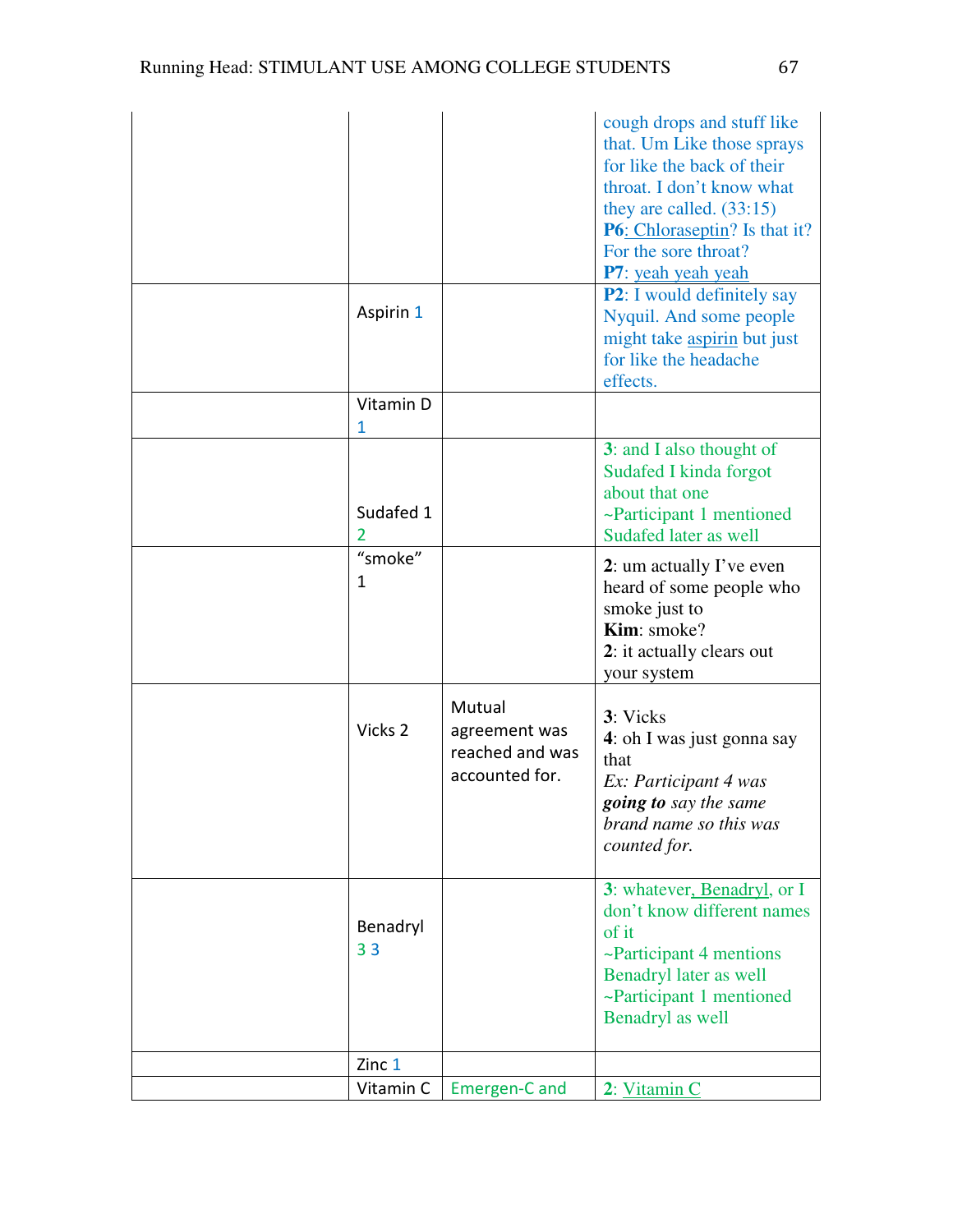|                                           | 31                                 | plain vitamin C<br>were included in<br>this count                                                                      | 3: I was just gonna say the<br>packets of vitamin C<br>1: Emergen-C drink things<br>3:yea                                                                                                                                                                                                                             |
|-------------------------------------------|------------------------------------|------------------------------------------------------------------------------------------------------------------------|-----------------------------------------------------------------------------------------------------------------------------------------------------------------------------------------------------------------------------------------------------------------------------------------------------------------------|
| Prevent sickness or<br>"catching a cold?" | Airborne<br>111                    |                                                                                                                        | 3: airborne<br>2: Um the same airborne I<br>think people take to like on<br>the first sign of anything                                                                                                                                                                                                                |
|                                           | Vitamin C<br>suppleme<br>nts 4 1 3 | Vitamin C<br>supplements<br>included pills,<br>gummies, sugar<br>packets and food<br>sources (ex.<br>Oranges, juices). | 1: vitamin C pills<br>Kim: Vitamin C?<br>4: yeah those little chewy<br>gummy things<br>1: sugar packets you put in<br>the water with vitamin C<br>5: A lot of people like to<br>eat things that have vitamin<br>C in them like oranges, I<br>think carrots, or just like<br>drink juices that have it<br>1: vitamin C |
|                                           | Vitamin<br>water 1                 |                                                                                                                        | 4: maybe even like vitamin<br>waters and stuff people just<br>drink those                                                                                                                                                                                                                                             |
|                                           | Cold Ease<br>1                     |                                                                                                                        |                                                                                                                                                                                                                                                                                                                       |
|                                           | Gargling<br>with salt<br>water 1   |                                                                                                                        |                                                                                                                                                                                                                                                                                                                       |
|                                           | <b>Sinus</b><br>rinse 2            | <b>Includes Neomed</b><br>or Neti Pot                                                                                  |                                                                                                                                                                                                                                                                                                                       |
|                                           | Aspirin 1                          |                                                                                                                        | <b>P2</b> : I know a lot of people<br>take vitamins and. Well I<br>mean some of them just<br>might even take forms of.<br>Well, like aspirin just to<br>prevent getting sick like oh<br>ill just take one and fall<br>asleep. Hopefully I get<br>better.                                                              |
|                                           | Multivita                          | Mutual                                                                                                                 | 4: Just multivitamins                                                                                                                                                                                                                                                                                                 |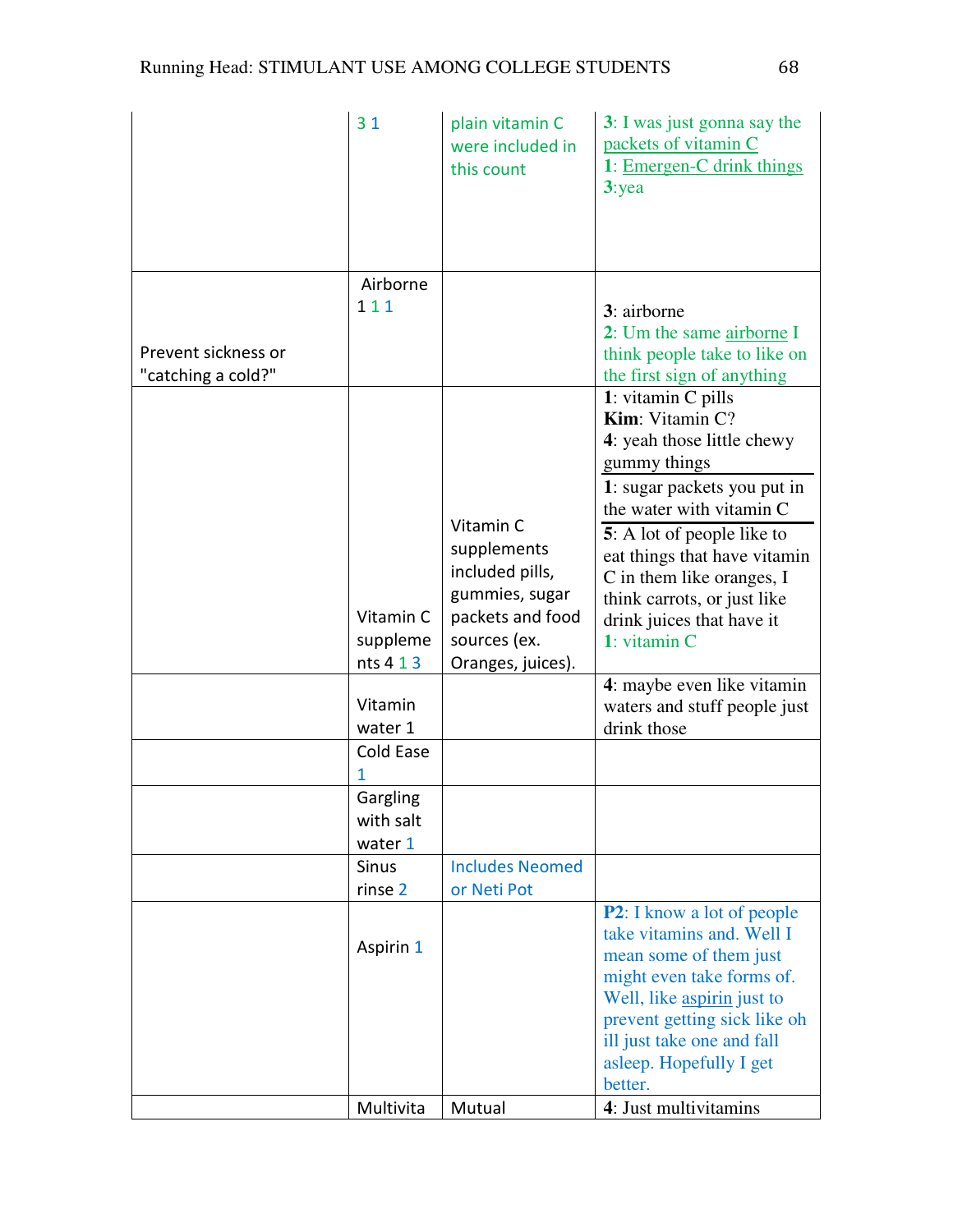|                            | mins <sub>21</sub><br>4 | agreement was<br>reached so was<br>accounted for.<br><b>Gummy vitamins</b><br>is included in this<br>count<br>(mentioned once) | <b>Kim:</b> multivitamins<br>$3:$ yea<br>$Ex:$ in this case,<br>multivitamins were counted<br>twice due to a participant 3<br>agreement ("yea")<br>3: um which I don't think<br>has any impact, usually,<br>you should be taking it all<br>the time but um I really<br>don't I mean maybe people<br>take a multivitamin to<br>prevent a cold but in<br>general I don't think people<br>take that much stuff |
|----------------------------|-------------------------|--------------------------------------------------------------------------------------------------------------------------------|-------------------------------------------------------------------------------------------------------------------------------------------------------------------------------------------------------------------------------------------------------------------------------------------------------------------------------------------------------------------------------------------------------------|
| Prevent or treat allergies | Claritin 1              |                                                                                                                                |                                                                                                                                                                                                                                                                                                                                                                                                             |
| or asthma?                 | 12                      |                                                                                                                                |                                                                                                                                                                                                                                                                                                                                                                                                             |
|                            | Benadryl                |                                                                                                                                |                                                                                                                                                                                                                                                                                                                                                                                                             |
|                            | 113                     |                                                                                                                                |                                                                                                                                                                                                                                                                                                                                                                                                             |
|                            | Advair 1                |                                                                                                                                |                                                                                                                                                                                                                                                                                                                                                                                                             |
|                            | Zyrtec 1                |                                                                                                                                |                                                                                                                                                                                                                                                                                                                                                                                                             |
|                            | Sudafed 1               |                                                                                                                                |                                                                                                                                                                                                                                                                                                                                                                                                             |
|                            | Clarinex 1              |                                                                                                                                |                                                                                                                                                                                                                                                                                                                                                                                                             |
|                            | Rhinicort               |                                                                                                                                |                                                                                                                                                                                                                                                                                                                                                                                                             |
|                            | 1                       |                                                                                                                                |                                                                                                                                                                                                                                                                                                                                                                                                             |
|                            | Tylenol 1               |                                                                                                                                |                                                                                                                                                                                                                                                                                                                                                                                                             |
|                            | 1                       |                                                                                                                                |                                                                                                                                                                                                                                                                                                                                                                                                             |
|                            | Singulair               |                                                                                                                                |                                                                                                                                                                                                                                                                                                                                                                                                             |
|                            | 1                       |                                                                                                                                |                                                                                                                                                                                                                                                                                                                                                                                                             |
|                            | Nasonex                 |                                                                                                                                |                                                                                                                                                                                                                                                                                                                                                                                                             |
|                            | 1                       |                                                                                                                                |                                                                                                                                                                                                                                                                                                                                                                                                             |
|                            | Albuterol               |                                                                                                                                |                                                                                                                                                                                                                                                                                                                                                                                                             |
|                            | 1                       | <b>Unknown</b>                                                                                                                 |                                                                                                                                                                                                                                                                                                                                                                                                             |
|                            |                         | pronunciation                                                                                                                  |                                                                                                                                                                                                                                                                                                                                                                                                             |
|                            | Cloritromi              | and unknown                                                                                                                    |                                                                                                                                                                                                                                                                                                                                                                                                             |
|                            | ton 1                   | spelling                                                                                                                       |                                                                                                                                                                                                                                                                                                                                                                                                             |
| Treat stomach issues or    | Gas- $X$ 3 1            | Mutual                                                                                                                         | 5: like gas-X or beano                                                                                                                                                                                                                                                                                                                                                                                      |
| for indigestion or gas?    | 5                       | agreement was<br>reached for gas-x,<br>beano, and                                                                              | <b>Kim</b> : okay<br>5: and then I don't know, if<br>they're like constipated                                                                                                                                                                                                                                                                                                                               |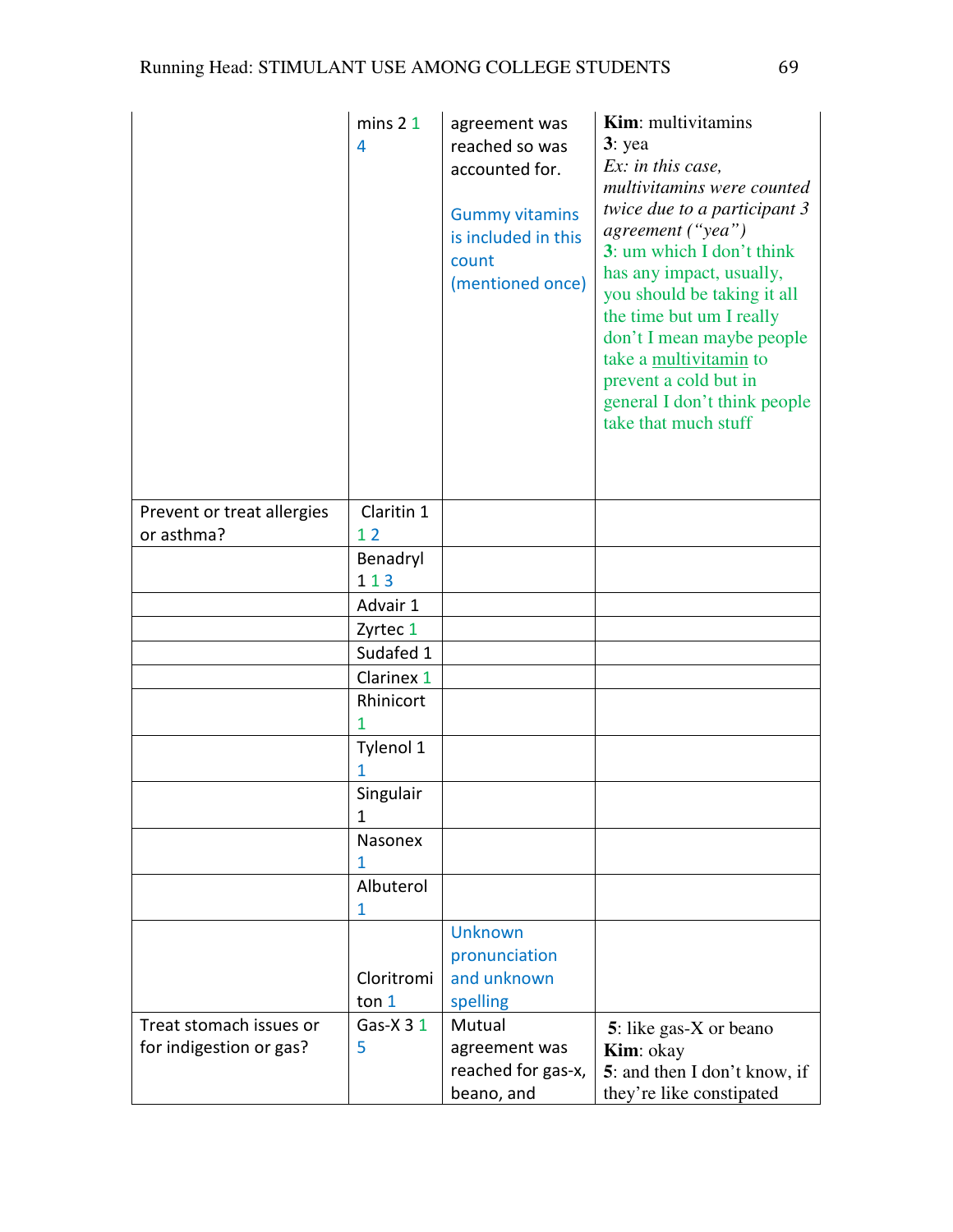|                                      | laxatives.                                                                                                                                                                                                     | they can take laxatives<br>Kim: okay<br>1: same thing<br><b>Kim</b> : same thing?<br>2: same, plus like uh<br>Mylanta<br>Ex: In this case, participant<br>1 and 2 agreed to<br>participant 5's statements.<br>Each agreement received<br>one count per participant. |
|--------------------------------------|----------------------------------------------------------------------------------------------------------------------------------------------------------------------------------------------------------------|---------------------------------------------------------------------------------------------------------------------------------------------------------------------------------------------------------------------------------------------------------------------|
| Antibiotic                           |                                                                                                                                                                                                                |                                                                                                                                                                                                                                                                     |
| s <sub>1</sub>                       |                                                                                                                                                                                                                |                                                                                                                                                                                                                                                                     |
| Beano 33<br>Laxatives                |                                                                                                                                                                                                                |                                                                                                                                                                                                                                                                     |
| 312                                  |                                                                                                                                                                                                                |                                                                                                                                                                                                                                                                     |
| Mylanta 2                            |                                                                                                                                                                                                                |                                                                                                                                                                                                                                                                     |
| Flaxseed<br>Oil 1                    | <b>Note: Because</b><br>participant 3 said<br>"basically what<br>everyone else has<br>said," an extra<br>count was added<br>to every<br>comment that<br>was said before<br>participant 3 for<br>this question. | <b>P3</b> : um Basically what<br>everyone else has said but I<br>also know some people that<br>take um flax seed oil um to<br>prevent any types of<br>infection.                                                                                                    |
| Tylenol 2                            |                                                                                                                                                                                                                |                                                                                                                                                                                                                                                                     |
| Enema <sub>2</sub>                   |                                                                                                                                                                                                                | <b>P1</b> : uh after kids have like I                                                                                                                                                                                                                               |
| Smoking<br>cigarettes<br>2           |                                                                                                                                                                                                                | mean stomach pain and<br>stuff like that some kids<br>can smoke to get rid of it.<br>Some or um like smoke<br>marijuana to get rid of it.<br><b>P1</b> : uh after kids have like I<br>mean stomach pain and                                                         |
| Marijuan<br>a <sub>2</sub><br>Pepto- |                                                                                                                                                                                                                | stuff like that some kids<br>can smoke to get rid of it.<br>Some or um like smoke<br>marijuana to get rid of it.                                                                                                                                                    |
| bismol 1                             |                                                                                                                                                                                                                |                                                                                                                                                                                                                                                                     |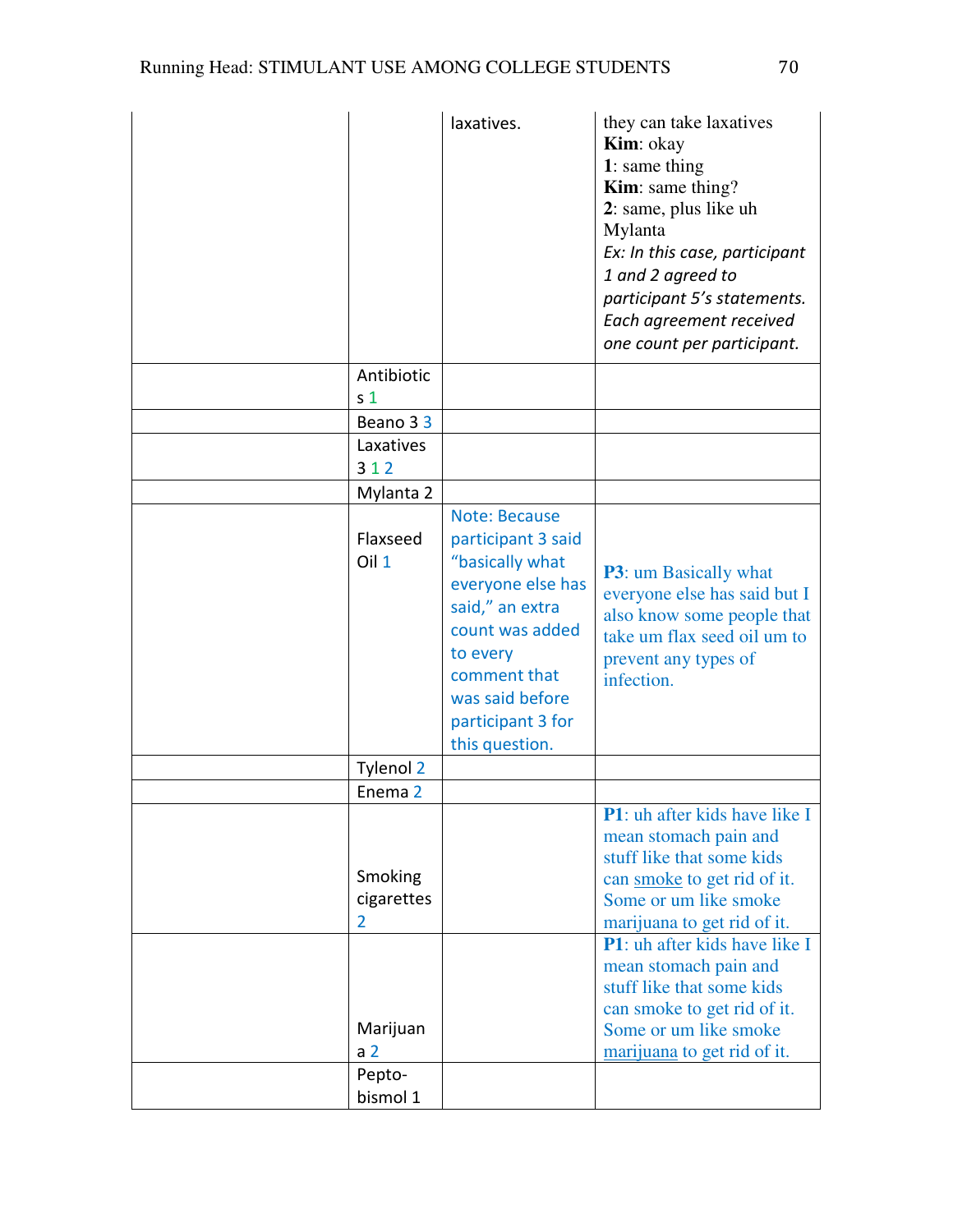|                    | 22                         |                                                                                                                                                                       |                                                                                                                                                                                                                                                                                                                                                                                                                                                                |
|--------------------|----------------------------|-----------------------------------------------------------------------------------------------------------------------------------------------------------------------|----------------------------------------------------------------------------------------------------------------------------------------------------------------------------------------------------------------------------------------------------------------------------------------------------------------------------------------------------------------------------------------------------------------------------------------------------------------|
|                    | Tums 12                    |                                                                                                                                                                       |                                                                                                                                                                                                                                                                                                                                                                                                                                                                |
|                    | 3                          |                                                                                                                                                                       |                                                                                                                                                                                                                                                                                                                                                                                                                                                                |
|                    | Antacids                   |                                                                                                                                                                       |                                                                                                                                                                                                                                                                                                                                                                                                                                                                |
|                    | 3                          |                                                                                                                                                                       |                                                                                                                                                                                                                                                                                                                                                                                                                                                                |
|                    | Mineral                    |                                                                                                                                                                       |                                                                                                                                                                                                                                                                                                                                                                                                                                                                |
|                    | oil 1                      |                                                                                                                                                                       |                                                                                                                                                                                                                                                                                                                                                                                                                                                                |
|                    | Fish Oil 1                 |                                                                                                                                                                       |                                                                                                                                                                                                                                                                                                                                                                                                                                                                |
|                    | Fiber 2                    |                                                                                                                                                                       |                                                                                                                                                                                                                                                                                                                                                                                                                                                                |
| Relieve anxiety or | Marijuan                   |                                                                                                                                                                       |                                                                                                                                                                                                                                                                                                                                                                                                                                                                |
| despression?       | a 1 1 3                    |                                                                                                                                                                       |                                                                                                                                                                                                                                                                                                                                                                                                                                                                |
|                    | alcohol 2<br>14            | Regardless of<br>type alcohol<br>consumption<br>(binge, # of<br>drinks) it was<br>counted only<br>once.<br>Mutual<br>agreement was<br>reached.                        | 4: And um drinking too<br>Kim: drinking, okay. Um,<br>like what specific drinks<br>would you say?<br>4: um well there's like a lot<br>of supposedly binge<br>drinking because most<br>college students that I've<br>heard have more than the 4<br>drinks or whatever a night<br>um a lot of hard alcohol<br>and um mixed drinks and<br>stuff like that<br>5: same thing as what<br>everyone else said<br>Ex: Mutual agreement to<br>previous alcohol statement |
|                    | Anti-<br>depresse<br>nts 4 | I counted the<br>term "anti-<br>depressent" in<br>this count. It was<br>used if the<br>participant did<br>not know the<br>specific name of<br>an anti-<br>depressent. |                                                                                                                                                                                                                                                                                                                                                                                                                                                                |
|                    | Cocaine 1                  |                                                                                                                                                                       |                                                                                                                                                                                                                                                                                                                                                                                                                                                                |
|                    | Koland                     |                                                                                                                                                                       |                                                                                                                                                                                                                                                                                                                                                                                                                                                                |
|                    | Tea 1                      |                                                                                                                                                                       |                                                                                                                                                                                                                                                                                                                                                                                                                                                                |
|                    | Klonapin                   |                                                                                                                                                                       |                                                                                                                                                                                                                                                                                                                                                                                                                                                                |
|                    | 1                          |                                                                                                                                                                       |                                                                                                                                                                                                                                                                                                                                                                                                                                                                |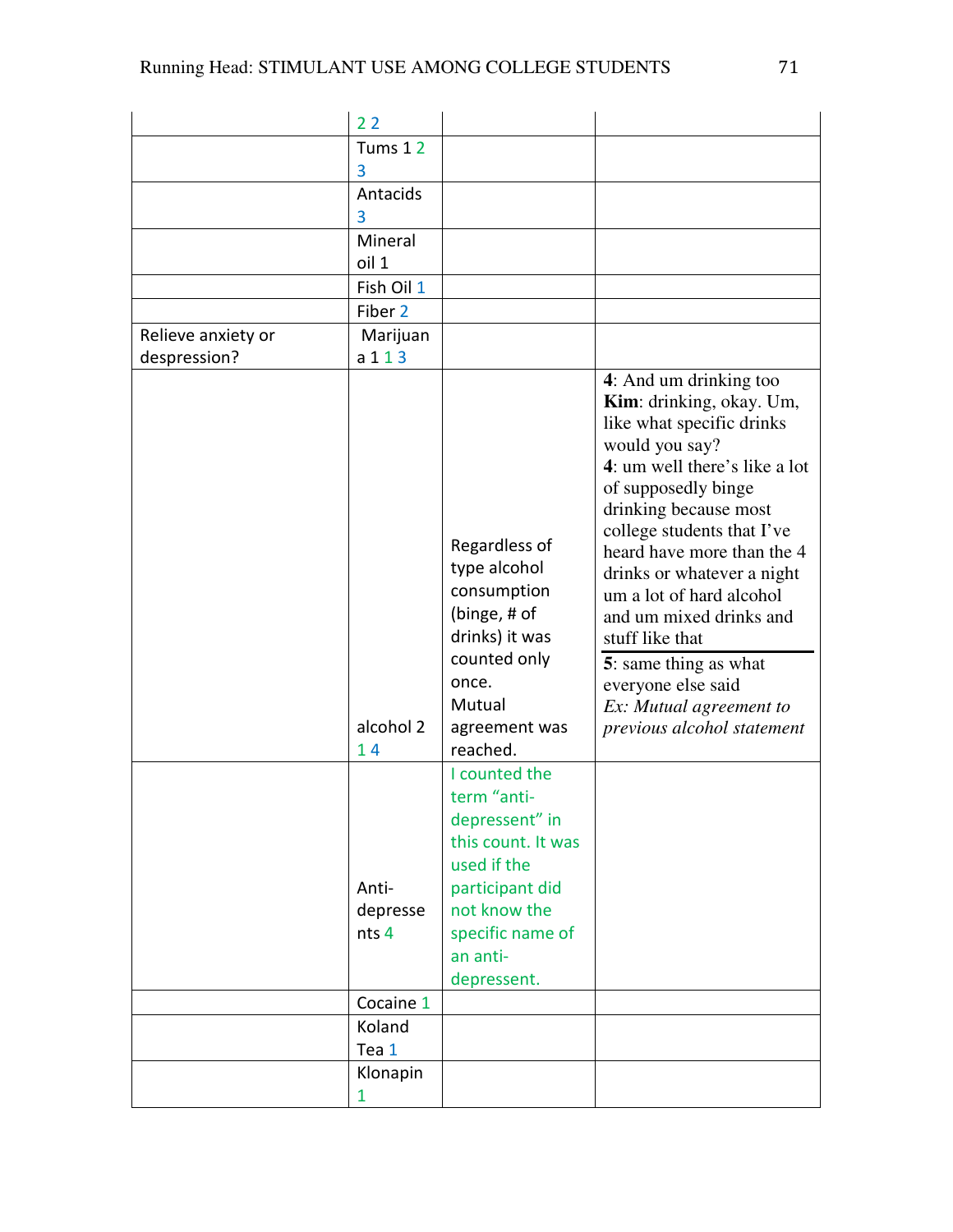|                   | Ativan <sub>3</sub> |                                                                                                                                 |
|-------------------|---------------------|---------------------------------------------------------------------------------------------------------------------------------|
|                   | Lexapro             |                                                                                                                                 |
|                   | 13                  |                                                                                                                                 |
|                   | Xanax 2             |                                                                                                                                 |
|                   | Cymbalta            |                                                                                                                                 |
|                   | $\mathbf{1}$        |                                                                                                                                 |
|                   | Prozac 1            |                                                                                                                                 |
|                   | 3                   |                                                                                                                                 |
|                   | Zoloft 11           |                                                                                                                                 |
| Reduce pain or a  | Advil 12            |                                                                                                                                 |
| headache?         | 3                   |                                                                                                                                 |
|                   | Icy Hot 2           |                                                                                                                                 |
|                   | Heating             |                                                                                                                                 |
|                   | pads 2              |                                                                                                                                 |
|                   | Ibuprofen           |                                                                                                                                 |
|                   | 12                  |                                                                                                                                 |
|                   | Bengay 1            |                                                                                                                                 |
|                   | Codeine 1           |                                                                                                                                 |
|                   | Menthol             |                                                                                                                                 |
|                   | 1                   |                                                                                                                                 |
|                   | <b>Tiger</b>        |                                                                                                                                 |
|                   | Disease 1           |                                                                                                                                 |
|                   | Vicodin 2           | 4: um I know like a lot of<br>people who will like use<br>the Vicodin like they buy it<br>from people who like<br>didn't use it |
|                   | Immitrex<br>1       |                                                                                                                                 |
|                   | Tylenol 1<br>23     |                                                                                                                                 |
|                   | Motrin 1            |                                                                                                                                 |
|                   | 11                  |                                                                                                                                 |
|                   | Excedrin            |                                                                                                                                 |
|                   | 13                  |                                                                                                                                 |
|                   | Calcium 1           |                                                                                                                                 |
|                   | Percocet            |                                                                                                                                 |
|                   | 1                   |                                                                                                                                 |
|                   | Marijuan            |                                                                                                                                 |
|                   | a <sub>1</sub> 1    |                                                                                                                                 |
|                   | Aspirin 2           |                                                                                                                                 |
| Relieve dry eyes? | Visine 12           | 4: I've heard of Visine a                                                                                                       |
|                   | 3                   | lot like not even just dry                                                                                                      |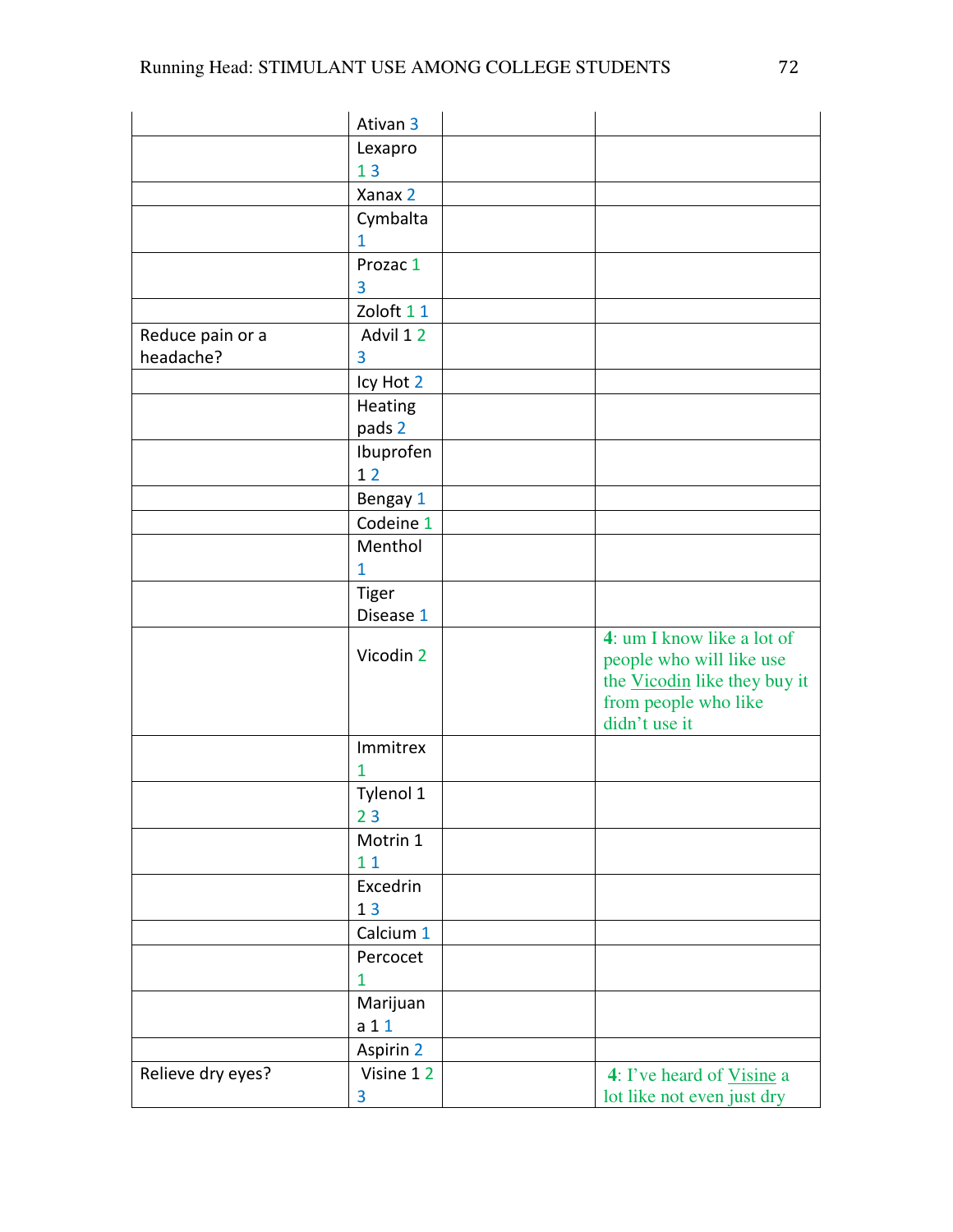|                                                                                                                                                                     |                      |                                                                                                                              | eyes but like um this<br>sounds like stupid but uh<br>for people who have<br>contacts and don't wanna<br>pay for it they'll like use<br>the visine to keep their<br>contacts like active for like<br>6 months like longer than<br>they're supposed to be<br>used.                                                                                                                                                                                                |
|---------------------------------------------------------------------------------------------------------------------------------------------------------------------|----------------------|------------------------------------------------------------------------------------------------------------------------------|------------------------------------------------------------------------------------------------------------------------------------------------------------------------------------------------------------------------------------------------------------------------------------------------------------------------------------------------------------------------------------------------------------------------------------------------------------------|
|                                                                                                                                                                     | Humidific<br>ation 1 |                                                                                                                              |                                                                                                                                                                                                                                                                                                                                                                                                                                                                  |
|                                                                                                                                                                     | Contact              |                                                                                                                              |                                                                                                                                                                                                                                                                                                                                                                                                                                                                  |
|                                                                                                                                                                     | solution 1           |                                                                                                                              |                                                                                                                                                                                                                                                                                                                                                                                                                                                                  |
|                                                                                                                                                                     | Eye Drops<br>2       | Participant did<br>not know the<br>names of any<br>particular eye<br>drops so it was<br>counted in this<br>general category. |                                                                                                                                                                                                                                                                                                                                                                                                                                                                  |
|                                                                                                                                                                     | Systane 1            |                                                                                                                              |                                                                                                                                                                                                                                                                                                                                                                                                                                                                  |
| Alcohol is a substance<br>consumed by many<br>college students. Are<br>there any products that<br>you think students may<br>be taking before they<br>drink alcohol? | Advil 13             |                                                                                                                              | 3: Some people take like<br>Advil and they think that it<br>will get rid of their<br>hangover<br>Kim: and that's before, um<br>$3:$ yea<br><b>Kim</b> : okay<br>3: or even like even like<br>during, I've heard of<br>people taking that at like<br>the end of the night<br><b>Kim</b> : okay, so they take it<br>before, during, or after<br>3: yeah, yeah<br>Ex: in this case Advil was<br>counted for in the "during"<br>and "after" alcohol<br>question too. |
|                                                                                                                                                                     | Tylenol 2            |                                                                                                                              |                                                                                                                                                                                                                                                                                                                                                                                                                                                                  |
|                                                                                                                                                                     | Motrin 2<br>Pepto-   | Specific brand                                                                                                               | 4: um, before they consume                                                                                                                                                                                                                                                                                                                                                                                                                                       |
|                                                                                                                                                                     |                      |                                                                                                                              |                                                                                                                                                                                                                                                                                                                                                                                                                                                                  |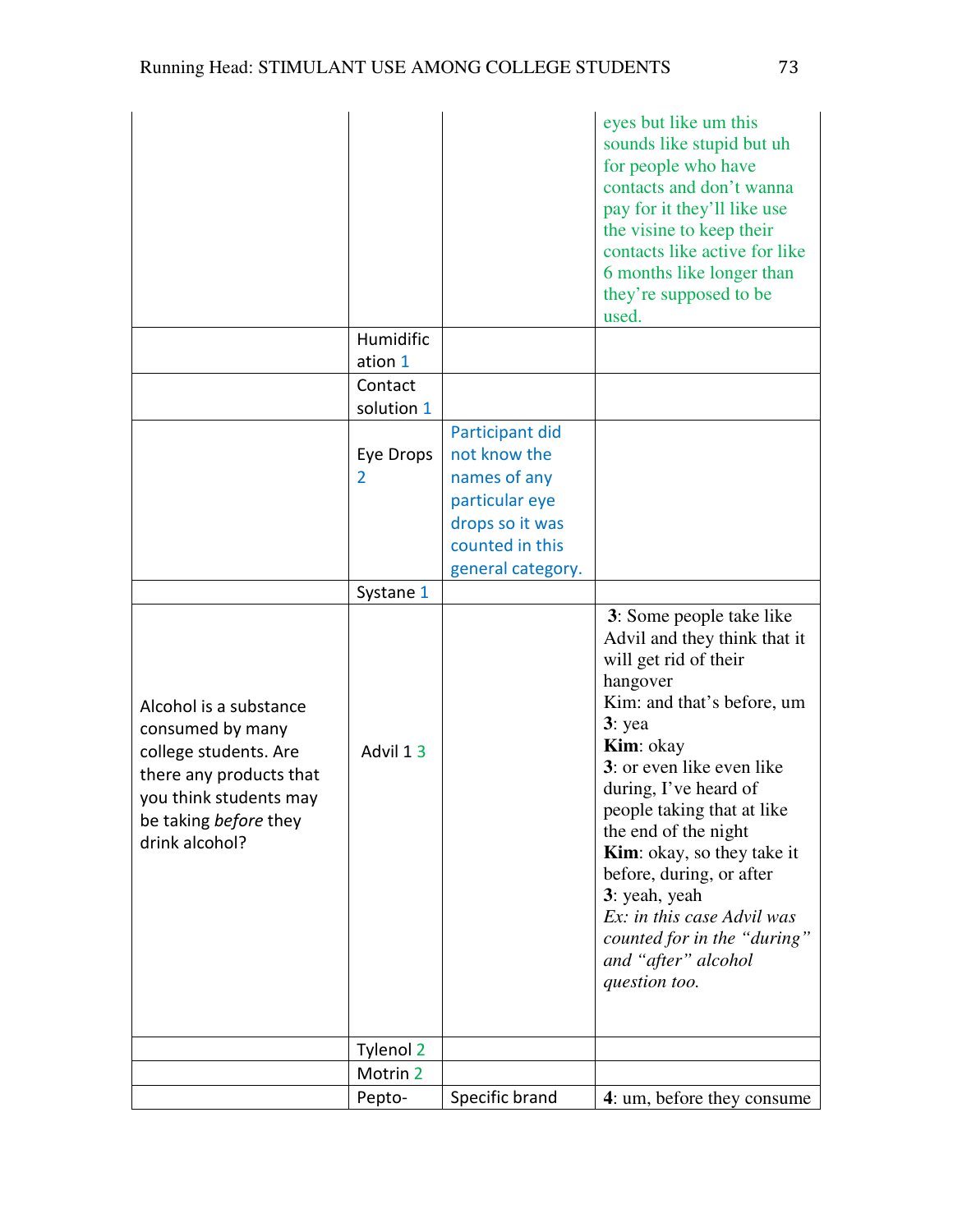| bismol 1<br>$\overline{2}$ | name, pepto-<br>bosmol, was<br>counted<br>separately from<br>the antacid<br>statement. | alcohol umm well there's<br>always like a lot of<br>interactions with like<br>alcohol I know that just on<br>an average day that a lot of<br>people consume like um<br>like Pepto bismol or like<br>antacids and like all sorts<br>of things that could conflict                                                              |
|----------------------------|----------------------------------------------------------------------------------------|-------------------------------------------------------------------------------------------------------------------------------------------------------------------------------------------------------------------------------------------------------------------------------------------------------------------------------|
| Antacid 1<br>2             |                                                                                        |                                                                                                                                                                                                                                                                                                                               |
| Ecstasy 3                  |                                                                                        |                                                                                                                                                                                                                                                                                                                               |
| Water 3                    |                                                                                        |                                                                                                                                                                                                                                                                                                                               |
| Adderall                   |                                                                                        | <b>5</b> : I know some people take<br>um Adderal so they can get<br>like more energetic before<br>they drink                                                                                                                                                                                                                  |
| 1                          |                                                                                        |                                                                                                                                                                                                                                                                                                                               |
| Marijuan<br>a 1 1 5        |                                                                                        |                                                                                                                                                                                                                                                                                                                               |
| Cocaine 1                  |                                                                                        |                                                                                                                                                                                                                                                                                                                               |
| Cigarettes<br>1            |                                                                                        |                                                                                                                                                                                                                                                                                                                               |
| Milk 1                     |                                                                                        | P3: um basically so far<br>what everyone else has<br>said. Um but I also know<br>people that they drink milk<br>before they start drinking<br>which is kind of weird to<br>me. Um But I guess it<br>prevents like any other<br>types of like stomach<br>problems that might be<br>associated if you drink too<br>much alcohol |
| Ibuprofen<br>3             |                                                                                        |                                                                                                                                                                                                                                                                                                                               |
| Energy<br>Drinks 1         |                                                                                        | 2: um I mean and with<br>mixing they'll use Red<br>Bulls or any kind of energy<br>drinks right before or with<br>their drink.                                                                                                                                                                                                 |
| Caffeine 2                 |                                                                                        |                                                                                                                                                                                                                                                                                                                               |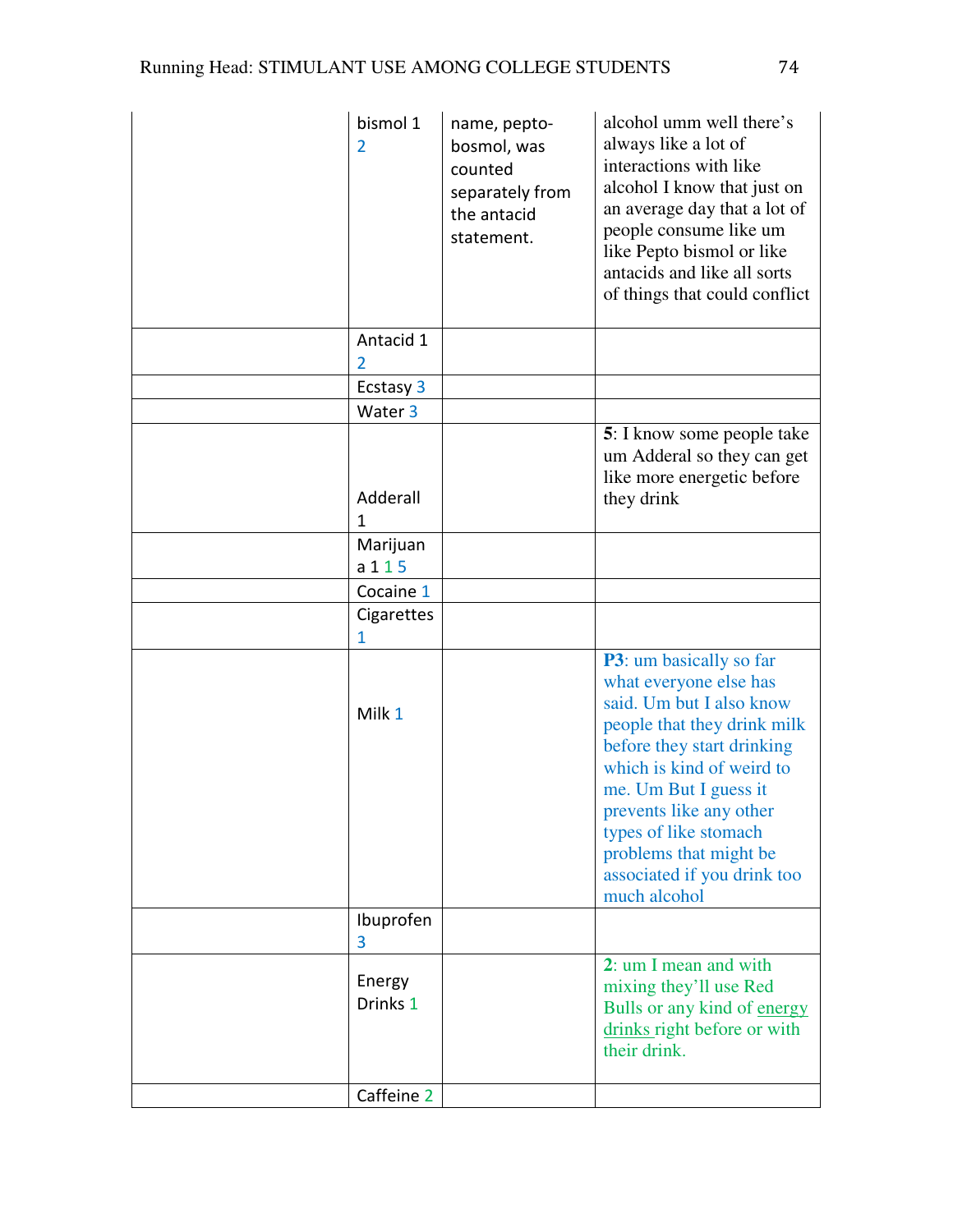| Are there any products<br>that you think students |                              |                                                                                                                                                                                                                                                                                                                                                                        |                                                                                                                                                                                                                                                                                                                                                                                         |
|---------------------------------------------------|------------------------------|------------------------------------------------------------------------------------------------------------------------------------------------------------------------------------------------------------------------------------------------------------------------------------------------------------------------------------------------------------------------|-----------------------------------------------------------------------------------------------------------------------------------------------------------------------------------------------------------------------------------------------------------------------------------------------------------------------------------------------------------------------------------------|
| may be mixing with<br>alcohol?                    | Advil 1                      |                                                                                                                                                                                                                                                                                                                                                                        |                                                                                                                                                                                                                                                                                                                                                                                         |
|                                                   | Tums 1                       |                                                                                                                                                                                                                                                                                                                                                                        | 5: um and also like they'll<br>take like Tums so they<br>don't get sick while they<br>drink<br><b>Kim</b> : okay so they take that<br>during<br>5: yeah<br>Ex: This answer was stated<br>under the "before"<br>question but because it was<br>clarified to be during the<br>alcohol consumption it was<br>included in this question<br>count as a possibility of<br>mixing interaction. |
|                                                   | Red Bull 1<br>14<br>Coffee 3 | Specific energy<br>drinks, red bull,<br>were separated<br>from the energy<br>drink count.<br>Juices, sodas,<br>cocktail mixes<br>were not<br>included because<br>they do not fit as<br>a potential harm<br>to medication<br>interactions.<br>Note:<br>participants 1<br>and 2 specified<br>that Red bull<br>combined with<br>jaeger is known<br>as a "jaeger<br>bomb." | 4: umm Red Bull and<br>energy drinks umm and I<br>don't know, regular other<br>things like gaterades,<br>sodas, um cocktail mixes,<br>whatever they can mix it<br>with<br>2: um I mean and with<br>mixing they'll use Red<br><b>Bulls</b> or any kind of energy<br>drinks right before or with<br>their drink.                                                                          |
|                                                   |                              |                                                                                                                                                                                                                                                                                                                                                                        | 2: um I mean and with                                                                                                                                                                                                                                                                                                                                                                   |
|                                                   | Energy<br>drinks 14          |                                                                                                                                                                                                                                                                                                                                                                        | mixing they'll use Red<br>Bulls or any kind of energy                                                                                                                                                                                                                                                                                                                                   |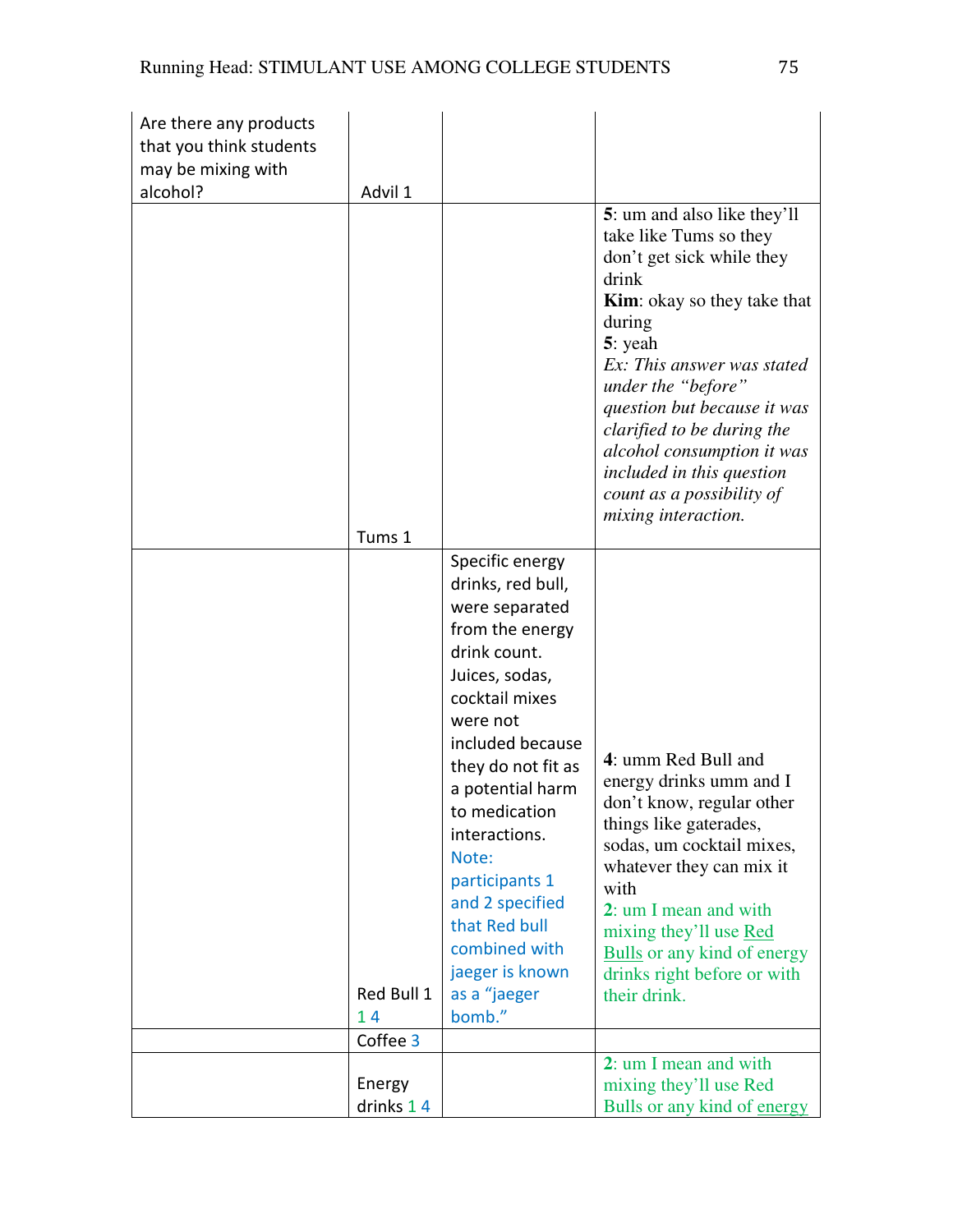|   |                                |                                                                                                   | drinks right before or with<br>their drink.                                                                                                                        |
|---|--------------------------------|---------------------------------------------------------------------------------------------------|--------------------------------------------------------------------------------------------------------------------------------------------------------------------|
|   |                                |                                                                                                   |                                                                                                                                                                    |
|   | Caffeine 4                     |                                                                                                   |                                                                                                                                                                    |
|   | Soda 4                         |                                                                                                   |                                                                                                                                                                    |
|   | Juices 3                       | The general term<br>"juice" and<br>lemonade were<br>included in this<br>count.                    |                                                                                                                                                                    |
|   | Gummy                          |                                                                                                   |                                                                                                                                                                    |
|   | snacks 2                       |                                                                                                   |                                                                                                                                                                    |
|   | Jello<br>Shots 1               |                                                                                                   |                                                                                                                                                                    |
|   | Roofies 1                      |                                                                                                   | 4: I mean just like mixing<br>with just like a lot of<br>caffeine and then like there<br>are definitely like roofies<br>but most of that isn't like<br>intentional |
| 1 | Monster                        |                                                                                                   |                                                                                                                                                                    |
|   | Four<br>Lokos 1                |                                                                                                   |                                                                                                                                                                    |
|   | Marijuan                       |                                                                                                   |                                                                                                                                                                    |
|   | a <sub>1</sub>                 |                                                                                                   |                                                                                                                                                                    |
|   | LSD <sub>1</sub>               |                                                                                                   |                                                                                                                                                                    |
|   | Ecstasy 1                      |                                                                                                   |                                                                                                                                                                    |
|   | Lexapro 1                      |                                                                                                   |                                                                                                                                                                    |
|   | Grenadin                       |                                                                                                   |                                                                                                                                                                    |
|   | e <sub>2</sub>                 |                                                                                                   |                                                                                                                                                                    |
|   | Redline 2                      |                                                                                                   |                                                                                                                                                                    |
|   | Blue<br>Curacao 2              |                                                                                                   |                                                                                                                                                                    |
|   | Jungle<br>Juice 2              | In this case many<br>different alcohol<br>types are mixed<br>together.                            |                                                                                                                                                                    |
|   | Irish Car<br>Bomb <sub>2</sub> | Exactly what is<br>mixed to create<br>an Irish Car Bomb<br>was not specified<br>by participanat 7 |                                                                                                                                                                    |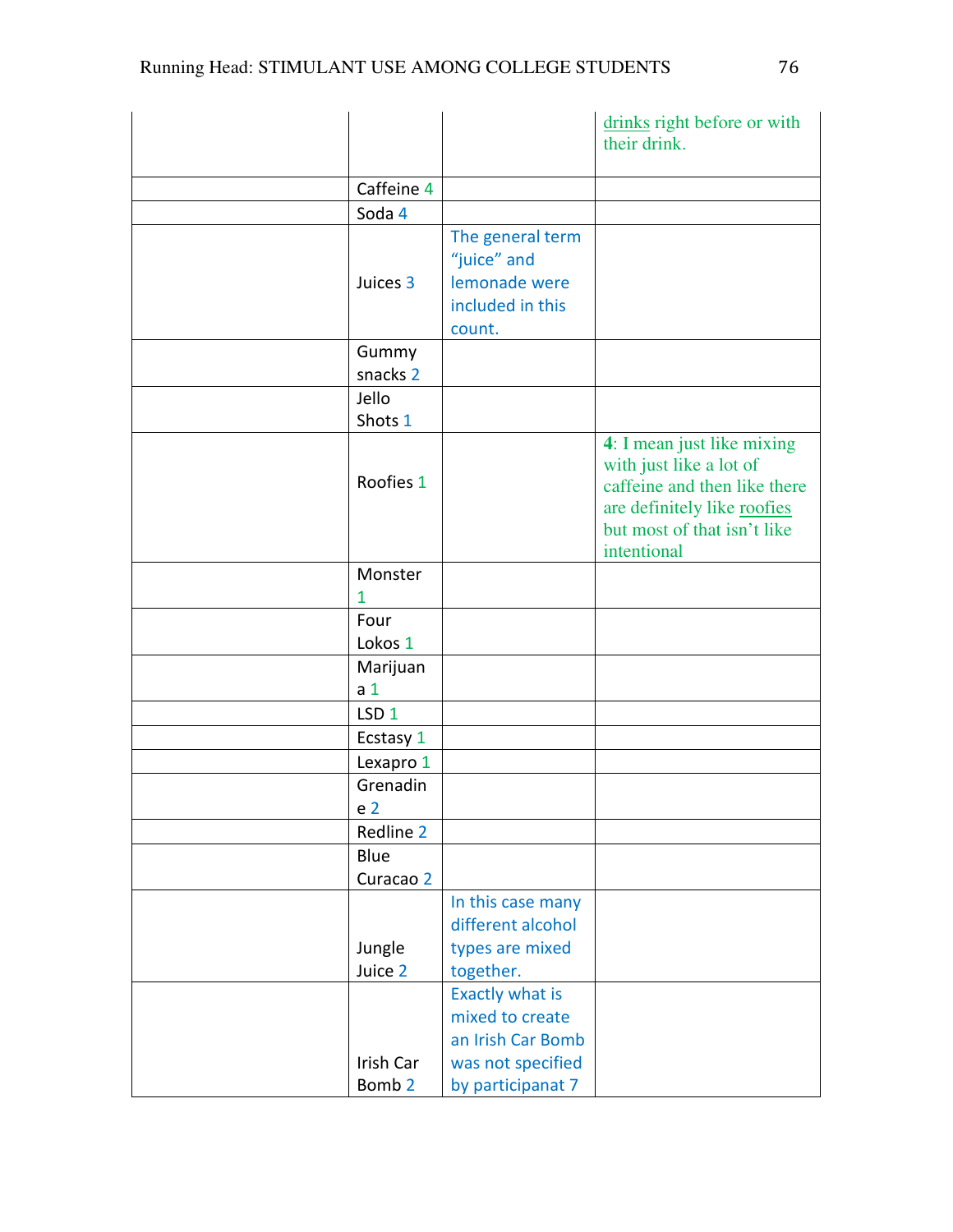|                                                               | Klonapin                               |                                                                       |                                                                                                                                                                                                                                                    |
|---------------------------------------------------------------|----------------------------------------|-----------------------------------------------------------------------|----------------------------------------------------------------------------------------------------------------------------------------------------------------------------------------------------------------------------------------------------|
|                                                               | 1                                      |                                                                       |                                                                                                                                                                                                                                                    |
|                                                               | Cocaine 1                              |                                                                       |                                                                                                                                                                                                                                                    |
| What are the most<br>common products or<br>strategies college |                                        |                                                                       |                                                                                                                                                                                                                                                    |
| students use to "get rid                                      | Advil 12                               |                                                                       |                                                                                                                                                                                                                                                    |
| of" or relieve a hangover?                                    | $\overline{2}$                         |                                                                       |                                                                                                                                                                                                                                                    |
|                                                               | Tylenol 1                              |                                                                       |                                                                                                                                                                                                                                                    |
|                                                               | Aspirin 1                              |                                                                       |                                                                                                                                                                                                                                                    |
|                                                               | Ibuprofen<br>1                         |                                                                       |                                                                                                                                                                                                                                                    |
|                                                               | Caffeine 1                             |                                                                       |                                                                                                                                                                                                                                                    |
|                                                               | Carbohyd<br>rates 11<br>$\overline{2}$ |                                                                       | 3: a lot of carbs too, to soak<br>up the alcohol                                                                                                                                                                                                   |
|                                                               | Tums 1                                 |                                                                       |                                                                                                                                                                                                                                                    |
|                                                               | Alcohol 1<br>2                         | Alcohol was<br>accounted for<br>regardless of<br>unknown<br>practice. | 4: um I don't know if it's<br>really common but<br>sometimes people have a<br>drink the next day I don't<br>know if that's so much<br>common like here but I<br>have heard it done before<br><b>Kim:</b> so like the day after<br>4: yea day after |
|                                                               | Coca-Cola<br>$\overline{2}$            |                                                                       |                                                                                                                                                                                                                                                    |
|                                                               | Tomato<br>juice 1                      |                                                                       |                                                                                                                                                                                                                                                    |
|                                                               | Fruit Juice<br>$\overline{2}$          |                                                                       |                                                                                                                                                                                                                                                    |
|                                                               | Powerade<br>/Gatorad<br>e <sub>1</sub> |                                                                       |                                                                                                                                                                                                                                                    |
|                                                               | Multivita<br>min 2                     |                                                                       |                                                                                                                                                                                                                                                    |
|                                                               | B<br>complex<br>1                      |                                                                       |                                                                                                                                                                                                                                                    |
|                                                               | Coffee 1                               |                                                                       |                                                                                                                                                                                                                                                    |
|                                                               | Cold                                   |                                                                       |                                                                                                                                                                                                                                                    |
|                                                               | shower 2                               |                                                                       |                                                                                                                                                                                                                                                    |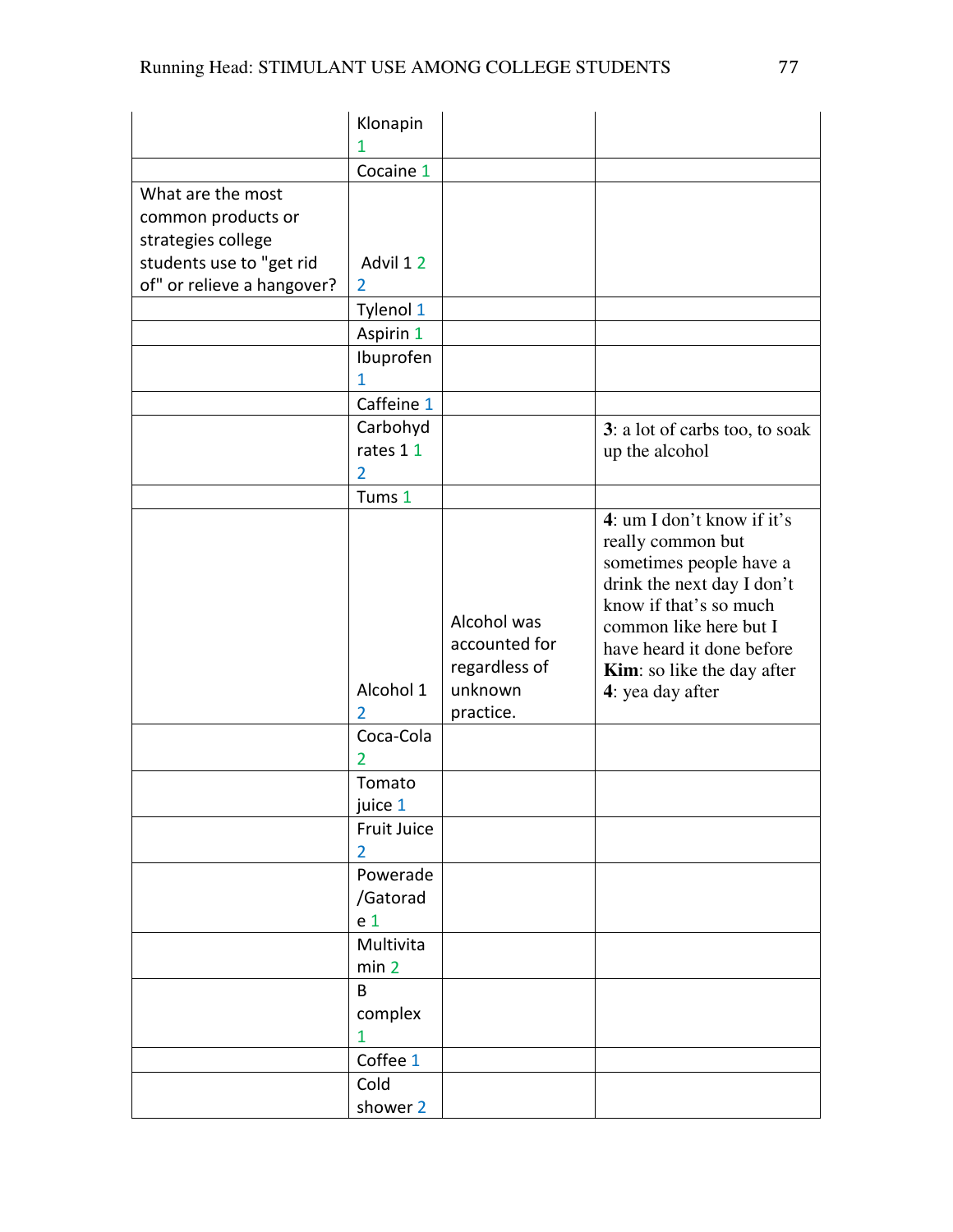|                                                                                                  | Water 7                          |                                                                                                                                                                                                                                                                   |
|--------------------------------------------------------------------------------------------------|----------------------------------|-------------------------------------------------------------------------------------------------------------------------------------------------------------------------------------------------------------------------------------------------------------------|
|                                                                                                  | Hot Sauce                        |                                                                                                                                                                                                                                                                   |
| Are there any additional<br>comments you would like<br>to share that would<br>improve our study? | Drugs are<br>used in<br>excess 1 | 1: a good portion of our<br>school I think misuses it<br>and that like relates to<br>anything—Alcohol, drugs,<br>like anything, even like<br>herbal remedies I feel like<br>people just like misuse<br>them it's just like<br><b>Kim</b> : okay<br>1: like excess |

# Appendix H: Focus Group Counts per Discussion Question

| <b>Focus Group Discussion Question</b>                                                                                     | <b>Variables</b><br>(medication/total<br>count) |
|----------------------------------------------------------------------------------------------------------------------------|-------------------------------------------------|
| Q1: What specific products (medications, drugs,<br>supplements, etc) came to mind when you first heard about<br>our study? | Adderall 10                                     |
|                                                                                                                            | Sleep Medication: 2                             |
|                                                                                                                            | <b>NSAIDs:</b><br>Advil 4                       |
|                                                                                                                            | Ibuprofen 8                                     |
|                                                                                                                            | Aspirin 4                                       |
|                                                                                                                            | Naproxen 2                                      |
|                                                                                                                            | Aceitaminophen 2                                |
|                                                                                                                            | Tylenol 1                                       |
|                                                                                                                            | <b>VIAGRA: 1</b>                                |
|                                                                                                                            | Weed 1                                          |
|                                                                                                                            | Jaeguer 1                                       |
|                                                                                                                            | Ginseng: 1                                      |
|                                                                                                                            | Creatine 3                                      |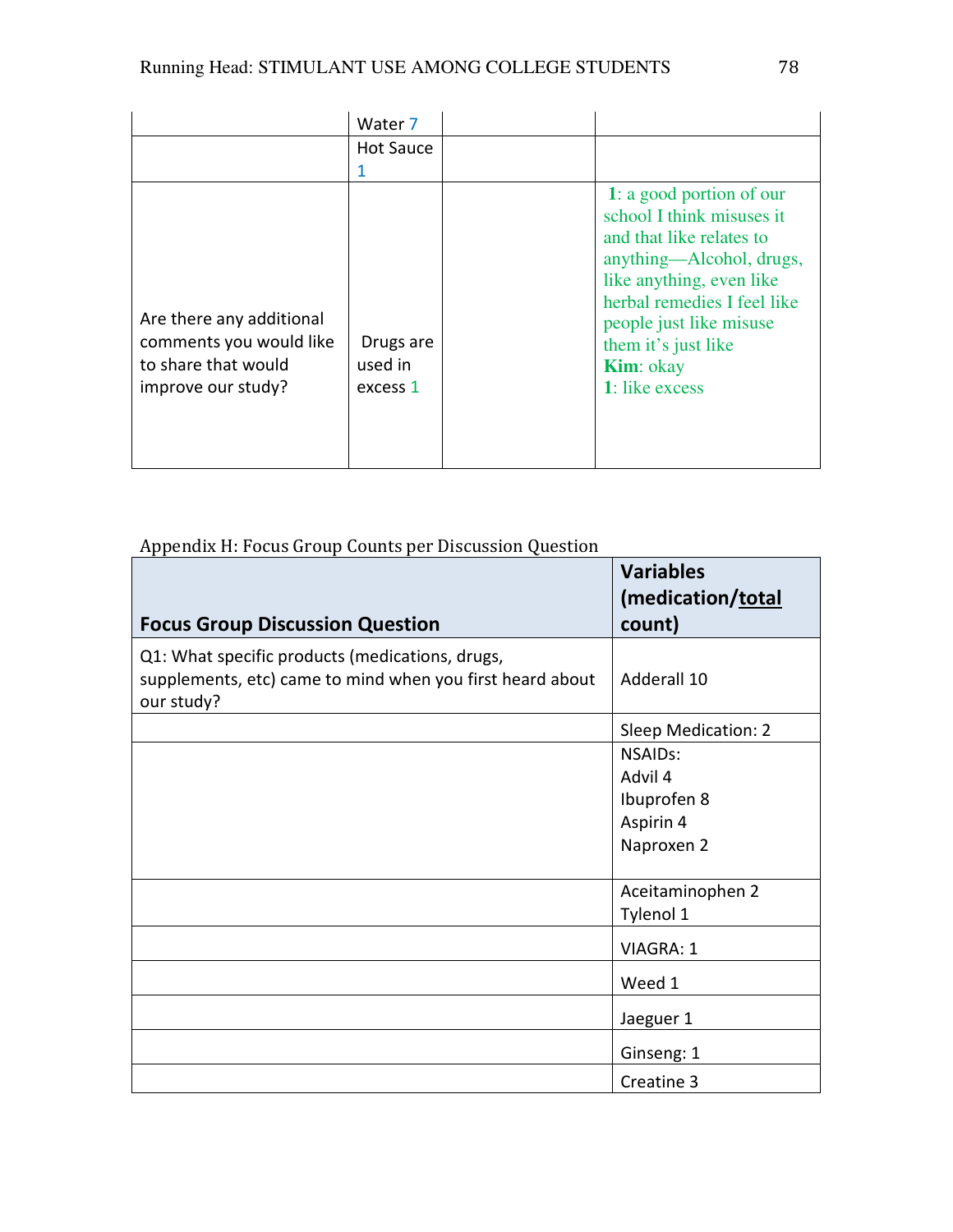|                                                                                                                                                                                                                                                                                                                                                                                  | Sudafed 1                   |
|----------------------------------------------------------------------------------------------------------------------------------------------------------------------------------------------------------------------------------------------------------------------------------------------------------------------------------------------------------------------------------|-----------------------------|
|                                                                                                                                                                                                                                                                                                                                                                                  | <b>Anxiety Medication 1</b> |
|                                                                                                                                                                                                                                                                                                                                                                                  | Pepto Bismol 1              |
|                                                                                                                                                                                                                                                                                                                                                                                  | Robitussin 1                |
|                                                                                                                                                                                                                                                                                                                                                                                  | Nyquil 3                    |
|                                                                                                                                                                                                                                                                                                                                                                                  | Cough Drops 2               |
|                                                                                                                                                                                                                                                                                                                                                                                  | Keystone 1                  |
|                                                                                                                                                                                                                                                                                                                                                                                  | Caffeine 1                  |
|                                                                                                                                                                                                                                                                                                                                                                                  | Jungle Juice 1              |
|                                                                                                                                                                                                                                                                                                                                                                                  | For Lokos 1                 |
|                                                                                                                                                                                                                                                                                                                                                                                  | <b>Smoking Cigarettes 2</b> |
|                                                                                                                                                                                                                                                                                                                                                                                  | Chewing Tobacco 2           |
| Q2: The University of Connecticut is a Division I school of<br>athletics and many other students want to avoid the<br>"freshmen 15" and stay healthy. What nutritional<br>supplements do you think students may be taking to help<br>them achieve their ideal body weight and build?<br>Note: in the third focus group Michelle also included that<br>people use to lose weight. | Steroid 2                   |
|                                                                                                                                                                                                                                                                                                                                                                                  | Benefiber 1                 |
|                                                                                                                                                                                                                                                                                                                                                                                  | Alli <sub>1</sub>           |
|                                                                                                                                                                                                                                                                                                                                                                                  | Metamucil 1                 |
|                                                                                                                                                                                                                                                                                                                                                                                  | Fiber 1                     |
|                                                                                                                                                                                                                                                                                                                                                                                  | <b>Wheat Protein 2</b>      |
|                                                                                                                                                                                                                                                                                                                                                                                  | Hydroxycut 1                |
|                                                                                                                                                                                                                                                                                                                                                                                  | Flax Seed 1                 |
|                                                                                                                                                                                                                                                                                                                                                                                  | Athedroprogec 1             |
|                                                                                                                                                                                                                                                                                                                                                                                  | Protein 1                   |
|                                                                                                                                                                                                                                                                                                                                                                                  | Diet supplement pills 3     |
|                                                                                                                                                                                                                                                                                                                                                                                  | Dot Fit 1                   |
|                                                                                                                                                                                                                                                                                                                                                                                  | Adderall 1                  |
|                                                                                                                                                                                                                                                                                                                                                                                  | Creatine 2                  |
|                                                                                                                                                                                                                                                                                                                                                                                  | Laxatives 3                 |
|                                                                                                                                                                                                                                                                                                                                                                                  | Whey Protein 1              |
|                                                                                                                                                                                                                                                                                                                                                                                  | Multivitamin: 5             |
|                                                                                                                                                                                                                                                                                                                                                                                  | Fish Oil: 1                 |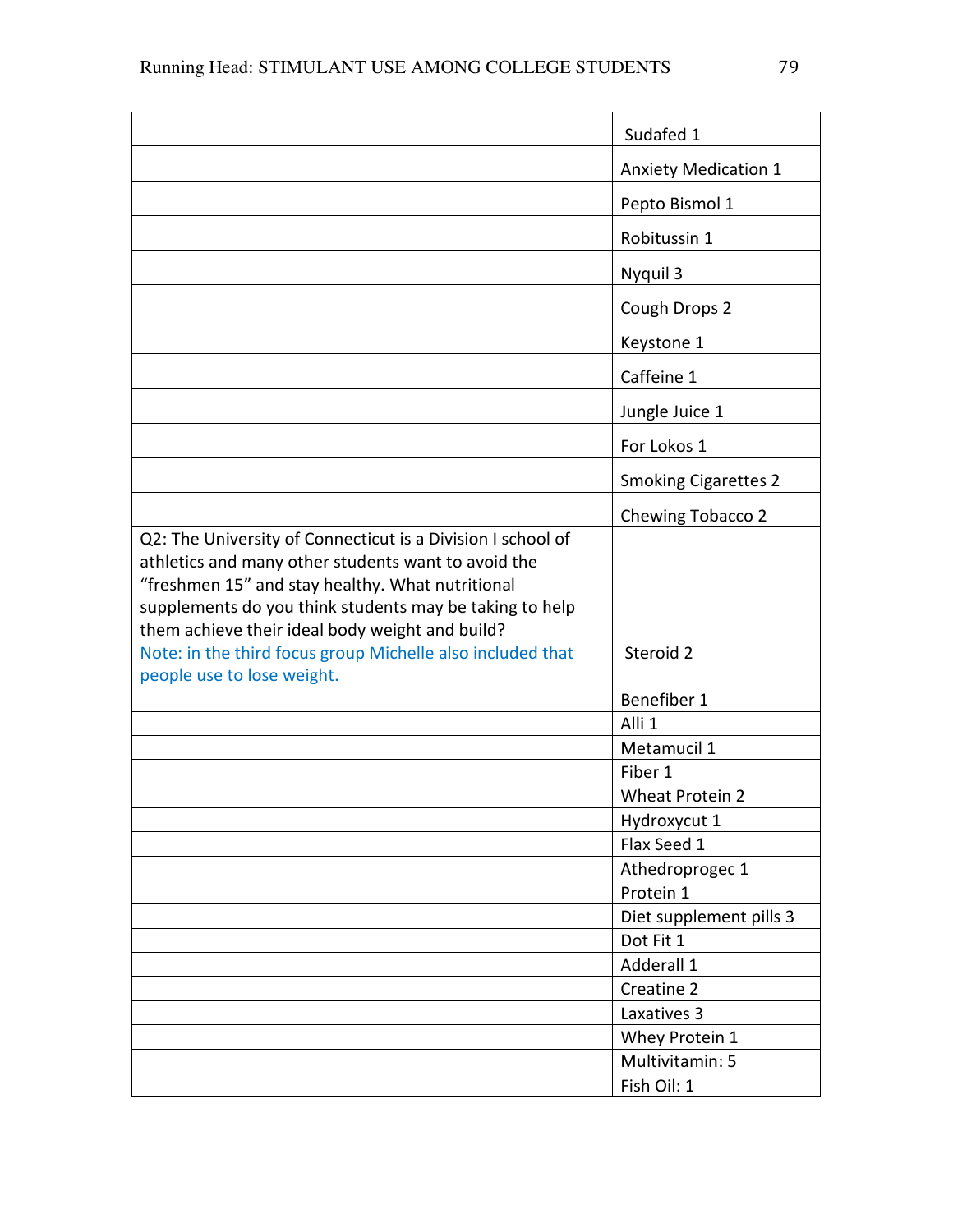|                                                               | Caffeine: 2                  |
|---------------------------------------------------------------|------------------------------|
|                                                               | Hard Alcohol 1               |
| Q3: Is there anything people take to help lose weight?        | Hydroxycut 1                 |
|                                                               | Diet Pills 1                 |
|                                                               | Adderall 1                   |
|                                                               | Smoking cigarettes 1         |
|                                                               | Sorbitol 1                   |
|                                                               | Laxatives 1                  |
| Q4: Is there anything you think college students take to help |                              |
| gain muscle?                                                  | Protein powders 2            |
|                                                               | Muscle Milk 3                |
|                                                               | <b>Wheat Protein 2</b>       |
|                                                               | Protein 5                    |
|                                                               | Protein bars 1               |
|                                                               | Steroids 5                   |
|                                                               | Cachableen 1                 |
|                                                               | Whey 2                       |
|                                                               | Energy drinks 1              |
| Q5: What do you think students may be taking to relieve       |                              |
| stress?                                                       | Pain medications 2           |
|                                                               | Adderall 1                   |
|                                                               | Keystone 2                   |
|                                                               | Smirnoff <sub>1</sub>        |
|                                                               | Mikes Hard Lemonade 1        |
|                                                               | Ativan 1                     |
|                                                               | Old English 1                |
|                                                               | Colt 45: 1                   |
|                                                               | <b>Smoking Cigarrettes 1</b> |
|                                                               | <b>Brunettes 1</b>           |
|                                                               | Jungle Juice 1               |
|                                                               | Ever clear 1                 |
|                                                               | Grain alcohol 1              |
|                                                               | Sleeping pills 1             |
|                                                               | Melatonin 2                  |
|                                                               | Benadryl 1                   |
|                                                               | Marijuana 5                  |
|                                                               | Nyquil 2                     |
|                                                               | <b>Anxiety medications 5</b> |
|                                                               | Alcohol 4                    |
|                                                               | Dubra 2                      |
|                                                               | Hard Alcohol 2               |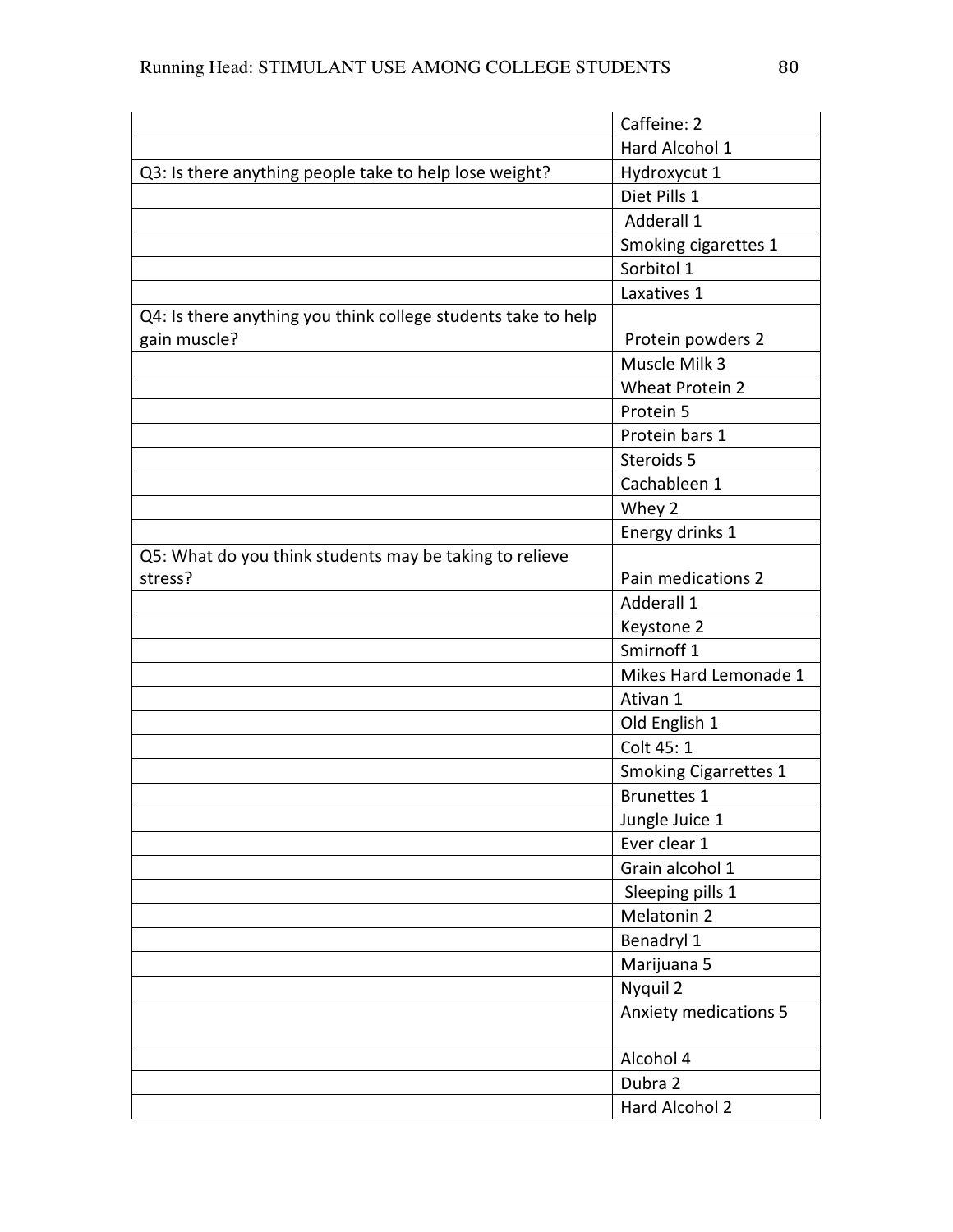|                                 | <b>Energy Drinks 1</b> |
|---------------------------------|------------------------|
|                                 | Jack Daniels 1         |
|                                 |                        |
|                                 | Ecstacy 1              |
| Q6: Help fall asleep?           | Tylenol PM 5           |
|                                 | Nyquil 9               |
|                                 | Unisom 1               |
|                                 | Lunesta 1              |
|                                 | Ambien 1               |
|                                 | Sleeping medications 1 |
|                                 | Benadryl 3             |
|                                 | Whisky 1               |
|                                 | Tea <sub>2</sub>       |
|                                 | Melatonin 1            |
|                                 | Weed 3                 |
|                                 | Marijuana 1            |
|                                 | Alcohol 2              |
| Q7: Stay awake?                 | Adderall 5             |
|                                 | Monster 7              |
|                                 | Energy shots 3         |
|                                 | 5 hour energy: 3       |
|                                 | Caffeine pills 1       |
|                                 | Tea 1                  |
|                                 | Amp 1                  |
|                                 | Caffeinated Soda 1     |
|                                 | Red Bull 5             |
|                                 | Energy drinks 8        |
|                                 | Alcohol 2              |
|                                 | Coffee 5               |
|                                 | Zanies 1               |
|                                 | Vitamin B12            |
|                                 | supplements 1          |
|                                 | Ecstasy 1              |
|                                 | Cocaine 1              |
|                                 | Caffeine 3             |
| Q8: Improve mental performance? | Adderall 9             |
|                                 | Ritalin 3              |
|                                 | Zipfizz 1              |
|                                 | Vitamin B 1            |
|                                 | Focus Formula 1        |
|                                 | Water 1                |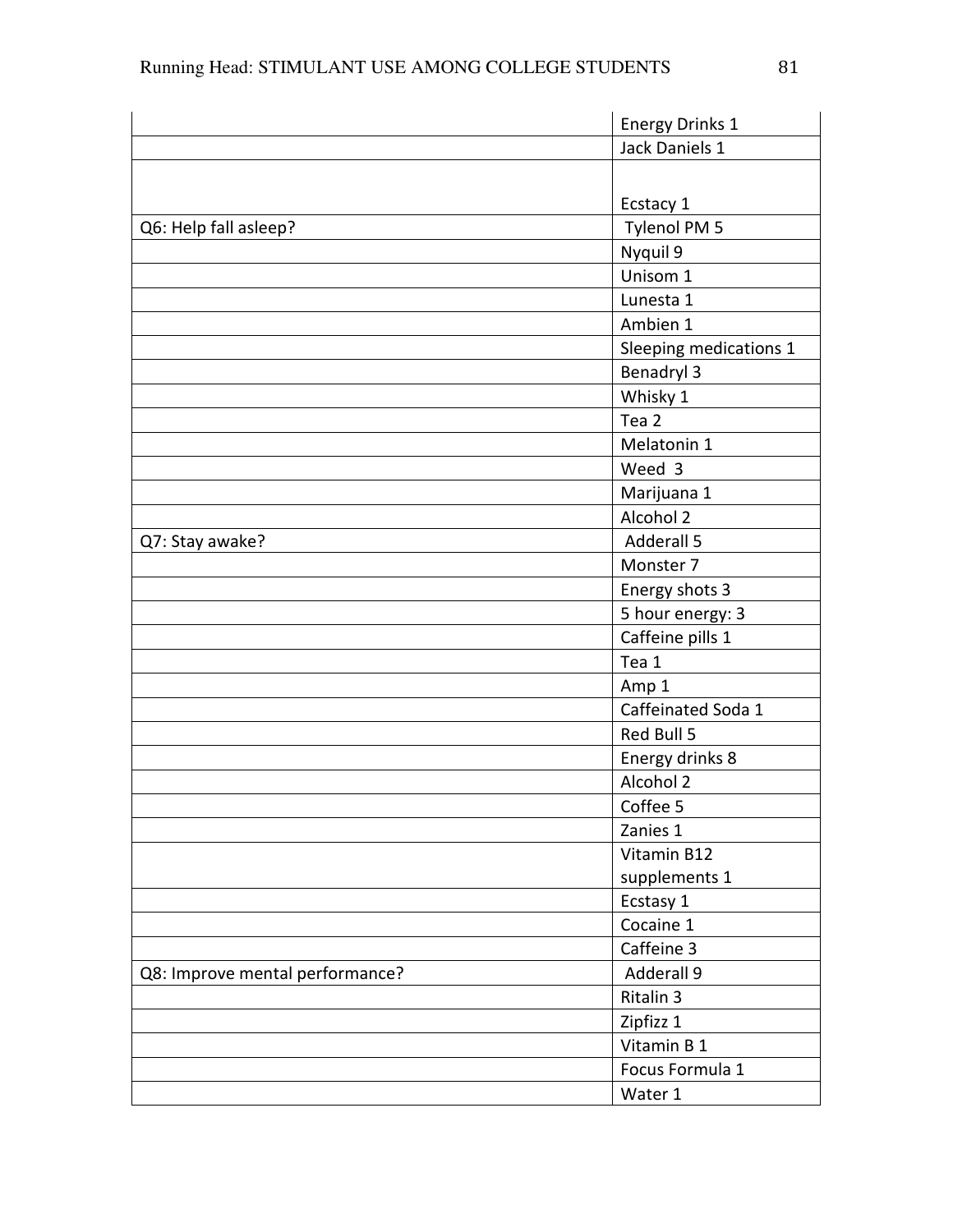|                                             | Caffeine 2               |
|---------------------------------------------|--------------------------|
|                                             | Ginseng 1                |
|                                             | Anti-anxiety medications |
|                                             | 1                        |
|                                             | Symbalta 1               |
|                                             | Lexapro 1                |
|                                             | Multivitamin 1           |
|                                             | ADD medications 1        |
|                                             | Phuldan (Possibly        |
|                                             | Focalin???) 1            |
| Q9: improve sexual performance?             |                          |
|                                             | Viagra 3                 |
|                                             | Alcohol 6                |
|                                             | Ecstasy 4                |
|                                             | Molly 1                  |
|                                             | Valvetro/a?? 1           |
|                                             | KY Fire and Ice 2        |
|                                             | Marijuana 4              |
| Q10: Alleviate colds or sinus problems?     | Mucinex 2                |
|                                             | Advil 1                  |
|                                             | Antibiotics 2            |
|                                             | Airborne 1               |
|                                             | Claritin 1               |
|                                             | Advil cold and sinus 1   |
|                                             | Tylenol cold and sinus 1 |
|                                             | Motrin 1                 |
|                                             | Dayquil 4                |
|                                             | Nyquil 9                 |
|                                             | Choroseptic spray 2      |
|                                             | Aspirin 1                |
|                                             | Vitamin D 1              |
|                                             | Sudafed 3                |
|                                             | "smoke" 1                |
|                                             | Vicks 2                  |
|                                             | Benadryl 6               |
|                                             | Zinc 1                   |
|                                             | Vitamin C 4              |
| Q11: Prevent sickness or "catching a cold?" | Airborne 3               |
|                                             | Vitamin C supplements 8  |
|                                             | Vitamin                  |
|                                             | water 1                  |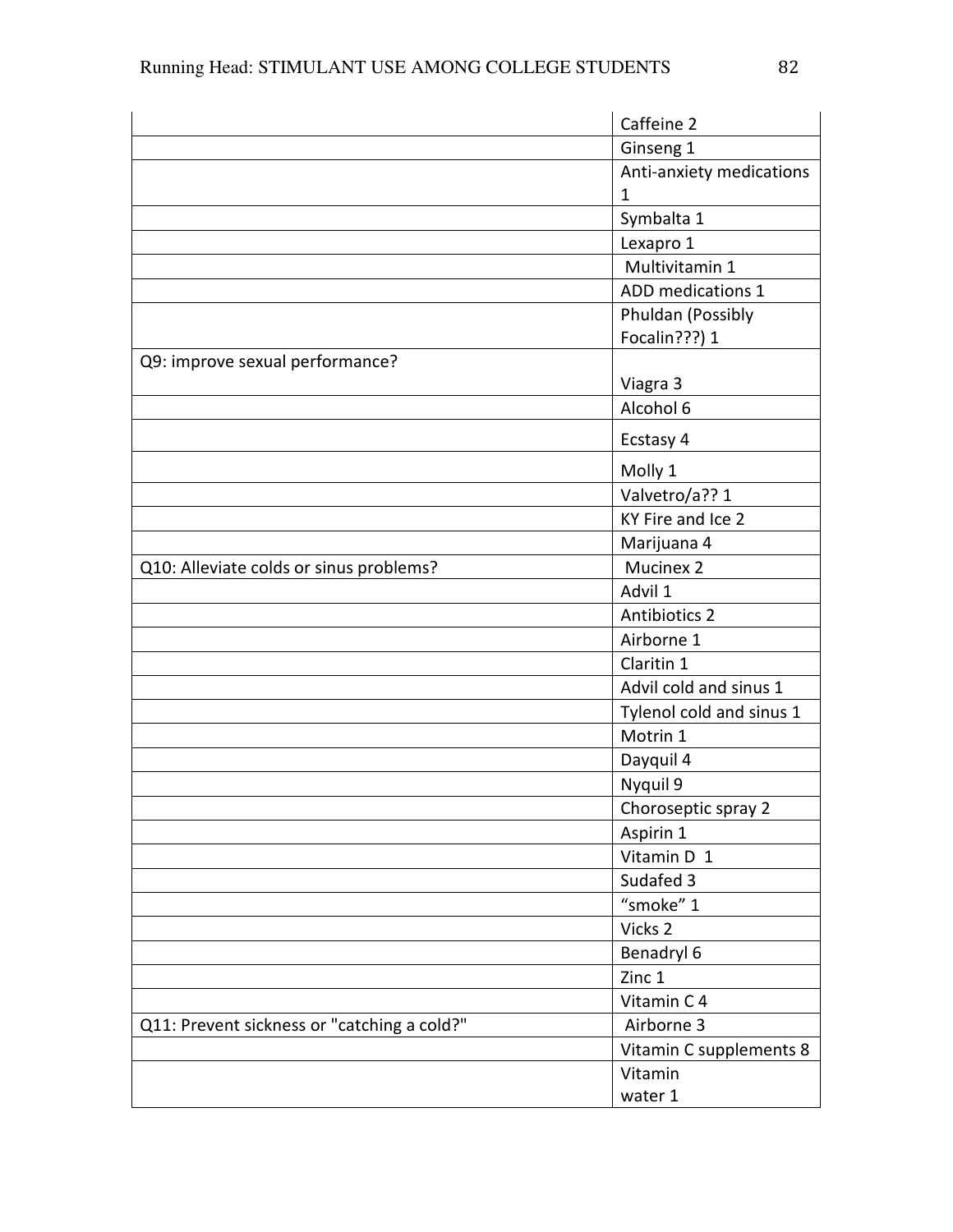|                                                      | Cold Ease 1              |
|------------------------------------------------------|--------------------------|
|                                                      | Gargling with salt water |
|                                                      | 1                        |
|                                                      | Sinus rinse 2            |
|                                                      | Aspirin 1                |
|                                                      | Multivitamins 7          |
| Q12: Prevent or treat allergies or asthma?           | Claritin 4               |
|                                                      | Benadryl 5               |
|                                                      | Advair 1                 |
|                                                      | Zyrtec 1                 |
|                                                      | Sudafed 1                |
|                                                      | Clarinex 1               |
|                                                      | Rhinicort 1              |
|                                                      | Tylenol 2                |
|                                                      | Singulair 1              |
|                                                      | Nasonex 1                |
|                                                      | Albuterol 1              |
|                                                      | Cloritromiton 1          |
| Q13: Treat stomach issues or for indigestion or gas? | Gas-X9                   |
|                                                      | Antibiotics 1            |
|                                                      | Beano 6                  |
|                                                      | Laxatives 6              |
|                                                      | Mylanta 2                |
|                                                      | Flaxseed Oil 1           |
|                                                      | Tylenol 2                |
|                                                      | Enema 2                  |
|                                                      | Smoking cigarettes 2     |
|                                                      | Marijuana 2              |
|                                                      | Pepto-bismol 5           |
|                                                      | Tums 6                   |
|                                                      | Antacids 3               |
|                                                      | Mineral oil 1            |
|                                                      | Fish Oil 1               |
|                                                      | Fiber 2                  |
| Q14: Relieve anxiety or despression?                 | Marijuana 5              |
|                                                      | alcohol 7                |
|                                                      | Anti-depressents 4       |
|                                                      | Cocaine 1                |
|                                                      | Koland Tea 1             |
|                                                      | Klonapin 1               |
|                                                      | Ativan 3                 |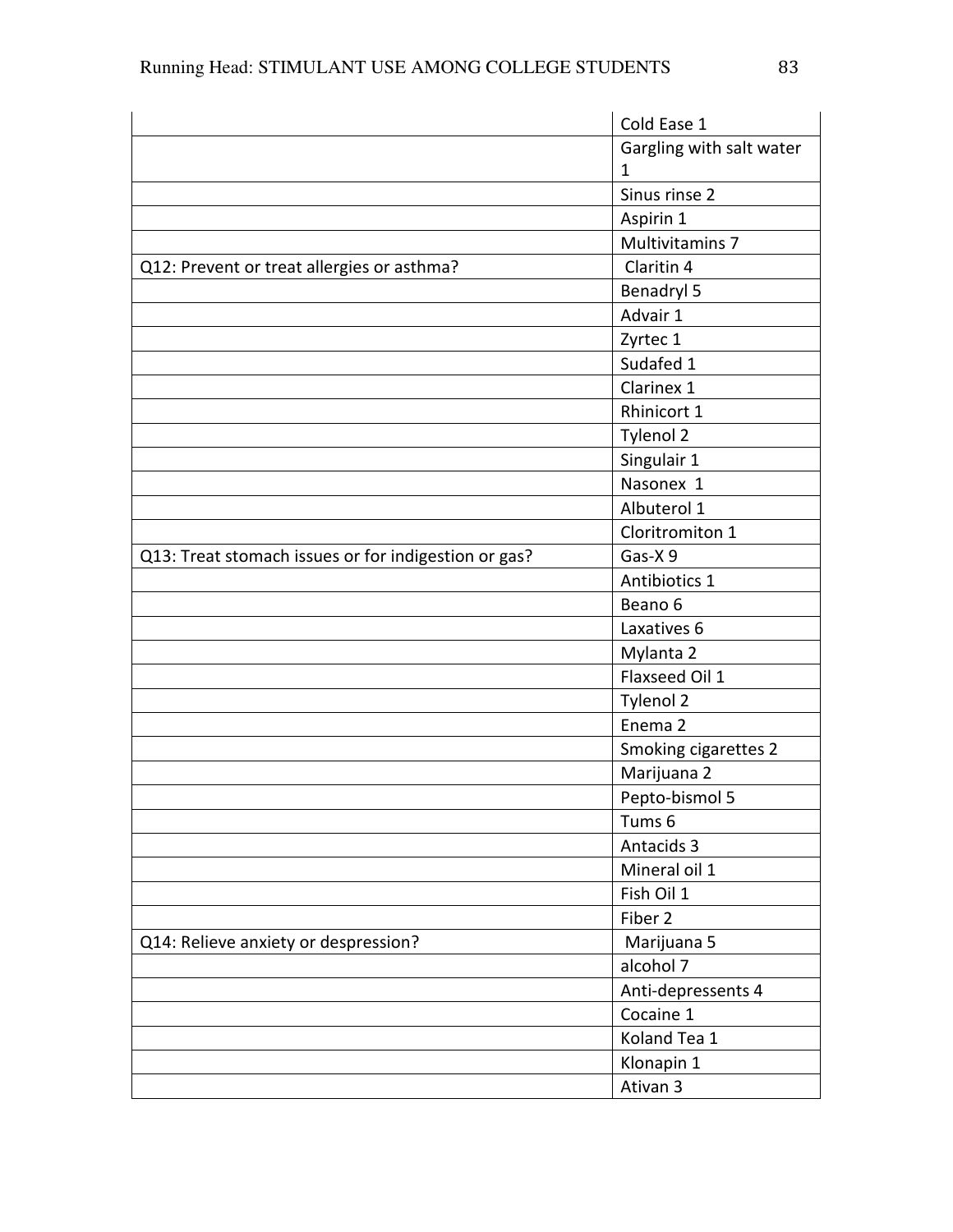|                                                          | Lexapro 4           |
|----------------------------------------------------------|---------------------|
|                                                          | Xanax 2             |
|                                                          | Cymbalta 1          |
|                                                          | Prozac 4            |
|                                                          | Zoloft <sub>2</sub> |
| Q15: Reduce pain or a headache?                          | Advil 6             |
|                                                          | Icy Hot 2           |
|                                                          | Heating pads 2      |
|                                                          | Ibuprofen 3         |
|                                                          | Bengay 1            |
|                                                          | Codeine 1           |
|                                                          | Menthol 1           |
|                                                          | Tiger Disease 1     |
|                                                          | Vicodin 2           |
|                                                          | Immitrex 1          |
|                                                          | Tylenol 6           |
|                                                          | Motrin 3            |
|                                                          | Excedrin 4          |
|                                                          | Calcium 1           |
|                                                          | Percocet 1          |
|                                                          | Marijuana 2         |
|                                                          | Aspirin 2           |
| Q16: Relieve dry eyes?                                   | Visine 6            |
|                                                          | Humidification 1    |
|                                                          | Contact solution 1  |
|                                                          | Eye Drops 2         |
|                                                          | Systane 1           |
| Q17: Alcohol is a substance consumed by many college     |                     |
| students. Are there any products that you think students |                     |
| may be taking before they drink alcohol?                 | Advil 4             |
|                                                          |                     |
|                                                          | Tylenol 2           |
|                                                          | Motrin 2            |
|                                                          | Pepto-bismol 3      |
|                                                          | Antacid 3           |
|                                                          | Ecstasy 3           |
|                                                          | Water 3             |
|                                                          | Adderall 1          |
|                                                          | Marijuana 7         |
|                                                          | Cocaine 1           |
|                                                          | Cigarettes 1        |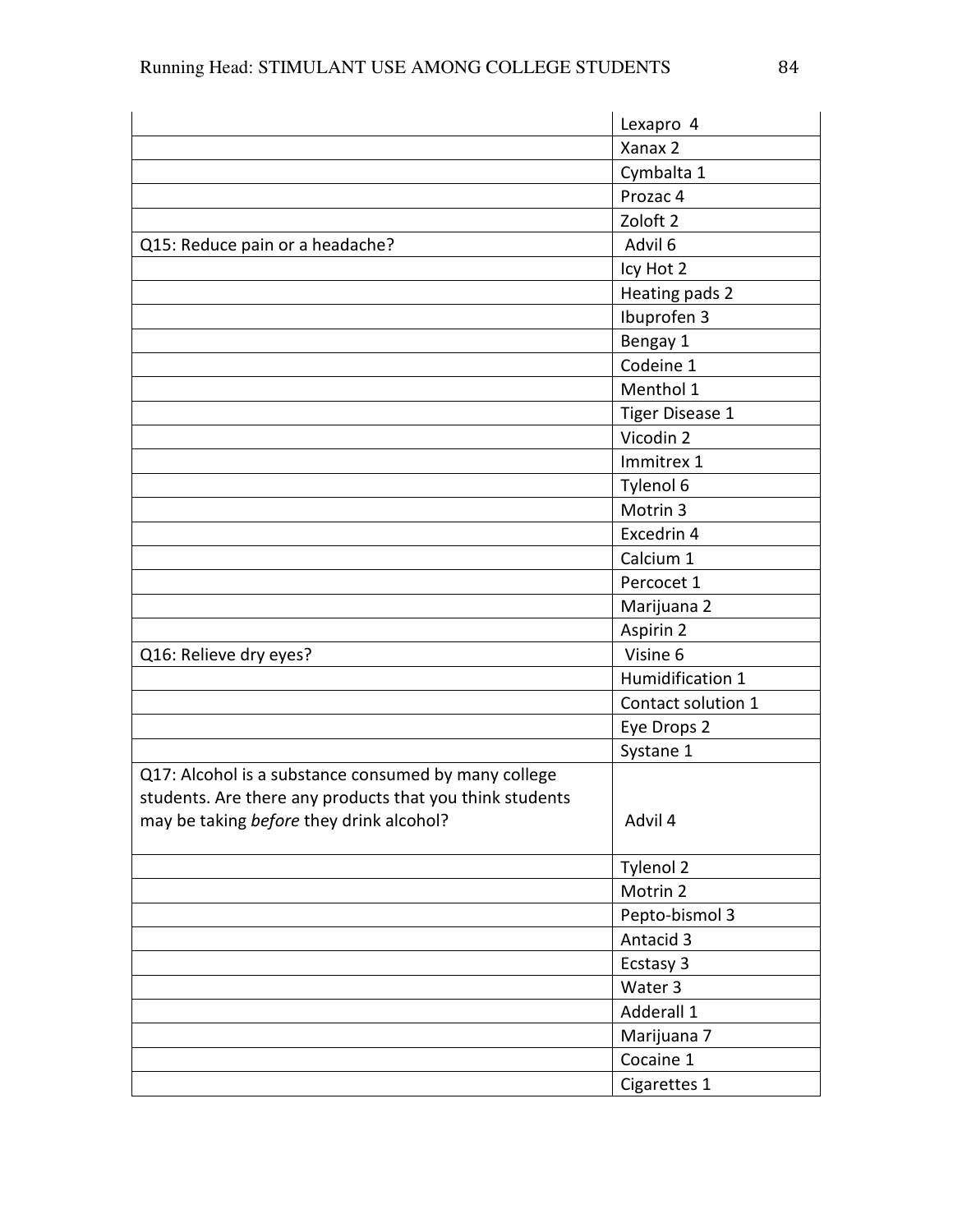|                                                             | Milk 1                 |
|-------------------------------------------------------------|------------------------|
|                                                             | Ibuprofen 3            |
|                                                             | <b>Energy Drinks 1</b> |
|                                                             | Caffeine 2             |
| Q18: Are there any products that you think students may be  |                        |
| mixing with alcohol?                                        | Advil 1                |
|                                                             | Tums 1                 |
|                                                             | Red Bull 6             |
|                                                             | Coffee 3               |
|                                                             | Energy drinks 5        |
|                                                             | Caffeine 4             |
|                                                             | Soda 4                 |
|                                                             | Juices 3               |
|                                                             | Gummy snacks 2         |
|                                                             | Jello Shots 1          |
|                                                             | Roofies 1              |
|                                                             | Monster 1              |
|                                                             | Four Lokos 1           |
|                                                             | Marijuana 1            |
|                                                             | LSD <sub>1</sub>       |
|                                                             | Ecstasy 1              |
|                                                             | Lexapro 1              |
|                                                             | Grenadine 2            |
|                                                             | Redline 2              |
|                                                             | <b>Blue Curacao 2</b>  |
|                                                             | Jungle Juice 2         |
|                                                             | Irish Car Bomb 2       |
|                                                             | Klonapin 1             |
|                                                             | Cocaine 1              |
| Q19: What are the most common products or strategies        |                        |
| college students use to "get rid of" or relieve a hangover? | Advil 5                |
|                                                             | Tylenol 1              |
|                                                             | Aspirin 1              |
|                                                             | Ibuprofen 1            |
|                                                             | Caffeine 1             |
|                                                             | Carbohydrates 4        |
|                                                             | Tums 1                 |
|                                                             | Alcohol 3              |
|                                                             | Coca-Cola 2            |
|                                                             | Tomato juice 1         |
|                                                             | Fruit Juice 2          |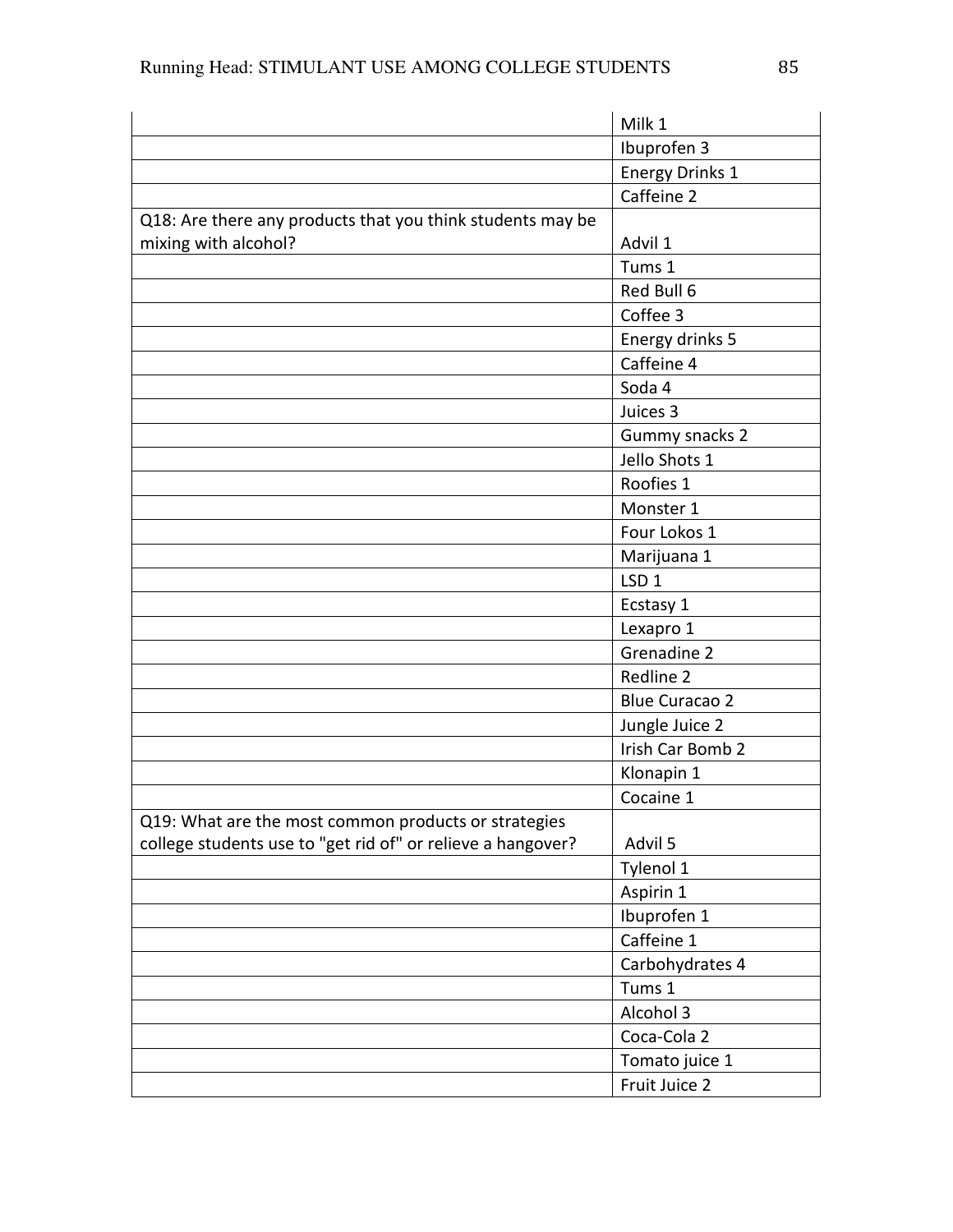|                                                          | Powerade/Gatorade 1      |
|----------------------------------------------------------|--------------------------|
|                                                          | Multivitamin 2           |
|                                                          | B complex 1              |
|                                                          | Coffee 1                 |
|                                                          | Cold shower 2            |
|                                                          | Water 7                  |
|                                                          | Hot Sauce 1              |
| Q20: Are there any additional comments you would like to | Drugs are used in excess |
| share that would improve our study?                      | 1                        |
|                                                          |                          |
|                                                          |                          |
|                                                          |                          |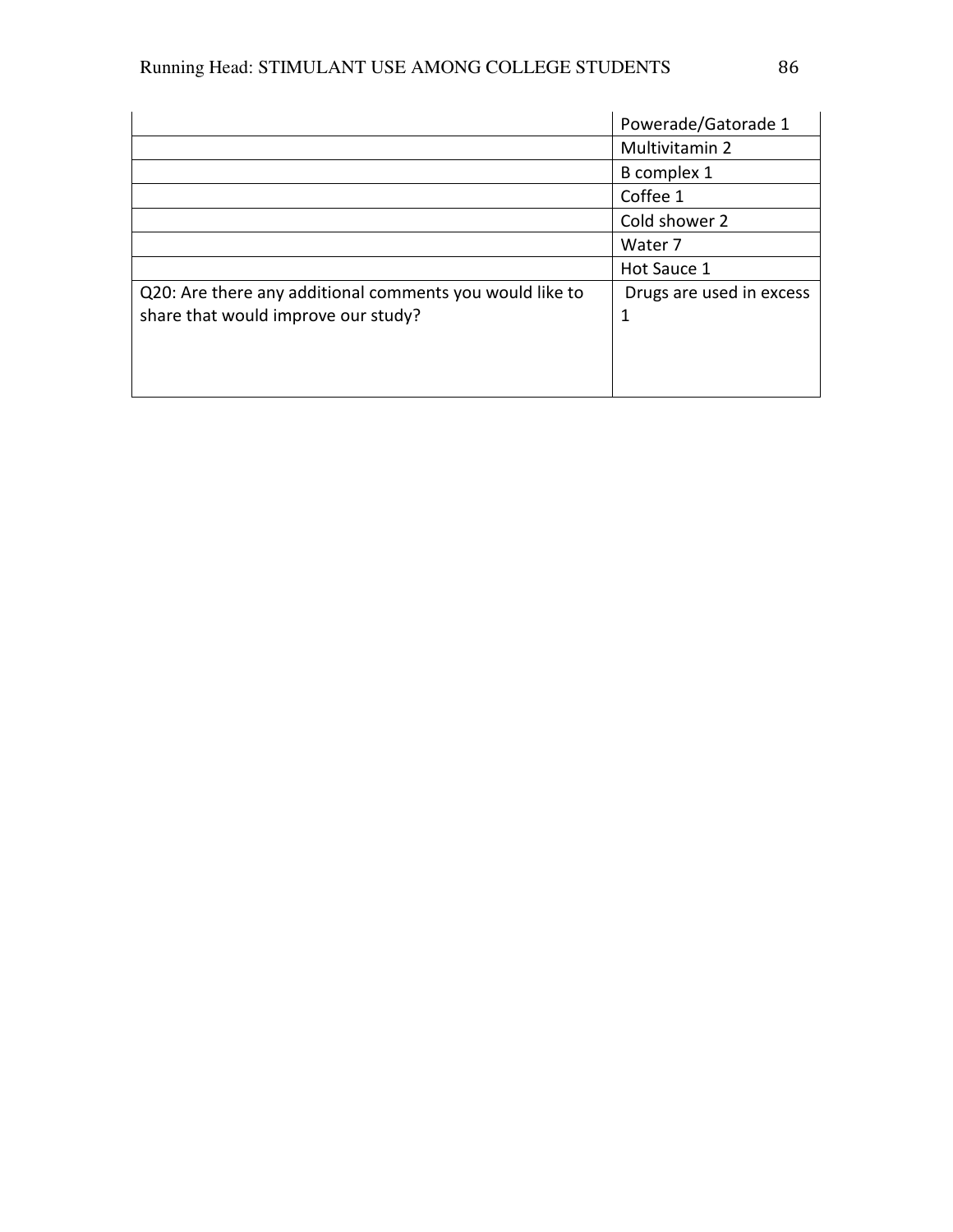| <b>ADDERALL</b>               | $10+1+1+1+5+9+1$                             |                |
|-------------------------------|----------------------------------------------|----------------|
|                               | Q1, Q2, Q3, Q5, Q7, Q8, Q17                  | 28             |
| <b>ADD</b> medication         | $\mathbf{1}$<br>Q <sub>8</sub>               |                |
|                               |                                              | 1              |
| <b>SLEEP MEDICATION</b>       | $\overline{2}$<br>Q1                         |                |
|                               |                                              | 2 <sub>1</sub> |
| <b>ADVIL</b>                  | $4+1+6+4+1+5$<br>Q1, Q10, Q15, Q17, Q18, Q19 |                |
| <b>ADVIL COLD AND SINUS</b>   | $\mathbf{1}$                                 | 21             |
|                               | Q10                                          |                |
|                               |                                              | 1 <sup>1</sup> |
| <b>Ibuprofen</b>              | $8 + 3 + 3 + 1$<br>Q1, Q15, Q17, Q19         |                |
|                               |                                              | 15             |
| <b>Aspirin</b>                | $4+1+1+2+1$                                  |                |
|                               | Q1, Q10, Q11, Q15, Q19                       |                |
| <b>Pain Medications</b>       | $\overline{2}$                               | 9              |
|                               | Q <sub>5</sub>                               |                |
|                               |                                              | 2 <sup>1</sup> |
| <b>Naproxen</b>               | $\overline{2}$                               |                |
|                               | Q <sub>1</sub>                               | 2 <sup>1</sup> |
| <b>Acetaminophen</b>          | $\overline{2}$                               |                |
|                               | Q1                                           |                |
|                               |                                              | 2 <sup>1</sup> |
| <b>Tylenol</b>                | $1+2+2+6+2+1$<br>Q1, Q12, Q13, Q15, Q17, Q19 |                |
|                               |                                              | 14             |
| <b>Tylenol PM</b>             | 5                                            |                |
|                               | Q <sub>6</sub>                               |                |
| <b>Tylenol cold and sinus</b> | $\mathbf{1}$                                 | 5              |
|                               | Q10,                                         |                |
|                               |                                              | 1 <sup>1</sup> |
| <b>Viagra</b>                 | 1, 3                                         |                |
|                               | Q1, Q9                                       | 4 <sup>1</sup> |
| <b>Weed</b>                   | $1 + 3$                                      |                |
|                               | Q1, Q6                                       |                |
|                               |                                              | 4 <sup>1</sup> |
| <b>Jaeguer</b>                | $\mathbf{1}$<br>Q1                           |                |

# Appendix I: Substance Counts per Communication Content Analysis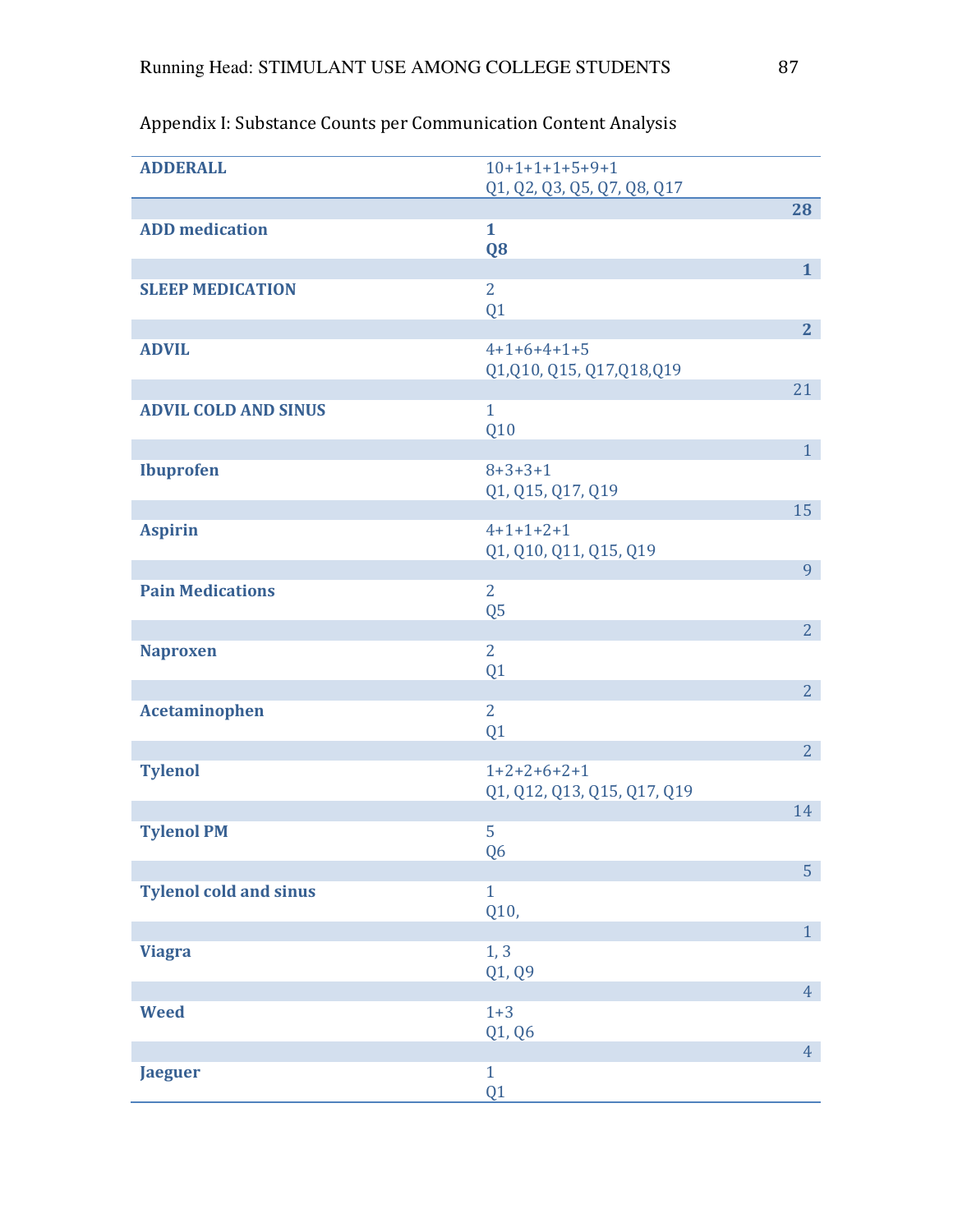|                           |                                                  | 1 <sup>1</sup> |
|---------------------------|--------------------------------------------------|----------------|
| <b>Ginseng</b>            | $1 + 1$                                          |                |
|                           | Q1, Q8                                           | 2 <sup>1</sup> |
| <b>Creatine</b>           | $3 + 2$                                          |                |
|                           | Q1, Q2                                           |                |
|                           |                                                  | 5 <sup>1</sup> |
| <b>Sudafed</b>            | $1 + 3 + 1$<br>Q1, Q10, Q12                      |                |
|                           |                                                  | 5 <sup>1</sup> |
| <b>Anxiety Medication</b> | $1 + 5 + 1$                                      |                |
|                           | Q1, Q5, Q8                                       |                |
| <b>Pepto Bismol</b>       | $1 + 5 + 3$                                      | 7 <sup>7</sup> |
|                           | Q1, Q13, Q17                                     |                |
|                           |                                                  | 9              |
| <b>Robitussin</b>         | $\mathbf{1}$                                     |                |
|                           | Q1                                               | 1 <sup>1</sup> |
| <b>NYQUIL</b>             | $3+2+9+9$                                        |                |
|                           | Q1, Q5, Q6, Q10,                                 |                |
|                           |                                                  | 23             |
| <b>Cough drops</b>        | $\overline{2}$                                   |                |
|                           | Q1                                               | 2 <sup>1</sup> |
| <b>Keystone</b>           | $1 + 2$                                          |                |
|                           | Q1, Q5                                           |                |
|                           |                                                  | 3 <sup>1</sup> |
| <b>Caffeine</b>           | $1+2+3+2+2+4+1$<br>Q1, Q2, Q7, Q8, Q17, Q18, Q19 |                |
|                           |                                                  | 15             |
| <b>Caffeine Pills</b>     | $\mathbf{1}$                                     |                |
|                           | Q7                                               |                |
| <b>Coffee</b>             | $5 + 3 + 1$                                      | 1              |
|                           | Q7, Q18, Q19                                     |                |
|                           |                                                  | 9              |
| <b>Caffeinated Soda</b>   | $\mathbf{1}$                                     |                |
|                           | Q7                                               | 1              |
| <b>Jungle Juice</b>       | $1+1+2$                                          |                |
|                           | Q1, Q5, Q18                                      |                |
|                           |                                                  | 4 <sup>1</sup> |
| <b>Four Lokos</b>         | $1+1$                                            |                |
|                           | Q1, Q18                                          | 2 <sup>1</sup> |
| <b>Smoking Cigarettes</b> | $2+1+2+1$                                        |                |
|                           | Q1, Q2, Q13, Q17                                 |                |
|                           |                                                  | 6              |
| <b>Chewing Tobacco</b>    | $\overline{2}$                                   |                |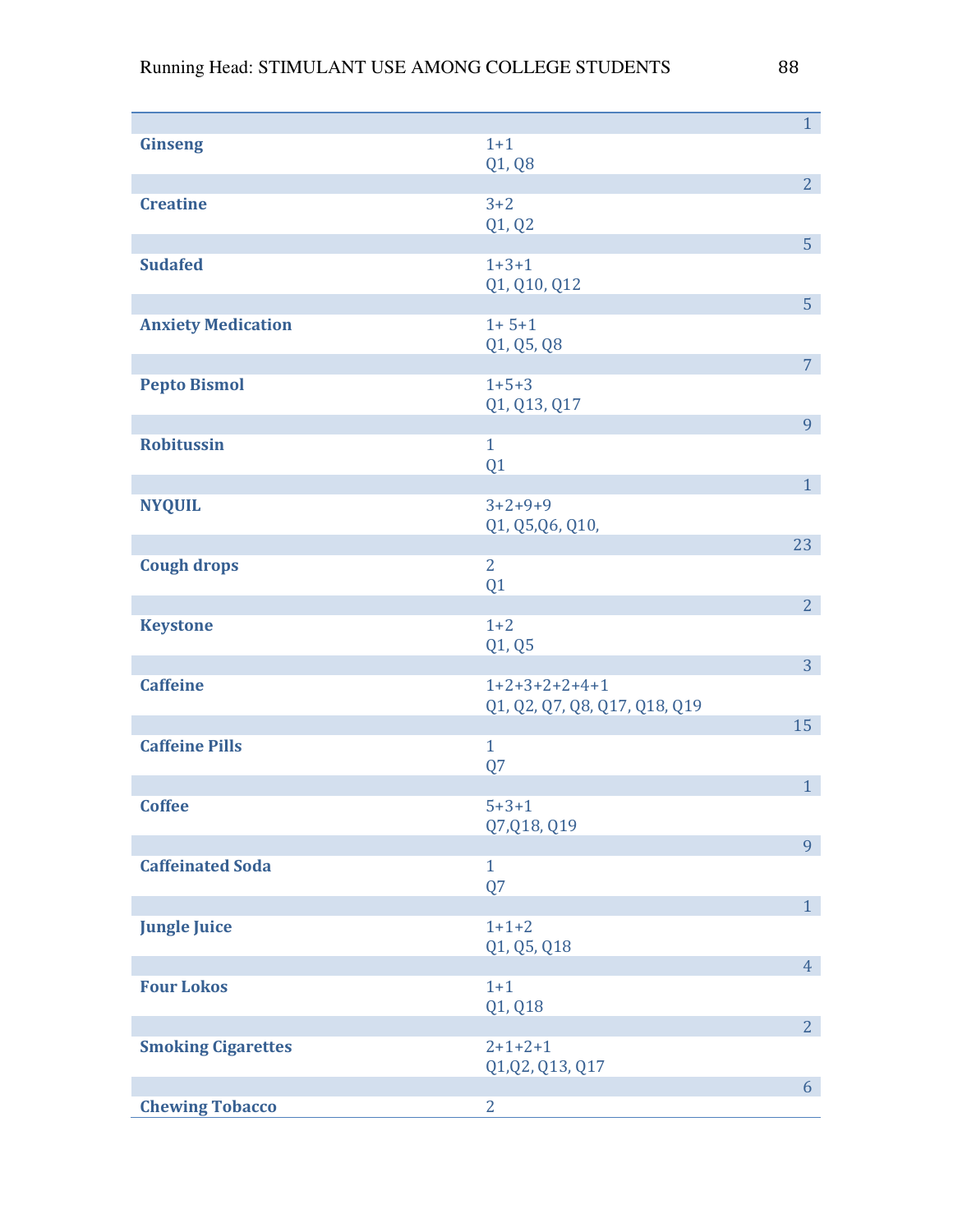|                        | Q1             |                |
|------------------------|----------------|----------------|
|                        |                | 2 <sup>1</sup> |
| <b>Steriod</b>         | $2 + 5$        |                |
|                        | Q2,Q4          |                |
|                        |                | 7 <sup>1</sup> |
| <b>Benefiber</b>       | $\mathbf{1}$   |                |
|                        | Q2             |                |
|                        |                | 1 <sup>1</sup> |
| <b>Alli</b>            | $\mathbf{1}$   |                |
|                        | Q2             |                |
|                        |                | $\overline{1}$ |
| <b>Metamucil</b>       | $\mathbf{1}$   |                |
|                        | Q2             |                |
|                        |                | 1 <sup>1</sup> |
| <b>Fiber</b>           | $1 + 2$        |                |
|                        | Q2, Q13        |                |
|                        |                | 3 <sup>1</sup> |
| <b>Whey protein</b>    | $2 + 2$        |                |
|                        | Q2, Q4         |                |
|                        |                | 4 <sup>1</sup> |
| Hydroxycut             | $1 + 1$        |                |
|                        |                |                |
|                        | Q2, Q3         | $\overline{2}$ |
| <b>Flax seed</b>       | $\mathbf{1}$   |                |
|                        |                |                |
|                        | Q2             |                |
|                        | $\mathbf{1}$   | 1 <sub>1</sub> |
| <b>Flaxseed oil</b>    |                |                |
|                        | Q13            |                |
|                        |                | 1 <sup>1</sup> |
| Athedroprogec          | $\mathbf{1}$   |                |
|                        | Q2             |                |
|                        |                | $\overline{1}$ |
| <b>Protein</b>         | $1 + 5$        |                |
|                        | Q2, Q4         |                |
|                        |                | 6 <sup>1</sup> |
| <b>Protein Powders</b> | $\overline{2}$ |                |
|                        | Q4             |                |
|                        |                | $\overline{2}$ |
| <b>Protein bars</b>    | $\mathbf{1}$   |                |
|                        | Q4             |                |
|                        |                | 1 <sup>1</sup> |
| Diet supplement pills  | $3 + 1$        |                |
|                        | Q2, Q3         |                |
|                        |                | 4 <sup>1</sup> |
| <b>Dot Fit</b>         | $\mathbf{1}$   |                |
|                        | Q2             |                |
|                        |                | 1 <sup>1</sup> |
| <b>Laxatives</b>       | $3+1+6$        |                |
|                        | Q2, Q3, Q13    |                |
|                        |                | 10             |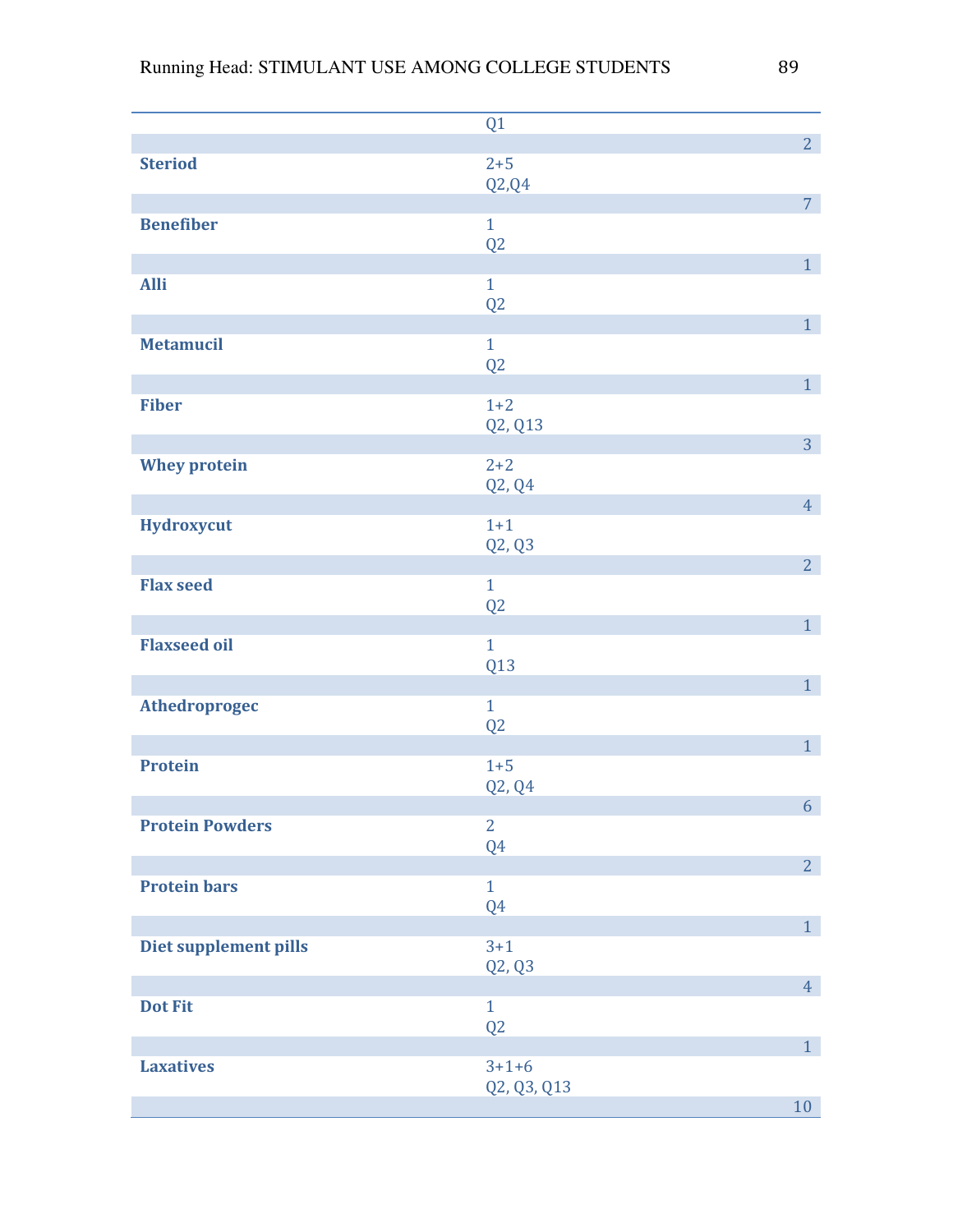|                                |                                           | 3              |
|--------------------------------|-------------------------------------------|----------------|
| <b>Multivitamin</b>            | $5 + 1 + 7 + 2$<br>Q2, Q8, Q11, Q19       |                |
|                                |                                           | 15             |
| <b>Zinc</b>                    | $\mathbf{1}$                              |                |
|                                | Q10                                       |                |
|                                | $\mathbf{1}$                              | $\mathbf{1}$   |
| <b>Calcium</b>                 | Q15                                       |                |
|                                |                                           | $\mathbf{1}$   |
| <b>Vitamin B12 supplements</b> | $\mathbf{1}$                              |                |
|                                | Q7                                        |                |
|                                | $\overline{1}$                            | $\mathbf{1}$   |
| <b>Vitamin B</b>               | Q <sub>8</sub>                            |                |
|                                |                                           | $\mathbf{1}$   |
| <b>Vitamin D</b>               | $\mathbf{1}$                              |                |
|                                | Q10                                       |                |
|                                |                                           | $\mathbf{1}$   |
| <b>Vitamin C</b>               | $4 + 8$                                   |                |
|                                | Q10, Q11                                  | 12             |
| <b>Vitamin water</b>           | $\mathbf{1}$                              |                |
|                                | <b>Q11</b>                                |                |
|                                |                                           | $\mathbf{1}$   |
| <b>Fish oil</b>                | $1+1$                                     |                |
|                                | Q2, Q13                                   |                |
| <b>Hard alcohol</b>            | $1+2$                                     | $\overline{2}$ |
|                                | Q2, Q5                                    |                |
|                                |                                           | 3              |
| <b>Grain alcohol</b>           | $\mathbf{1}$                              |                |
|                                | Q <sub>5</sub>                            |                |
|                                |                                           | $\mathbf{1}$   |
| <b>Alcohol</b>                 | $4+2+2+6+7+3$<br>Q5, Q6, Q7, Q9, Q14, Q19 |                |
|                                |                                           | 24             |
| <b>Sorbitol</b>                | $\mathbf{1}$                              |                |
|                                | Q <sub>3</sub>                            |                |
|                                |                                           | $\mathbf{1}$   |
| <b>Muscle Milk</b>             | $\overline{3}$                            |                |
|                                | Q <sub>4</sub>                            | 3              |
| <b>Milk</b>                    | $\overline{1}$                            |                |
|                                | Q17                                       |                |
|                                |                                           | $\mathbf{1}$   |
| <b>Cachableen?</b>             | $\overline{1}$                            |                |
|                                | Q4                                        |                |
| <b>Energy drinks</b>           | $1+1+8+1+5$                               | $\mathbf{1}$   |
|                                |                                           |                |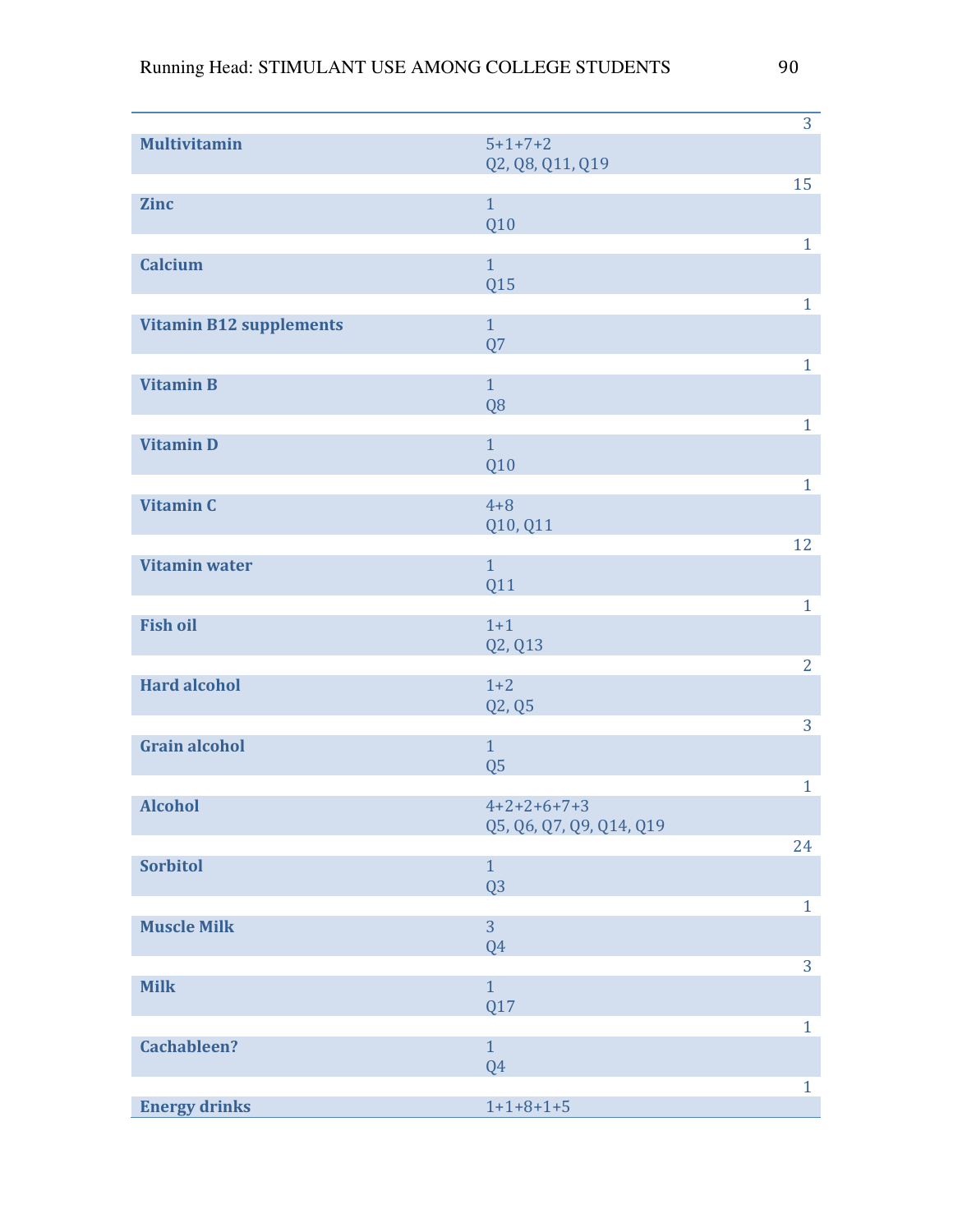|                            | Q4, Q5, Q7, Q17, Q18 |                |
|----------------------------|----------------------|----------------|
|                            |                      | 16             |
| <b>Energy Shots</b>        | 3                    |                |
|                            | Q7                   |                |
|                            | $\overline{3}$       | 3              |
| 5 hour energy              | Q7                   |                |
|                            |                      | 3              |
| <b>Monster</b>             | $7 + 1$              |                |
|                            | Q7, Q18              |                |
|                            |                      | $\, 8$         |
| <b>Red Bull</b>            | $5+6$                |                |
|                            | Q7, Q18              |                |
|                            | $\mathbf{1}$         | 11             |
| <b>Smirnoff</b>            | Q <sub>5</sub>       |                |
|                            |                      | $\mathbf{1}$   |
| <b>Mikes Hard Lemonade</b> | $\mathbf{1}$         |                |
|                            | Q <sub>5</sub>       |                |
|                            |                      | $\mathbf{1}$   |
| <b>Jack Daniels</b>        | $\mathbf{1}$         |                |
|                            | Q <sub>5</sub>       |                |
|                            |                      | $\mathbf{1}$   |
| Whisky                     | $\overline{1}$       |                |
|                            | Q <sub>6</sub>       |                |
| <b>Ativan</b>              | $1 + 3$              | $\mathbf{1}$   |
|                            | Q5, Q14              |                |
|                            |                      | $\overline{4}$ |
| <b>Old English</b>         | $\mathbf{1}$         |                |
|                            | Q <sub>5</sub>       |                |
|                            |                      | $\mathbf{1}$   |
| Colt 45                    | $\mathbf{1}$         |                |
|                            | Q <sub>5</sub>       |                |
| <b>Brunettes</b>           | $\mathbf{1}$         | $\mathbf{1}$   |
|                            | $\overline{Q5}$      |                |
|                            |                      | $\mathbf{1}$   |
| <b>Ever clear</b>          | $\mathbf{1}$         |                |
|                            | $\overline{Q5}$      |                |
|                            |                      | $\mathbf{1}$   |
| <b>Sleeping pills</b>      | $\mathbf{1}$         |                |
|                            | Q <sub>5</sub>       |                |
|                            |                      | $\mathbf{1}$   |
| <b>Melatonin</b>           | $2 + 1$              |                |
|                            | Q5, Q6               | 3              |
| <b>Benadryl</b>            | $1+3+6+5$            |                |
|                            | Q5, Q6, Q10, Q12     |                |
|                            |                      | 15             |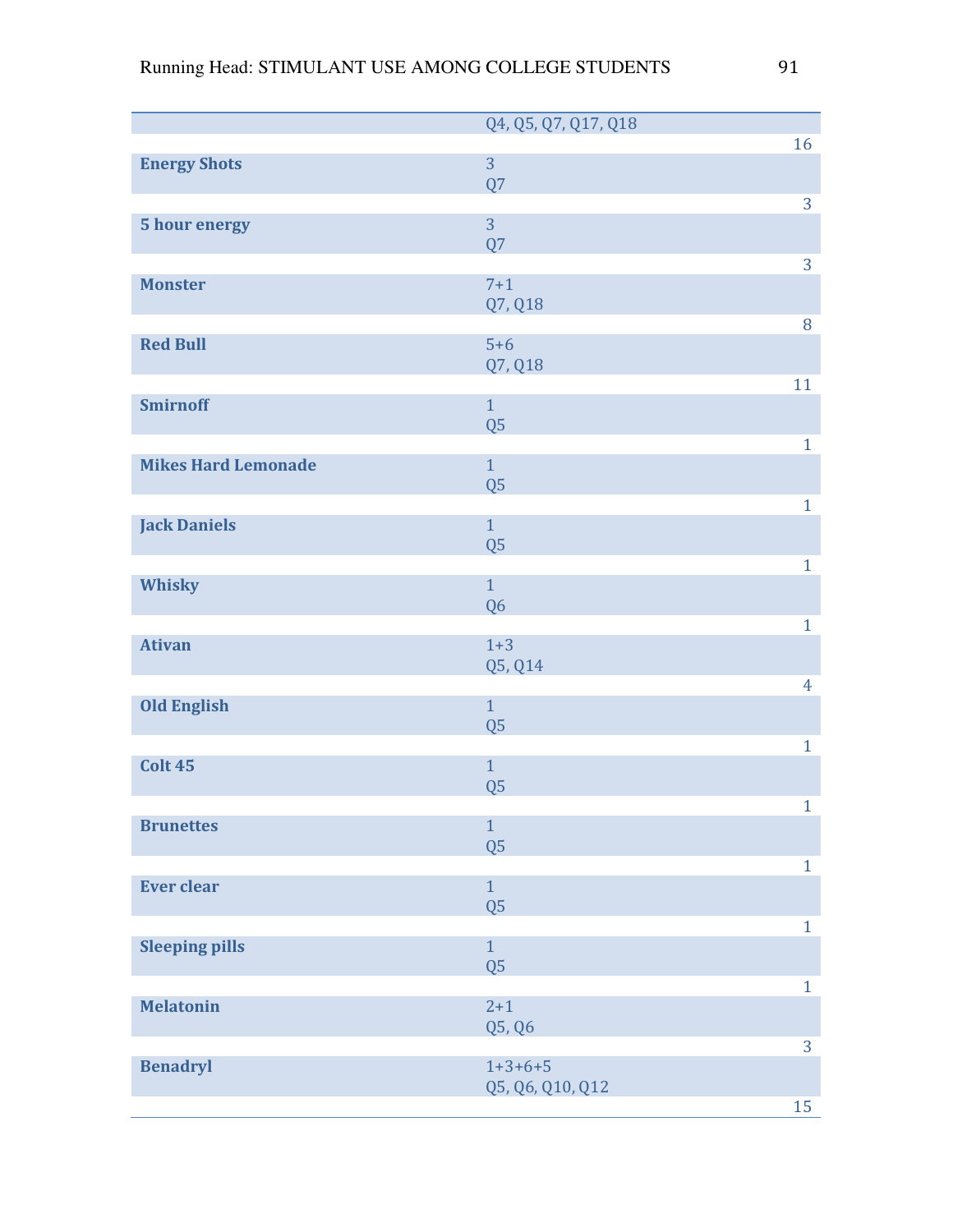| <b>Marijuana</b>                | $5+1+4+2+5+2+7+1$                   |                |
|---------------------------------|-------------------------------------|----------------|
|                                 | Q5, Q6, Q9, Q13, Q14, Q15, Q17, Q18 | 27             |
| <b>Dubra</b>                    | $\overline{2}$                      |                |
|                                 | Q <sub>5</sub>                      |                |
|                                 | $1+1+4+3+1$                         | $\overline{2}$ |
| <b>Ecstasy</b>                  | Q5, Q7, Q9, Q17, Q18                |                |
|                                 |                                     | 10             |
| <b>Unisom</b>                   | $\mathbf{1}$                        |                |
|                                 | Q <sub>6</sub>                      | $\mathbf{1}$   |
| <b>Lunesta</b>                  | $\mathbf{1}$                        |                |
|                                 | Q <sub>6</sub>                      |                |
| <b>Ambien</b>                   | $\mathbf{1}$                        | $\mathbf{1}$   |
|                                 | Q <sub>6</sub>                      |                |
|                                 |                                     | $\mathbf{1}$   |
| <b>Sleeping medications</b>     | $\overline{1}$                      |                |
|                                 | Q <sub>6</sub>                      | $\mathbf{1}$   |
| <b>Tea</b>                      | $2 + 1$                             |                |
|                                 | Q6, Q7                              |                |
| <b>Koland Tea</b>               | $\overline{1}$                      | 3              |
|                                 | Q14                                 |                |
|                                 |                                     | $\mathbf{1}$   |
| Amp                             | $\mathbf{1}$<br>Q7                  |                |
|                                 |                                     | $\mathbf{1}$   |
| <b>Zanies</b>                   | $\mathbf{1}$                        |                |
|                                 | Q7                                  |                |
| <b>Cocaine</b>                  | $1+1+1+1$                           | $\mathbf{1}$   |
|                                 | Q7, Q14, Q17, Q18                   |                |
|                                 | $\overline{3}$                      | $\overline{4}$ |
| <b>Ritalin</b>                  | Q <sub>8</sub>                      |                |
|                                 |                                     | 3              |
| <b>Zipfizz</b>                  | $\overline{1}$                      |                |
|                                 | Q <sub>8</sub>                      | $\mathbf{1}$   |
| <b>Focus Formula</b>            | $\overline{1}$                      |                |
|                                 | Q <sub>8</sub>                      |                |
| <b>Water</b>                    | $1+1+3+7$                           | $\mathbf{1}$   |
|                                 | Q8, Q11, Q17, Q19                   |                |
|                                 |                                     | 12             |
| <b>Gargling with salt water</b> | $\mathbf{1}$                        |                |
|                                 | Q11                                 |                |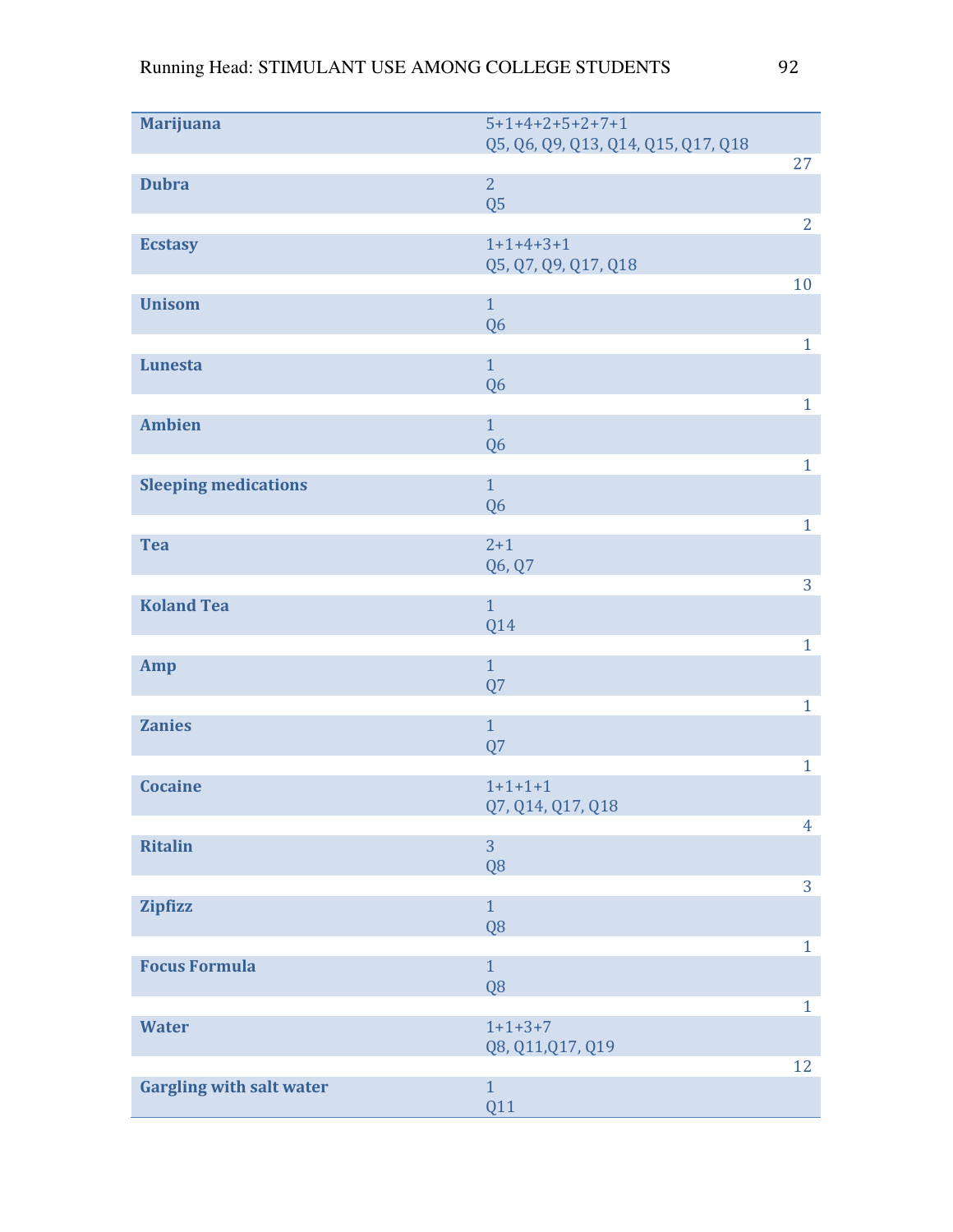|                               |                       | $\mathbf{1}$   |
|-------------------------------|-----------------------|----------------|
| <b>Cymbalta</b>               | $1+1$                 |                |
|                               | Q8, Q14               | $\overline{2}$ |
| <b>Lexapro</b>                | $1 + 4 + 1$           |                |
|                               | Q8, Q14, Q18          |                |
|                               |                       | 6              |
| "Phuldan" (possibly Focalin?) | $\mathbf{1}$          |                |
|                               | Q <sub>8</sub>        | $\mathbf{1}$   |
| <b>Molly</b>                  | $\mathbf{1}$          |                |
|                               | Q <sub>9</sub>        |                |
|                               |                       | $\mathbf{1}$   |
| Valvetro??                    | $\mathbf{1}$          |                |
|                               | Q <sub>9</sub>        | $\mathbf{1}$   |
| <b>KY Fire and Ice</b>        | $\overline{2}$        |                |
|                               | Q <sub>9</sub>        |                |
|                               |                       | $\overline{2}$ |
| <b>Mucinex</b>                | $\overline{2}$        |                |
|                               | Q10                   |                |
| <b>Antibiotics</b>            | $2 + 1$               | $\overline{2}$ |
|                               | Q10, Q14              |                |
|                               |                       | 3              |
| <b>Airborne</b>               | $1 + 3$               |                |
|                               | Q10, Q11              |                |
| <b>Claritin</b>               | $1+4$                 | $\overline{4}$ |
|                               | Q10, Q12              |                |
|                               |                       | 5              |
| <b>Motrin</b>                 | $1+3+2$               |                |
|                               | Q10, Q15, Q17         |                |
|                               |                       | 6              |
| <b>Dayquil</b>                | $\overline{4}$<br>Q10 |                |
|                               |                       | $\overline{4}$ |
| "Smoke"                       | $\mathbf{1}$          |                |
|                               | Q10                   |                |
|                               | $\overline{2}$        | $\mathbf{1}$   |
| <b>Choroseptic Spray</b>      | Q10                   |                |
|                               |                       | $\overline{2}$ |
| <b>Vicks</b>                  | $\overline{2}$        |                |
|                               | Q10                   |                |
|                               | $\mathbf{1}$          | $\overline{2}$ |
| <b>Cold Ease</b>              | <b>Q11</b>            |                |
|                               |                       | $\mathbf{1}$   |
| <b>Sinus rinse</b>            | $\overline{2}$        |                |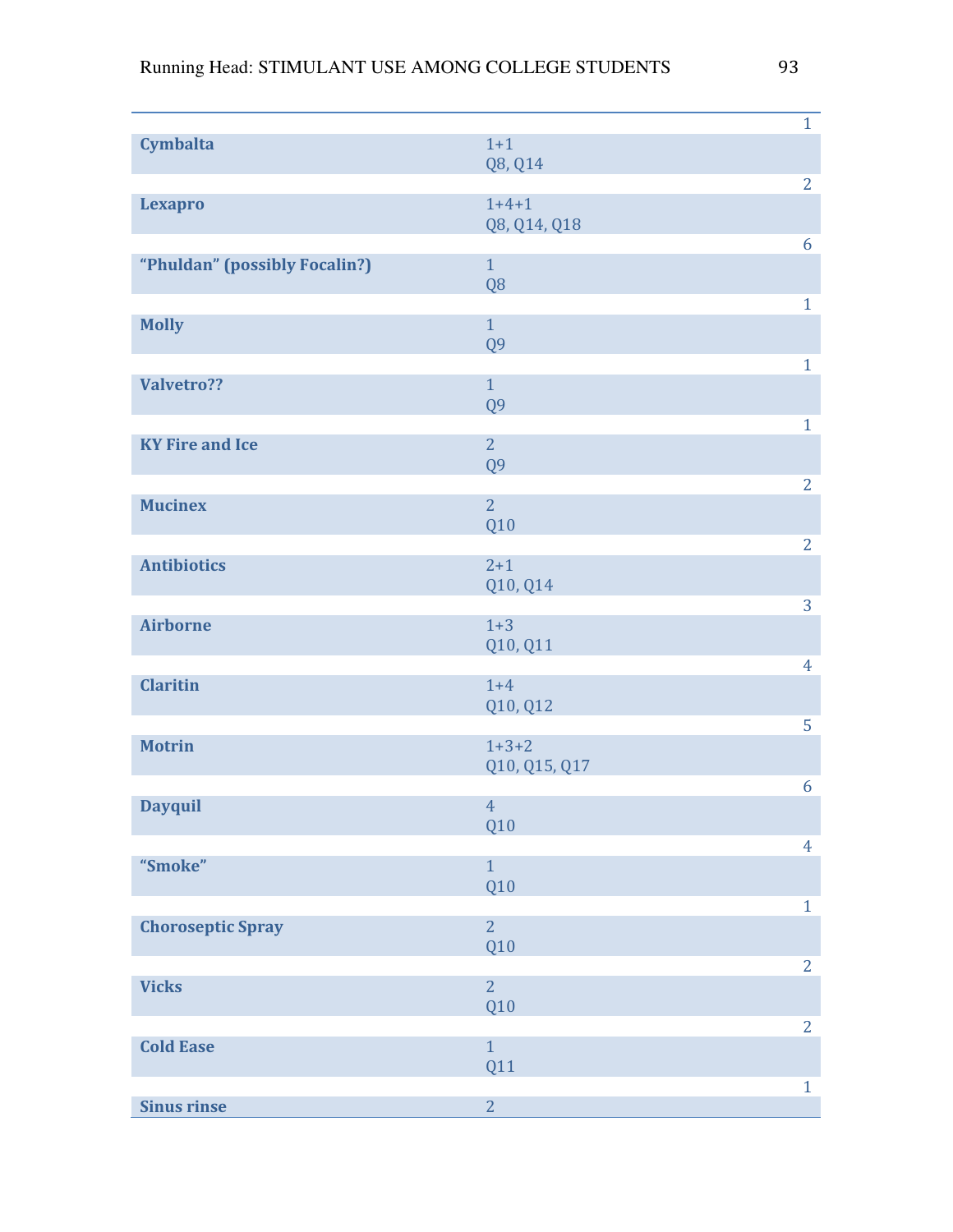|                      | <b>Q11</b>          |                  |
|----------------------|---------------------|------------------|
|                      |                     | $\overline{2}$   |
| <b>Advair</b>        | $\mathbf{1}$        |                  |
|                      | Q12                 |                  |
|                      | $\mathbf{1}$        | $\mathbf{1}$     |
| <b>Zyrtec</b>        | <b>Q12</b>          |                  |
|                      |                     | $\mathbf{1}$     |
| <b>Clarinex</b>      | $\mathbf{1}$        |                  |
|                      | <b>Q12</b>          |                  |
|                      |                     | $\mathbf{1}$     |
| <b>Rhinicort</b>     | $\overline{1}$      |                  |
|                      | <b>Q12</b>          |                  |
|                      |                     | $\mathbf{1}$     |
| <b>Singulair</b>     | $\mathbf{1}$<br>Q12 |                  |
|                      |                     | $\mathbf{1}$     |
| <b>Nasonex</b>       | $\mathbf{1}$        |                  |
|                      | Q12                 |                  |
|                      |                     | $\mathbf{1}$     |
| <b>Albuterol</b>     | $\mathbf{1}$        |                  |
|                      | <b>Q12</b>          |                  |
|                      |                     | $\mathbf{1}$     |
| <b>Cloritromiton</b> | $\mathbf{1}$        |                  |
|                      | <b>Q12</b>          | $\mathbf{1}$     |
| Gas-X                | 9                   |                  |
|                      | Q13                 |                  |
|                      |                     | $\overline{9}$   |
| <b>Beano</b>         | 6                   |                  |
|                      | <b>Q13</b>          |                  |
|                      |                     | $\boldsymbol{6}$ |
| <b>Mylanta</b>       | $\overline{2}$      |                  |
|                      | <b>Q13</b>          | $\overline{2}$   |
| <b>Enema</b>         | $\overline{2}$      |                  |
|                      | Q13                 |                  |
|                      |                     | $\overline{2}$   |
| <b>Tums</b>          | $6 + 1 + 1$         |                  |
|                      | Q13, Q18, Q19       |                  |
|                      |                     | $\, 8$           |
| <b>Antacid</b>       | $3 + 3$             |                  |
|                      | Q13, Q17            | 6                |
| <b>Mineral Oil</b>   | $\overline{1}$      |                  |
|                      | Q13                 |                  |
|                      |                     | $\mathbf{1}$     |
| Anti-depressants     | $\overline{4}$      |                  |
|                      | Q14                 |                  |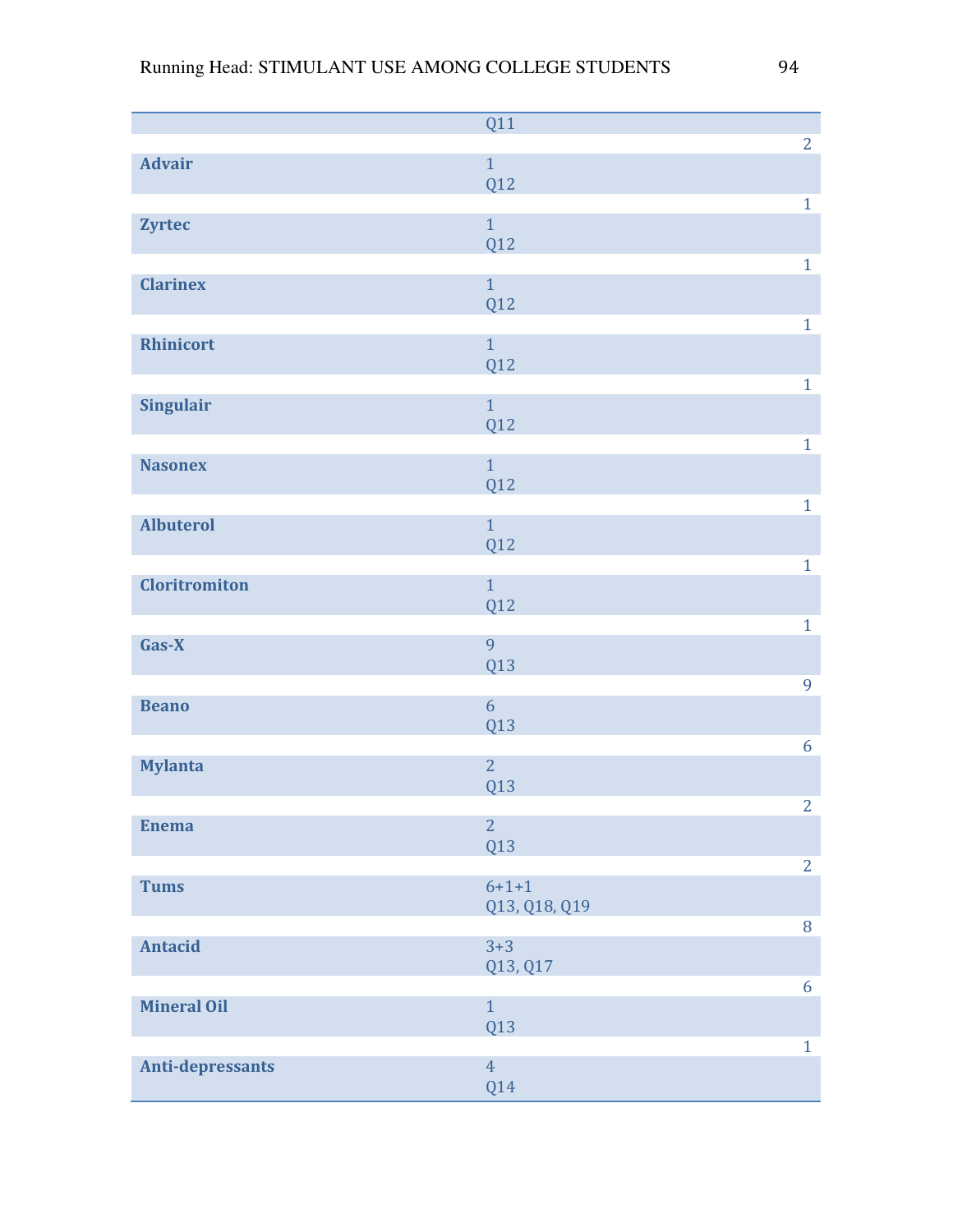| Klonapin                | $1+1$                 | $\overline{4}$ |
|-------------------------|-----------------------|----------------|
|                         | Q14, Q18              |                |
|                         |                       | $\overline{2}$ |
| <b>Xanax</b>            | $\overline{2}$<br>Q14 |                |
|                         |                       | $\overline{2}$ |
| <b>Prozac</b>           | $\overline{4}$        |                |
|                         | Q14                   |                |
| <b>Zoloft</b>           | $\overline{2}$        | $\overline{4}$ |
|                         | Q14                   |                |
|                         |                       | $\overline{2}$ |
| <b>Icy Hot</b>          | $\overline{2}$<br>Q15 |                |
|                         |                       | $\overline{2}$ |
| <b>Heating Pads</b>     | $\overline{2}$        |                |
|                         | Q15                   |                |
| <b>Bengay</b>           | $\mathbf{1}$          | $\overline{2}$ |
|                         | Q15                   |                |
|                         |                       | $\mathbf{1}$   |
| <b>Codeine</b>          | $\overline{1}$<br>Q15 |                |
|                         |                       | $\mathbf{1}$   |
| <b>Menthol</b>          | $\overline{1}$        |                |
|                         | Q15                   |                |
| <b>Tiger disease</b>    | $\overline{1}$        | $\mathbf{1}$   |
|                         | Q15                   |                |
|                         |                       | $\mathbf{1}$   |
| <b>Vicodin</b>          | $\overline{2}$        |                |
|                         | Q15                   | $\overline{2}$ |
| <b>Immitrex</b>         | $\mathbf{1}$          |                |
|                         | Q15                   |                |
| <b>Excedrin</b>         | $\overline{4}$        | $\mathbf{1}$   |
|                         | Q15                   |                |
|                         |                       | $\overline{4}$ |
| <b>Percocet</b>         | $\mathbf{1}$<br>Q15   |                |
|                         |                       | $\mathbf{1}$   |
| <b>Visine</b>           | $\overline{6}$        |                |
|                         | Q16                   |                |
| Humidification          | $\mathbf{1}$          | 6              |
|                         | Q16                   |                |
|                         |                       | $\mathbf{1}$   |
| <b>Contact solution</b> | $1\,$                 |                |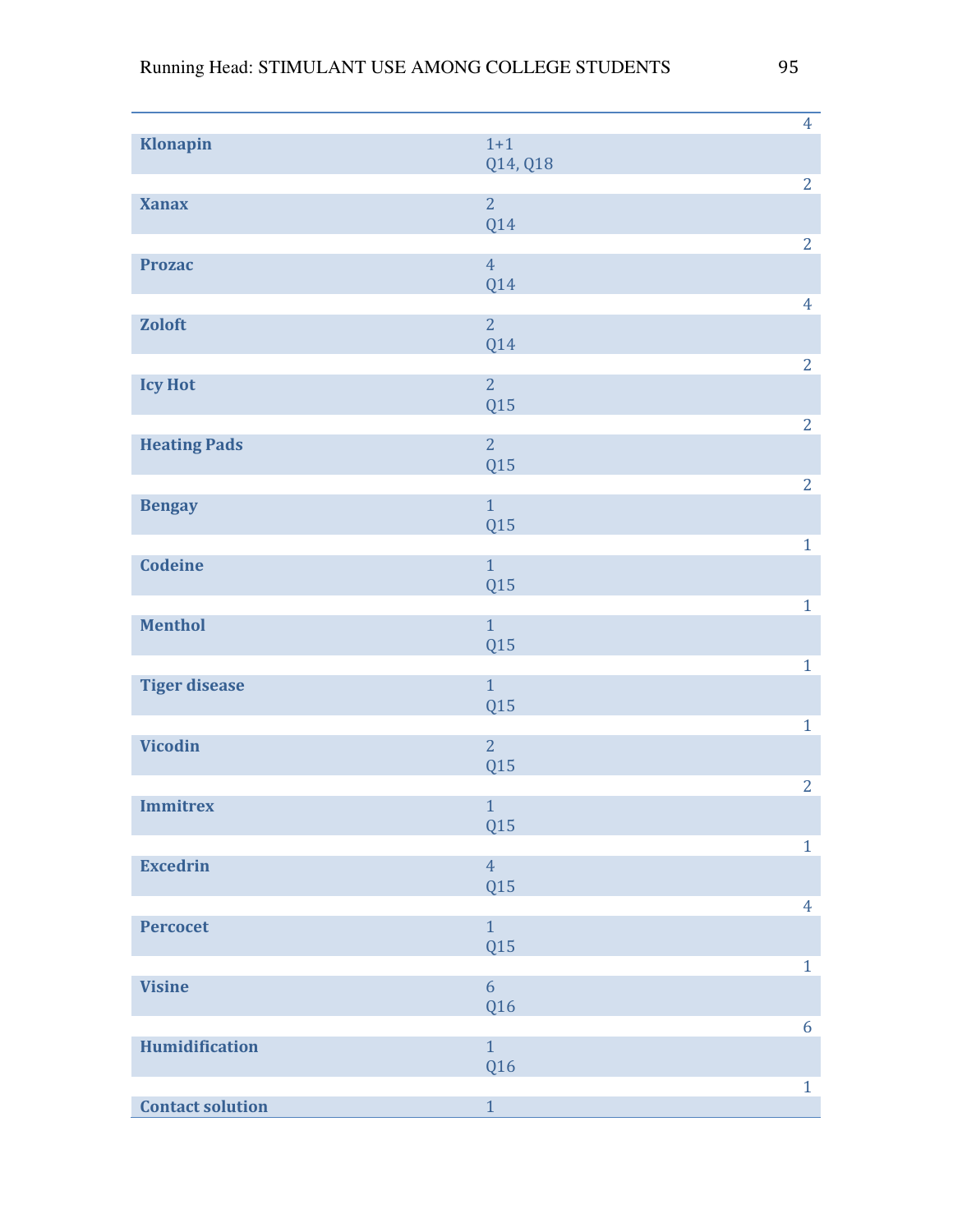|                       | Q16            |                |
|-----------------------|----------------|----------------|
|                       |                | $\mathbf{1}$   |
| <b>Eye Drops</b>      | $\overline{2}$ |                |
|                       | Q16            |                |
|                       |                | $\overline{2}$ |
| <b>Systane</b>        | $\overline{1}$ |                |
|                       | Q16            |                |
|                       |                | $\mathbf{1}$   |
| <b>Soda</b>           | $\overline{4}$ |                |
|                       | Q18            | $\overline{4}$ |
|                       | $3 + 2$        |                |
| Juices                | Q18, Q19       |                |
|                       |                | 5              |
| <b>Gummy snacks</b>   | $\overline{2}$ |                |
|                       | Q18            |                |
|                       |                | $\overline{2}$ |
| <b>Jello Shots</b>    | $\mathbf{1}$   |                |
|                       | Q18            |                |
|                       |                | $\mathbf{1}$   |
| <b>Roofies</b>        | $\mathbf{1}$   |                |
|                       | Q18            |                |
|                       |                | $\mathbf{1}$   |
| <b>LSD</b>            | $\overline{1}$ |                |
|                       | Q18            |                |
|                       |                | $\mathbf{1}$   |
| <b>Grenadine</b>      | $\overline{2}$ |                |
|                       | Q18            |                |
|                       |                | $\overline{2}$ |
| <b>Redline</b>        | $\overline{2}$ |                |
|                       | Q18            |                |
|                       |                | $\overline{2}$ |
| <b>Blue Curacao</b>   | $\overline{2}$ |                |
|                       | Q18            | $\overline{2}$ |
| <b>Irish Car Bomb</b> | $\overline{2}$ |                |
|                       | Q18            |                |
|                       |                | $\overline{2}$ |
| <b>Tomato juice</b>   | $\overline{1}$ |                |
|                       | Q19            |                |
|                       |                | $\mathbf{1}$   |
| <b>Carbohydrates</b>  | $\overline{4}$ |                |
|                       | Q19            |                |
|                       |                | $\overline{4}$ |
| Coca-cola             | $\overline{2}$ |                |
|                       | Q19            |                |
|                       |                | $\overline{2}$ |
| Powerade/Gatorade     | $\mathbf{1}$   |                |
|                       | Q19            |                |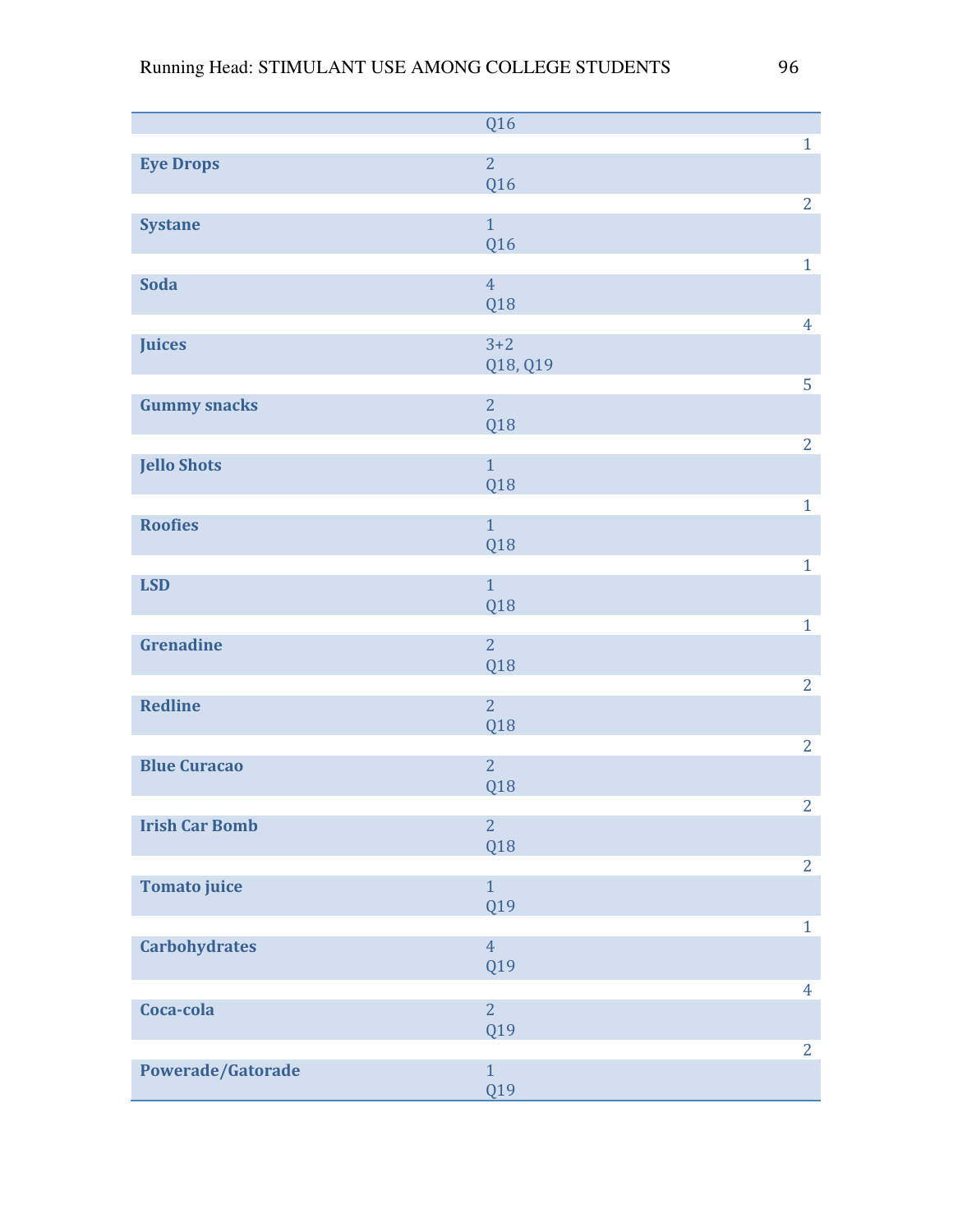| <b>B</b> Complex                              |              |  |
|-----------------------------------------------|--------------|--|
|                                               | Q19          |  |
|                                               |              |  |
| <b>Cold Shower</b>                            | 2            |  |
|                                               | Q19          |  |
|                                               |              |  |
| <b>Hot Sauce</b>                              |              |  |
|                                               | Q19          |  |
|                                               |              |  |
| <b>Additional comment: "Drugs are used in</b> | $\mathbf{1}$ |  |
| excess"                                       | Q20          |  |
|                                               |              |  |

Appendix J:Top ten ranking counts

| Rank |               | Counts (# of |
|------|---------------|--------------|
|      | Substance     | mentions)    |
|      | Energy        |              |
| 1    | <b>Drinks</b> | 41           |
| 2    | Adderall      | 28           |
| 3    | Marijuana     | 27           |
| 4    | Caffeine      | 26           |
| 5    | Alcohol       | 24           |
| 6    | Nyquil        | 23           |
| 7    | Advil         | 21           |
| 8    | Ibuprofen     | 15           |
| 9    | Benadryl      | 15           |
| 10   | Tylenol       | 14           |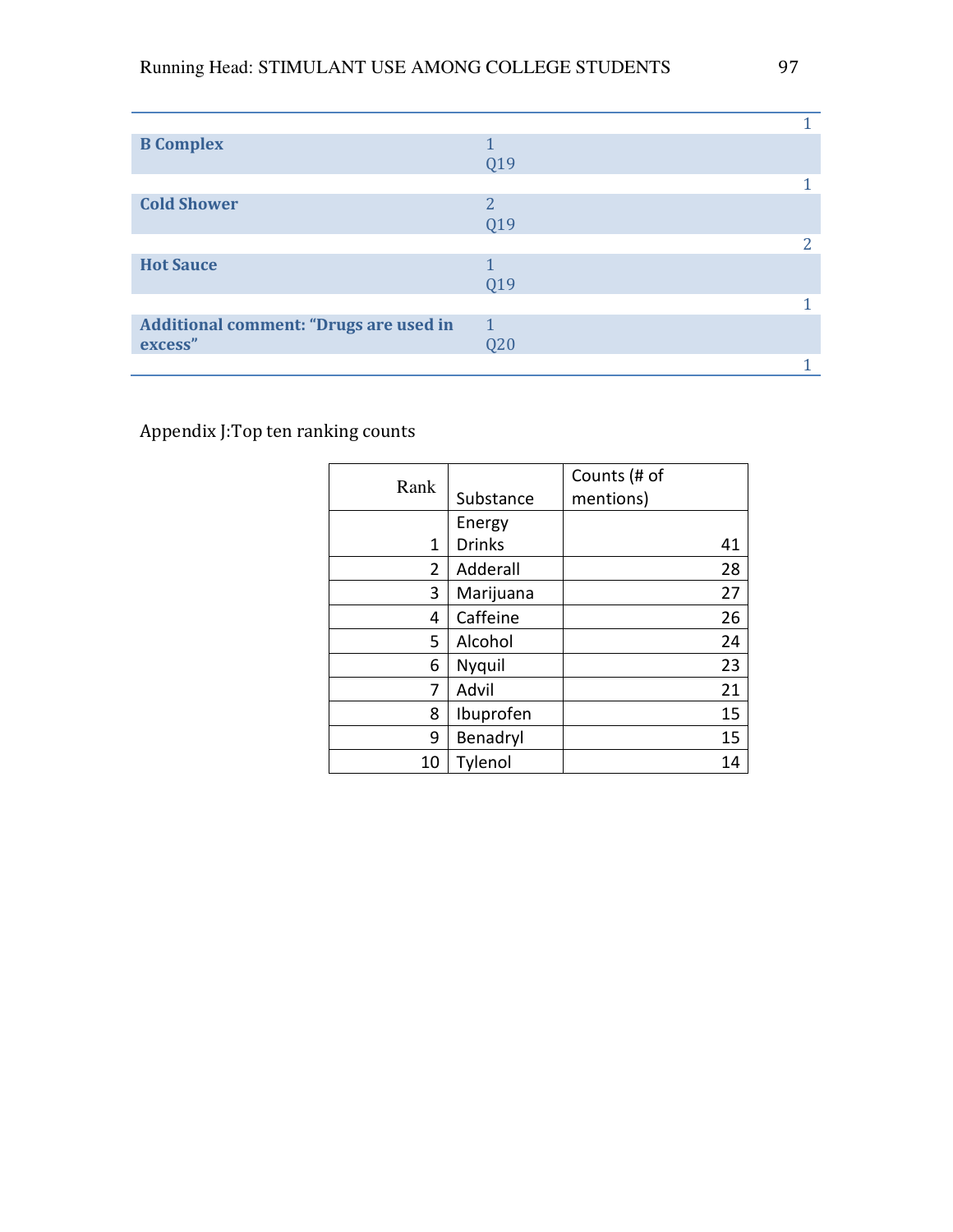

Appendix K: Listserv Message for Survey

# What do college students use to treat common health problems?

# Complete our survey for an opportunity to win one of 30 \$25 Co-op gift cards!

Who: UConn undergraduate students (YOU)

What: An anonymous and confidential survey about your self-medication habits

Where: On your computer

When: Now! The survey will be available at the link below through  $10/11/2011$ 

Why: The data collected will be used to help develop an educational program for future UConn students. Upon completion of the survey you will automatically be entered into a drawing for a \$25 gift card to the UConn Co-op. The 30 winning numbers will be posted on a follow-up listserv Daily Digest email the week after the close of the survey.

How: Click on the link at the bottom of this email message to start the survey

Please scroll down and read the fine print below, then click the survey link at the bottom of this email message.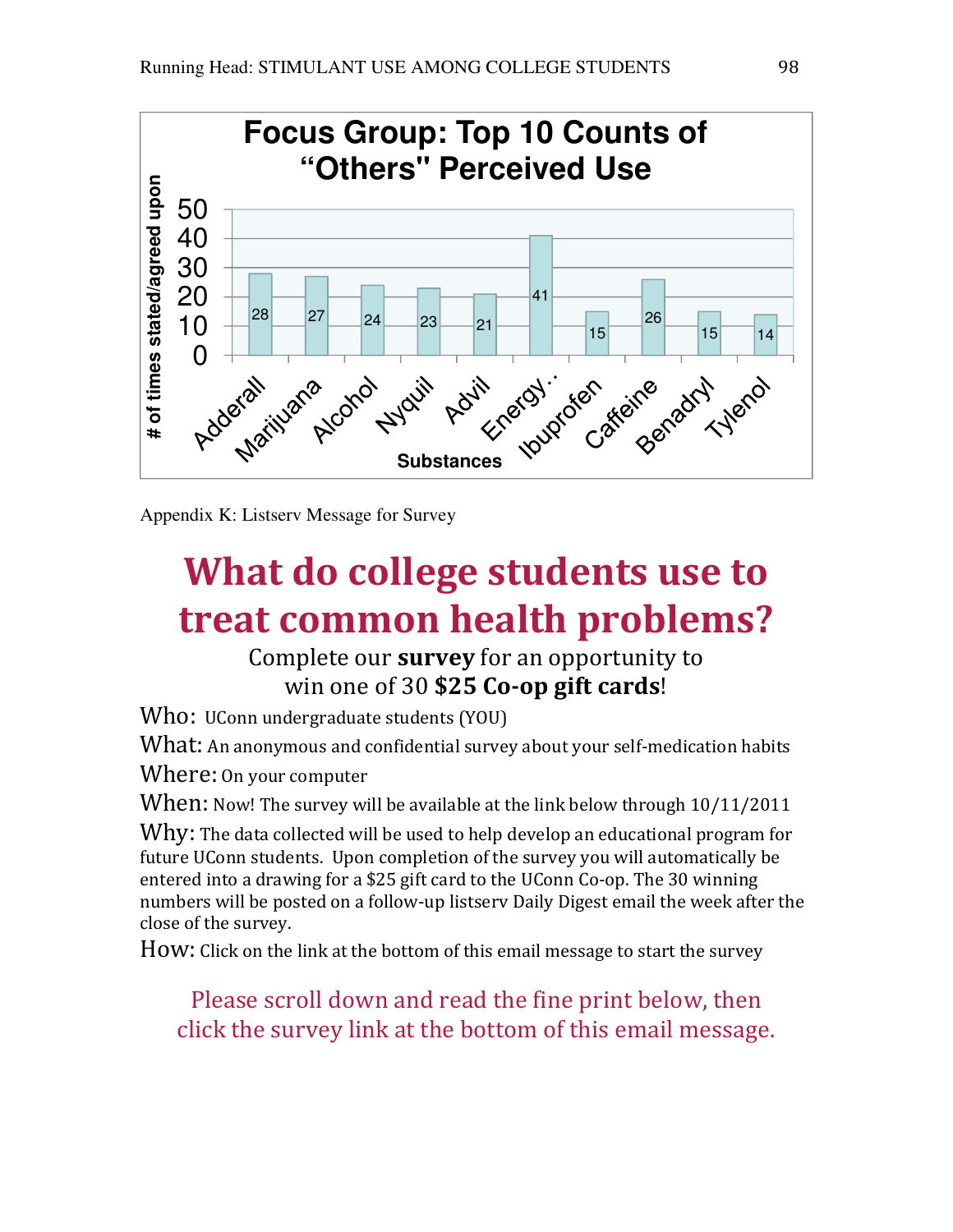\*\*This survey is part of a research study at UConn, so please respond honestly. To maintain the integrity of the survey data, complete the survey on your own, in private, and do not post the link to any other sites or forward this email to non-UConn students. \*\*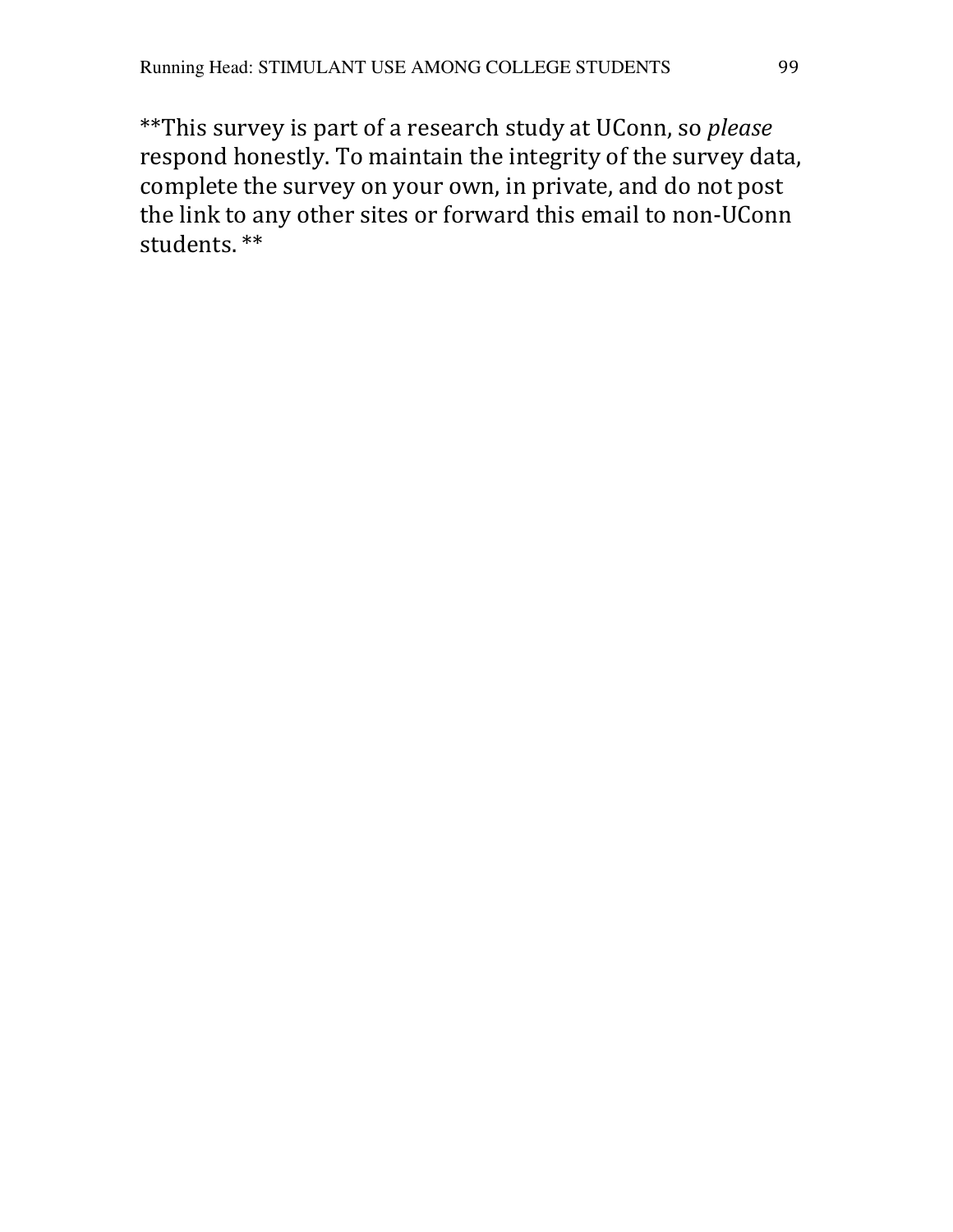# Running Head: STIMULANT UNIVERSIty of Connecticut 100

#### **Information Sheet for Participation in a Research Study**

**Principal Investigator:** Patricia J. Neafsey, PhD, Professor, School of Nursing **Student Researchers:** Heather Buck, Kara Dazkevich, Michelle Santos, Kristin Summers, Kim Vo, Janet Knecht

**Study Title:** Over-the-Counter Self-medication Practices by Undergraduate Students IRB # H11-019 1. Introduction

You are invited to participate in a research study to help us survey what over-the-counter (OTC) products undergraduate students take to self-medicate common problems.

#### 2. Why is this study being done?

Results of the survey will help us develop and evaluate an educational program for incoming freshman concerning how to avoid adverse self-medication behaviors.

3. What are the study procedures? What will I be asked to do?

The electronic survey will have questions such as "Over the past month, did you take anything for pain?" If you answer "yes," you will then select the name of the product from an electronic alphabetical list. You will then be asked when (time of day) you took the product and how many days per week in the past month you took it.

#### 4. What other options are there?

You may skip any questions. You may exit the survey at any time.

#### 5. What are the risks or inconveniences of the study?

The only inconvenience is the time (approximately 15 minutes) you spend taking the survey.

#### 6. What are the benefits of the study?

Your participation will enhance future educational interventions for incoming students and their parents with the aim of reducing adverse self-medication behaviors.

#### 7. Will I receive payment for participation? Are there costs to participate?

Once you have completed the survey, you will receive a certificate to print out with a 6 digit random number. A week after the survey closes, an email will be sent to the undergraduate listserv with the 30 winning numbers, selected at random. If you are a winner, bring your certificate to Patricia Neafsey, Ph.D, principal investigator in Storrs Hall 311. Your certificate can never be connected back to your survey responses.

#### 8. How will my personal information be protected?

The survey host (AdhereTx Co.) uses an Amazon cloud server that exceeds all Health Insurance Portability and Accountability Act of 1996 (HIPAA) requirements for secure, legal, and ethical communication of electronic medical record information. No personal identification information (such as name, college, major, home town or birth date) will be collected by the survey. Survey participant information will be recorded solely by a random number generated by the survey software. The researchers will not be able to trace a participant ID to a specific student. AdhereTx Corp. will destroy the survey data once the principal investigator has received the final data file (at the end of the survey time window) and backed it up on appropriate media in a locked cabinet in the School of Nursing. Therefore, neither the principal investigator, nor AdhereTx Corp. would ever be able to trace the survey data back to a specific IP address or computer from which the survey was taken. The 6-digit random number on your survey certificate (for the gift card drawing) will be *different* from the random number assigned by the survey as the participant ID. The participant ID numbers and certificate numbers will not be associated in the research database so that the researchers can never link a survey response to a certificate number. When we write about the research or talk about the study, you will not be identified. All information will be kept confidential and kept in a secure location used only by the researchers. You should also know that the UConn Institutional Review Board (IRB) and the Office of Research Compliance may inspect study records as part of its auditing program, but these reviews will only focus on the researchers and not on your responses or involvement. The IRB is a group of people who review research studies to protect the rights and welfare of research participants.

#### 9. Can I stop being in the study and what are my rights?

You do not have to be in this study if you do not want to. If you agree to take the survey, but later change your mind, you may exit the survey at any time. There are no penalties or consequences of any kind if you decide that you do not want to participate. You will be notified of all significant new findings during the course of the study that may affect your willingness to continue.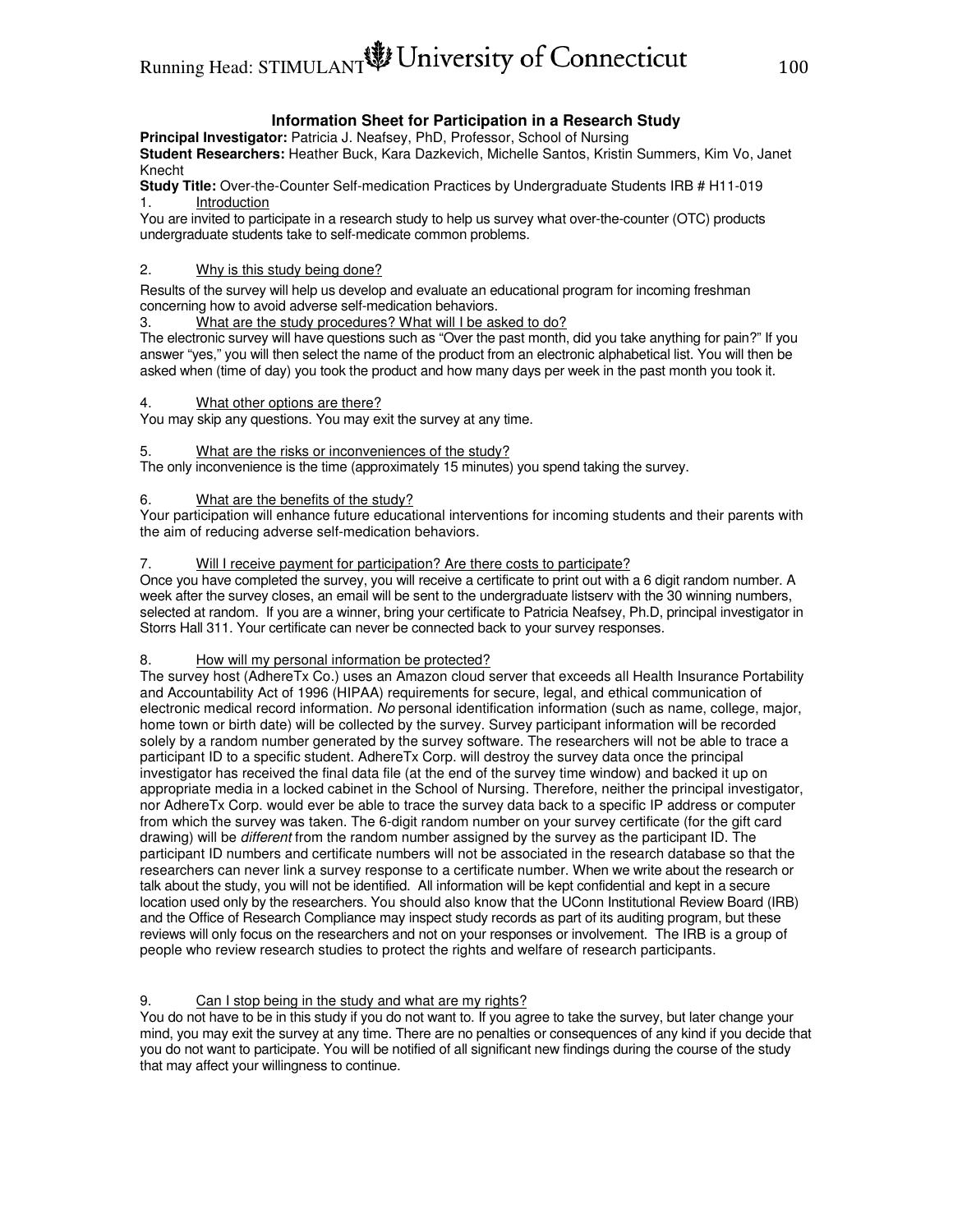10. Whom do I contact if I have questions about the study?

We will be happy to answer any questions you have about this study. If you have further questions about this project or if you have a research-related problem, you may contact the principal investigator, (Patricia J. Neafsey, 860-486-0508). If you have any questions concerning your rights as a research subject, you may contact the University of Connecticut Institutional Review Board (IRB) at 860-486-8802.

**Authorization** 

By copying and pasting the link to the survey below in a new browser session, you confirm that you have read the previous information and are comfortable with completing this survey. You also indicate that you understand the general purpose of the survey, any possible inconveniences, and the confidentiality policy.

### **COPY AND PASTE THE LINK BELOW TO YOUR BROWSER TO COMPLETE THE SURVEY.**

http://uconn-research.adheretx.com

| Gender (%)          |             |
|---------------------|-------------|
| Females             | 1392 (70.4) |
| Males               | 584 (29.6)  |
|                     |             |
| Class Standing (%)  |             |
| Freshmen            | 539 (27.3)  |
| Sophomores          | 503 (25.5)  |
| Juniors             | 476 (24.1)  |
| Seniors             | 455 (23.0)  |
|                     |             |
| Race, Ethnicity (%) |             |
| White or Caucasian  | 1457 (73.7) |
| <b>Black</b>        | 60(3)       |
| African American    | 25(1.3)     |
| Asian               | 215 (10.9)  |
| Native American     | 7(0.4)      |
| Hispanic            | 87(4.4)     |
| Latino              | 43(2.2)     |
| Native Hawaiian     | 3(0.2)      |
| Pacific Islander    | 12(0.6)     |
| More than one race  | 57(2.9)     |
| Other               | 45(2.3)     |
|                     |             |
| Residency           |             |
| At home             | 117 (5.9%)  |
| Campus Apartment    | 398 (20.1%) |
| Dorm Room           | 1405        |

### Appendix L: Survey Sample Characteristics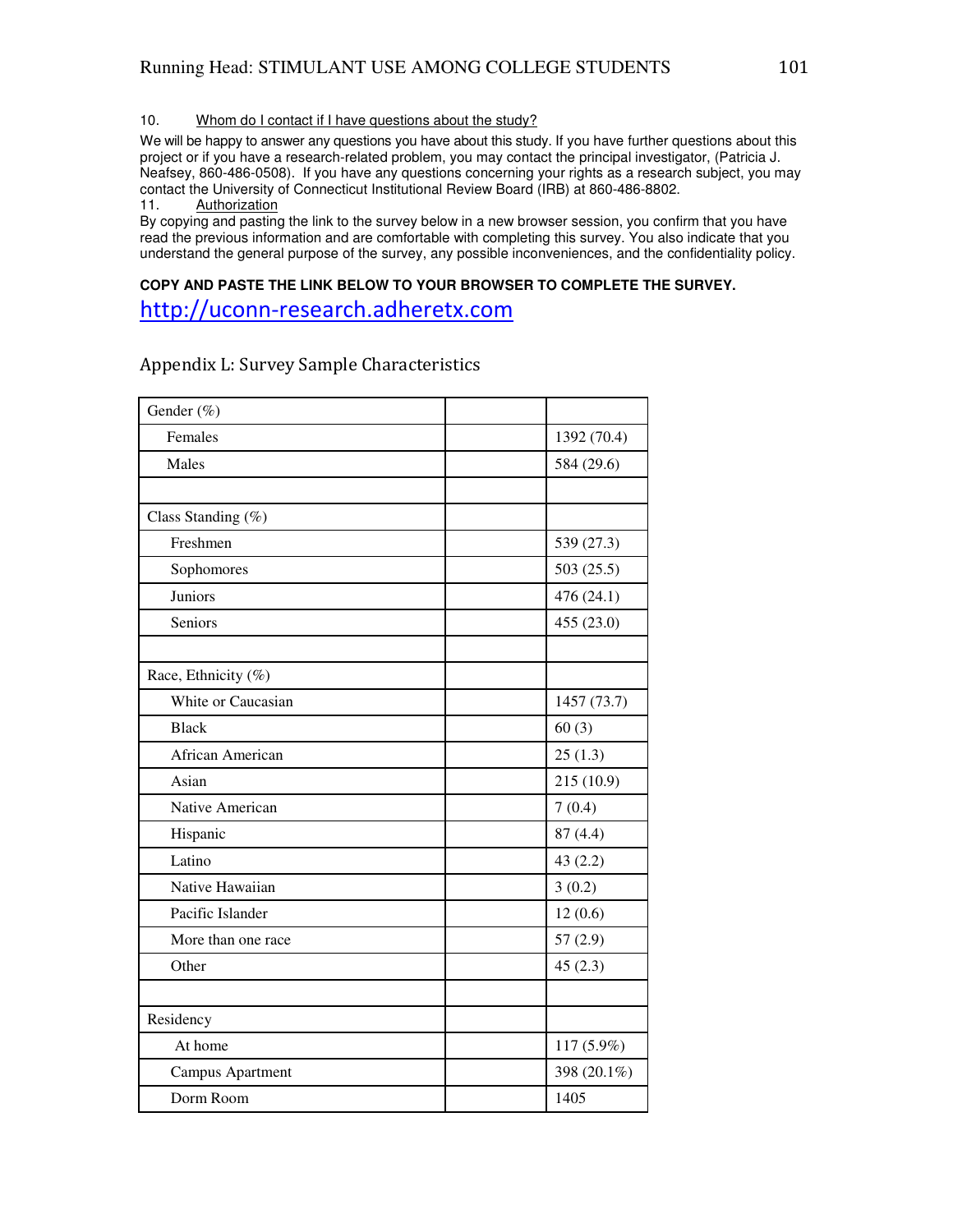|                                | $(71.1\%)$  |
|--------------------------------|-------------|
| Sorority/fraternity house      | 18 (0.9%)   |
| Other                          | 35 (18%)    |
|                                |             |
| Who Living With (%)            |             |
| Live by self                   | 147(7.4)    |
| Spouse                         | 13(0.7)     |
| Child                          | 11(0.6)     |
| Other Relative                 | 88 (4.5)    |
| Friend                         | 1385 (70.1) |
| Other adult                    | 139(7)      |
| Other                          | 222 (11.2)  |
|                                |             |
| Student Group Membership (%)   |             |
| Intramural sports team         | 441 (22.3)  |
| Club sports team               | 208 (10.5)  |
| Division 1 sports team         | 63(3.2)     |
| Sorority/fraternity            | 268 (13.6)  |
| Student music/dance group      | 190 (9.6)   |
| Student government             | 119(6)      |
| Pre-professional group         | 520 (26.3)  |
| Cultural center group          | 262 (13.3)  |
| No group                       | 538 (27.2)  |
|                                |             |
| Conditions in last year $(\%)$ |             |
| <b>High Blood Pressure</b>     | 44(2.2)     |
| <b>High Cholesterol</b>        | 52(2.6)     |
| Arthritis                      | 12(0.6)     |
| Anxiety                        | 476 (24.1)  |
| Diabetes                       | 12(0.6)     |
| Irregular Heartbeat            | 72(3.6)     |
| Osteoporosis                   | 2(0.1)      |
| Depression                     | 263 (13.3)  |
| Asthma                         | 246 (12.4)  |
| Hypothyroidism                 | 33(1.7)     |
| COPD / Emphysema               | 4(0.2)      |
| Cancer                         | 1(0.05)     |
| <b>Stroke</b>                  | 1(0.05)     |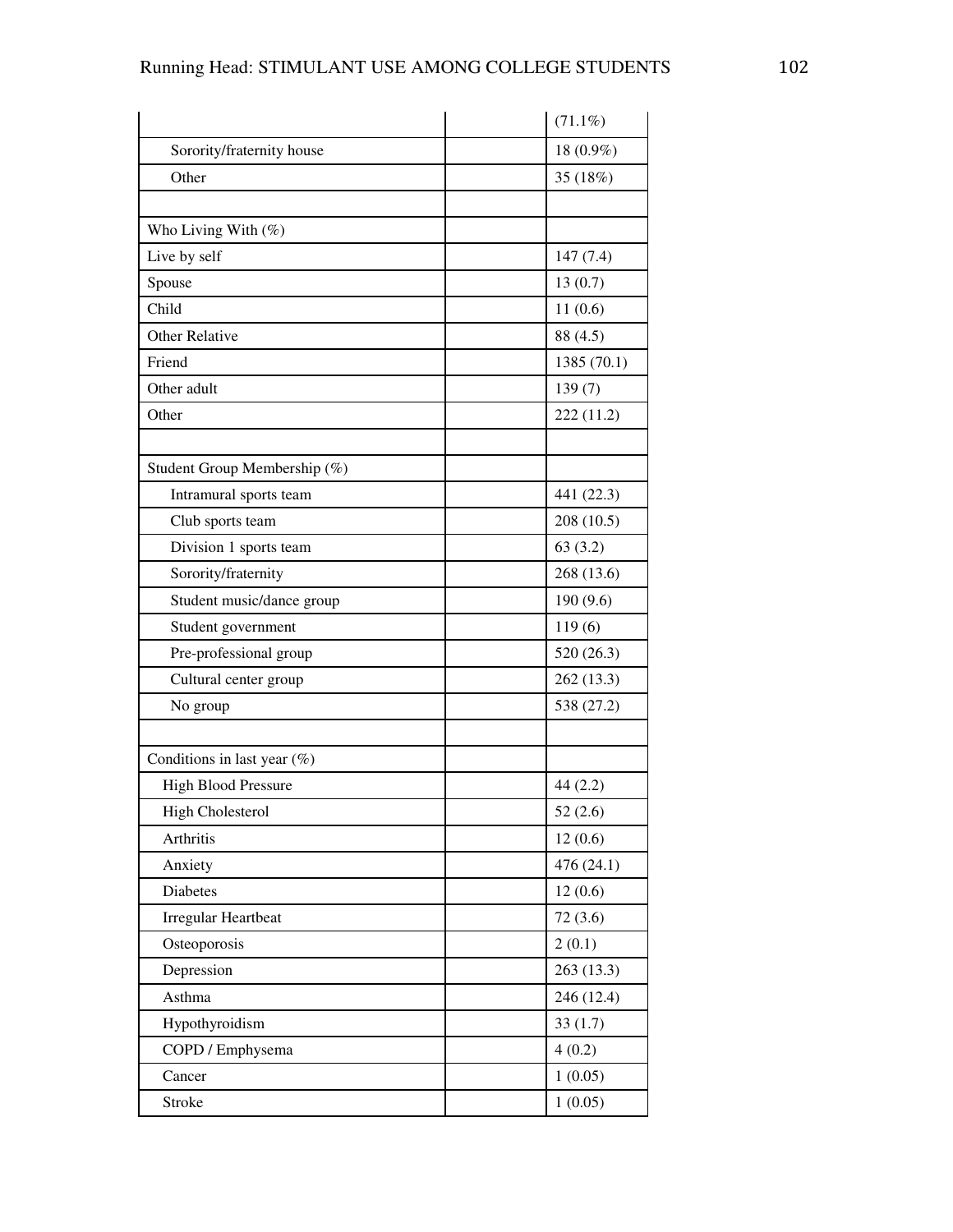| <b>Blood Clot Legs</b>                 | 2(0.1)             |
|----------------------------------------|--------------------|
| Ulcer                                  | 12(0.6)            |
| <b>Kidney Disease</b>                  | 7(0.4)             |
|                                        |                    |
|                                        |                    |
| Smoking Status (%)                     |                    |
| <b>Current Smoker</b>                  | 336 (17)           |
| Once a week                            | 180                |
| Once a day                             | 26                 |
| Twice a day                            | 19                 |
| More than twice a day                  | 51                 |
| No answer                              | 60                 |
| Used chewing tobacco                   | 42                 |
| Once a week                            | 22                 |
| Once a day                             | 6                  |
| Twice a day                            | 5                  |
| More than twice a day                  | 6                  |
| No answer                              | 3                  |
| Used nicotine replacement              | $\overline{2}$     |
|                                        |                    |
| Alcohol use in last month $(\%)$       | 1215<br>$(61.5\%)$ |
| Never drink                            | 351                |
| $\geq$ 3 drinks/day                    |                    |
| Self-rated health in last month $(\%)$ |                    |
| Poor                                   | 53(2.7)            |
| Fair                                   | 189 (9.6)          |
| Good                                   | 909 (46)           |
| Very Good                              | 481 (24.3)         |
| Excellent                              | 342 (17.3)         |
|                                        |                    |
| Exercise in last month $(\%)$          |                    |
| Not at all                             | 224 (11.3)         |
| A few times a month                    | 485 (24.5)         |
| Once a week                            | 235(11.9)          |
| A few times a week                     | 756 (38.3)         |
| Daily                                  | 275 (13.9)         |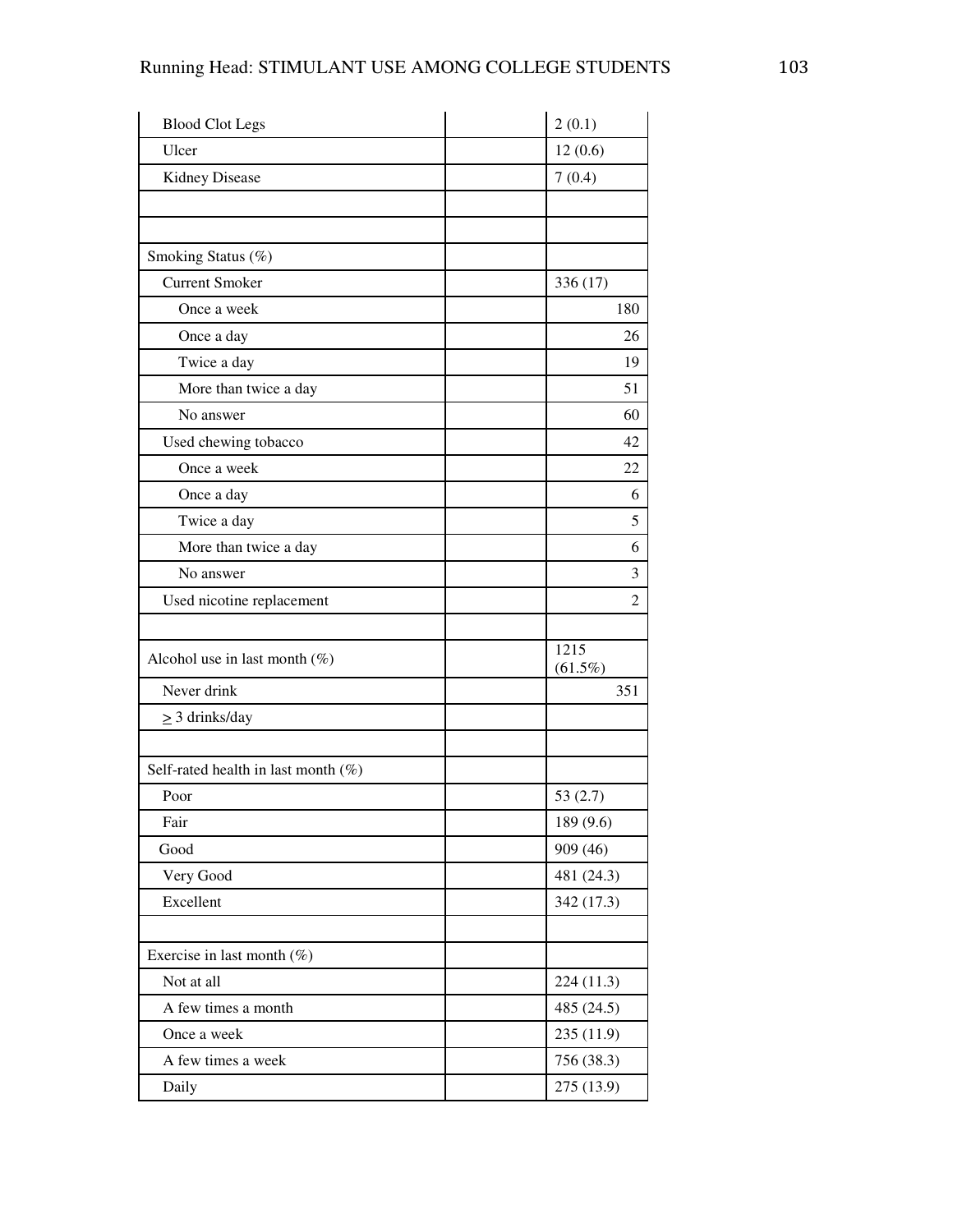| Hours of sleep per night $(\%)$ |             |
|---------------------------------|-------------|
| Under 5 hours                   | 69(3.5)     |
| 5 to 6 hours                    | 781 (39.5)  |
| 7 to 8 hours                    | 1029(52.1)  |
| Over 8 hours                    | 96(4.9)     |
|                                 |             |
| Where most meals eaten $(\%)$   |             |
| Dining halls                    | 1439 (72.8) |
| Order out                       | 63(3.2)     |
| Place of residence              | 502(25.4)   |
|                                 |             |
| Symptoms in last month $(\%)$   |             |
| Pain                            | 739 (37.4)  |
| Fatigue                         | 908 (46)    |
| Difficulty Sleeping             | 769 (38.9)  |
| Allergies                       | 714(36.1)   |
| Cough                           | 834 (42.2)  |
| Menstrual cramps/PMS            | 883 (44.7)  |
| Leg Cramps                      | 253 (12.8)  |
| Sexual dysfunction              | 40(2)       |
| Difficulty concentrating        | 693 (35.1)  |
| Cold                            | 1118 (56.6) |
| Swollen Ankles                  | 38(1.9)     |
| Headache                        | 1274(64.5)  |
| Weight Gain                     | 323 (16.3)  |
| Cold Hands                      | 371 (18.8)  |
| Constipation                    | 232 (11.7)  |
| <b>Dizziness</b>                | 313(15.8)   |
| Diarrhea                        | 453 (22.9)  |
| Depression                      | 279(14.1)   |
| Irregular heart beat            | 57(2.9)     |
| Vision change                   | 97 (4.9)    |
| Nicotine Craving                | 87(4.4)     |
| Skin change                     | 140(7.1)    |
| Weight Loss                     | 221 (11.2)  |
| <b>Taste or Smell Changes</b>   | 33(1.7)     |
| Memory change                   | 81(4.1)     |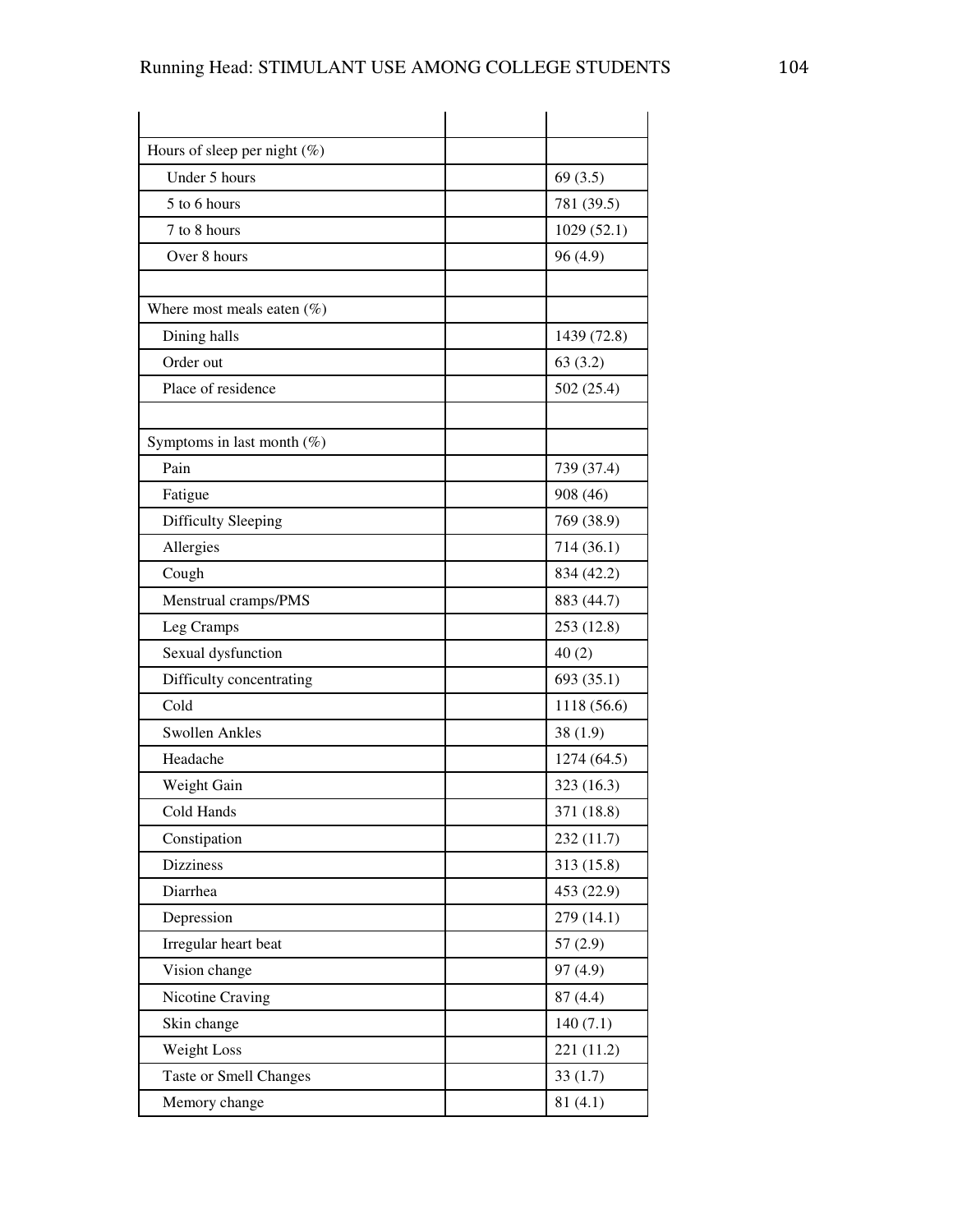| Unsteadiness                          | 118(6)      |
|---------------------------------------|-------------|
| Falls or near falls                   | 77(3.9)     |
| Bladder problems                      | 110(5.6)    |
|                                       |             |
| Sources Medication Information $(\%)$ |             |
| Information on Label                  | 459 (23.2)  |
| Family                                | 1239 (62.7) |
| Friends                               | 290 (14.7)  |
| Personal health care provider         | 702(35.5)   |
| Coach                                 | 18(0.9)     |
| Student health service                | 122(6.2)    |
| Magazines                             | 45(2.3)     |
| Other                                 | 270 (13.7)  |
|                                       |             |

## Appendix M: Rationale of Stimulant Use

| Rationale for Use         | $n = 73$   |
|---------------------------|------------|
| Anxiety                   | 5(6.8%)    |
| Drinking preparation      | 2(2.7%)    |
| <b>Mental Performance</b> | 61 (83.6%) |
| lose weight               | 1(1.4%)    |
| Mix with Alcohol          | 6(8.2%)    |
| pain reliever             | 2(2.7%)    |
| stay awake                | 27 (37.0%) |

## Appendix N: Stimulant Use Demographics

| Demographics of Stimulant Use |                                      |
|-------------------------------|--------------------------------------|
| n= 73 (3.7%) of 1976          | 21 (28.8%) Male<br>52 (71.2%) Female |
| <b>Class Standing</b>         | 21 (28.8%) senior                    |
|                               | 27 (37.0%) junior                    |
|                               | 16 (21.9%) sophomore                 |
|                               | 9 (12.3%) freshmen                   |
| Living/Residency              | 26 (35.6%) off-campus apartment      |
|                               | 35 (47.9%) dorm room                 |
|                               | 1 (1.4%) with other adult            |
|                               | 5 (6.8%) other                       |
|                               | 3 (4.1%) at home                     |
|                               | 3 (4.1%) sorority/fraternity house   |
| Group affiliation             | 15 (20.5%) sorority/fraternity       |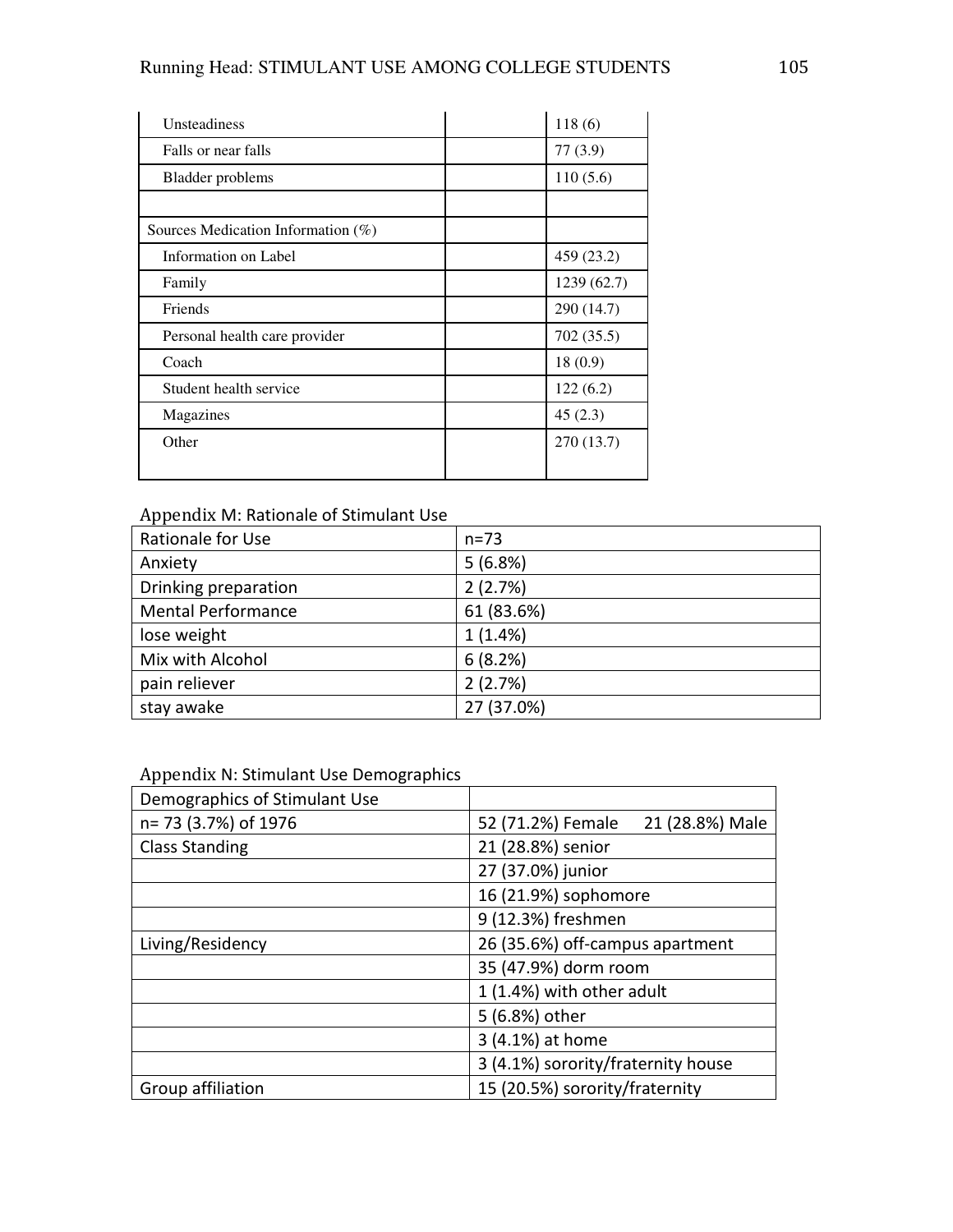|                             | 22 (30.1%) no group                  |
|-----------------------------|--------------------------------------|
|                             | 20 (27.4%) pre-professional group    |
|                             | 7 (9.6%) club sports team            |
|                             | 16 (21.8%) intramural sports team    |
|                             | 6 (8.2%) cultural center group       |
|                             | 3 (4.1%) division 1 sports team      |
|                             | 3 (4.1%) student music - dance group |
| Race/Ethnicity              | 64 (87.7%) white                     |
|                             | 3 (4.1%) asian                       |
|                             | 3 (4.1%) other                       |
|                             | 2 (2.7%) Hispanic                    |
|                             | 1 (1.4%) "more than one race"        |
| Self Health Rating          | 32 (43.8%) good                      |
|                             | 22 (30.1%) average                   |
|                             | 15 (20.5%) fair                      |
|                             | 4 (5.5%) poor                        |
| Conditions in the last year | 37 (50.7%) anxiety                   |
|                             | 23 (31.5%) depression                |
|                             | 2 (2.7%) high BP                     |
|                             | 1 (1.4%) high cholesterol            |
|                             | 4 (5.5%) irregular heartbeat         |
|                             | 10 (13.7%) asthma                    |
| Symptoms in past month      | 39 (53.4%) cold                      |
|                             | 36 (49.3%) pain                      |
|                             | 40 (54.8%) cough                     |
|                             | 22 (30.1%) nicotine craving          |
|                             | 44 (60.2%) difficulty concentrating  |
|                             | 48 (65.8%) fatigue                   |
|                             | 26 (35.6%) depression                |
|                             | 49 (67.1%) difficulty sleeping       |
|                             | 11 (15.1%) weight loss               |
|                             | 17 (23.3%) weight gain               |
|                             | 28 (38.4%) diarrhea                  |
|                             | 10 (13.7%) constipation              |
|                             | 10 (13.7%) skin change               |
|                             | 7 (9.6%) memory change               |
|                             | 55 (75.3%) headache                  |
|                             | 23 (31.5%) dizziness                 |
|                             | 11 (15.1%) unsteadiness              |
|                             | 4 (5.5%) falls or near fall          |
|                             | 7 (9.6%) bladder problems            |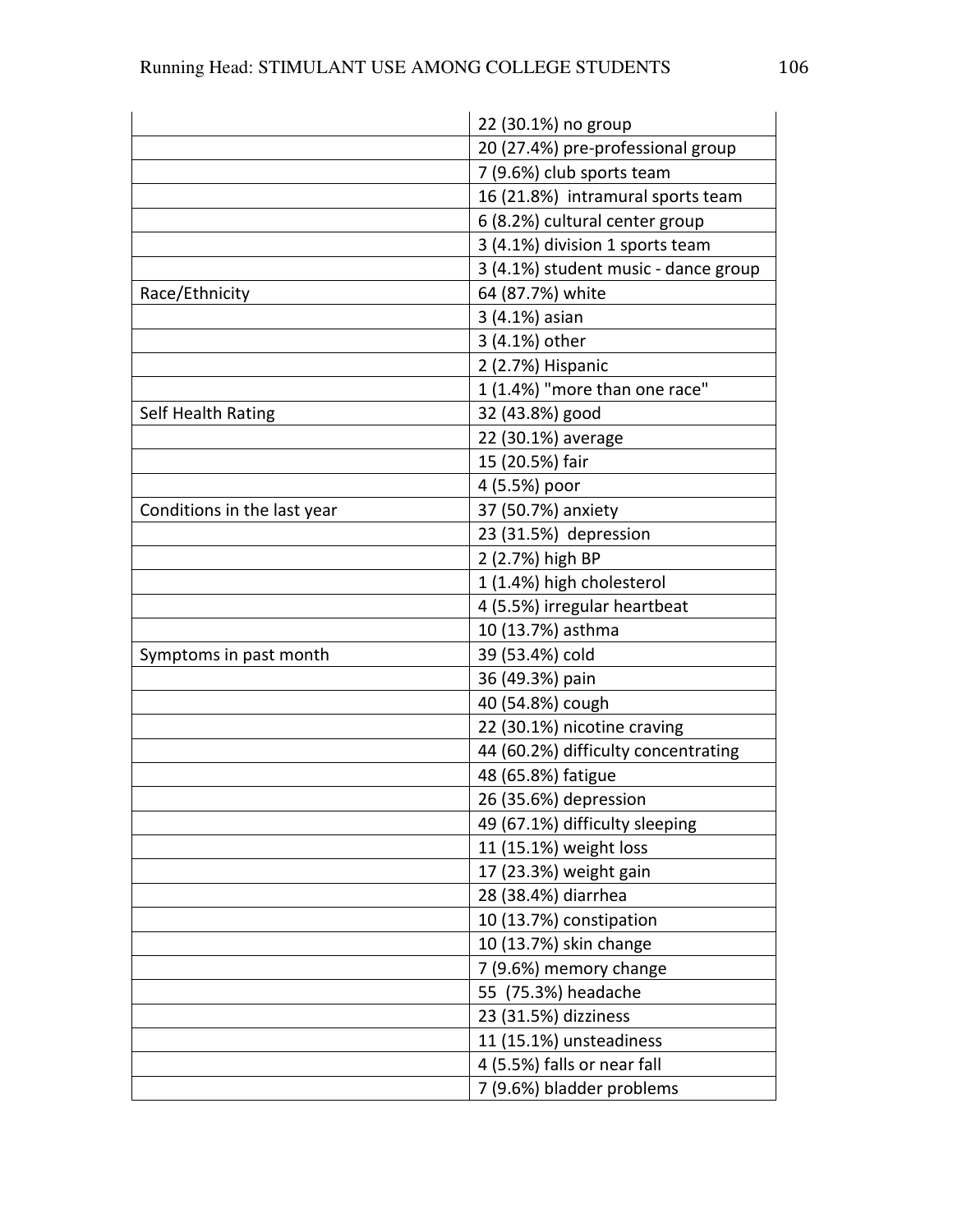|                                | 7 (9.6%) vision changes        |  |
|--------------------------------|--------------------------------|--|
|                                | 3 (4.1%) taste/smell change    |  |
| Exercise in last month         | 13 (17.8%) not at all          |  |
|                                | 32 (43.8%) A few times a week  |  |
|                                | 17 (23.3%) a few times a month |  |
|                                | 7 (9.6%) daily                 |  |
|                                | 4 (5.5%) once a week           |  |
| Sleep per night                | 2 (2.7%) under 5               |  |
|                                | 30 (41.1%) 5 to 6              |  |
|                                | 37 (50.7%) 7 to 8              |  |
|                                | 4 (5.5%) over 8                |  |
| Wine, Beer, ligour consumption | 66 (90.4%) Yes                 |  |
|                                | 2 (2.7%) No                    |  |
|                                | 5 (6.8%) I never drink         |  |

# Appendix O: Demographical Comparison

|                  |                           | <b>Stimulant Demographics</b> | <b>Survey Demographics</b> |
|------------------|---------------------------|-------------------------------|----------------------------|
| Gender           | Female                    | 71.20%                        | 70.40%                     |
|                  | Male                      | 28.80%                        | 29.60%                     |
| Class standing   | Senior                    | 71%                           | 23%                        |
| Living/Residency | Junior                    | 28.80%                        | 24.10%                     |
|                  | Sophomore                 | 37%                           | 25.50%                     |
|                  | Freshmen                  | 12.30%                        | 27.30%                     |
|                  | Off-campus apartment      | 35.60%                        | 20.10%                     |
|                  | Dorm room                 | 47.90%                        | 71.10%                     |
|                  | Other                     | 6.80%                         | 1.80%                      |
|                  | At home                   | 4.10%                         | 5.90%                      |
|                  | Sorority/Fraternity house | 4.10%                         | 0.90%                      |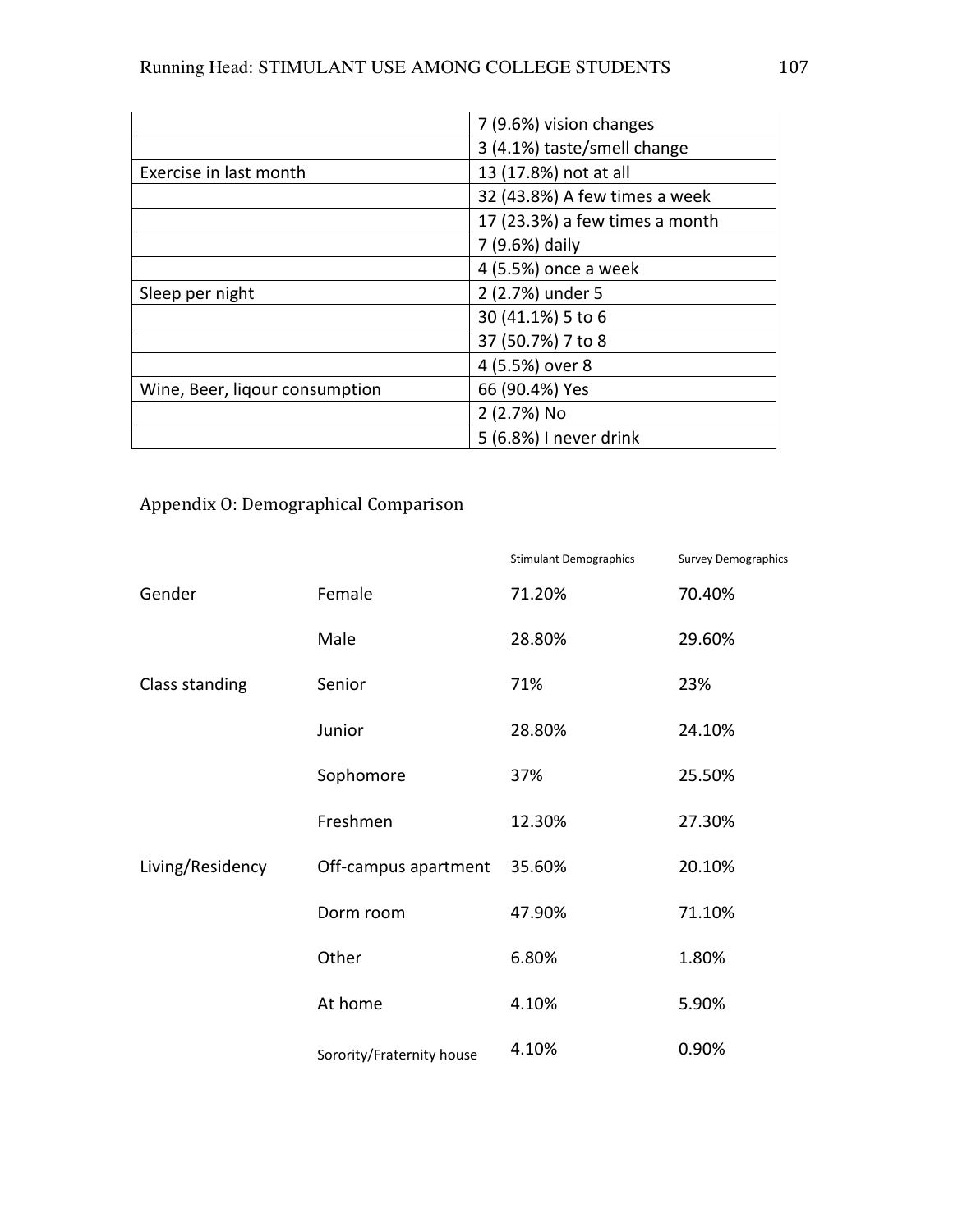| Group affiliation           | Sorority/Fraternity         | 20.50% | 13.60% |
|-----------------------------|-----------------------------|--------|--------|
|                             | No group                    | 30.10% | 27.20% |
|                             | Pre-professional group      | 27.40% | 26.30% |
|                             | Club sports team            | 9.60%  | 10.50% |
|                             | Intramural sports team      | 21.80% | 22.30% |
|                             | Cultural center group       | 8.20%  | 13.30% |
|                             | Division 1 sports team      | 4.10%  | 3.20%  |
|                             | Student music - dance group | 4.10%  | 9.60%  |
| Race/Ethnicity              | White                       | 87.70% | 73.70% |
|                             | Asian                       | 4.10%  | 10.90% |
| Conditions in the last year | Other                       | 4.10%  | 2.30%  |
|                             | Hispanic                    | 2.70%  | 4.40%  |
|                             | "More than one race"        | 1.40%  | 2.90%  |
|                             | Anxiety                     | 50.70% | 24.10% |
|                             | Depression                  | 31.50% | 13.30% |
|                             | High bp                     | 2.70%  | 2.20%  |
|                             | High cholesterol            | 1.40%  | 2.60%  |
| Symptoms in past month      | Irregular heartbeat         | 5.50%  | 3.60%  |
|                             | Asthma                      | 13.70% | 12.40% |
|                             | Cold                        | 53.40% | 56.60% |
|                             | Pain                        | 49.30% | 37.40% |
|                             | Cough                       | 54.80% | 42.40% |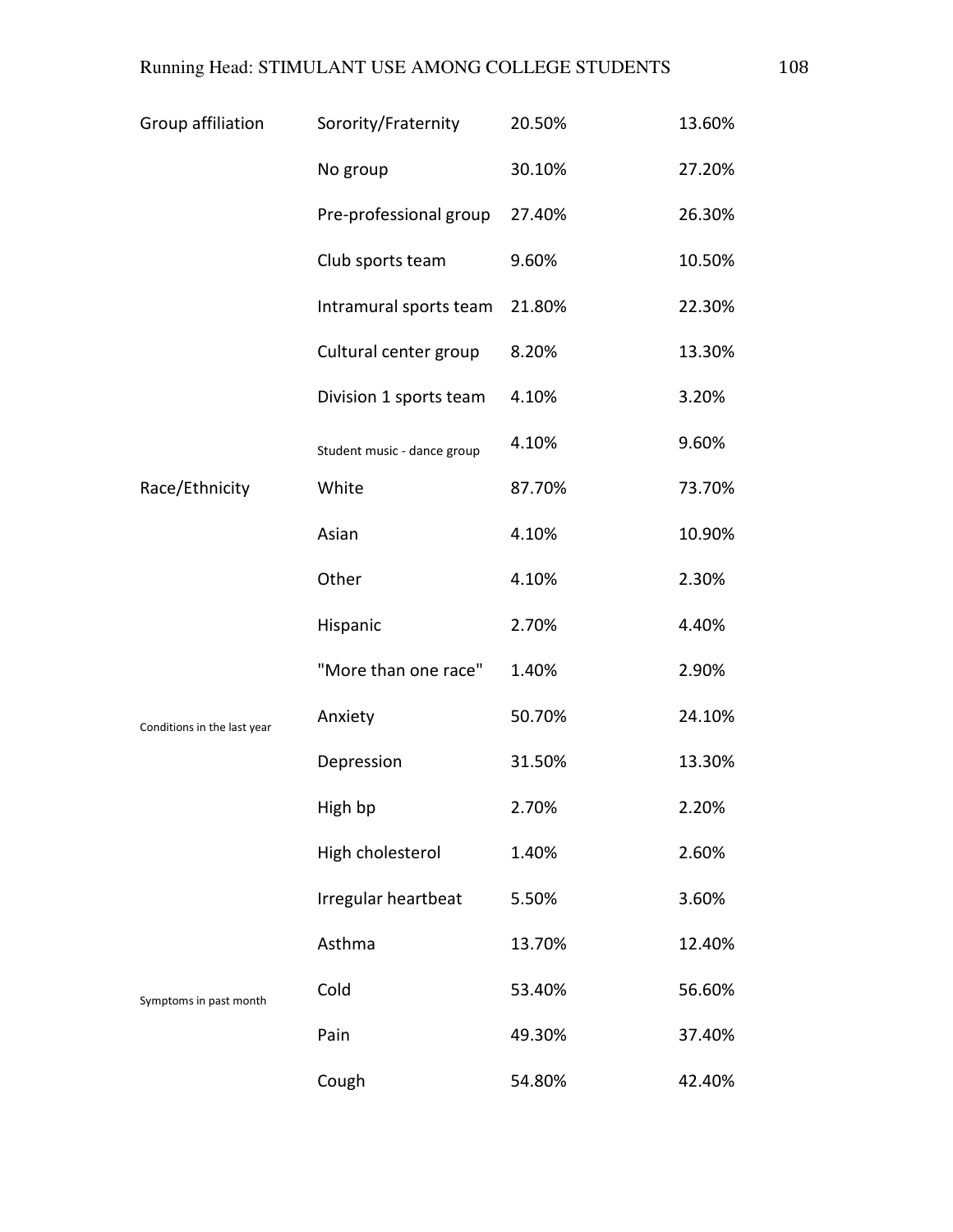|                 | Nicotine craving         | 30.10% | 4.40%  |
|-----------------|--------------------------|--------|--------|
|                 | Difficulty concentrating | 60.20% | 35.10% |
|                 | Fatigue                  | 65.80% | 46.00% |
|                 | Depression               | 35.60% | 14.10% |
|                 | Difficulty sleeping      | 67.10% | 38.90% |
|                 | Weight loss              | 15.10% | 11.20% |
|                 | Weight gain              | 23.30% | 16.30% |
|                 | Diarrhea                 | 38.40% | 22.90% |
|                 | Constipation             | 13.70% | 11.70% |
|                 | Skin change              | 13.70% | 7.10%  |
|                 | Memory change            | 9.60%  | 4.10%  |
|                 | Headache                 | 75.30% | 64.50% |
|                 | <b>Dizziness</b>         | 31.50% | 15.80% |
|                 | Unsteadiness             | 15.10% | 6.00%  |
|                 | Falls or near fall       | 5.50%  | 3.90%  |
|                 | <b>Bladder problems</b>  | 9.60%  | 5.60%  |
|                 | Vision changes           | 9.60%  | 4.90%  |
|                 | Taste/smell change       | 4.10%  | 1.70%  |
| Sleep per night | Under 5                  | 2.70%  | 3.50%  |
|                 | $5$ to $6$               | 41.10% | 39.50% |
|                 | $7$ to $8$               | 50.70% | 52.10% |
|                 | Over 8                   | 5.50%  | 4.90%  |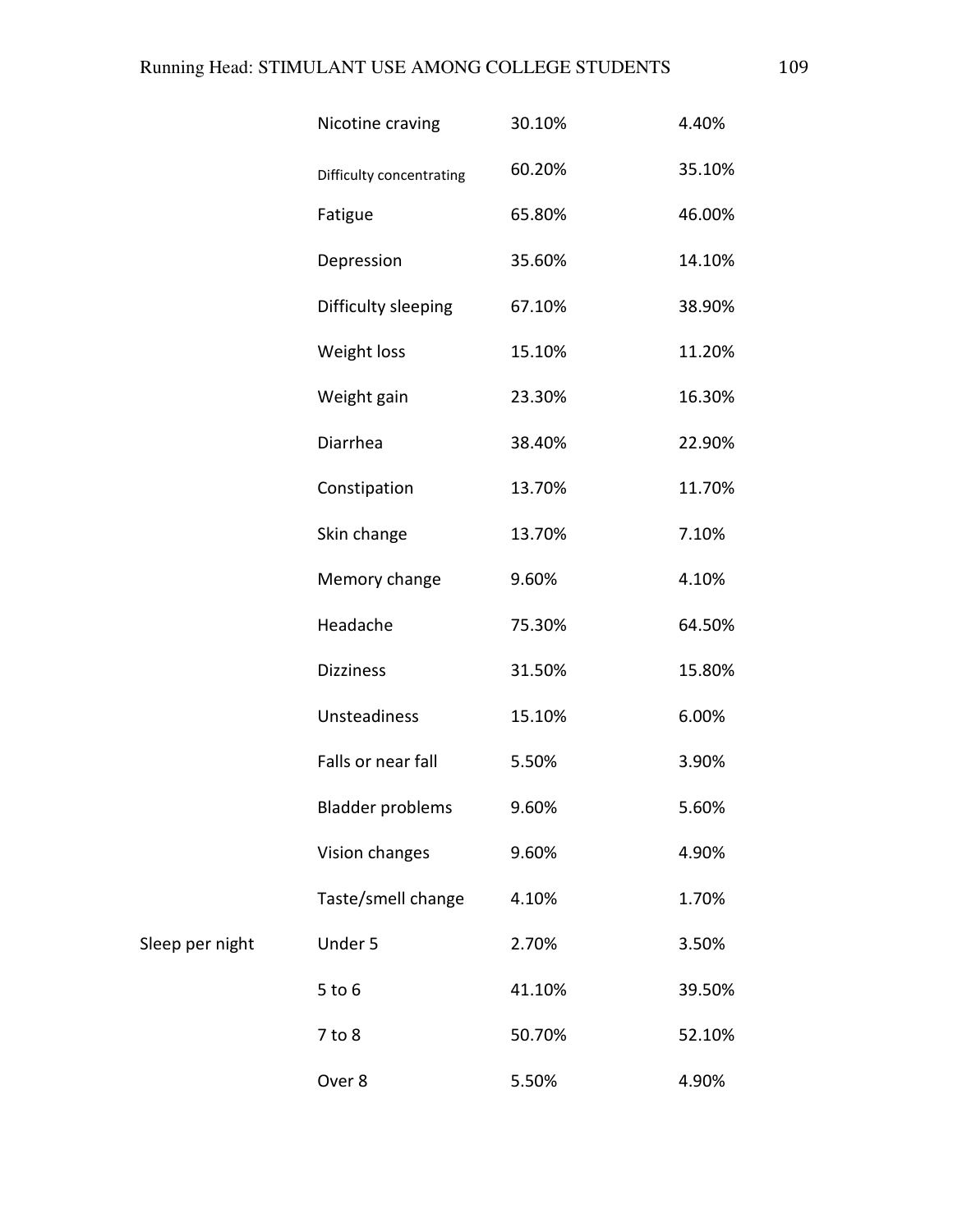## **References**:

Allen, K., & Gabbay, F. (2012). The amphetamine response moderates the relationship between negative emotionality and alcohol use*. Alcohol Clin Exp Res.* 

APA. (2010). *Practice guideline for the treatment of patients with major depressive disorder. 3rd ed. arlington (va): American psychiatric association (apa)*. American Psychiatric Association (APA). Retrieved from http://www.guidelines.gov/content.aspx?id=24158

- Carroll, B.C., McLaughlin, T.J., & Blake, D. R. (2006). Patterns and knowledge of nonmedical use of stimulants among college students. *Archive of Pediatric and Adolescent Medicine*, 160, 481-485
- DeSantis, A. D., & Hane A. (2009). "Adderall is definitely not a drug": Justifications for the illegal use of ADHD stimulants. Substance Use & Misuse.
- DeSantis, A. D., Noar, S. M., & Webb., E. (2010). Speeding through the frat house: A qualitative Exploration of nonmedical ADHD stimulant use in fraternities. Journal of Drug Education.
- DeSantis, A. D., Noar, S. M., & Webb., E. (2009). Non-medical ADHD stimulant use in fraternities. Journal of Studies on Alcohol & Drugs.
- DeSantis, A. D., Webb, E. M, & Noar, S. M. (2008). Illicit use of prescription ADHD medications on a college campus: A multi-methodological approach. Journal of American College Health.
- *Diana M., (2011).* The dopamine hypothesis of drug addiction and its potential therapeutic value. *Front Psychiatry, 2:64*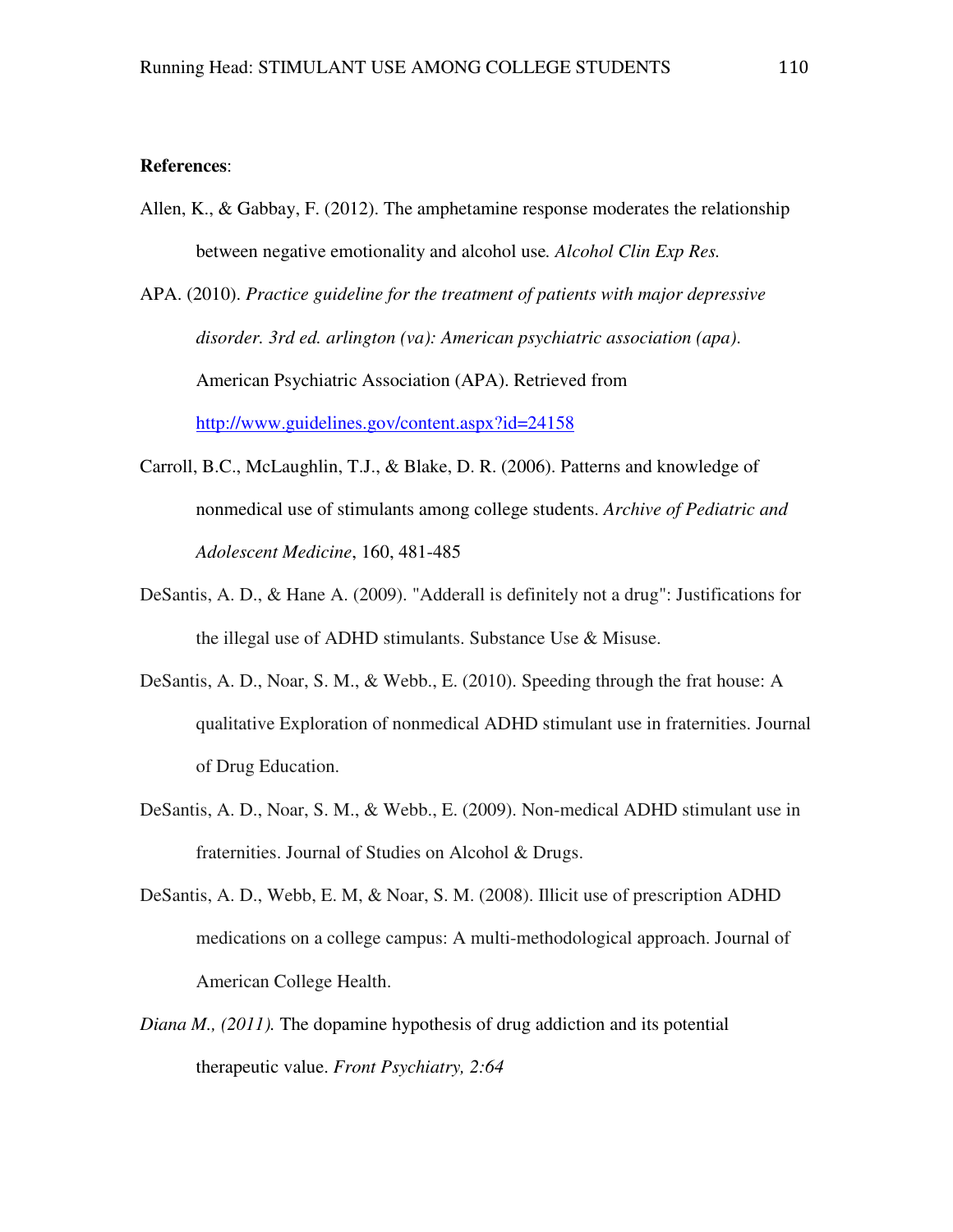FDA (2011). Department of Health and Human Services Public Health Service Food and Drug Administration Center for Drug Evaluation and Research Office of Surveillance and Epidemiology. Retrieved from http://www.fda.gov/downloads/AdvisoryCommittees/CommitteesMeetingMateria

ls/PediatricAdvisoryCommittee/UCM255105.pdf

- Ferreira SE, Tulio de Mello M, Pompeia S, Oliveria de Souza-Formigoni ML. (2006) Effects of energy drink ingestion on alcohol intoxication. *Alcohol Clin Exp Res* 30(4):598-605.
- Garnier-Dykstra, Laura M (2012). "Nonmedical Use of Prescription Stimulants During College: Four-Year Trends in Exposure Opportunity, Use, Motives, and Sources." *Journal of American college health (0744-8481)*, 60 (3), p. 226.
- Harris, D. S., Boxenbaum, H., Everhart, E. T., Sequeira, G., Mendelson, J. E., & Jones, R. T. (2003). (In Press). The bioavailability of intranasal and smoked methamphetamine. . Clinical Pharmacology and Therapeutics , 74 (5) , 475-86.
- Kroutil, L. A., Van Brunt, D. L., Herman-Stahl, M. A., Heller, D. C., Bray, R. M. & Penne, M. A. (2006). Nonmedical use of prescription stimulants n the United States. *Drug and Alcohol Dependence, 84, 135-143.*

Lehne, R.A. (2010). Pharmacology for nursing care ( $7<sup>th</sup>$  ed.). Philadelphia:Saunders. $\lambda$ 

- McCabe, S.E., Teter, C.J., & Boyd, C.J. (2006). Medical use, illicit use, and diversion of abusable prescription drugs. *Journal of American College Health*, 54(5), 269-276
- McCabe, S., Knight, J., Teter, C., & Wechsler, H. (2005). Non-medical use of prescription stimulants among US college students: prevalence and correlates from a national survey [corrected] [published erratum appears in ADDICTION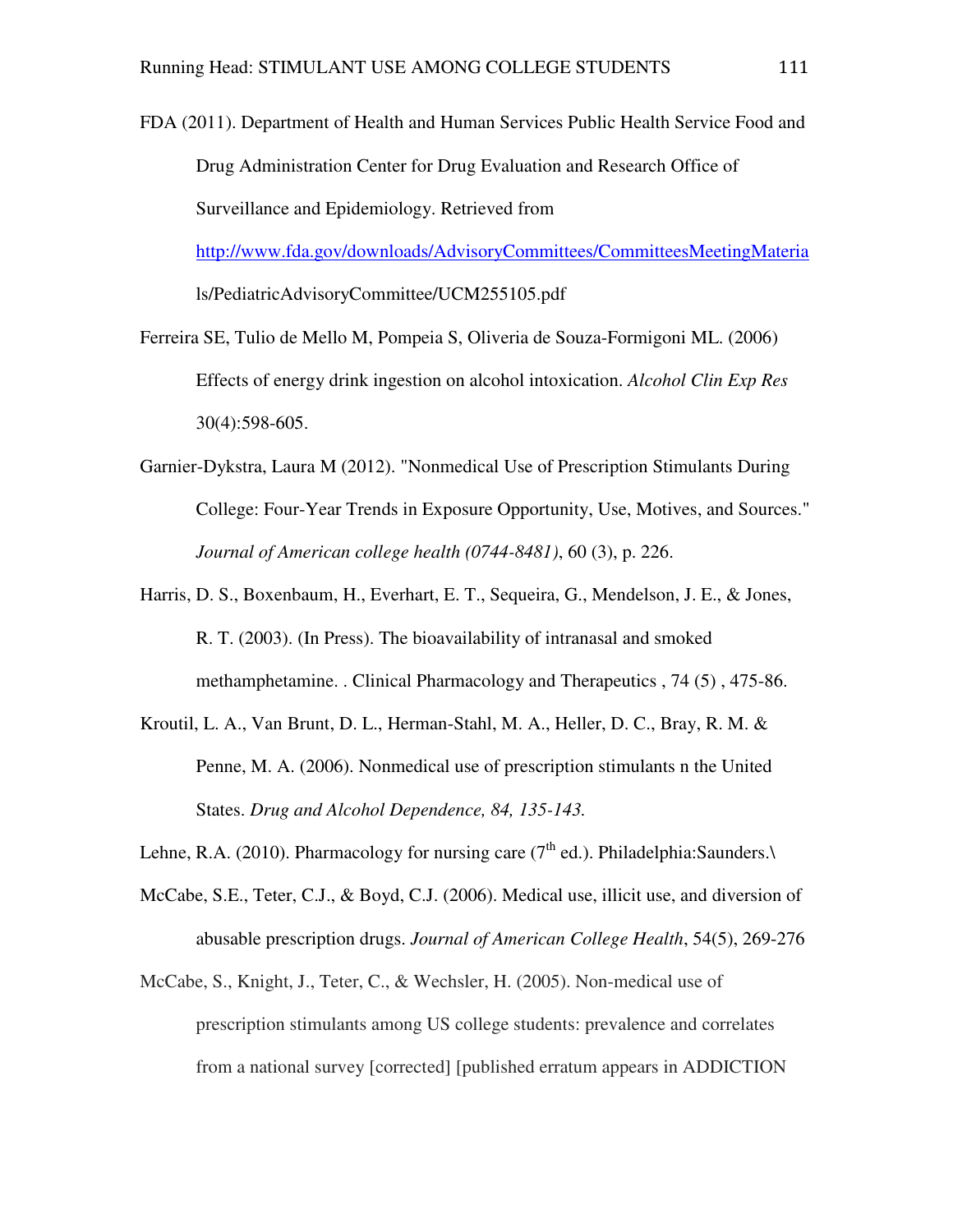2005 Apr;100(4):573]. Addiction, 100(1), 96-106.

McCabe, S., Schulenberg, J., Johnston, L., O'Malley, P., Bachman, J., & Kloska, D. (2005). Selection and socialization effects of fraternities and sororities on US college student substance use: a multi-cohort national longitudinal study. Addiction, 100(4), 512-524.

*Micromedex 2.0*. (2012). Thomson Rueters. Retrieved from

http://www.thomsonhc.com/micromedex2/librarian/ND\_T/evidencexpert/ ND\_PR

/evidencexpert/CS/0E0B7E/ND\_AppProduct/evidencexpert/DUPLICATIONSHI ELDSYNC/7156B5/ND\_PG/evidencexpert/ND\_B/evidencexpert/ND\_P/evidence xpert/PFActionId/pf.HomePage

- Moore, E. A. (2010). *The amphetamine debate, the use of adderall, ritalin and related drugs for behavior modification, neuroenhancement and anti-aging purposes.*  McFarland & Company.
- National Institute of Drug Abuse (2011). Retrieved from National Institute of Drug Abuse website: http://www.drugabuse.gov/sites/default/files/prescription\_1.pdf
- Nazario, B. (2009). *Webmd*. Retrieved from http://www.webmd.com/addadhd/guide/adhd-medical-treatment
- Pilkinton, Melinda (2012). "Nonmedical Use of Prescription Stimulants: Age, Race, Gender, and Educational Attainment Patterns". *Journal of human behavior in the social environment (1091-1359)*, 22 (4), p. 409.
- Rabiner, D. L., Anastopoulos, A. D., Costello, E. J., Hoyle, R. H., McCabe, S. E., & Swartzwelder, H. S. (2009). Motives and perceived consequences of nonmedical